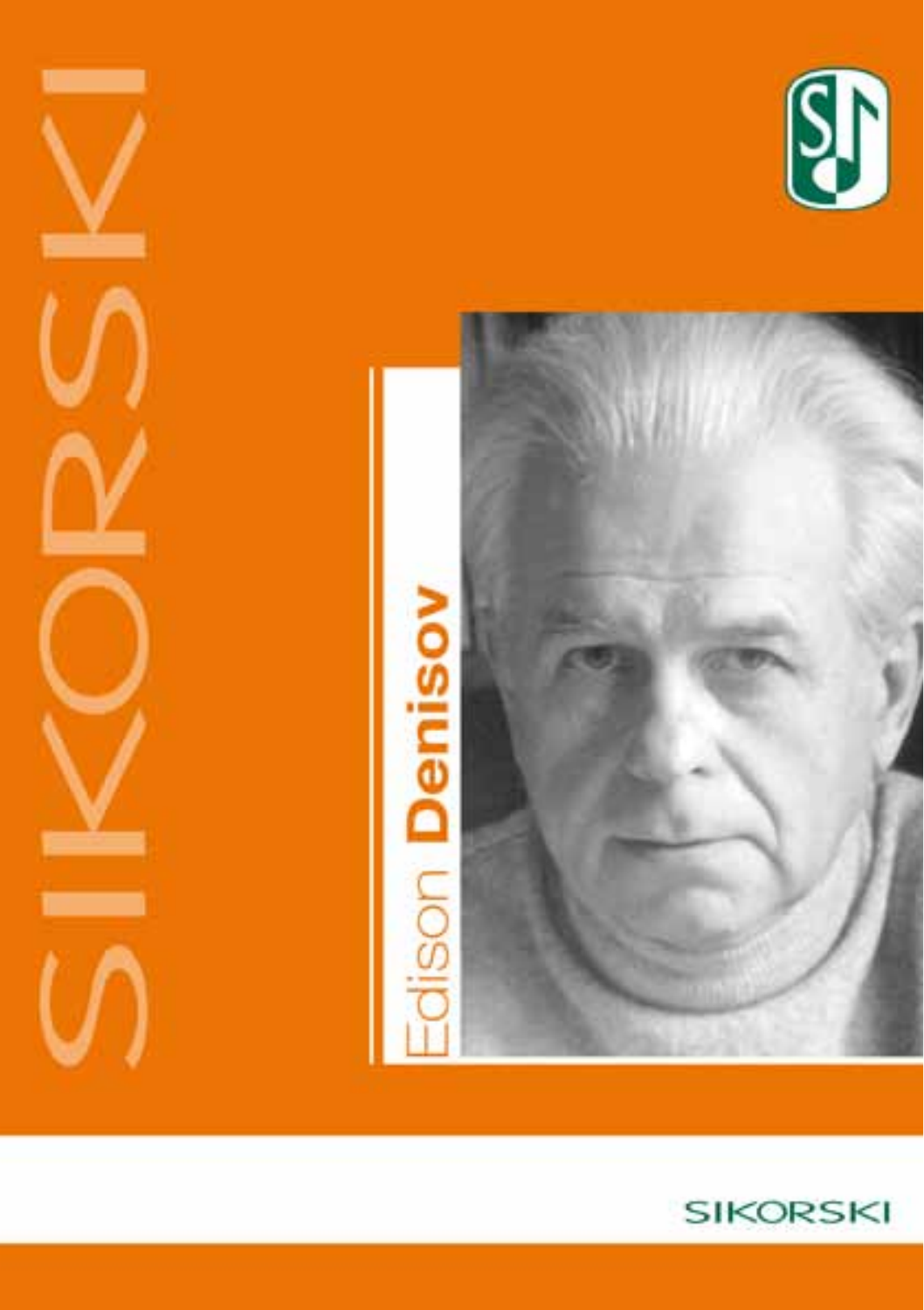# e d i s o n **d e n i s o v**





**SIKORSKI MUSIKVERLAGE HAMBURG** 

**sik 4/5665**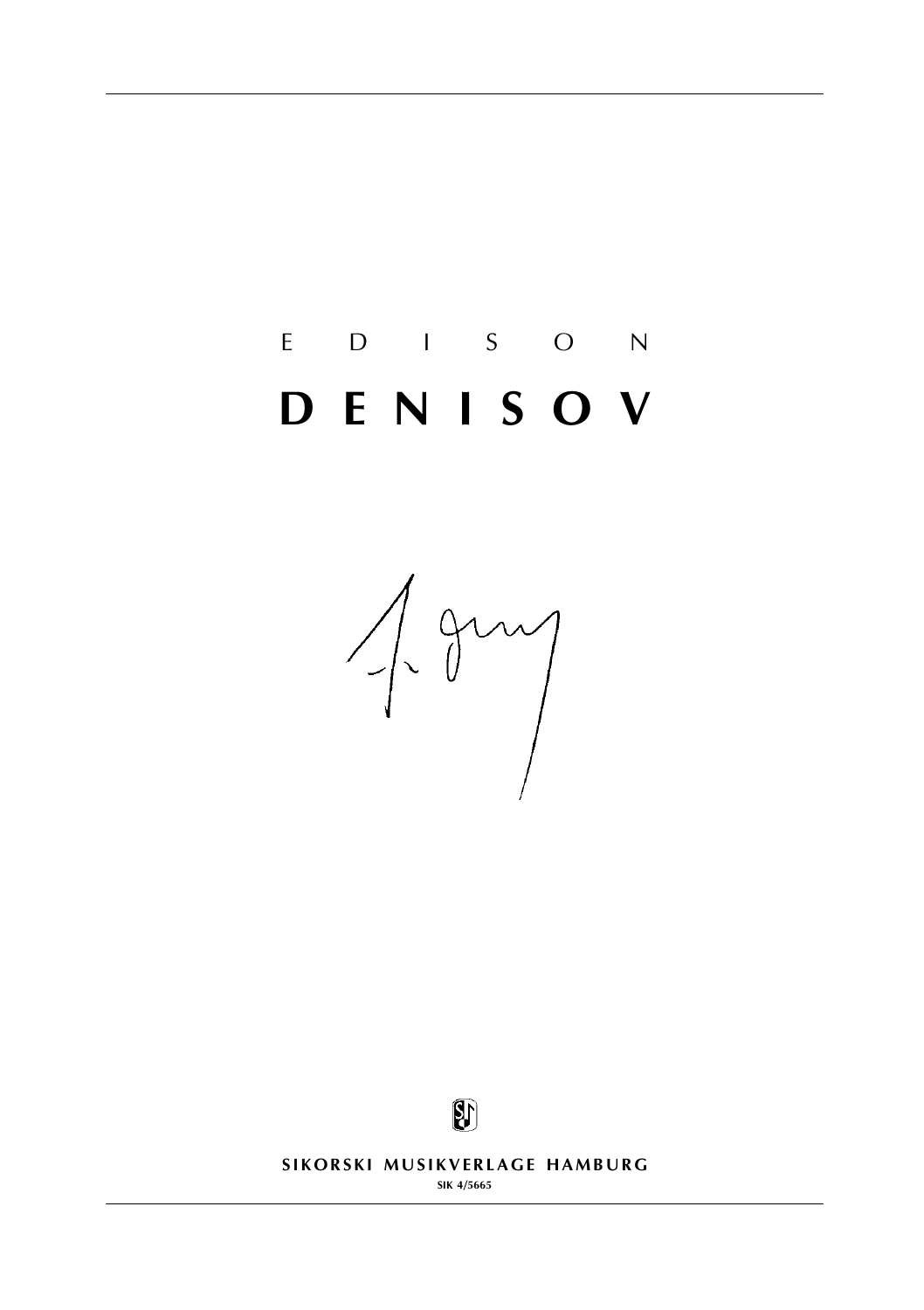## **contents**

## **C h r o n o l o g i c a l L i s t o f W o r k s** . . . . . . . . . . . *18* **J u v e n i l i a** / **e a r l y w o r k s** [1948-1959] . . . . . . . . *113*

### **SYSTEMATIC INDEX OF WORKS**

| <b>Orchestral Works</b> 124          |     |
|--------------------------------------|-----|
| Soloist(s) and Orchestra or Ensemble |     |
|                                      |     |
|                                      |     |
|                                      |     |
|                                      |     |
|                                      |     |
|                                      |     |
|                                      |     |
|                                      |     |
|                                      |     |
|                                      | 125 |
|                                      | 126 |
|                                      |     |
|                                      |     |

*Cover Photo by Victor Bajenov*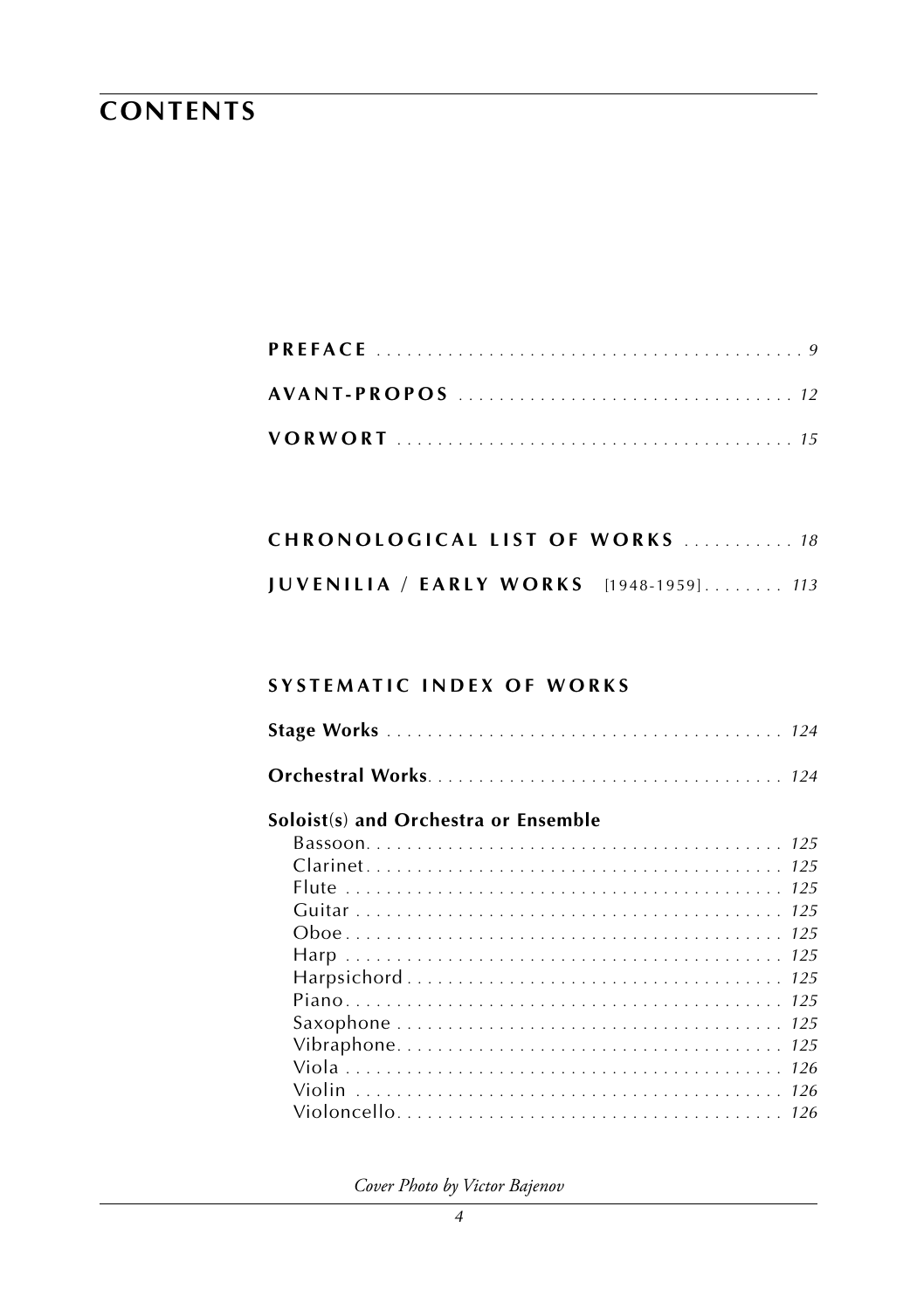# **contents**

### **SYSTEMATIC INDEX OF WORKS**

| <b>Vocal Works</b>                                                                   |     |
|--------------------------------------------------------------------------------------|-----|
| Solo Voice(s) and Orchestra or Ensemble $\ldots \ldots \ldots \ldots$                |     |
| Solo Voice(s), Choir and Orchestra or Ensemble                                       | 127 |
| Choir and Orchestra or Ensemble                                                      | 127 |
|                                                                                      | 127 |
|                                                                                      | 128 |
| Voice(s) a cappella $\ldots \ldots \ldots \ldots \ldots \ldots \ldots \ldots \ldots$ | 128 |
| Instrumental Ensemble Works 129                                                      |     |
| <b>Instrumental Chamber Music</b>                                                    |     |
|                                                                                      | 129 |
|                                                                                      | 129 |
|                                                                                      | 129 |
|                                                                                      | 129 |
|                                                                                      | 130 |
|                                                                                      | 130 |
|                                                                                      | 130 |
|                                                                                      | 130 |
|                                                                                      | 130 |
|                                                                                      | 131 |
|                                                                                      | 131 |
|                                                                                      | 131 |
|                                                                                      | 131 |
|                                                                                      | 131 |
|                                                                                      | 132 |
|                                                                                      | 132 |
|                                                                                      | 132 |
|                                                                                      | 132 |
| Two Pianos / Piano Four Hands                                                        | 132 |
|                                                                                      | 132 |
|                                                                                      | 132 |
|                                                                                      | 133 |
|                                                                                      |     |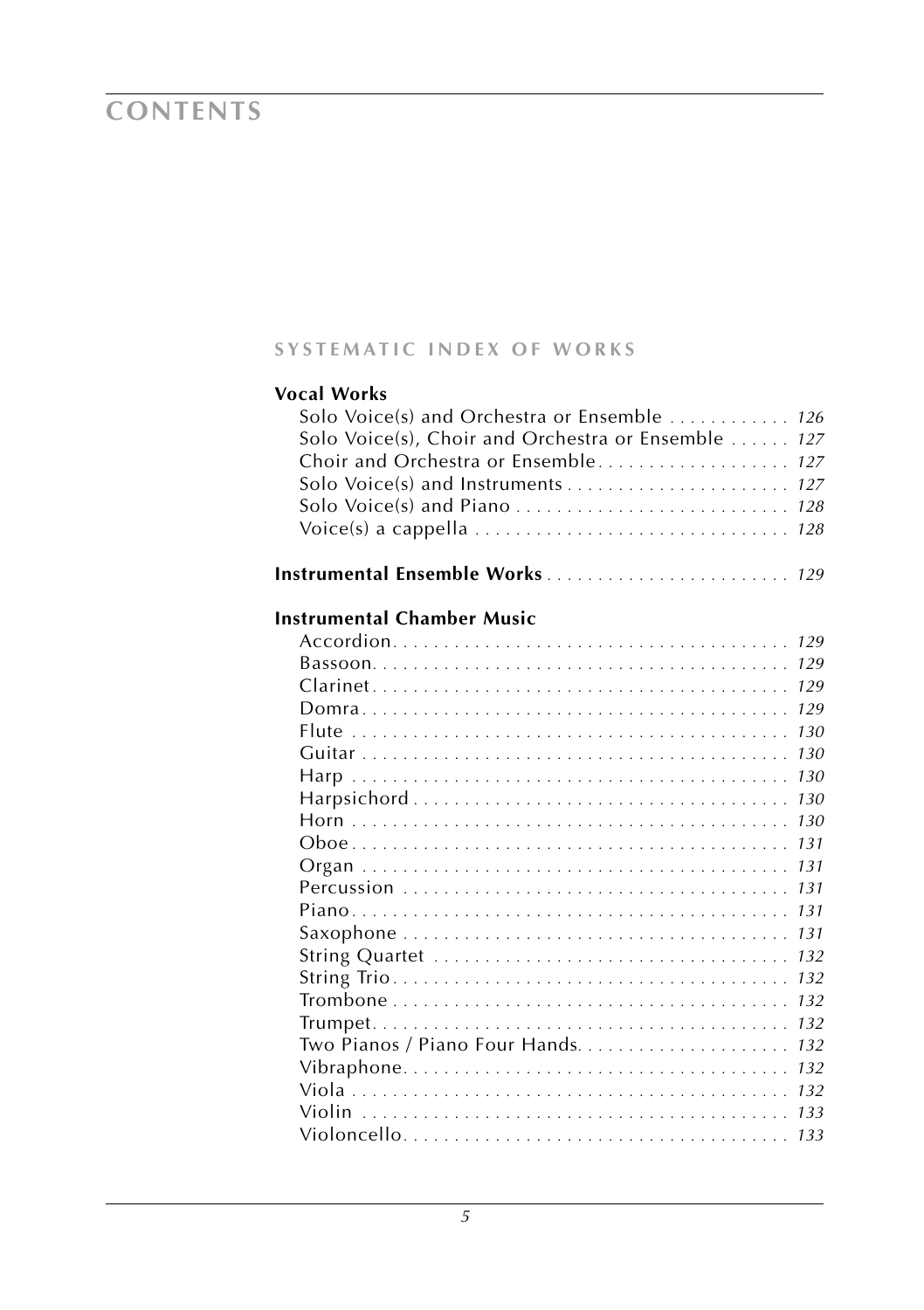# **contents**

### **SYSTEMATIC INDEX OF WORKS**

| Solo Instrumental Works        |  |
|--------------------------------|--|
|                                |  |
|                                |  |
|                                |  |
|                                |  |
|                                |  |
|                                |  |
|                                |  |
|                                |  |
|                                |  |
|                                |  |
|                                |  |
|                                |  |
|                                |  |
|                                |  |
|                                |  |
| ALPHABETIC INDEX OF WORKS  138 |  |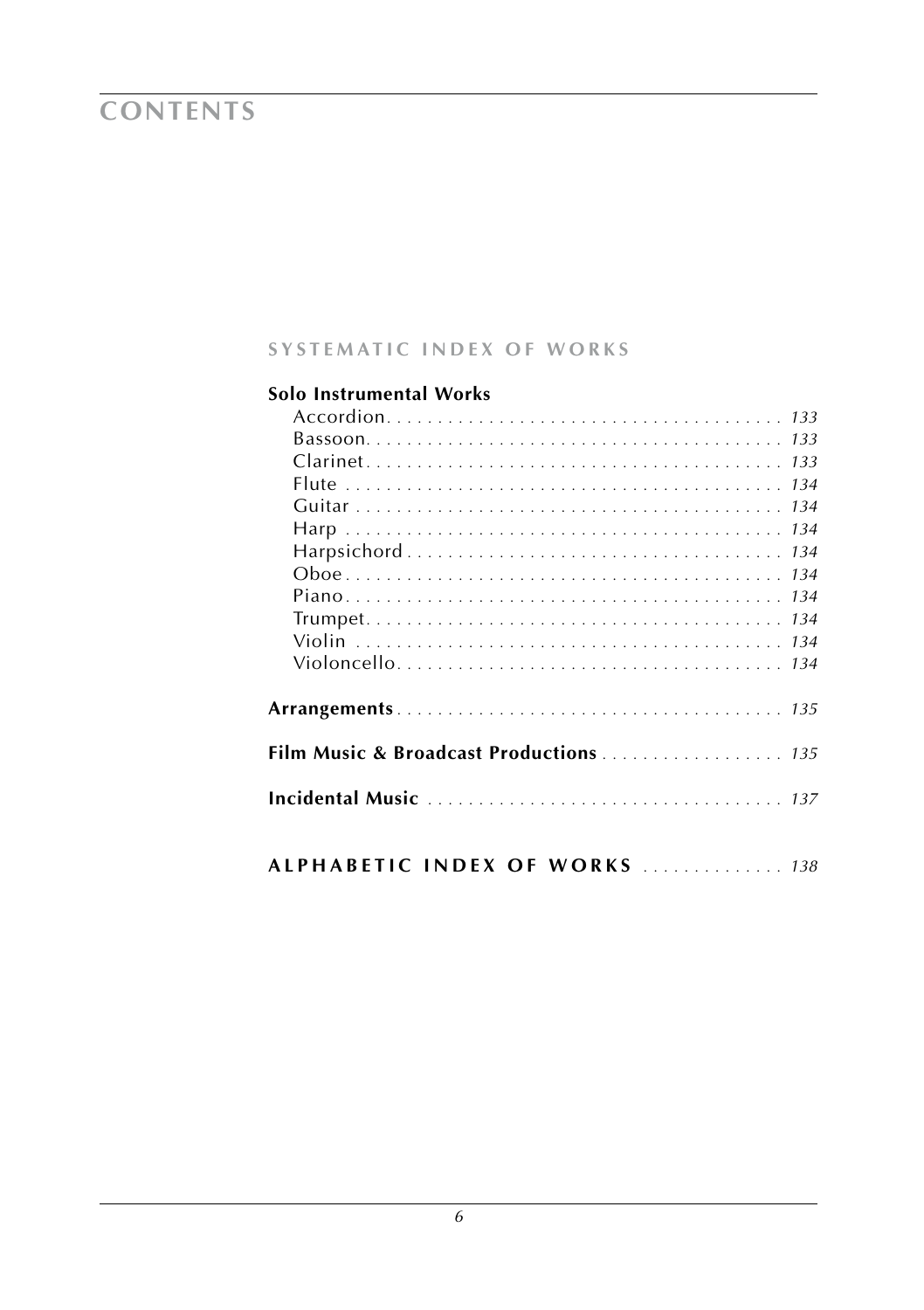### **PU B LISHING COMPANY AFFILIATION**

The works of Edison Denisov named in this catalogue have been – if published – provided with a reference to the representative publishing companies. Insofar as the denomination is as follows

#### **© Sikorski, Hamburg for: D, CH, DK, N, S, NL, E, GR, TR, P, IL, IS**

the publishing companies named here are responsible for the following territories:

- **·** Boosey & Hawkes Music Publishers Ltd., London: *British Commonwealth (except Canada), Republic of Ireland*
- **·** Le Chant du Monde, Paris: *France, Belgium, Luxemburg, Andorra, Frenchspeaking countries in Africa*
- **·** Edition Fazer, Helsinki: *Finland*
- **·** G. Ricordi & C., Milan: *Italy*
- **·** G. Schirmer Inc., New York: *USA, Canada, Mexico*
- **·** Universal Edition A.G., Vienna: *Austria*
- **·** Zen-On Music Company Ltd., Tokyo: *Japan*

#### **VERLAGS - Z UGEH Ö RIGKEIT**

Die in diesem Verzeichnis genannten Werke Edison Denissows wurden – sofern sie verlegt sind – mit einem Hinweis auf die vertretenden Verlage versehen. Soweit als Territorium

#### **© Sikorski, Hamburg for: D, CH, DK, N, S, NL, E, GR, TR, P, IL, IS**

ausgewiesen ist, sind die hier genannten Verlage in folgenden Territorien zuständig:

- **·** Boosey & Hawkes Music Publishers Ltd., London: *British Commonwealth (außer Kanada), Republik Irland*
- **·** Le Chant du Monde, Paris: *Frankreich, Belgien, Luxemburg, Andorra, frankofone Länder Afrikas*
- **·** Edition Fazer, Helsinki: *Finnland*
- **·** G. Ricordi & C., Milano: *Italien*
- **·** G. Schirmer Inc., New York: *USA, Kanada, Mexiko*
- **·** Universal Edition A.G., Wien: *Österreich*
- **·** Zen-On Music Company Ltd., Tokyo: *Japan*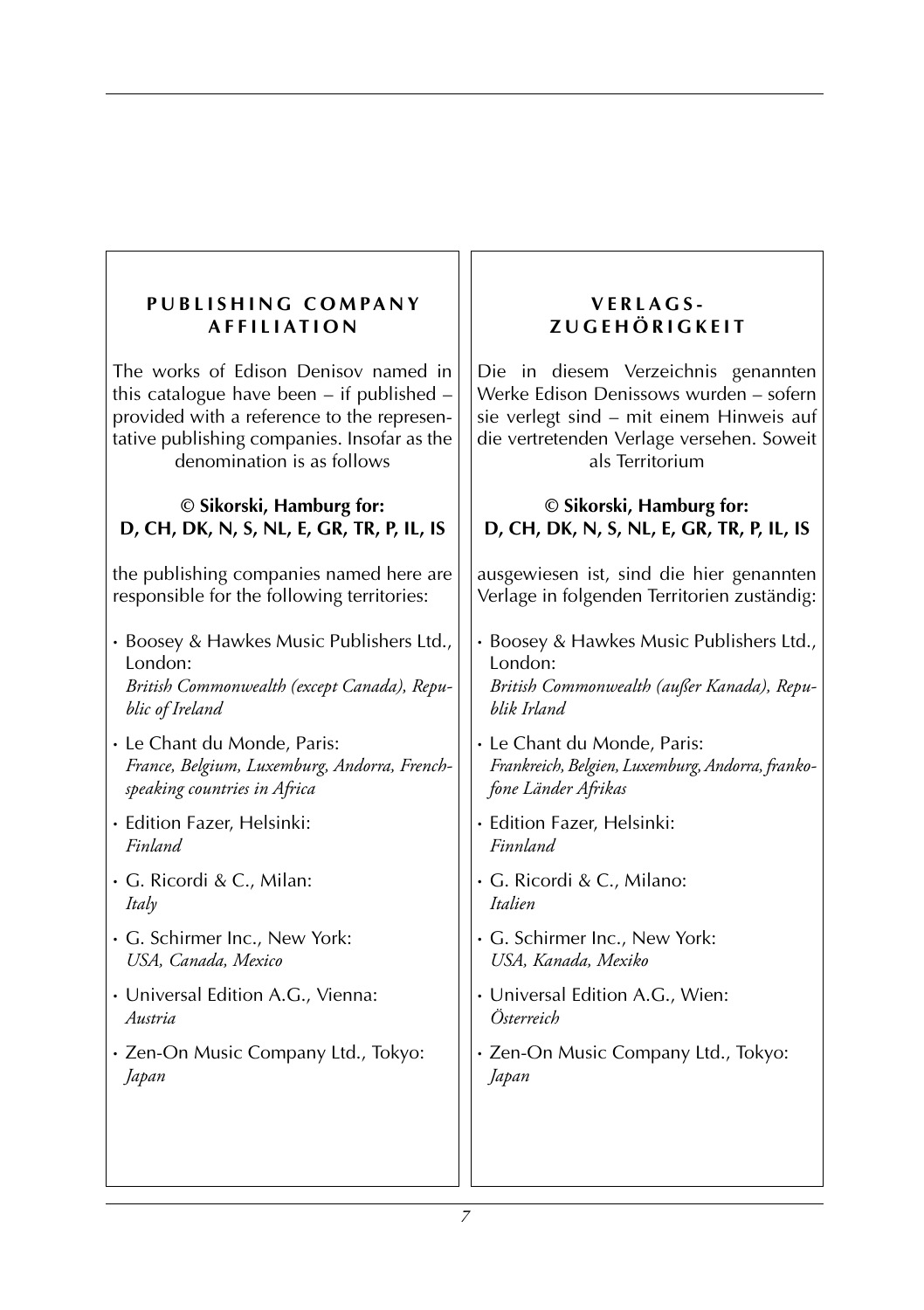## **preface**

Edison Denisov (1929-1996) is one of the main representatives of twentieth-century Russian music. After studying mathematics in his native city of Tomsk (Siberia), when he seemed headed for a brilliant scientific career, he decided on a completely different path and joined the composition class at the Moscow Conservatory. The principles of the exact sciences did not remain without influence on Denisov's production, however, and he himself later explained that "music is an art of logical thinking".

The composer went down in music history with a work that is brilliant in every way - the cantata The Sun of the Incas. Although the world premiere in Russia caused a major scandal, it became the first work by this composer that was performed in the West – first of all in 1965 in Darmstadt, where it was presented as a pioneering work of Soviet serialism. During the same year, Pierre Boulez conducted the premiere of The Sun of the Incas in Paris. Starting then, Denisov's musical path had its brighter and darker sides. Whilst his Russian homeland repudiated one of its most promising composers, his international career in the West started to take off. Thus Denisov, long recognised in the West, was persecuted in the Soviet Union until the mid-1980s, and publications, recordings and official performances of his works were prohibited.

As a leading figure of the Soviet avant-garde of the 1960s, he had to put up with the most vehement attacks from those in power. Rebellious, incorruptible, conscientious and persevering, he remained true to himself through all animosities and adversities. He possessed a rare, almost mystical power that distinguished him from many others.

Often attacked in his homeland as 'too western', Denisov is nonetheless deeply bound to the Russian tradition and folk culture – especially due to his composition studies with Visarion Shebalin, a pupil of Nikolai Miaskovsky, who was in turn a pupil of Rimski-Korsakov and Glazunov. As a young man, Denisov travelled to the Altai Mountains in Siberia in order to record original peasants' songs. In his works one can find traces of this music wherever several melodic lines are woven together exactly in the same way as in the heterophony of Russian songs. Other works of Denisov bear witness to this in still more impressive ways: L a m e n t s, for example, that precisely reproduce the ancient Russian burial ritual or The History of the Life and Death of Our Lord Jesus Ch r i s t, the first passion setting in the Russian language in music history.

As an undisputed leader with rare charisma, Denisov gathered numerous personalities around him, contributing to a rapprochement between musicians from different countries. In this sense, he was an early 'European'. Denisov, an ardent defendant of contemporary Russian music, worked his whole life in behalf of its dissemination in the West. He cultivated numerous professional and personal contacts – amongst others, with Henri Dutilleux, Iannis Xenakis, Pierre Boulez, Paul Méfano, Francis Miroglio, Nadia Boulanger, Claude Ballif,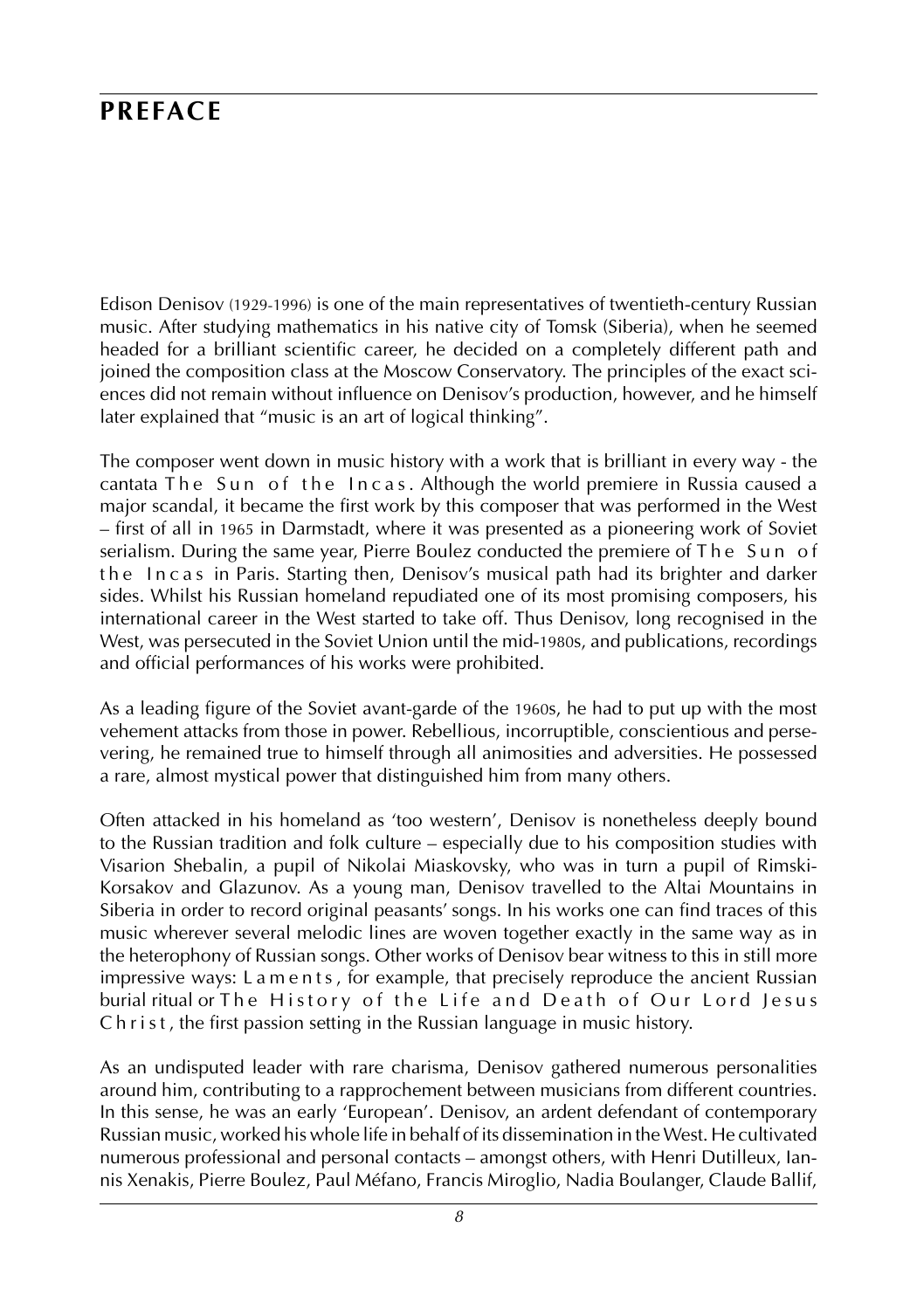Vinko Globokar, Gilbert Amy, Jean-Claude Eloy and François Bernard Mâche in France, but also with Henri Pousseur, Luigi Nono, Luciano Berio, Luigi Dallapiccola, Luis de Pablo, Karlheinz Stockhausen, Helmut Lachenmann, George Crumb, Heinz Holliger, György Ligeti, Kazimierz Serocki and Zygmunt Krauze – not to mention many interpreters and diverse organisers.

Collaboration with Russian and western musicians, faithful companions in the search for bold innovations – including the flutist Aurèle Nicolet, the oboist Heinz Holliger, the clarinettist Eduard Brunner, the trombonist Anatoli Skobelev, the cellist Natalia Gutman, the saxophonists Jean-Marie Londeix and Claude Delangle – made it possible for Denisov to create virtuoso works containing the newest instrumental techniques.

In addition to his compositional projects, he dedicated himself to a wide range of pedagogical activities. Denisov taught orchestration and composition at the Moscow Conservatory for almost forty years (1959-1996), and he is the only composer of his generation who founded a compositional school of his own in Russia – comparable with that of Olivier Messiaen in France.

The works of this master, comprising over 140 compositions, cover a wide range of genres: instrumental works and vocal compositions, including three operas, a ballet, two symphonies for large orchestra, two oratorios, a Requiem, 15 solo concertos and an impressive number of chamber works. In addition, there are over 30 stage works and over 60 film scores, which cannot be shown in their entirety in the present catalogue. A remarkable feature is the coexistence of extremely refined orchestrated works and 'classically' conceived compositions such as symphonies, concertos, sonatas, etc.

His avant-garde style, innovative and provocative during the 1960s, gradually became more moderate later on, allowing room for a refined, sensitive lyricism. In his last works  $-$  the Second Chamber Symphony and the Symphony No. 2 for large orchestra – we find a late style marked by shockingly expressionistic outbursts.

Denisov's stylistic development reveals a high degree of constancy, without interruptions or detours, but always evolutionary. During the 1960s he completely dedicated himself to chamber music in his search for authenticity. In the early 1970s he found his own unmistakeable style with P e i n t u r e for large orchestra.

Denisov's creative credo is contained in one of his favourite thoughts: "Beauty is one of the essential concepts in art". In addition to this, his aesthetic is defined by three more constants: light, shadow and mystery. These three concepts are repeatedly found both in his statements and in the symbolism of his works. At the centre there stands the monogram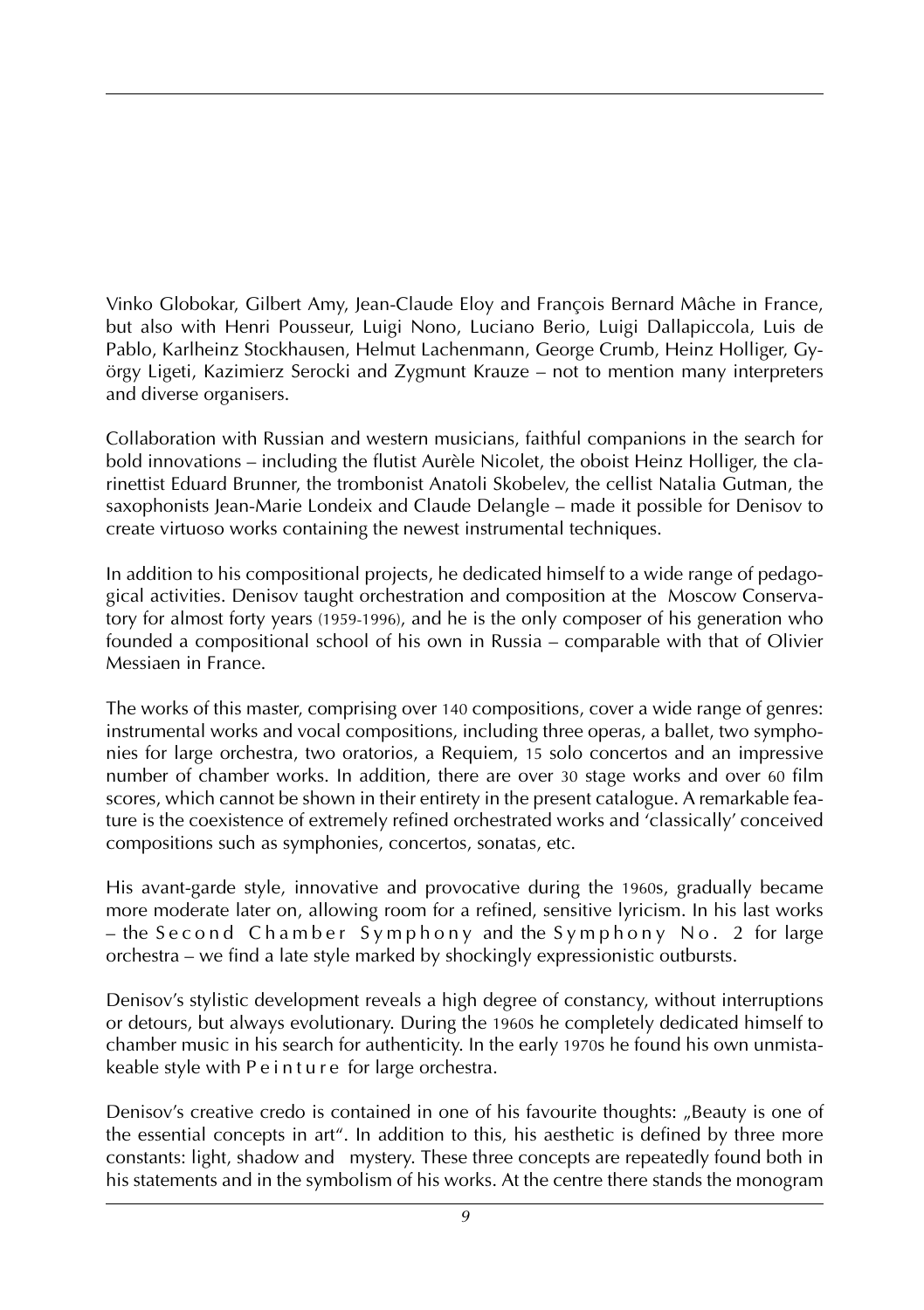based on his Christian name and surname – E-D-E-flat (S in German), representing the thematic essence of his music.

The 1970s finally saw the composition of Denisov's central work: the opera L'  $\acute{\text{E}}$  cume Des Jours [The Foam of the Days] based on the novel of the same name by Boris Vian. Denisov regarded this work, completed in 1981, as his most successful composition.

In 1980 followed the  $\text{Re} \text{quitem}$  – another work with which the composer identified deeply and whose confessional character he paraphrased as follows: "When I wrote the Requiem, I thought about the cross that I carry in my life."

The final phases in his production, lasting 16 years, is characterised by a synthesis of modern compositional techniques that enabled him to enjoy a new freedom in the invention and treatment of sound material. The final decade of creativity (1987-1996) resulted in largescale works – alongside the completion of two operatic fragments, one must first mention the  $Symphony No. 1$  for large orchestra (1987), followed by the two monumental oratorios for soloists, choir and orchestra: The History of the Life and Death of Our Lord Jesus Christ (1992) and Morgentraum [Morning Dream] (1993).

Edison Denisov was a corresponding member of the Bavarian Academy of the Fine Arts and of the Berlin Academy of the Arts. The French Ministry of Culture named him Officier des Arts et des Lettres in 1986, and in 1993 he was awarded the Grand Prix de la Ville de Paris.

*Ekaterina Kouprovskaia*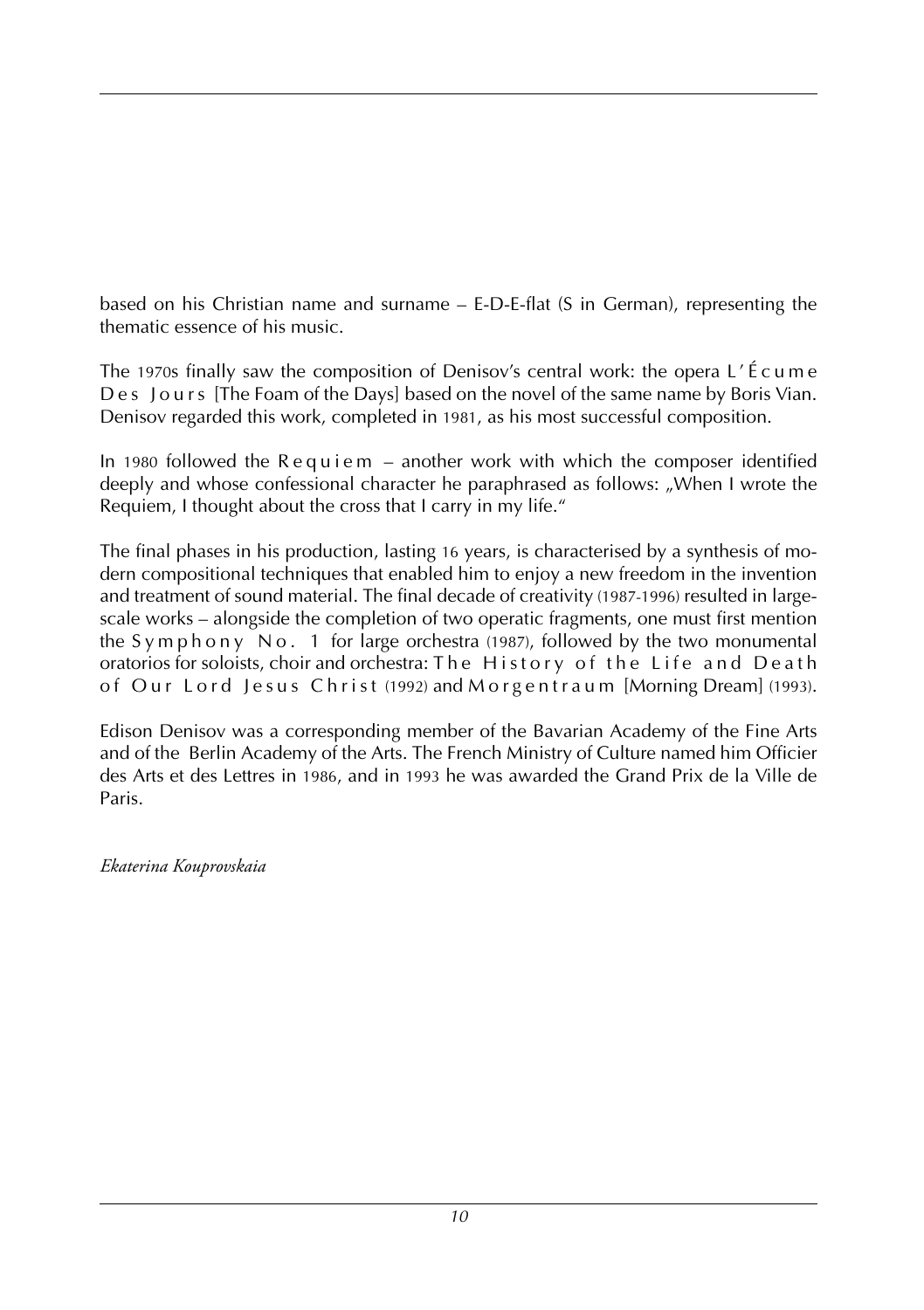## **avant-propos**

Edison Denisov (1929-1996) est l'une des figures majeures de la musique russe du XXe siècle. Après des études universitaires de mathématiques dans sa ville natale de Tomsk, en Sibérie, où tout lui présageait une brillante carrière de scientifique, il se lança sur une toute autre voie et entra en classe de composition au Conservatoire de Moscou. Les préceptes des sciences exactes exerçaient inlassablement leur influence sur l'art denisovien et il dira plus tard : »La musique est un art de la pensée logique«.

Le jeune compositeur entra dans l'histoire de la musique avec une œuvre éclatante de tous points de vue, la cantate L e s o l e i l d e s I n c a s . Si, en Russie, sa création provoqua un grand scandale, l'œuvre sera la première de son auteur à être jouée en Occident: d'abord à Darmstadt, en 1965, où elle est présentée comme le pionnier sériel de la musique soviétique. La même année, à Paris, Pierre Boulez présenta Le soleil des Incas au public du Domaine musical. Depuis, la destinée de Denisov connait son ombre et sa lumière: pendant que sa Russie natale renie l'un de ses compositeurs les plus prometteurs, l'Europe amicale lance sa carrière internationale. Ainsi, déjà connu et reconnu en Occident, Denisov est persécuté dans son pays, longuement interdit à la publication de ses œuvres, à l'enregistrement de disques et aux concerts officiels, et ce, jusqu'au milieu des années 1980.

Figure de proue sur le navire de l'avant-garde soviétique des années 1960, il a pris sur lui les coups de vagues les plus violents du régime au pouvoir. Rebelle, incorruptible, consciencieux et persévérant, il restait fidèle à lui-même à travers tempêtes et épreuves. Une force rare, presque mystique, l'habitait et le différenciait de tant d'autres.

Souvent accusé dans son propre pays d'être un musicien trop »occidental«, Denisov est pourtant profondément rattaché à la tradition russe et à sa culture populaire. Il l'est de prime abord par sa formation car il étudia la composition avec Vissarion Chébaline, qui fut l'élève de Nicolaï Miaskovsky, lui-même disciple de Rimski-Korsakov et Glazounov. Jeune, Denisov voyagea dans le pays d'Altaï, en Sibérie, pour enregistrer les chants paysans authentiques. Nous en retrouvons l'empreinte partout dans son œuvre où les lignes mélodiques multiples viennent s'entremêler à la manière exacte de l'hétérophonie des chants russes. D'autres œuvres en témoignent de façon encore plus frappante telles que P l e u r s qui restituent fidèlement l'ancien rituel funéraire ou Histoire de la vie et de la mort de notre Seigneur Jésus Christ, les premières Passions en langue russe, de l'histoire de la musique.

Leader incontestable, d'un charisme rare, Denisov a rassemblé autour de lui de nombreuses personnalités, contribué au rapprochement entre les musiciens de différents pays, et fut en ce sens »européen« avant l'heure. Fervent défenseur de la musique russe contemporaine, Denisov a toujours œuvré pour la promotion de celle-ci en Occident. Ses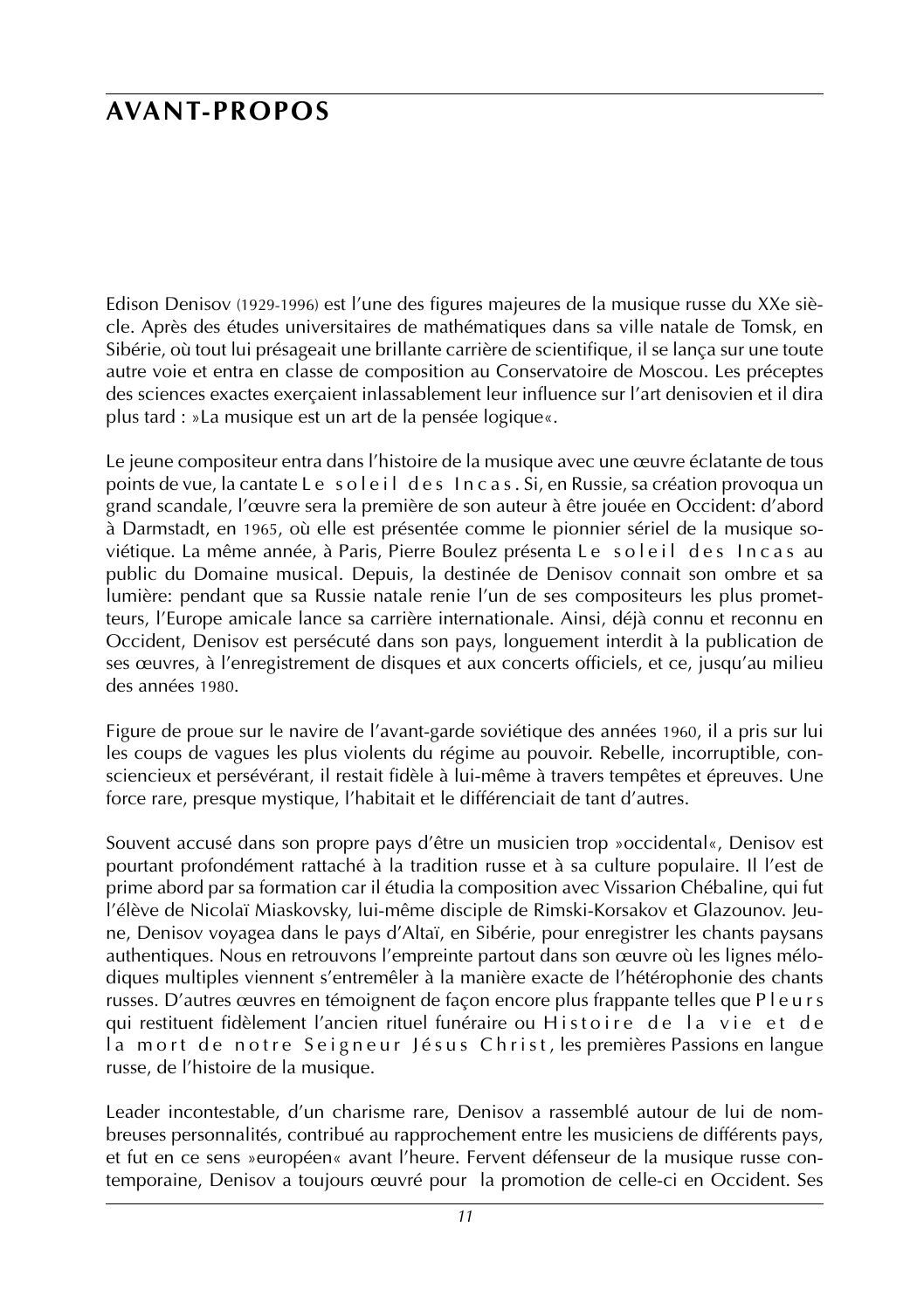contacts professionnels et amicaux furent très nombreux : Henri Dutilleux, Yannis Xenakis, Pierre Boulez, Paul Méfano, Francis Miroglio, Nadia Boulanger, Claude Ballif, Vinco Globokar, Gilbert Amy, Jean-Claude Eloy, François Bernard Mâche en France, mais aussi Henri Pousseur, Luigi Nono, Luciano Berio, Luigi Dallapiccola, Luis de Pablo, Karlheinz Stockhausen, Helmut Lachenmann, George Cramb, Heinz Holliger, György Ligeti, Kazimierz Serocki, Zygmunt Krauze, sans nommer les interprètes et les organisateurs divers.

Le travail avec des interprètes russes et occidentaux, compagnons fidèles d'expériences et de novations téméraires, parmi lesquels le flûtiste Aurèle Nicolet, le hautboïste Heinz Holliger, le clarinettiste Edouard Brunner, le tromboniste Anatoli Skobelev, la violoncelliste Natalia Gutman, les saxophonistes Jean-Marie Londeix et Claude Delangle, permit à Denisov de réaliser des opus virtuoses, répondant aux dernières trouvailles de technique instrumentale.

Au-delà du compositeur, d'homme d'action et d'organisateur, l'étendue de sa personnalité comprend une grande part d'activité pédagogique. Denisov enseignait l'orchestration et la composition au Conservatoire de Moscou pendant presque quarante ans, entre 1959 et 1996, et est le seul de sa génération à former en Russie une véritable école de composition – rôle dans lequel il est comparable à Olivier Messiaen en France.

Le catalogue du Maitre, fort de quelques 140 titres, contient une multitude de genres: de la musique instrumentale et vocale dont trois opéras, un ballet, deux symphonies pour grand orchestre, deux oratorios, un Requiem, quinze concertos pour instruments solistes, une quantité impressionnante d'œuvres de chambre. S'y rajoute les partitions pour plus de 30 spectacles dramatiques et plus de 60 musiques de films, dont la totalité ne figure pas dans la présente publication. On y remarque, à coté des œuvres à effectifs les plus ingénieux, de nombreux genres musicaux aux nominations »classiques« comme la symphonie, le concerto, la sonate et autres variations.

Son style, avant-gardiste, innovant et provocateur dans les années 1960, s'est ensuite apaisé, laissant place au lyrisme délicat et sensible, pour donner quelques éclats ultimes – expressionnistes, déchirants – dans les toutes dernières productions telles que la S e c o n d e Symphonie de chambre ou encore la Symphonie  $N^{\circ}$  2 pour grand orchestre.

L'évolution stylistique de Denisov révèle un parcours stable, sans rebonds, ni écarts, mais sans cesse évolutif. Dans les années 1960, il s'est entièrement consacré à la musique de chambre, dans la recherche de l'authenticité. Il trouve son propre style, bien reconnaissable parmi tous, en début des années 1970, dont témoigne P e i n t u r e pour grand orchestre  $(1970)$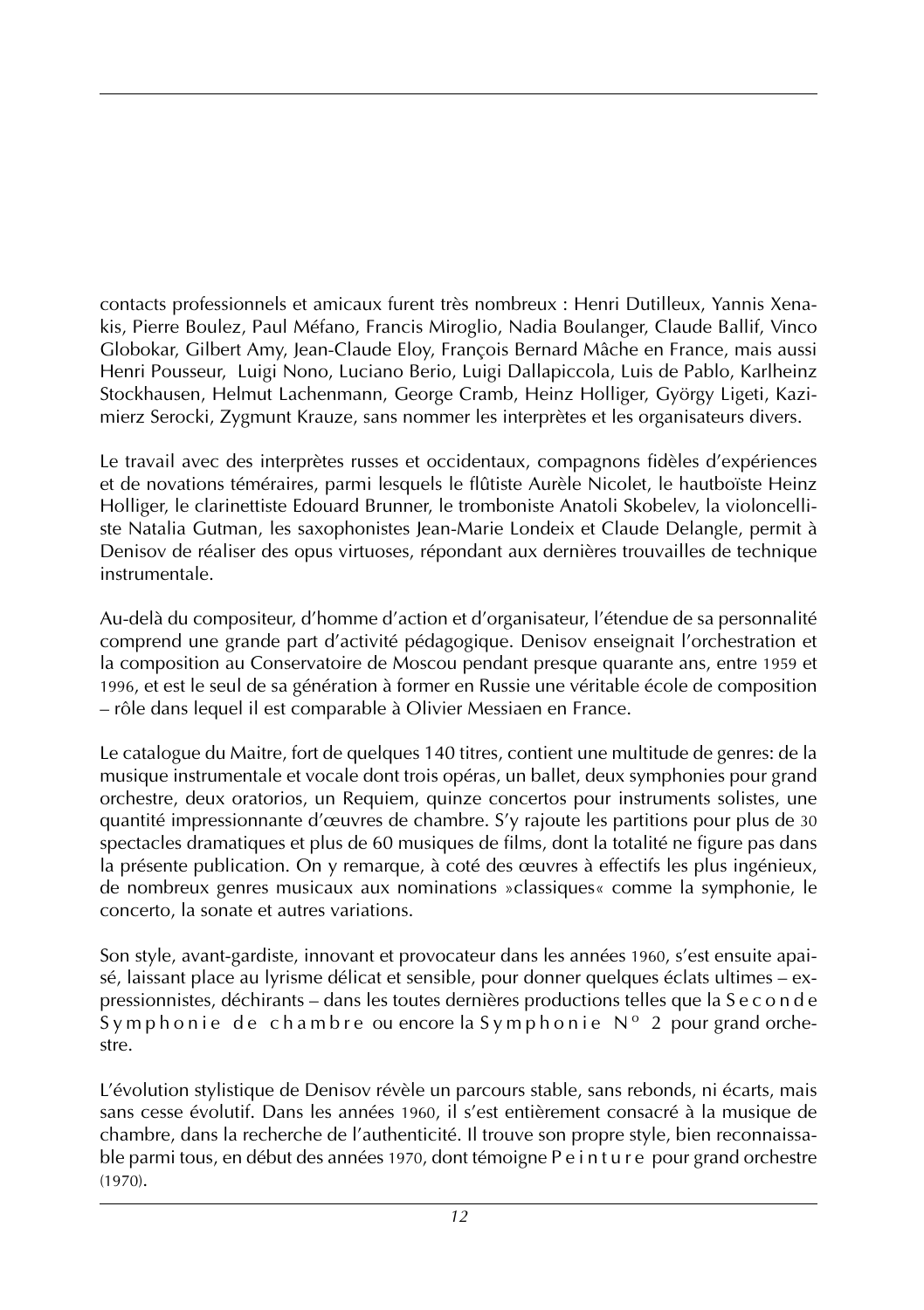Le crédo créateur de Denisov réside dans l'une de ses idées fétiches: »La beauté est l'une des notions essentielles dans l'art.« Son esthétique se définit aussi par trois autres constantes: lumière, ombre et mystère. Nombre de fois ces trois notions reviennent dans ses propos comme dans la symbolique de ses œuvres. Au centre, le monogramme issu de son nom et prénom – E-D-Es (Mi-Ré-Mi bémol), représentant l'essence thématique de sa musique.

Au sein des années 1970, nait l'œuvre centrale de production denisovienne: l'opéra L'Ecume des jours d'après le roman de Boris Vian. Terminé en 1981, Denisov le considérait comme le meilleur qu'il n'ait jamais composé.

En 1980, nait le R e q u i e m – un autre opus identitaire mais aussi confessionnal du compositeur: »En composant le Requiem, – dira-t-il, – je songeais à la croix que je porte dans ma vie«.

La dernière période de sa production, longue de 16 ans (1980-1996), se caractérise par une synthèse des techniques modernes permettant d'atteindre une liberté dans la création et le maniement du matériau sonore. La dernière décennie créatrice, 1987-1996, voit naitre les œuvres de grande envergure (en plus des deux opéras composés auparavant), à commencer par la S y m p h o n i e  $N^{\circ}$  1 pour grand orchestre (1987) suivie par deux oratorios monumentaux pour solistes, chœur et orchestre: Histoire de la vie et de la m ort de notre Seigneur Jésus Christ (1992) et Morgentraum (1993).

Edison Denisov était membre correspondant des Académies des Beaux-Arts de Bavière et de Berlin. Le ministère français de la Culture l'a nommé en 1986 l'Officier des Arts et des Lettres et il a reçu, en 1993, le Grand Prix de la Ville de Paris.

*Ekaterina Kouprovskaia*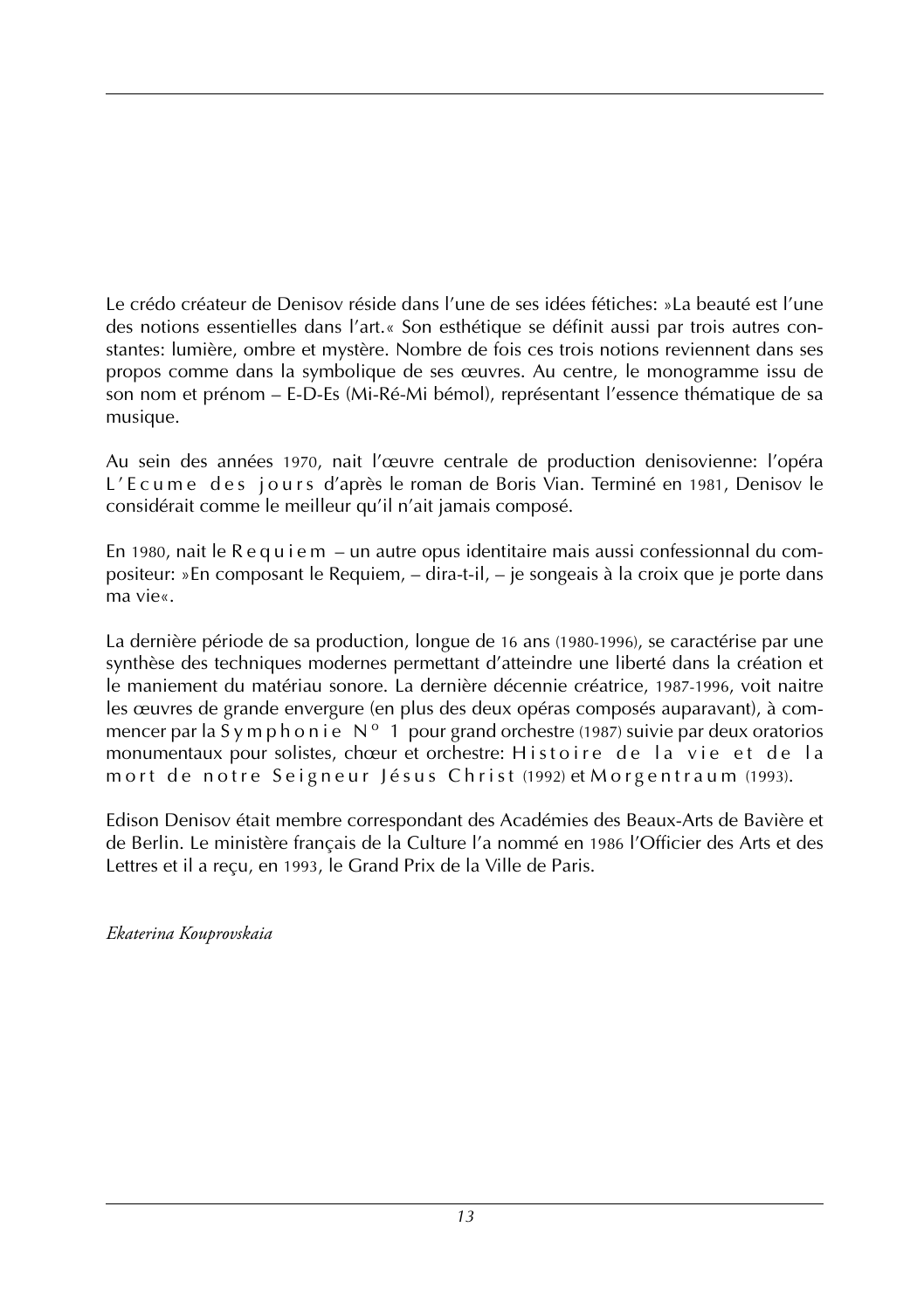## **vorwort**

Edison Denissow (1929-1996) ist einer der Hauptvertreter der russischen Musik des 20. Jahrhunderts. Nach einem Mathematikstudium in seiner Heimatstadt Tomsk (Sibirien), als alles auf eine glänzende Wissenschaftlerkarriere hindeutete, entschied er sich für einen gänzlich anderen Weg und trat in die Kompositionsklasse des Moskauer Konservatoriums ein. Die Prinzipien der exakten Wissenschaften blieben jedoch nicht ohne Einfluss auf Denissows Schaffen, und später erklärte er selbst einmal: "Musik ist eine Kunst des logischen Denkens".

Der junge Komponist ging mit einem in jeder Hinsicht brillanten Werk in die Musikgeschichte ein: mit der Kantate Die Sonne der Inka. Während ihre Uraufführung in Russland einen großen Skandal auslöste, sollte es doch das erste Werk des Komponisten sein, das im Westen aufgeführt wurde: zunächst 1965 in Darmstadt, wo es als Pionierwerk des sowjetischen Serialismus präsentiert wurde. Im gleichen Jahr brachte Pierre Boulez Die Sonne der Inka in Paris zur Aufführung. Seitdem kannte Denissows musikalischer Weg Licht- und Schattenseiten: Während seine russische Heimat einen ihrer vielversprechendsten Komponisten verleugnete, begann in Europa seine internationale Karriere. So wurde Denissow, im Westen längst anerkannt, in der Sowjetunion bis Mitte der 1980er Jahre verfolgt, waren die Veröffentlichung sowie Schallplattenaufnahmen und offizielle Aufführungen seiner Werke verboten.

Als Gallionsfigur der sowjetischen Avantgarde der 1960er Jahre musste er heftigste Angriffe der Machthaber ertragen. Rebellisch, unbestechlich, gewissenhaft und ausdauernd blieb er sich durch alle Anfeindungen und Widrigkeiten hindurch treu. Er verfügte über eine seltene, beinahe mystische Kraft, die ihn von vielen anderen unterschied.

In seiner Heimat häufig als zu ,westlich' angegriffen, ist Denissow dennoch tief mit der russischen Tradition und Volkskultur verbunden – zunächst einmal wegen seines Kompositionsunterrichts bei Wissarion Schebalin, einem Schüler von Nikolai Mjaskowski, der wiederum Schüler von Rimski-Korssakow und Glasunow war. Als junger Mann reiste Denissow ins sibirische Altai-Gebirge, um originale Bauerngesänge aufzunehmen. In seinem Werk finden sich deren Spuren überall dort, wo sich mehrere melodische Linien genau so miteinander verflechten wie in der Heterophonie der russischen Gesänge. Andere Werke Denissows bezeugen dies auf noch eindrücklichere Weise: etwa die K l a g e l i e d e r, die das altrussische Bestattungsritual getreu wiedergeben, oder Die Historie vom Leben und Tod unseres Herrn Jesus Christus, die erste Passionsvertonung der Musikgeschichte in russischer Sprache.

Als unbestrittene Führungsperson mit seltenem Charisma hat Denissow zahlreiche Persönlichkeiten um sich versammelt und zur Annäherung von Musikern aus unterschiedlichen Ländern beigetragen. In diesem Sinne war er ein früher ,Europäer'. Denissow, ein glühender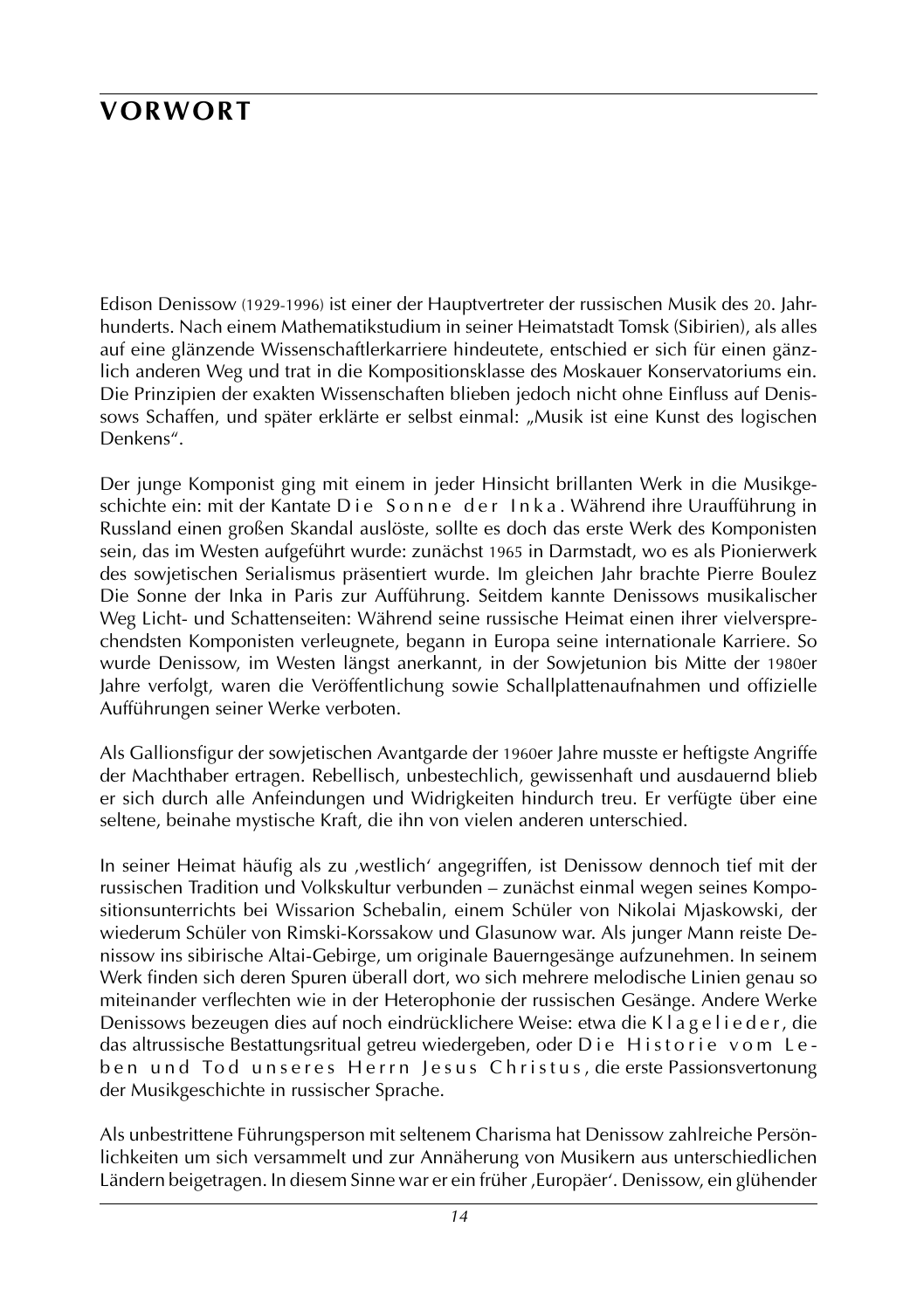Verteidiger der russischen zeitgenössischen Musik, ist zeitlebens für deren Verbreitung im Westen eingetreten. Er pflegte zahlreiche professionelle und persönliche Kontakte – u.a. zu Henri Dutilleux, Iannis Xenakis, Pierre Boulez, Paul Méfano, Francis Miroglio, Nadia Boulanger, Claude Ballif, Vinko Globokar, Gilbert Amy, Jean-Claude Eloy, François Bernard Mâche in Frankreich, aber auch zu Henri Pousseur, Luigi Nono, Luciano Berio, Luigi Dallapiccola, Luis de Pablo, Karlheinz Stockhausen, Helmut Lachenmann, George Crumb, Heinz Holliger, György Ligeti, Kazimierz Serocki, Zygmunt Krauze – wenn man einmal von Interpreten und diversen Veranstaltern absieht.

Die Zusammenarbeit mit russischen und westlichen Musikern, treue Wegbegleiter bei der Suche nach gewagten Neuerungen – darunter der Flötist Aurèle Nicolet, der Oboist Heinz Holliger, der Klarinettist Eduard Brunner, der Posaunist Anatoli Skobelew, die Cellistin Natalia Gutman, die Saxophonisten Jean-Marie Londeix und Claude Delangle – erlaubte es Denissow, virtuose Werke zu schaffen, welche die neuesten Instrumentaltechniken beinhalteten.

Jenseits seiner kompositorischen Tätigkeit widmete er sich vielfältigen pädagogischen Aktivitäten. Denissow lehrte beinahe 40 Jahre lang (1959-1996) Orchestration und Komposition am Moskauer Konservatorium, und er ist der einzige Komponist seiner Generation, der in Russland eine eigene Kompositionsschule begründete – darin mit Olivier Messiaen in Frankreich vergleichbar.

Das Werk des Meisters, das mehr als 140 Kompositionen zählt, umfasst eine Vielzahl von Gattungen: Instrumentalwerke und Vokalkompositionen, darunter drei Opern, ein Ballett, zwei Sinfonien für großes Orchester, zwei Oratorien, ein Requiem, 15 Solokonzerte und eine eindrucksvolle Anzahl von Kammermusikwerken. Dazu kommen mehr als 30 Bühnenmusiken und über 60 Filmmusiken, deren Gesamtheit im vorliegenden Katalog nicht dargestellt werden kann. Bemerkenswert ist dabei das Nebeneinander von äußerst raffiniert instrumentierten Werken und ,klassisch' konzipierten Kompositionen wie Sinfonien, Konzerte, Sonaten u.a.

Sein avantgardistischer Stil, in den 1960er Jahren innovativ und provozierend, wurde nach und nach gemäßigter und machte einem feinen, empfindsamen Lyrismus Platz, um wiederum in seinen letzten Werken – der Zweiten Kammersinfonie und der Sinfonie Nr. 2 für großes Orchester – in einen von erschütternd expressionistischen Ausbrüchen geprägten Spätstil überzugehen.

Denissows stilistische Entwicklung weist eine große Stetigkeit auf, ohne Unterbrechungen oder Umwege, immer jedoch evolutionär. In den 1960er Jahren widmete er sich auf der Suche nach Authentizität ganz der Kammermusik. Anfang der 1970er Jahre fand er mit Pe in ture für großes Orchester seinen eigenen, unverkennbaren Stil.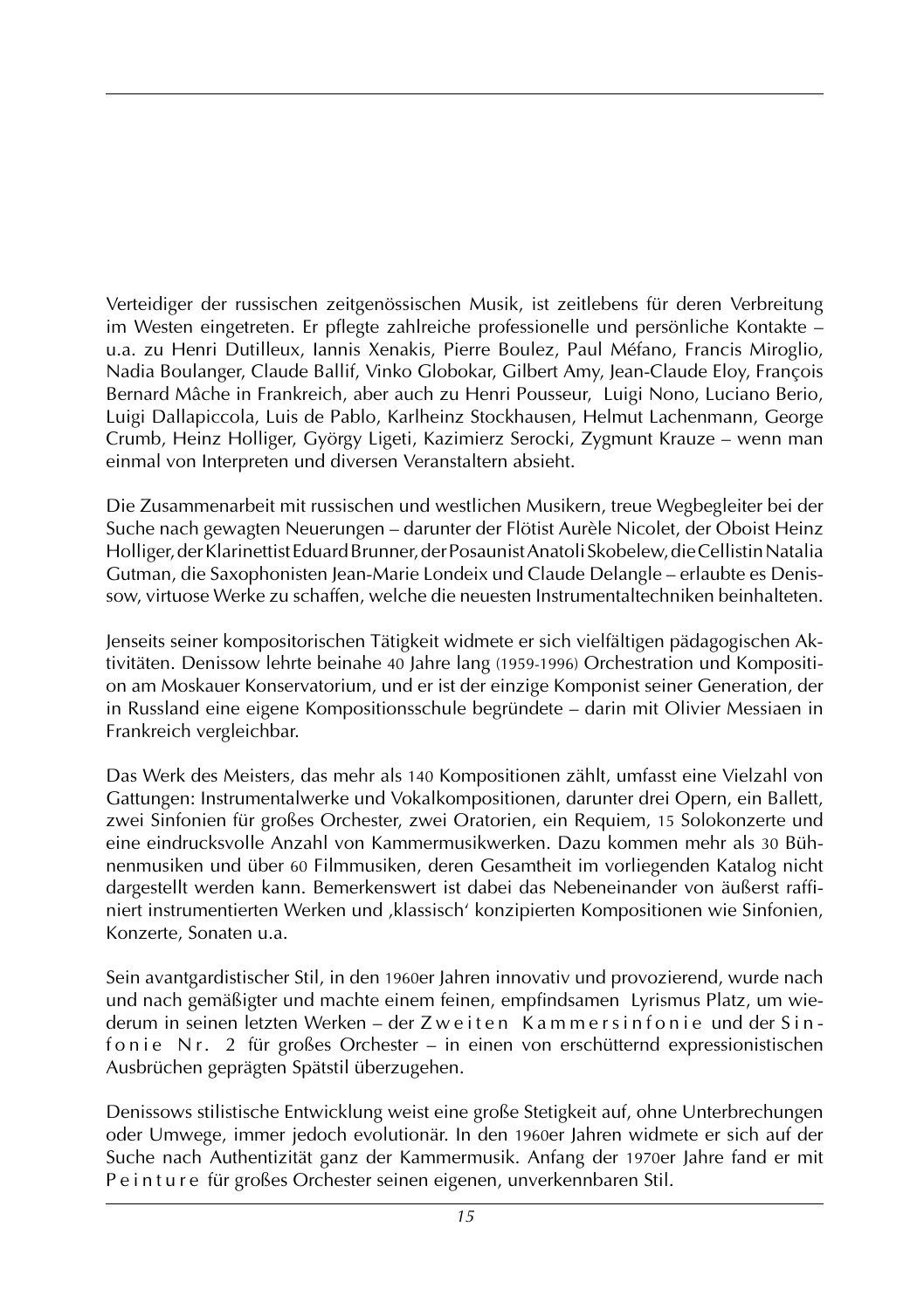Denissows schöpferisches Credo findet sich in einem seiner Lieblingsgedanken: "Schönheit ist einer der wesentlichen Begriffe in der Kunst". Seine Ästhetik wird daneben von drei weiteren Konstanten definiert: Licht, Schatten und Mysterium. Immer wieder finden sich diese drei Begriffe sowohl in seinen Äußerungen als auch in der Symbolik seiner Werke. Im Zentrum steht dabei das Monogramm, das auf seinen Vor- und Nachnamen zurückgeht – E-D-Es, das die thematische Essenz seiner Musik darstellt.

In den 1970er Jahren entsteht schließlich Denissows Zentralwerk: die Oper D e r S c h a u m d er Tage nach dem gleichnamigen Roman von Boris Vian. Das 1981 abgeschlossene Werk betrachtete Denissow als seine gelungenste Komposition.

1980 folgt das R e q u i e m – ein weiteres Werk, mit dem sich der Komponist zutiefst identifiziert und dessen Bekenntnischarakter der Komponist folgendermaßen umschreibt: "Als ich das Requiem schrieb, dachte ich an das Kreuz, das ich in meinem Leben trage".

Die 16 Jahre umfassende, letzte Phase seines Schaffens ist von einer Synthese moderner Kompositionstechniken gekennzeichnet, die ihm eine neue Freiheit bei der Erfindung und Behandlung des Klangmaterials ermöglicht. Das letzte Schaffensjahrzehnt (1987-1996) bringt großkonzipierte Werke hervor – neben der Vollendung von zwei Opernfragmenten ist zunächst die Sinfonie Nr. 1 für großes Orchester (1987) zu nennen, der zwei monumentale Oratorien für Soli, Chor und Orchester folgen: Die Historie vom Leben und Tod unseres Herrn Jesus Christus (1992) und Morgent r a u m (1993).

Edison Denissow war korrespondierendes Mitglied der Bayerischen Akademie der Schönen Künste sowie der Berliner Akademie der Künste. Das französische Kulturministerium ernannte ihn im Jahr 1986 zum Officier des Arts et des Lettres, und 1993 wurde ihm der Grand Prix de la Ville de Paris verliehen.

*Ekaterina Kouprovskaia*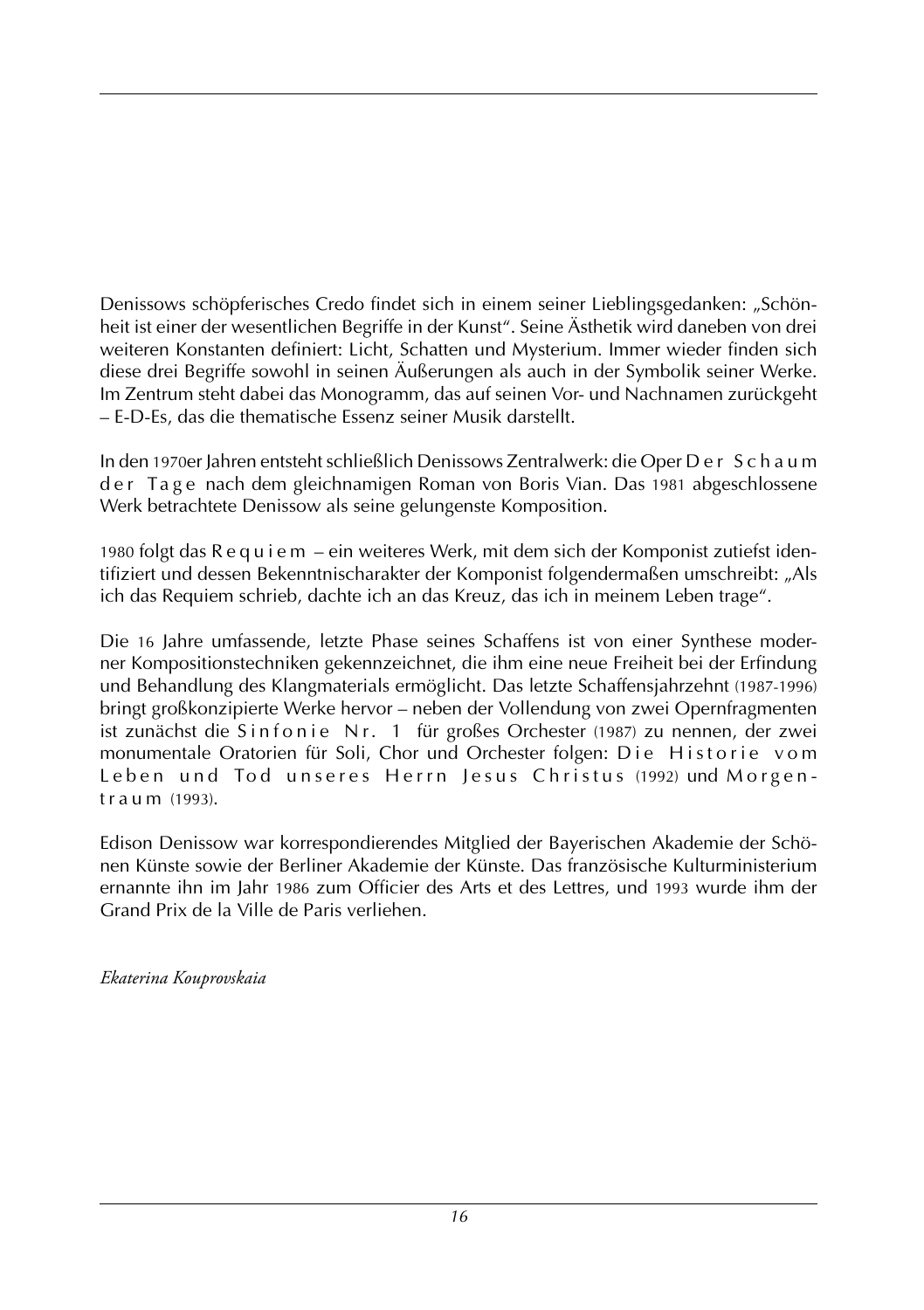#### **sonata for flute and piano 1960**

**Соната для флейты и фортепиано**

*Dedicated to Alexander Korneev*

Lento espressivo · Allegro impetuoso · Lento espressivo

Duration: 11'

First performance: 27 March 1962, Moscow Alexander Korneev (flute) – Galina Rubtsova (piano)

© Peters, Frankfurt · Sikorski, Hamburg for: CH, DK, N, S, NL, GR, TR, E, P, IL, IS

#### **chamber symphony 1960**

for clarinet, bassoon, piano and strings **Камерная симфония** для кларнета, фагота, фортепиано и струнных

1. Увертюра [Overture] *Allegro moderato* (1-112)

- 2. Basso ostinato *Andante sostenuto* (1 < 63)
- *3*. Токката [Toccata] Allegro impetuoso (↓ 132)

Duration: 16'

© Sikorski, Hamburg for: D, CH, DK, N, S, NL, E, GR, TR, P, IL, IS

### **SUITE FROM THE BALLET 'DON JUAN'** [YURI KOCHUROV] **1960**

Arrangement for large orchestra from Kochurov's ballet Don Juan (1946, unfinished) **Сюита из балета »Дон Жуан«** для симфонического оркестра

- *1*. Ночь в Севилье [Night in Seville]
- *2*. Донна Анна [Donna Anna]
- *3*. Интермеццо [Intermezzo]
- *4*. Сцена на кладбище [Scene at the Cementery]
- *5*. Вакханалия [Bacchanalia]

 $2(picc).2(cor anglais).2(bass clar).2 - 4.3.1.1 - perc (timp, tgl, tamb, cym,$ gong, marimba). harp. cel. strings

© Muzyka, Leningrad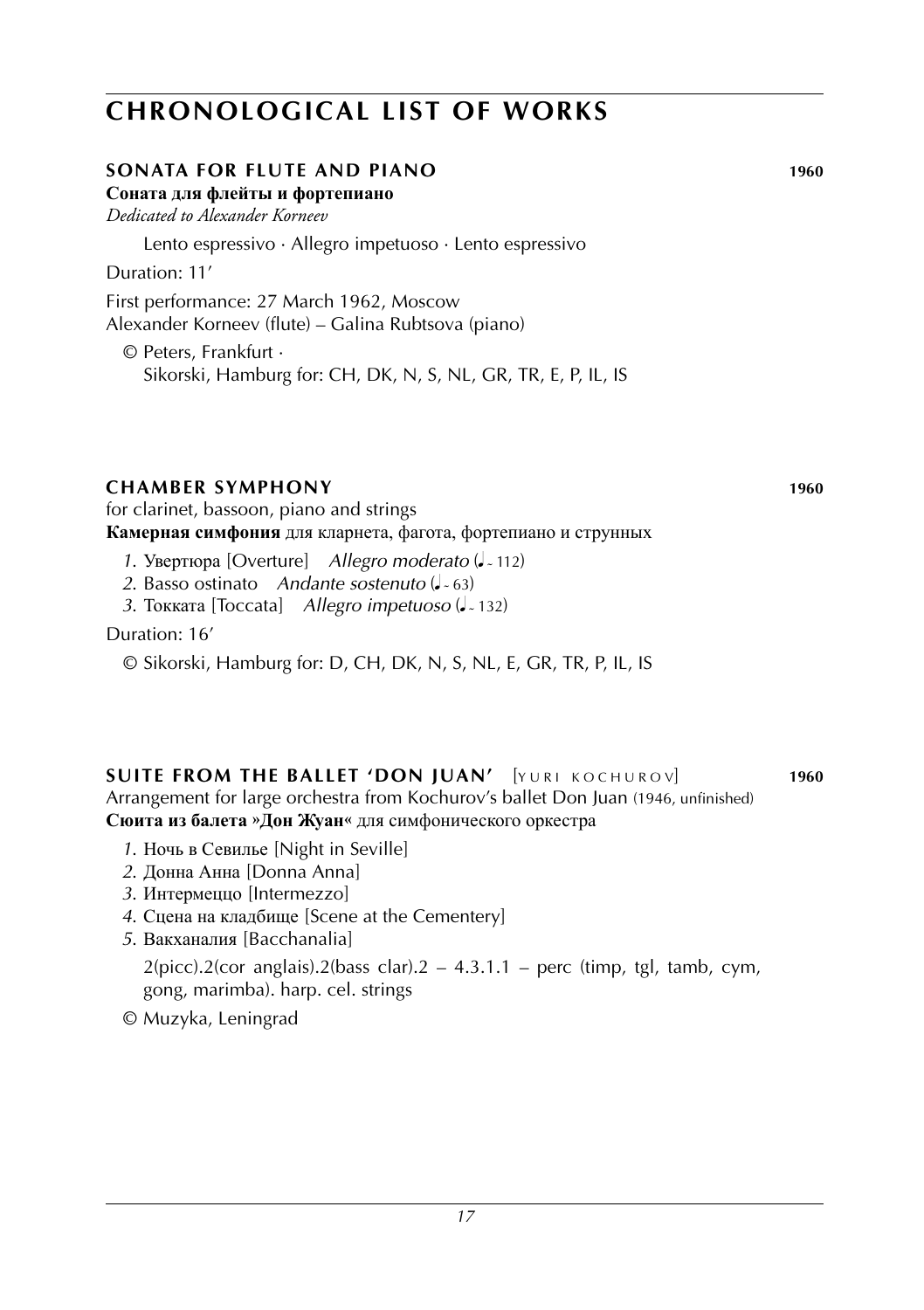#### **girls on the field 1960**

for choir a cappella on words by Alexander Zharov (in Russian) **В поле девушки** для хора а cappella на слова Александра Жарова

*Manuscript*

**bbagative bagatelles 1960** 

for piano **Багатели** для фортепиано *Dedicated to Mikhail Sergeevich Voskresensky*

- *1*. Allegretto  $(J = 138)$
- 2. Vivo scherzando  $(J = 84)$
- *3*. Andantino  $(l = 63-69)$
- 4. Presto ma non troppo  $(1 = 192)$
- *5*. Andante  $(J = 52-54)$
- 6. Allegro giocoso  $(1 = 160)$
- *7*. Allegretto  $(l = 104)$

#### Duration: 12'

First performance: 7-17 April 1960, Moscow, Small Hall of the Conservatoire

© Peters, Frankfurt

#### **the turtle tortilla 1960 Черепаха Тортилла**

Animated cartoon music

 $2(pice)$ .2.2.2 – 2.2.1.0 – 3 perc (tgl, guiro, 5 temple bl, 5 wood bl, 5 tom-t, side dr, bass dr, 3 susp.cym, tam-t, vibr, marimba). harp. piano/cel. strings (10/8/6/6/4)

© Le Chant du Monde, Paris

There is a Suite from The Turtle Tortilla consisting of the following movements: 'Boogie-Woogie', 'The Rain', 'The Gangsters', 'Promenade', 'At the Seaside', 'Higher and Higher', 'Neither Backward Nor Forward', 'Conclusion' – duration: 22'.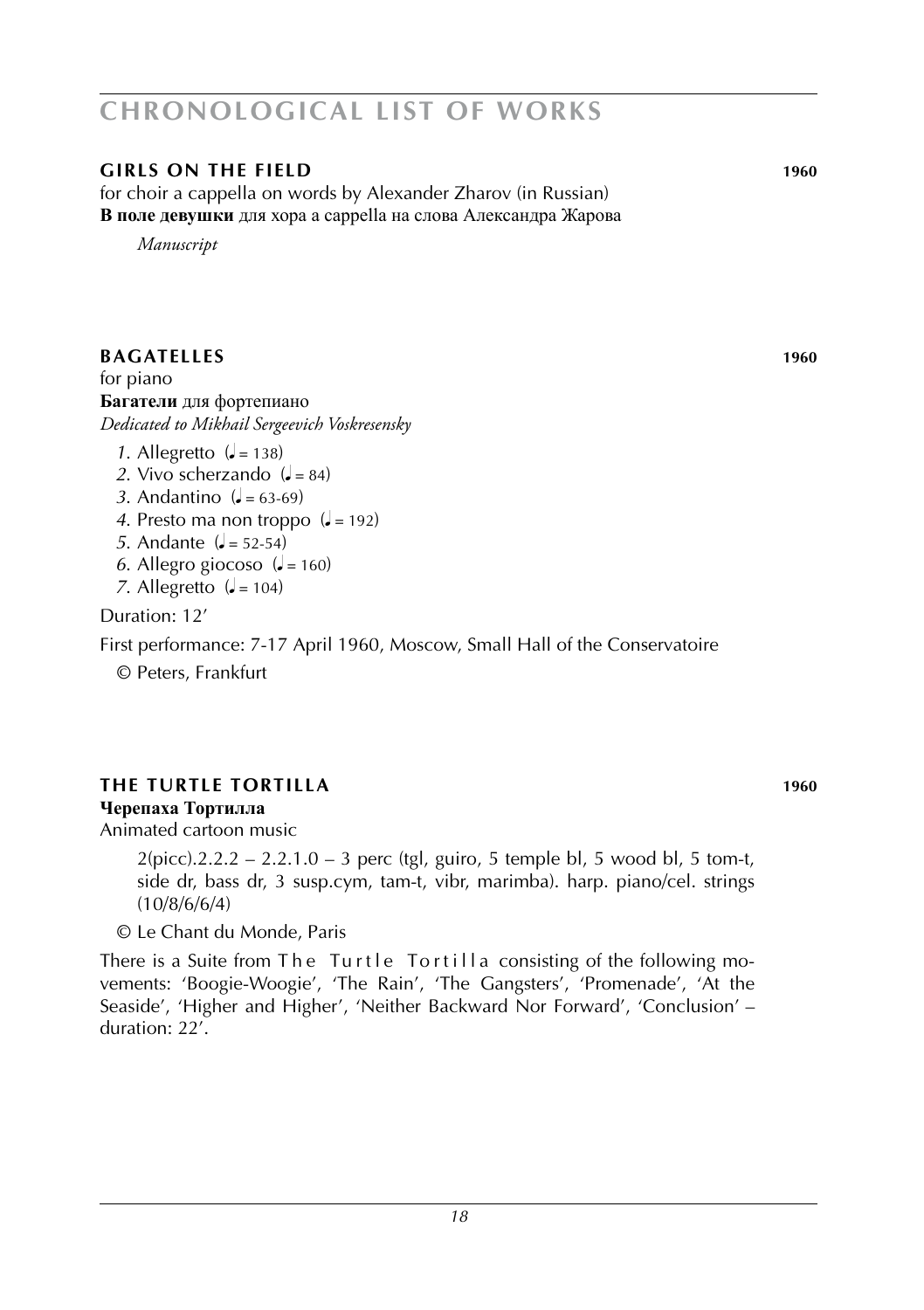#### **variations 1961**

for piano

**Вариации** для фортепиано

- *1*. Tema *Largo*
- *2*. Variation I *Allegro*
- *3*. Variation II *Moderato*
- *4*. Variation III *Allegro agitato*
- *5*. Variation IV *Lento*
- *6*. Variation V *Liberamente*
- *7*. Variation VI *Allegro giusto*

Duration: 5'

First performance: 28 March 1965, Kopenhagen Torben Peterson

© Breitkopf & Härtel, Wiesbaden

### **music for eleven wind instruments and timpani 1961**

**Музыка для одиннадцати духовых и литавр** *Dedicated to Gennadi Rozhdestvensky*

 $1.2.2.2 - 2.1.1.0 -$ timp

Duration: 11'

First performance: 15 November 1965, Leningrad Leningrad Chamber Orchestra – Gennadi Rozhdestvensky (conductor)

© Peters, Frankfurt

#### **divertimento in the classical style 1961**

for piano four hands

**Дивертисмент в классическом стиле** для фортепиано в 4 руки

- *1*. Прелюдия [Prelude] *Allegretto*
- *2*. Хорал [Chorale] *Largo*
- *3*. Менуэт [Minuet] *Allegro moderato* · Trio *Da capo al Fine*
- *4*. Ария [Aria] *Andante*
- *5*. Фуга на тему B A C H [Fugue on the Theme B A C H] *Allegro giusto*

Duration: 13'

© Sikorski, Hamburg for: D, CH, DK, N, S, NL, GR, TR, E, P, IL, IS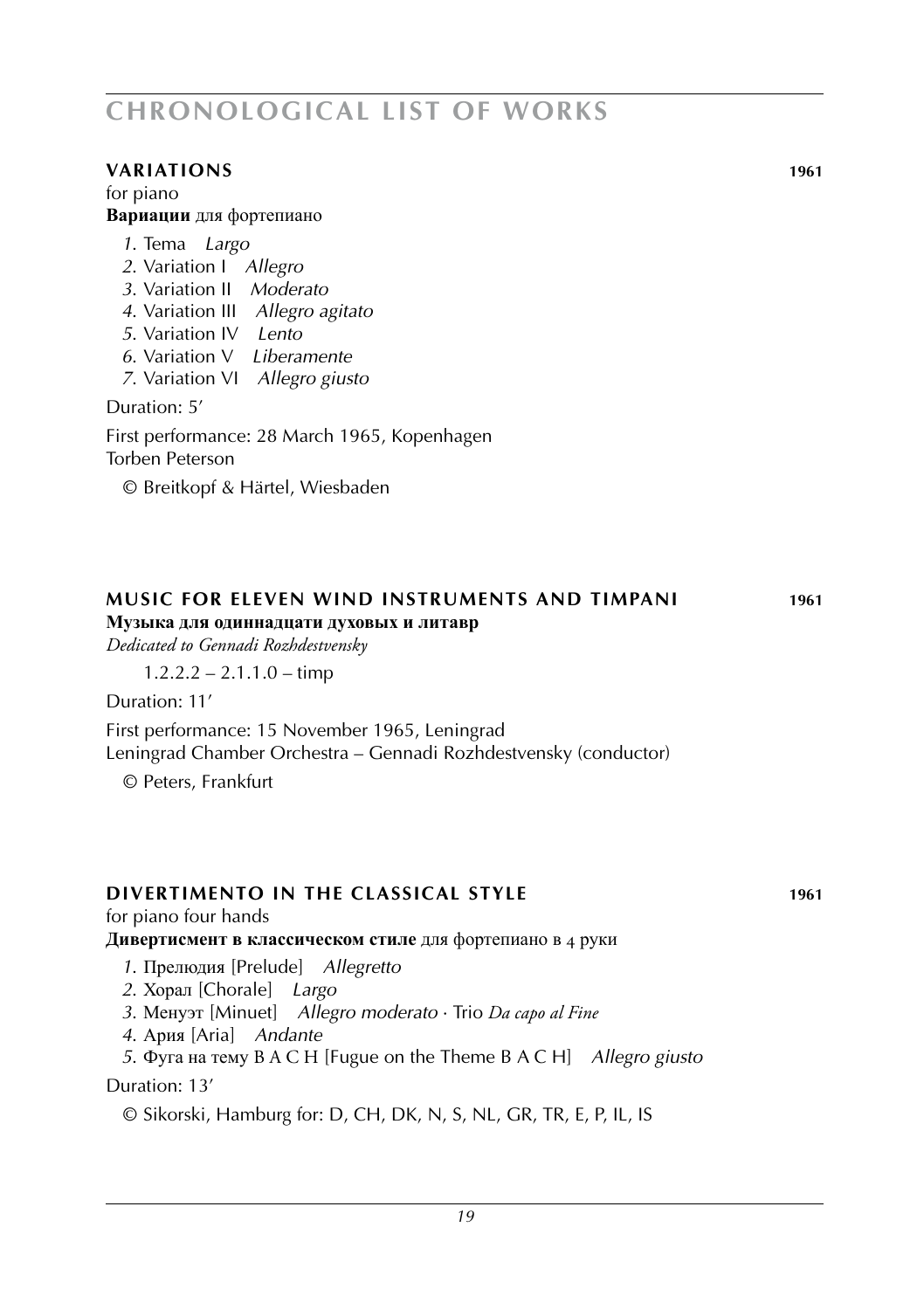#### **a cheerful hour 1961**

for voice and piano on texts by poets from the  $18<sup>th</sup>$  century (in Russian) **Весёлый час** для голоса и фортепиано на стихи русских поэтов XVIII века texts: Grigori Khovansky (1.), Vasili Kapnist (2.), Nikolai Karamzin (3.), K. Gagarin (4.)

- *1*. Посвящение [Dedication]
- *2*. К Нине [To Nina]
- *3*. Радости любви [The Joy of Love]
- *4*. Цитре [To the Zither]

#### Duration: 10'

First performance: 12 December 1971, Moscow Mikhail Ryba (bass) – Edison Denisov (piano)

 *Manuscript*

► *see also:* A C h e e r f u l H o u r, version for voice and piano trio [1975]

#### **SIBERIAN EARTH** 1961

Oratorio for narrator, bass, mixed choir and orchestra on poems by Alexander Tvardovsky (in Russian)

**Сибирская земля.** Оратория для чтеца, баса, смешанного хора и оркестра на стихи Александра Твардовского

- *1*. Сибирская земля [Siberian Earth] *Andante*
- *2*. Две Оки [Two Oka] *Allegro moderato*
- *3*. От Иркутска до Братска [From Irkutsk to Bratsk] *Allegro*
- *4*. Разговор с Падуном [Conversation with Padun] *Largo*
- *5*. На Ангаре [On the Angara River] *Pesante*

 $3(pice).3(cor \text{ anglais}).3(bass \text{ clar}).2(db \text{bn}) - 3.4.3.1 - \text{per. harp. piano. strings}$ 

Duration: 30'

 *Manuscript*

### **string quartet no. 2 1961**

**Струнный квартет № 2**

*Dedicated to the memory of Béla Bartók*

1. Allegro ( $\sqrt{2}$  – 176)  $\cdot \sqrt{2}$  – 116  $\cdot \sqrt{2}$  – 176  $\cdot \sqrt{2}$  – 116

2. Adagio (**J** ~ 63)

3. Largo (J<sub>r</sub> 56)

Duration: 12'

© Sikorski, Hamburg for: D, CH, DK, N, S, NL, E, GR, TR, P, IL, IS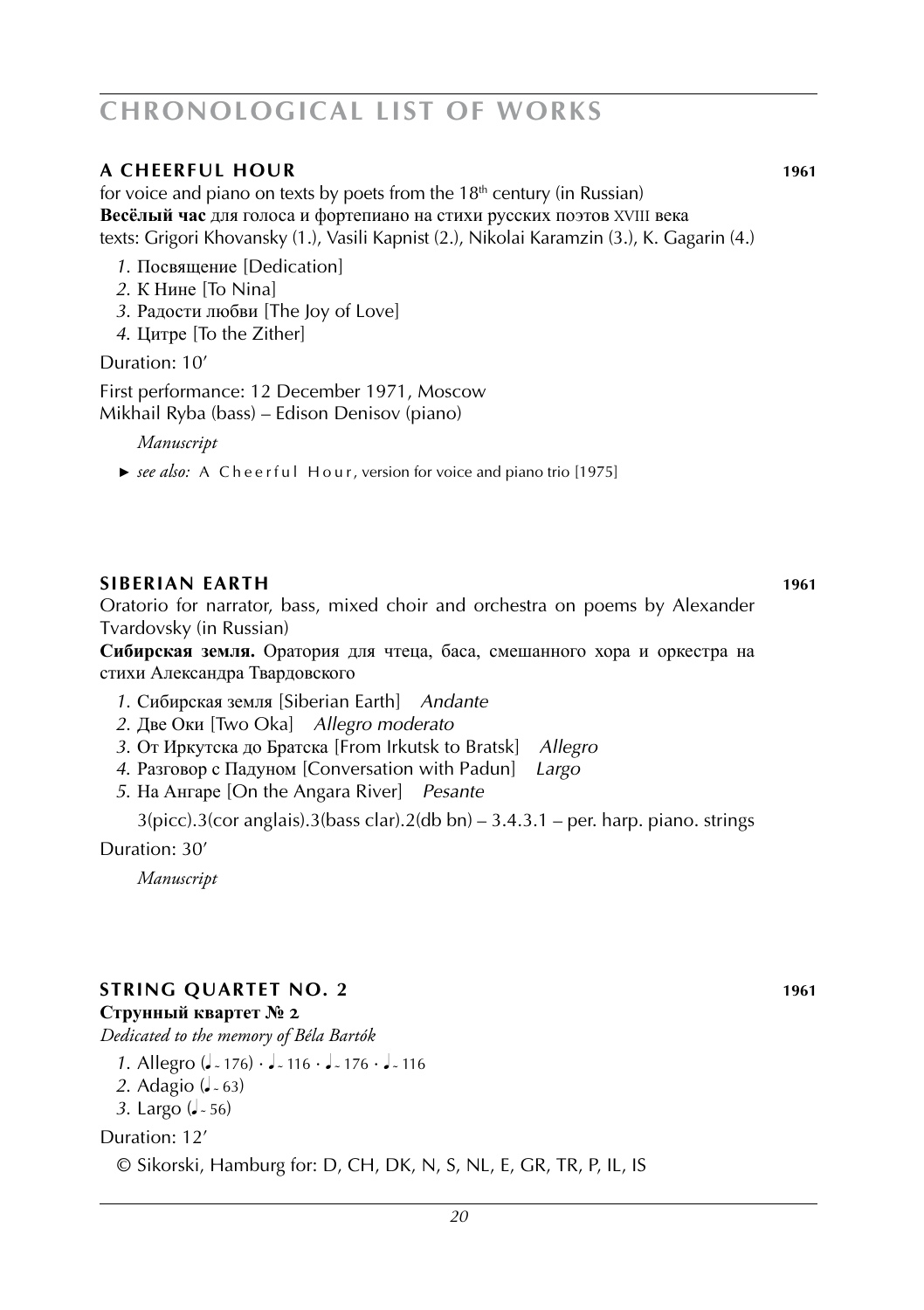#### **suite for violoncello and piano 1961**

#### **Сюита для виолончели и фортепиано**

- *1*. Prelude *Allegro*
- *2*. Minuet *Allegro moderato*
- *3*. Andante
- *4*. Fugue *Allegro giusto*

Duration: 9'

© Leduc, Paris

#### **symphony for two string orchestras and percussion 1962 Симфония для двух струнных оркестров и ударных**

*Dedicated to Gennadi Rozhdestvensky*

- *1*. Allegro giusto (**J** ~ 120)
- *2*. Lento (**J**<sub>~</sub> 72)
- 3. Vivace (J<sub>~</sub>84) Prestissimo

perc (I: xyl, marimba – II: tgl, side dr, glsp, vibr – III: timp, bass dr, cym – IV: timp)

Duration: 11'

First performance: 29 November1963, Moscow

Gennadi Rozhdestvensky (conductor)

© Sikorski, Hamburg for: D, CH, DK, N, S, NL, E, GR, TR, P, IL, IS

#### **songs of catullus 1962**

for bass and three trombones (Russian translation by Adrian Piotrovsky) **Песни Катулла** для голоса и трёх тромбонов

1. Нет, надейся [So, hope!]  $\rightarrow 69 \cdot \rightarrow 138 \cdot \rightarrow 84 \cdot \rightarrow 138$ 

- 2. Да! Ненавижу [Yes! I do hate]  $\rightarrow$  96
- 3. Хлам зловоный! [Fetid waste]  $\rightarrow -63 \cdot \rightarrow -88 \cdot \rightarrow -63 \cdot \rightarrow -63 \cdot \rightarrow -88 \cdot \rightarrow -63$

4. Много морей переплыв [Having swam through many a sea] — J<sub></sub>

Duration: 8'

First performance: 10 May 1966, Leningrad Anatoli Safiulin (bass) – Trombone Trio of the Bolshoi Theatre

© Sikorski, Hamburg for: D, CH, DK, N, S, NL, GR, TR, E, P, IL, IS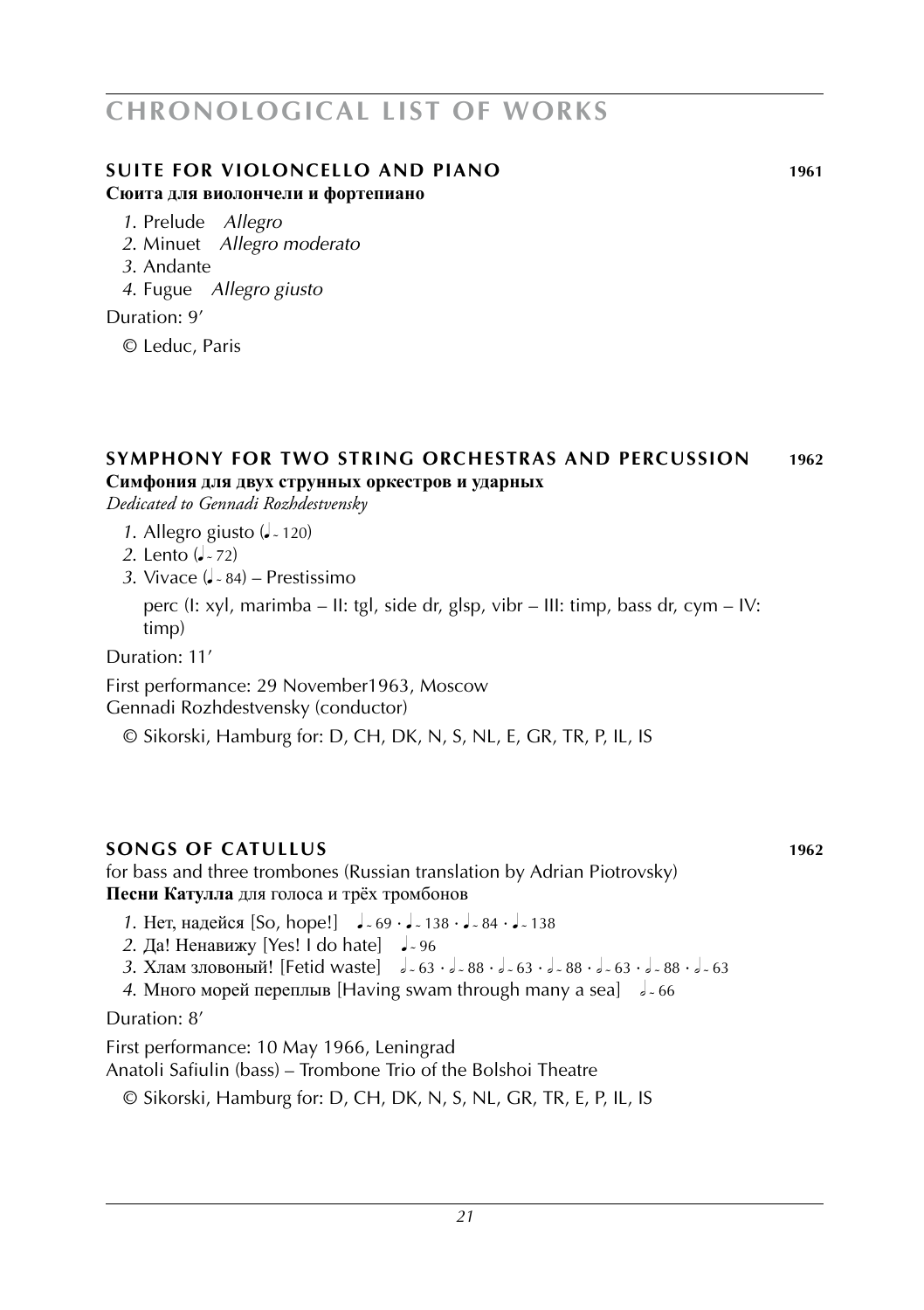### **Adagio and dance 1962**

**Адажио и пляска** для скрипки и фортепиано for violin and piano

- *1*. Adagio
- *2*. Пляска [Dance]

Duration: 9'

© Sovetsky Kompozitor, Moscow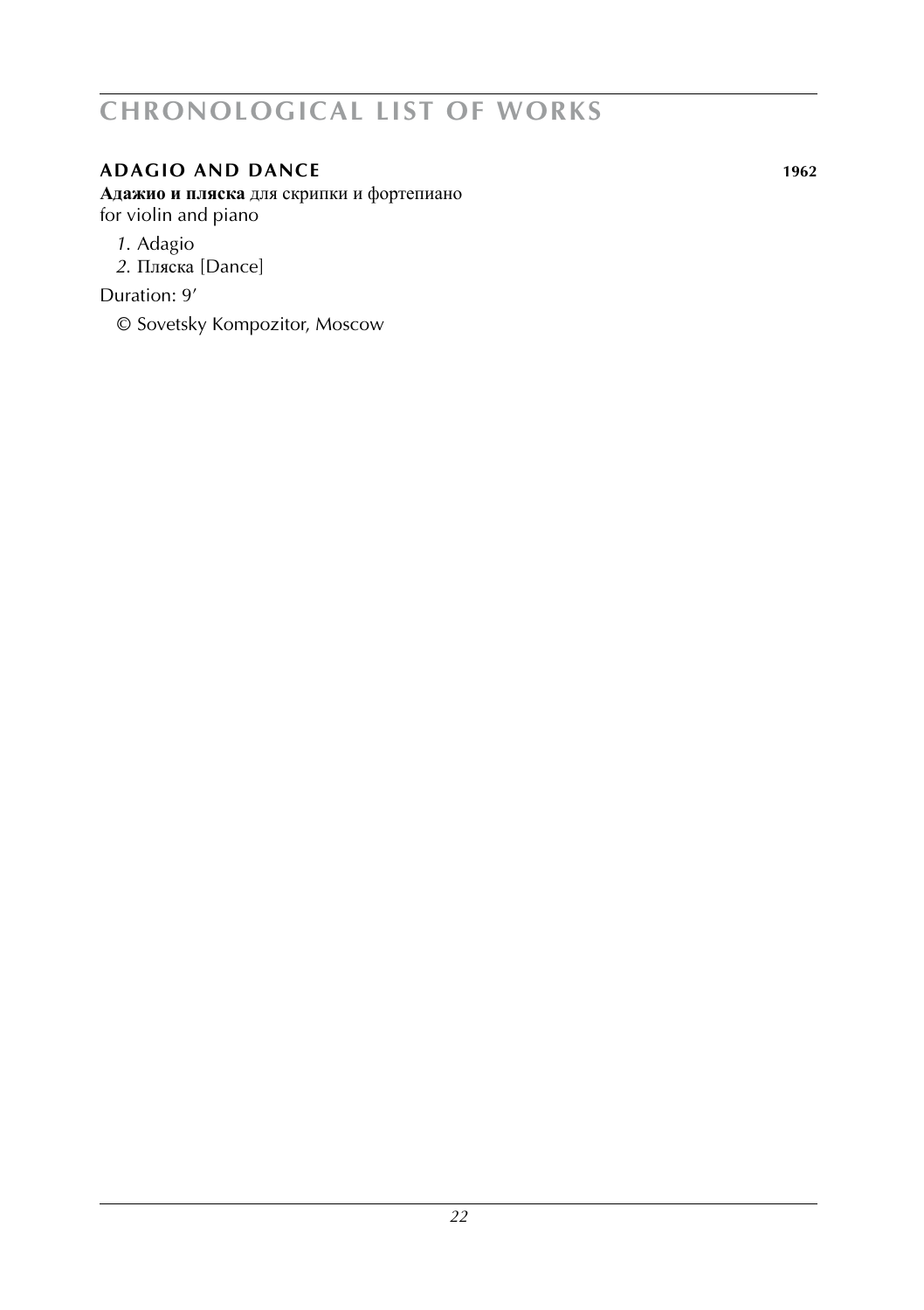#### **Album of easy transcriptions** volume i-III **1961**/**1963**/**1963**

#### for piano four hands

**Альбом лёгких переложений** для фортепиано в четыре руки

Vol. I

- . Финал маленькой симфонии № 1 [Finale from Little Symphony No. 1] (Anto nio Vivaldi)
- . Песня [Song] (Johann Sebastian Bach)
- . Отрывок из балетной музыки к драме »Розамунда« [Excerpt from the inciden tal music to 'Rosamunde'] (Franz Schubert)
- . Игра детей [Children's Game] (Wolfgang Amadeus Mozart)
- . Марш из оперы »Свадба Фигаро« [March from 'Le nozze di Figaro'] (Wolfgang Amadeus Mozart)
- . Немецкий танец [German Dance] (Ludwig van Beethoven)
- . »Дуэт« из сюиты »Детские игры« ['Duet' from 'Children's Games'] (Georges Bizet)
- . По грибы [Picking Mushrooms] (Modest Mussorgski)
- . Детский галоп из балета »Щелкунчик« [Children's Gallop from 'The Nutcra cker'] (Pyotr Tschaikovsky)
- . »Фея искренности« из балета »Спящая красавица« ['The Fairy of Sincerity' from 'The Sleeping Beauty'] (Pyotr Tschaikovsky)
- . Колыбельная [Lullaby] (Johannes Brahms)
- . Песня барабанщика [Song of the Drummer] (Jean Baptiste Weckerlin)
- . Деревенское рондо [Village Rondo] (Jean Baptiste Weckerlin)
- . Лесная песня [Forest Song] (Edvard Grieg)
- . Вечер в деревне [Evening in the Village] (Béla Bartók)
- . Вальс [Waltz] (Francis Poulenc)
- . Бодтунья [Gossip] (Sergei Prokofiev)
- . Ария Кутузова из оперы »Война и мир« [Kutuzov's Aria from 'War and Peace'] (Sergei Prokofiev)
- . Колыбельная [Lullaby] (Dmitri Shostakovich)
- . Танец девушек из балетной сюиты »Жаворонок« [The Girls' Dance from the ballet suite 'The Lark'] (Vissarion Shebalin)
- . Честная бедность [Honest Poverty] (Georgi Sviridov)
- . Танец пастухов из балета »Жанна д'Арк« [Dance of the shepherds from the ballet 'Jeanne d'Arc'] (Nikolai Peiko)
	- © Muzgiz, Moscow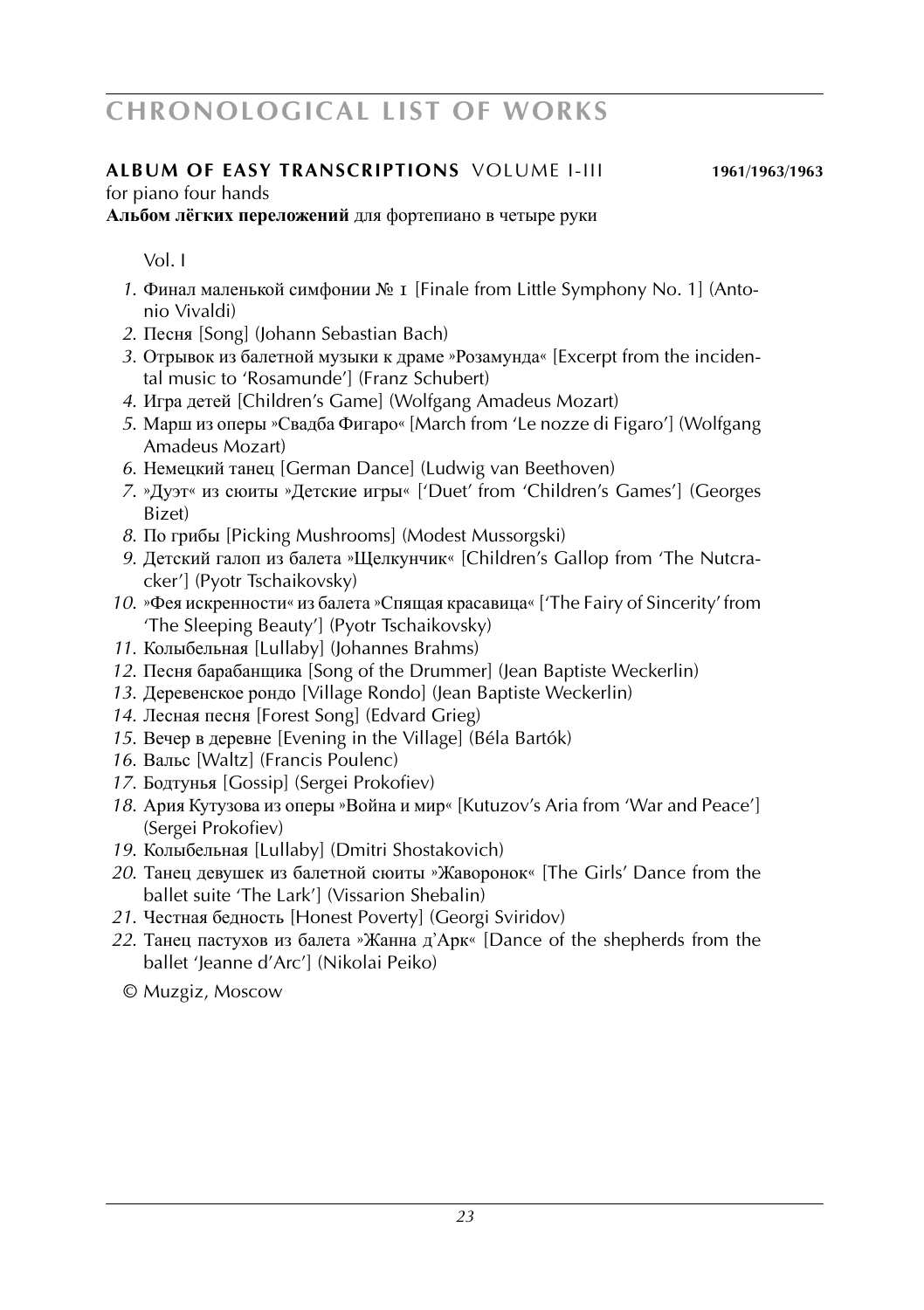### **Album of easy transcriptions** [c o n t i n u e d <sup>i</sup>]

### Vol. II

- *1*. »Шутка« из сюиты си минор ['Joke' from the Suite in B minor] (Johann Seba stian Bach)
- *2*. Ария Уриэля из оратории »Сотворение мира« [Uriel's Aria from 'The Crea tion'] (Joseph Haydn)
- *3*. Романс Педрилло из оперы »Похищение из сераля« [Pedrillo's Romance from 'The Abduction from the Seraglio'] (Wolfgang Amadeus Mozart)
- *4*. Хор янычар из оперы »Похищение из сераля« [Choir of the Janissaries from 'The Abduction from the Seraglio'] (Wolfgang Amadeus Mozart)
- *5*. Хор из оперы »Руслан и Людмила« [Choir from 'Ruslan and Lyudmila'] (Mikhail Glinka)
- *6*. Княжья песня из оперы »Князь Игорь« [Princely song from 'Prince Igor'] (Alexan der Borodin)
- *7*. Спесь [Arrogance] (Modest Mussorgsky)
- *8*. Музыкант [The Musician] (Hugo Wolf)
- *9*. »Волшебный сад« из балета »Моя мать Гусыня« ['The Enchanted Garden' from 'Ma mère l'oye'] (Maurice Ravel)
- *10*. Медвежий танец [Dance of the Bear] (Béla Bartók)
- *11*. Колыбельная из оперы »Порги и Бесс« [Lullaby from 'Porgy and Bess'] (George Gershwin)
- *12*. Танец Балеины из балета »Петрушка« [The Ballerina's Dance from 'Petrushka'] (Igor Stravinsky)
- *13*. Бразильский танец [Brasilian Dance] (Darius Milhaud)
- *14*. Зелёная рощица [The Green Bosquet] (Sergei Prokofiev)
- *15*. В пути [On the Way] (Nikolai Peiko)
- *16*. »Молотьба« из »Поэмы памяти Сергея Есенина« ['Threshing' from 'Poem in Memory of Sergei Esenin'] (Georgi Sviridov)
- © Muzgiz, Moscow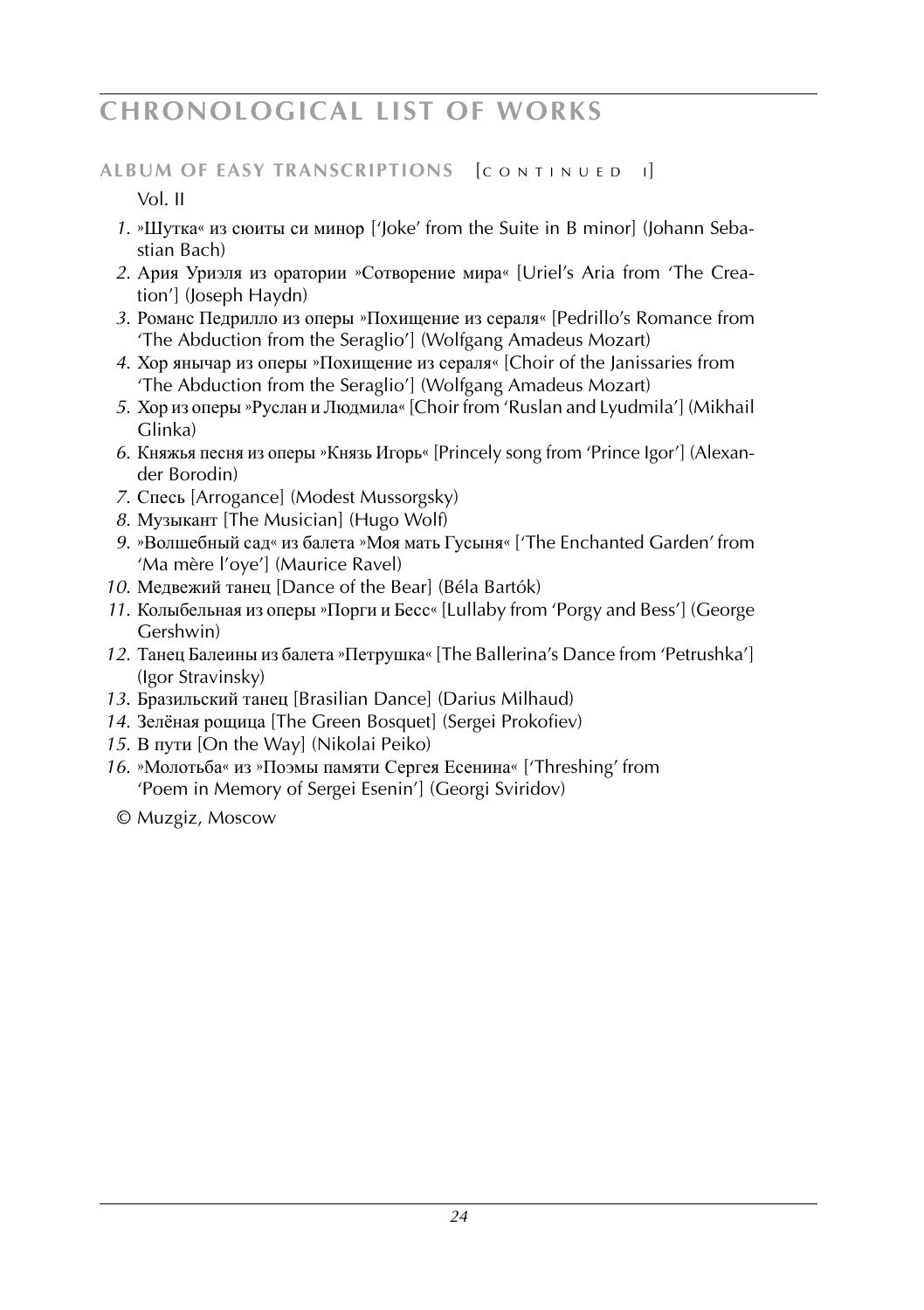#### **ALBUM OF EASY TRANSCRIPTIONS** [CONTINUED II]

### Vol. III

- *1*. Мадригал [Madrigal] (Carlo Gesualdo)
- *2*. Мадригал [Madrigal] (Carlo Gesualdo)
- *3*. Финал комедии-балета »Мещанин во дворянстве« [Finale from 'Le bourgeois gentilhomme'] (Jean Baptiste Lully)
- *4*. Пассакалья [Passacaglia] (Dietrich Buxtehude)
- *5*. Ария из »Страстей по Иоанну« [Aria from St John Passion] (Johann Sebastian Bach)
- *6*. Марш [March] (Wolfgang Amadeus Mozart)
- *7*. Ave Maria (Johannes Brahms)
- *8*. Хор раскольников из оперы »Хованщина« [Choir of the Raskolniks from 'Kho vanshchina'] (Modest Mussorgsky)
- *9*. Andante moderato из 6-й симфонии [Andante moderato from Symphony No. 6] (Gustav Mahler)
- *10*. Королевский марш из »История солдата« [Royal March from 'A Soldier's Tale'] (Igor Stravinsky)
- *11*. Сцена из оратории »Жанна на костре« [Scene from 'Jeanne d'Arc au bûcher'] (Arthur Honegger)
- *12*. Серенада Люченцио из оперы »Укрощение строптивой« [Lucentio's serenade from 'The Taming of the Shrew'] (Vissarion Shebalin)
- *13*. Хор каторжан из оперы »Катерина Измайлова« [Choir of the forced labourers from 'Katerina Izmailova'] (Dmitri Shostakovich)
- *14*. Скерцо из 3-го квартета [Scherzo from String Quartet No. 3] (Dmitri Shostako vich)
- *15*. Тема с вариациями [Theme and Variations] (Sergei Prokofiev)
- © Muzgiz, Moscow

Copies of all three volumes of Album of Easy Transcriptions are being kept at the Moscow Russian State Library.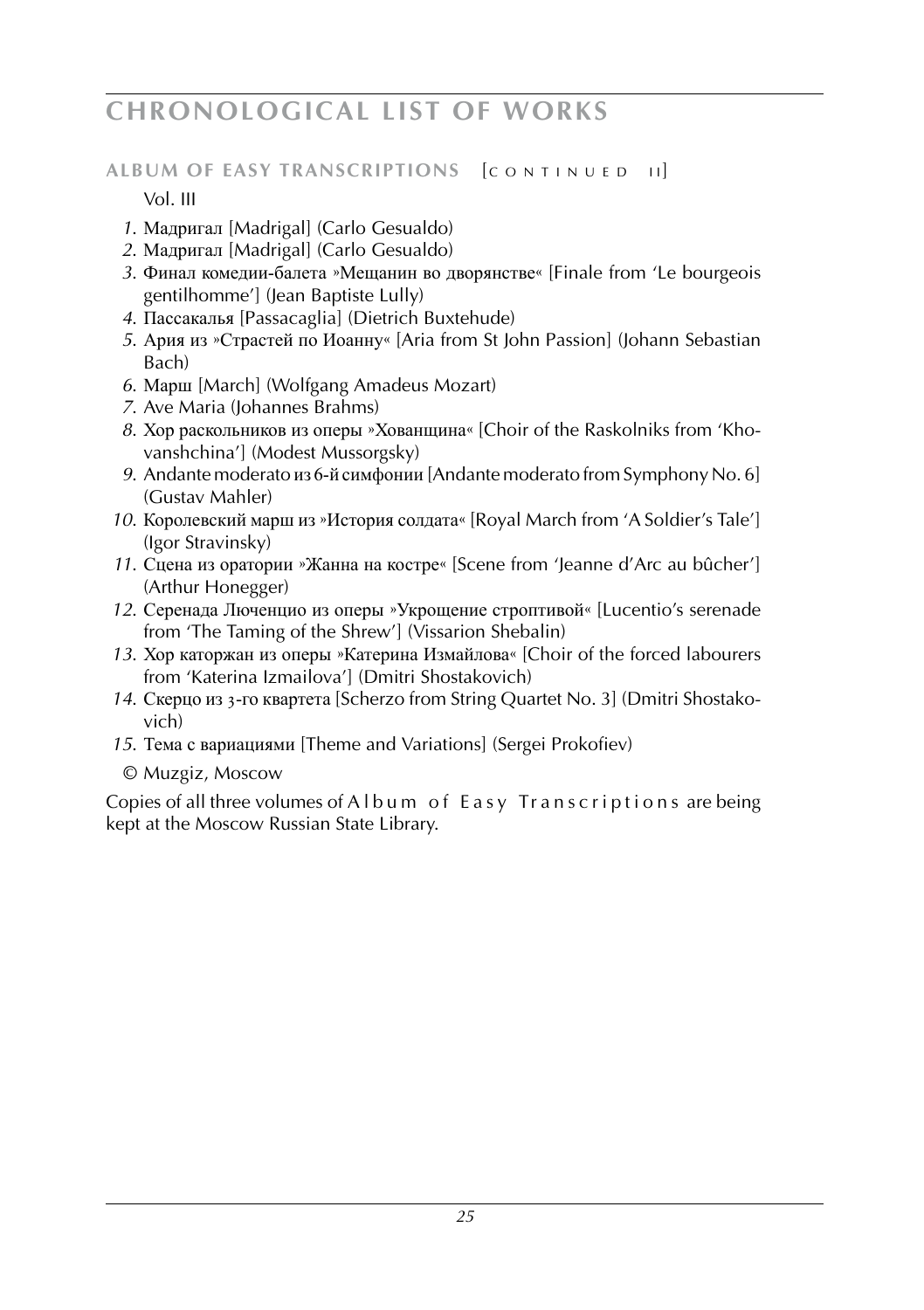### **concerto for flute, oboe, piano and percussion 1963**

**Концерт для флейты, гобоя, фортепиано и ударных**

*Dedicated to Kazimierz Serocki*

- *1*. Overture *Allegro moderato* (2-144)
- 2. Cadenza *Lento rubato* (1 ~ 60-66) · *Allegro* (1 ~ 138)
- *3*. Coda *Allegro giusto* (J ~ 192)

perc (timp, wood bl, 4 bongos, tom-t, marimba)

Duration: 12'

First performance: 24 September 1964, Warsaw Ensemble Musica Viva Pragensis

© Sikorski, Hamburg for: D, CH, DK, N, S, NL, GR, TR, E, P, IL, IS · *score:* **sik 6819** · *parts:* **sik 6824**

#### **sonata for violin and piano 1963 Соната для скрипки и фортепиано**

- 1. Allegro moderato ( $\sqrt{ }$  184)  $\cdot$  Poco meno mosso ( $\sqrt{ }$  144)
- 2. Largo (**J**<sub>~</sub> 54)
- 3. Vivace ( $\Lambda$ <sub>~</sub> 132) · Andante molto ( $\downarrow$ ~ 60-66) · Poco più mosso · Andante molto

Duration: 12'

First performance: 1 April 1972, Moscow Gidon Kremer (volin) – Oleg Maisenberg (piano)

© Peters, Frankfurt · Sikorski, Hamburg for: CH, DK, N, S, NL, GR, TR, E, P, IL, IS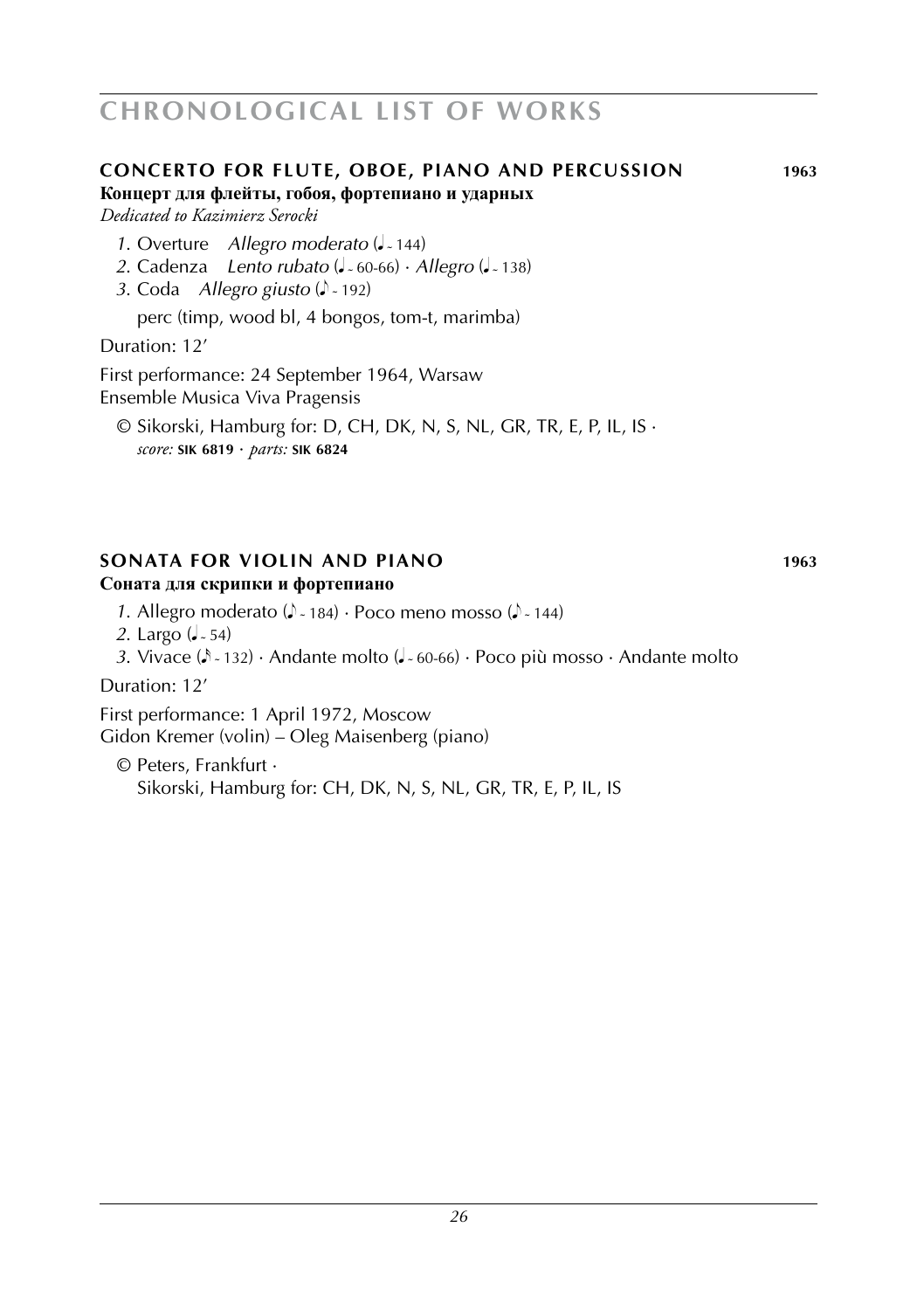### **the sun of the inkas 1964**

Vocal cycle for soprano, three speakers (or tape) and eleven instrumentalists on poems by Gabriela Mistral (in Russian [by Ovadi Savich] and German)

#### **Солнце инков** для сопрано и ансамбля на стихи Габриэлы Мистраль

*Dedicated to Pierre Boulez*

- *1*. Прелюдия [Prelude] ∴116 · ∴132 · ∴92-96
- 2. Печальный бог [Sad God] **q** ~ 48-50 · **J** ~ 56-63
- *3*. Интерлюдия [Intermezzo] → 132
- 4. Красный вечер [Red Evening]  $\int \frac{1}{2}$   *52 · a tempo* ( $\int \frac{1}{2}$  *a tempo* ( $\int \frac{1}{2}$   *72-84*)
- *5*. Проклятое слово [Damned Word] *Agitato* ( $\sqrt{ }$  132) *· Meno mosso* ( $\sqrt{ }$  84-88) *· Meno mosso* (2 ~ 84-88) · *Tempo I* (2 ~ 132)
- *6*. Песня о пальчике [Song About the Finger]  $\downarrow$   $\sim$  60  $\cdot$  *a tempo* ( $\downarrow$   $\sim$  60)  $\cdot$  *a tempo* (q . ˜ 60) · *senza tempo*

1.1.1.0 – 1.1.0.0 – 2 perc (I: 2 wood bl, bells, vibr, marimba – II: timp, 3 tom-t, 3 susp.cym, tam-t). 2 pianos. strings (1/0/0/1/0)

Duration: 18'

First performance: 30 November 1964, Leningrad

Lidia Davydova (soprano) – Chamber Ensemble of the Leningrad Philharmonic Symphony Orchestra – Gennadi Rozhdestvensky (conductor)

© Sikorski, Hamburg for: D, CH, DK, N, S, NL, GR, TR, E, P, IL, IS · *score:* **sik 6805**

#### **italian songs 1964**

for soprano, flute, horn, violin and harpsichord on texts by Alexander Blok (in Russian)

**Итальянские песни** для сопрано, скрипки, флейты, валторны и клавесина на стихи Александра Блока

*Dedicated to Luigi Nono*

- *1*. Равенна [Ravenna] <sup>h</sup> ˜ 44 · *Poco più animato* · *Più tranquillo* · *Tranquillo* · *Poco più animato* · *Tranquillo*
- 2. Флоренция [Florence] J. 80-84 · *Poco più tranquillo* (J. 53-58) · *Tempo I*  $($ .  $~80-84)$ 
	- *3*. Венеция [Venice] *Liberamente, ma veloce*
	- 4. Успение [Ascension]  $\sqrt{60}$

Duration: 19'

First performance: 10 May 1966, Leningrad

Lidia Davydova (soprano) – Leningrad Chamber Orchestra – Igor Blazhkov (conductor)

© Sikorski, Hamburg for: D, CH, DK, N, S, NL, GR, TR, E, P, IL, IS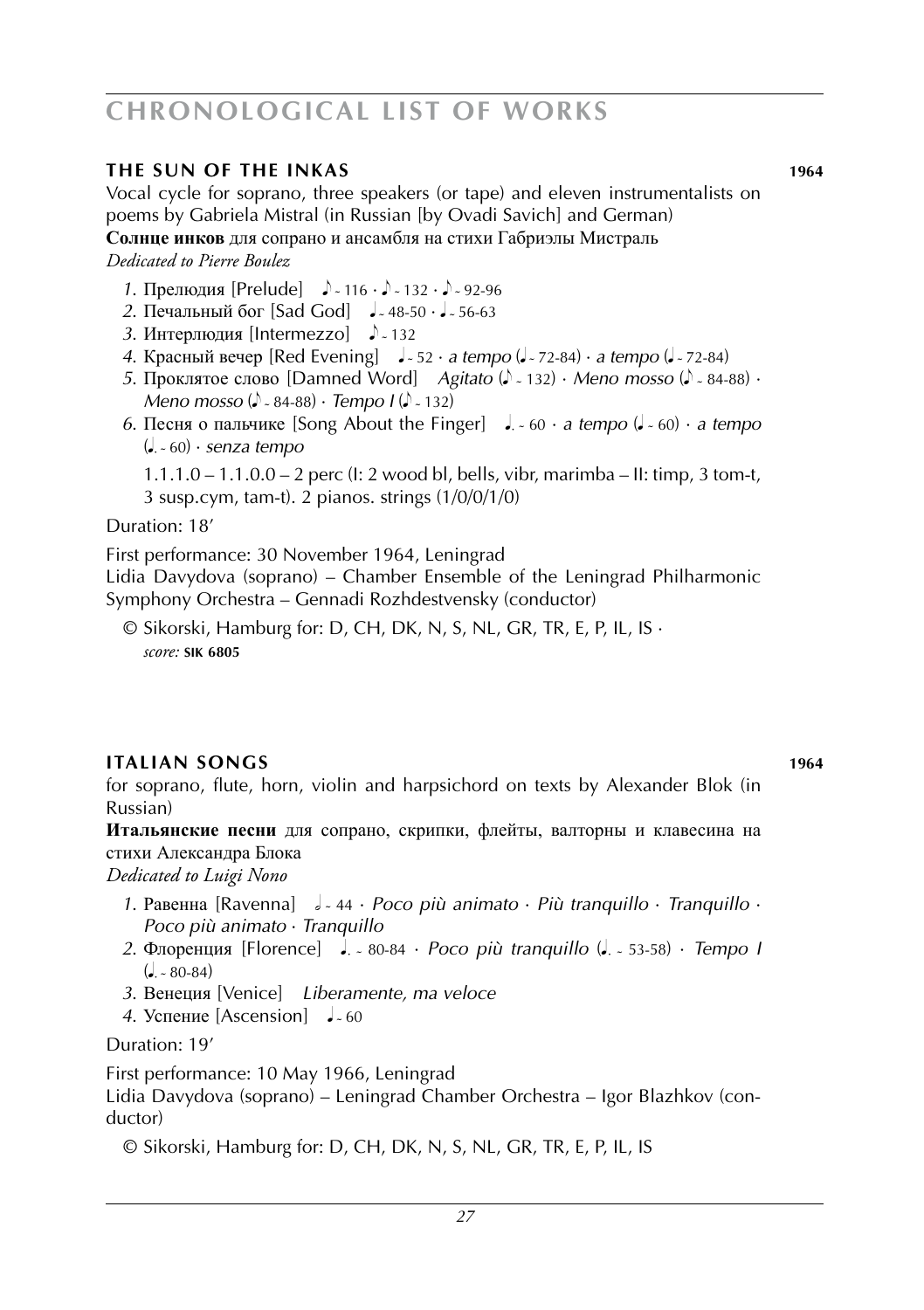### **the blue cup 1964**

**Голубая чашка** Film music Arkadi Gaydar, Viktor Khramov (scenario) – Viktor Khramov, Maya Markova (director)

### **lovers need carnations 1964**

**Гвоздики нужны влюблённым** Documentary film music Produced by Mosfilm – Ivan Mendzheritsky, Anatoli Nitochkin (scenario) – Anatoli Nitochkin (director)

#### **crescendo e diminuendo 1965**

for harpsichord and twelve strings **Crescendo e diminuendo** для клавесина и 12 струнных

 $-60$ 

strings (6/0/3/2/1)

Duration: 6'

First performance: 14 May 1967, Zagreb Igor Gyadrov (conductor)

© Sikorski, Hamburg for: D, CH, DK, N, S, NL, GR, TR, E, P, IL, IS

#### **works by french composers 1965**

Easy transcriptions for piano four hands **Произведения французских композиторов.** Лёгкие переложения для фортепиано в четыре руки

© Muzyka, Moscow

### **Black Business 1965**

**Чёрный бизнес** Film music Produced by Mosfilm – Vasili Zhuravlyov (scenarist, director)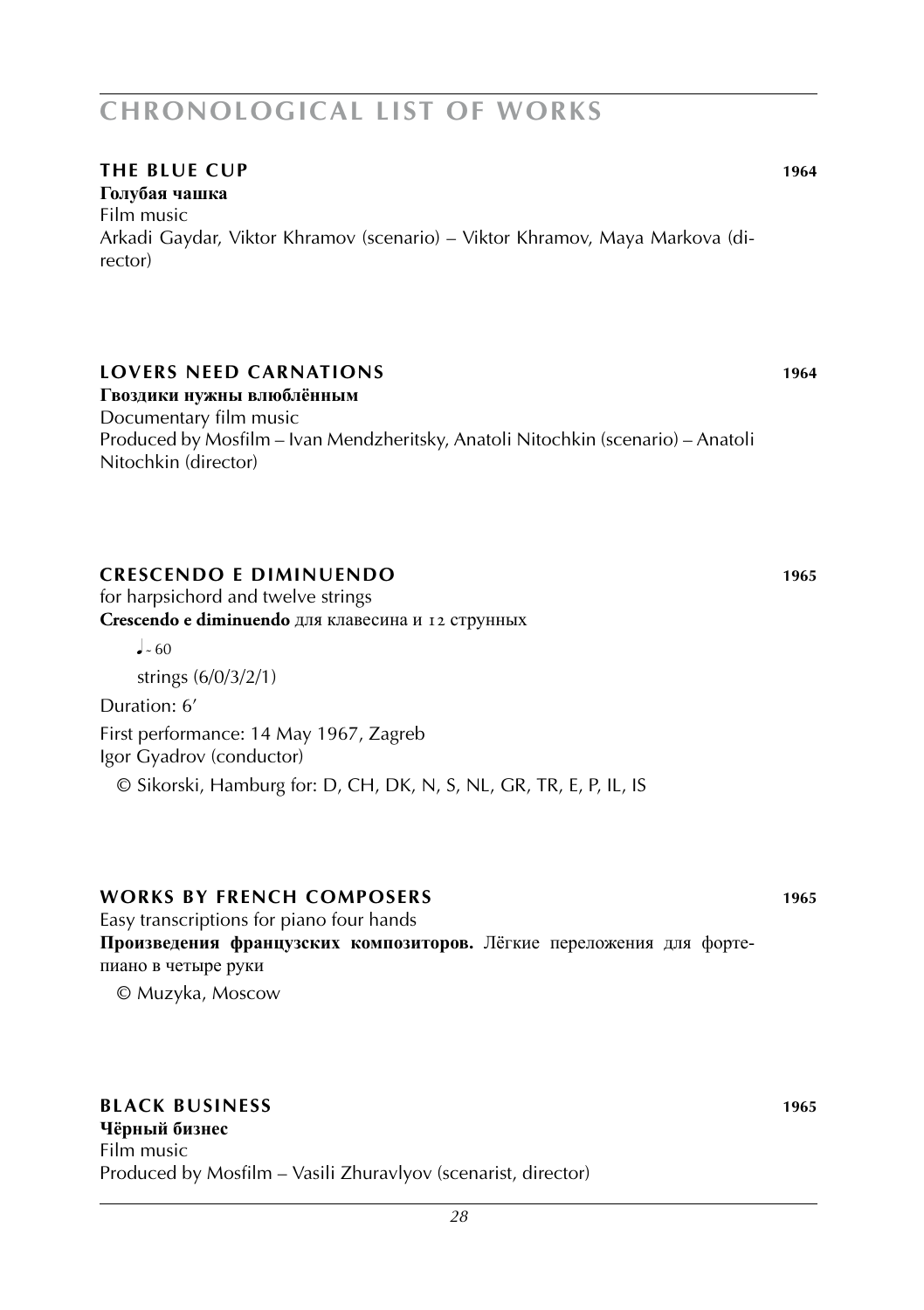### **lebedev against lebedev 1965**

**Лебедев против Лебедева** Film music Produced by Mosfilm – Felix Mironer (scenario) – Genrikh Gabay (director)

#### **fünf geschichten von herrn keuner 1966**

for tenor and small ensemble on texts by Bertold Brecht (in German)

**Пять историй господина Койнера** для тенора и малого ансамбля на тексты Бертольда Брехта

- 1. [Introduction]  $3 52 54$
- 2. Weise am Weisen ist die Haltung *Liberamente* (J<sub>~66</sub>) · *Tempo giusto* (J<sub>~</sub> 112-116)
- *3*. Der Zweckdiener • 88
- 4. Form und Stoff  $\rightarrow 60$
- *5*. Das Wiedersehen 1.88
- 6. Wenn die Haifische Menschen wären → 66

0.0.*Eb* clar. alto sax.0 – 0.1.1.0 – perc (charleston, 4 bongos). piano. db

Duration: 14'

First performance: 20 February 1968, Berlin

Horst Hiestermann (tenor) – Joachim Freyer (conductor)

© Sikorski, Hamburg for: D, CH, DK, N, S, NL, GR, TR, E, P, IL, IS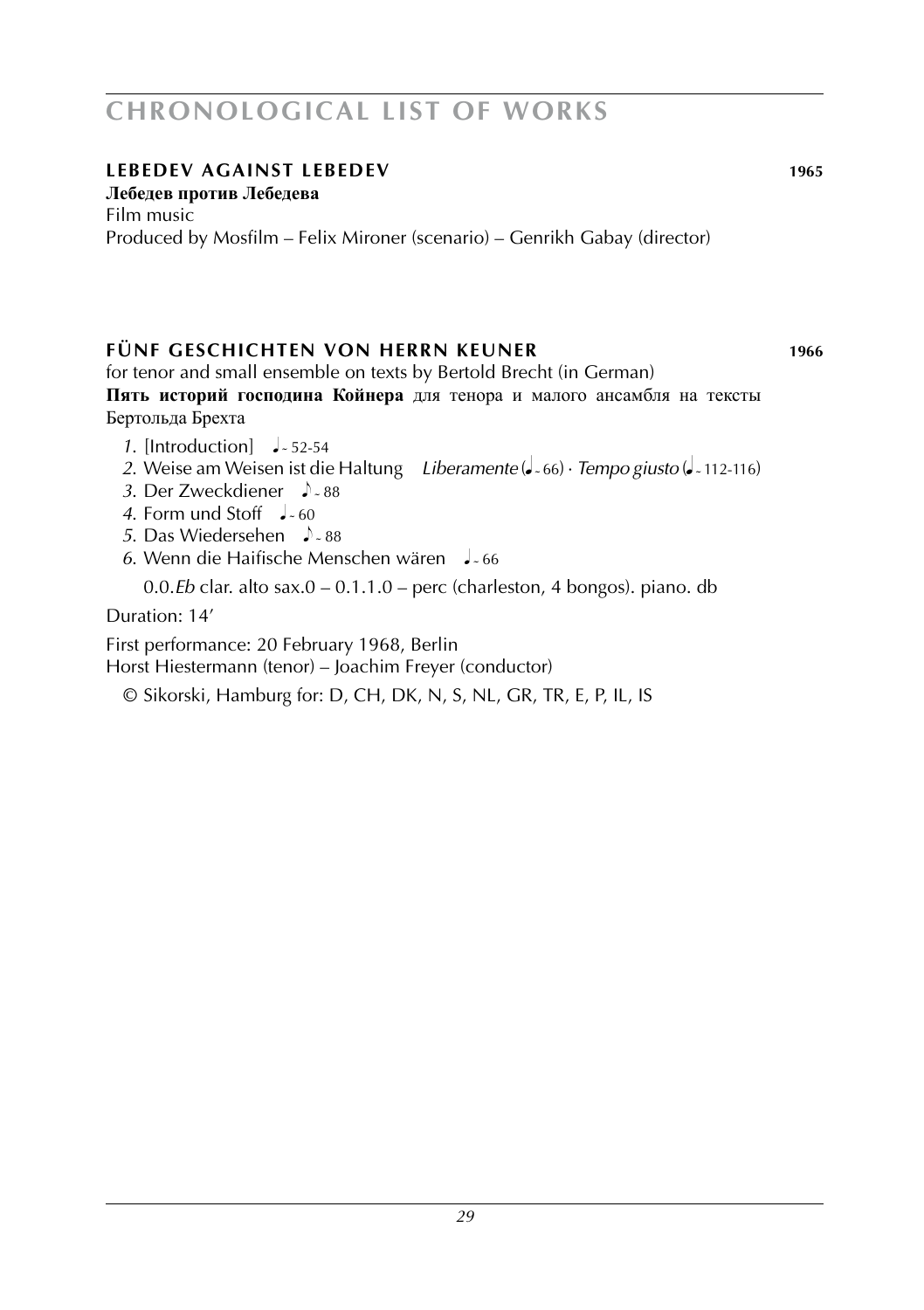#### **laments 1966**

for soprano, piano and three percussionists on folk poetry (in Russian) **Плачи** для сопрано, фортепиано и ударных на русские народные тексты

- percussion (I: timp, 3 bongos, tenor drum, gong, bells II: tgl, Charleston, 2 wood bl, xyl, vibr – III: claves, 4 temple bl, 3 susp.cym. tam-t, marimba)
- 1. Плач Вопрошение [Lament I The Question] *Liberamente* (1 52 56) *· Tempo giusto* (2 × 112-116) · 2 × 52-56 · 2 × 112-116 · *Liberamente* (2 × 52-56)
- 2. Плач Оповещение [Lament II The Account] *Liberamente* (1 63 69) · 1 120 · *Tempo giusto* · *a tempo* ( $\sqrt{ }$  - 120) · *Tempo giusto* ·
	- *3*. Плач при вносе гроба [Lament III The Coffin is Brought in] <sup>q</sup> ˜ 52-54
	- 4. Плач при выносе гроба [Lament IV The Coffin is Carried Away] 184 · *Tempo I*
	- *5*. Плач по дороге на кладбище [Lament V The Way to the Cemetery]  $\rightarrow$  48 · *più animato*
- *6*. Плач при опускании гроба в могилу [Lament VI The Coffin Sinks into the Grave  $\left[\begin{array}{cc} -56 & -444 & -48 \end{array}\right]$

Duration: 29'

First performance: 17 December 1968, Brussels

Basia Retchitska (soprano) – Ensemble 'Musiques nouvelles' – Pierre Bartholomée (conductor)

© Sikorski, Hamburg for: D, CH, DK, N, S, NL, GR, TR, E, P, IL, IS · *score:* **sik 6814**

### **the main star 1966**

**Главный звёздный** Animated cartoon music Produced by Soyuzmultfilm – Genrikh Saprikh, Gennadi Tseiferov (scenario) – Roman Davydov (director)

### **mangyshlak. the beginning of the way 1966**

**Мангышлак. Начало пути**

Documentary film music Iosif Osipov (scenario) – Levon Grigoryan (director) – Emin Khachaturyan (conductor)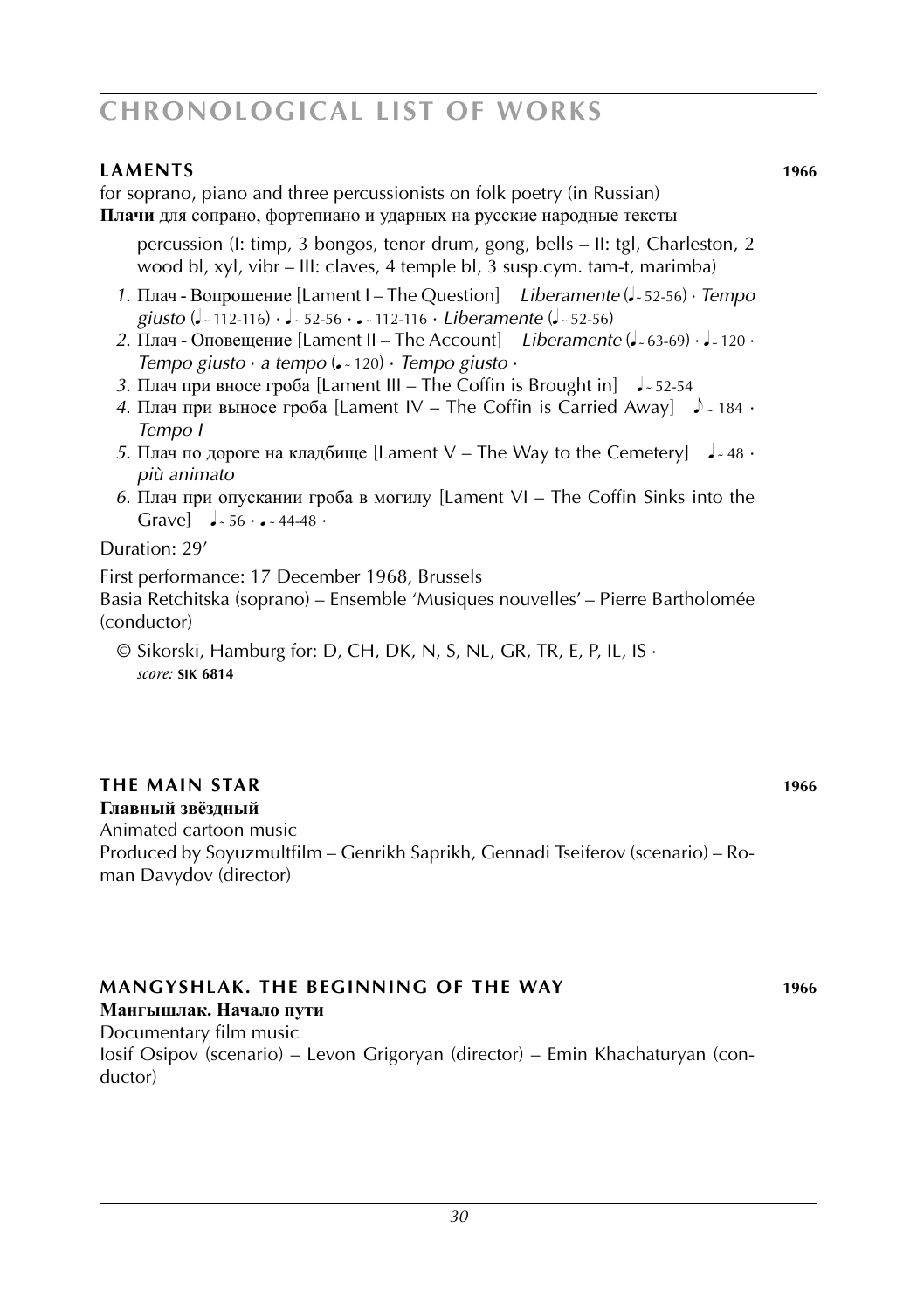#### **three pieces for piano four hands 1967**

#### **Три пьесы для фортепиано в четыре руки**

*Dedicated to Susan Bradshaw and Richard Rodney Bennett*

- *1*. Moderato cantabile, poco rubato
- *2*. Lento
- *3*. Allegro giusto, molto ritmico

#### Duration: 11'

First performance: 16 February 1968, London Susan Bradshaw and Richard Rodney Bennett

© Sikorski, Hamburg for: D, CH, DK, N, S, NL, GR, TR, E, P, IL, IS · *score:* **sik 6813**

#### **three pieces for violoncello and piano 1967**

**Три пьесы для виолончели и фортепиано**

*Dedicated to Natalia Gutman*

- *1*. Lento
- *2*. Allegro
- *3*. Lento

Duration: 9'

First performance: 11 May 1968, Moscow Natalia Gutman (violoncello) – Grigori Zinger (piano)

© Sikorski, Hamburg for: D, CH, DK, N, S, NL, GR, TR, E, P, IL, IS · *parts:* **sik 6847**

#### **girls in the sky 1967**

**В небе только девушки** Film music Produced by Mosfilm – Vasili Zhuravlyov (scenarist and director)

### **listen! 1967**

**Послушайте!** Play on Vladamir Mayakovsky Première: Moscow, Taganka Theatre Yuri Lyubimov (director)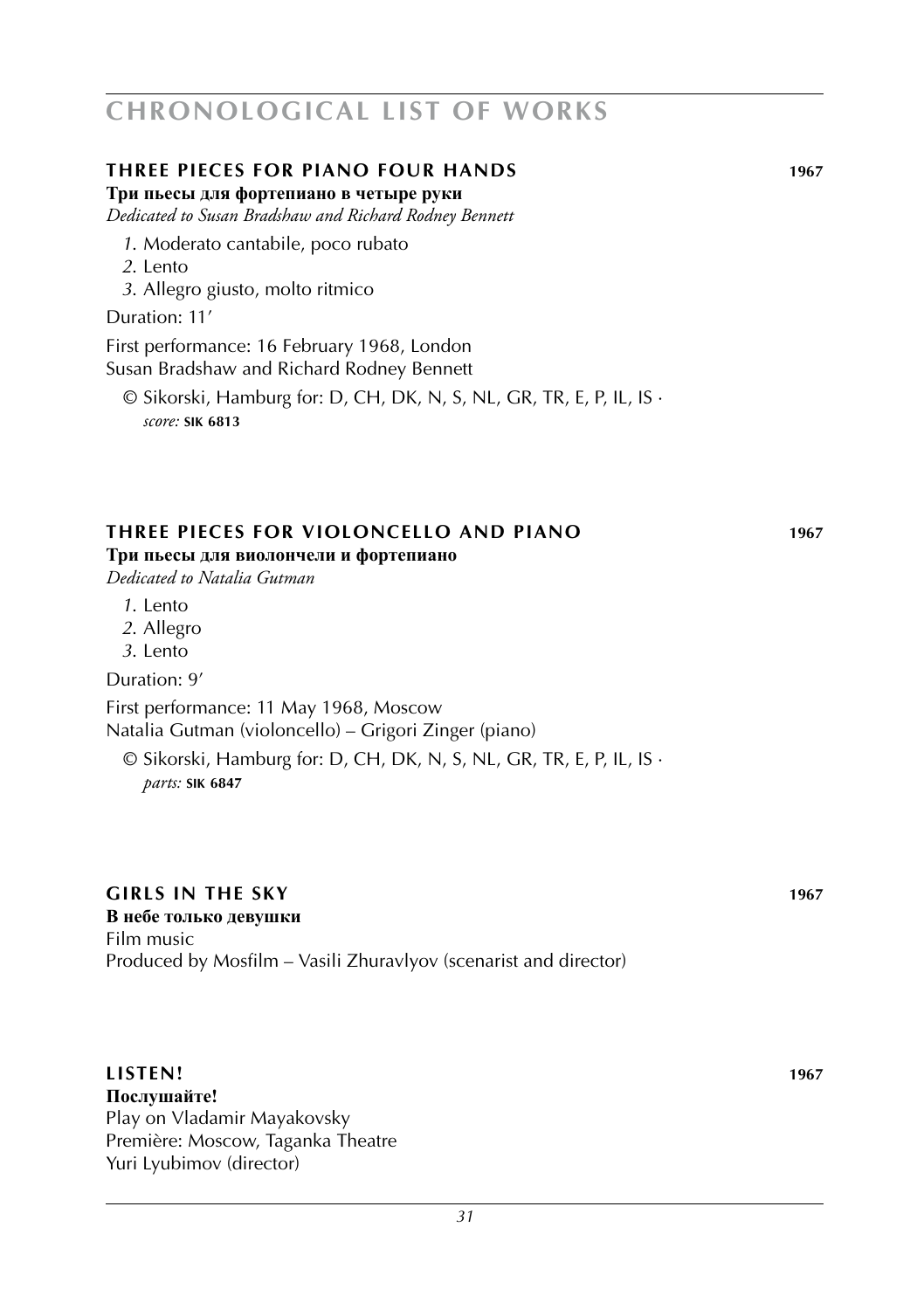### **STRONG SPIRITS** 1967

**Сильные духом**

Film music Produced by Sverdlovsk Film Studios – Anatoli Grebnev, Alexander Lukin (scenario after Dmitri Medvedev's novel) – Viktor Georiev (director)

### **ode 1968 1968 1968 1979 1979 1988 1988 1988 1988**

for clarinet, piano and percussion **Ода** для кларнета, фортепиано и ударных *Dedicated to the memory of Ernesto »Che« Guevara*

 $\Box$  60  $\cdot$  Tempo libero  $\cdot$  Poco più mosso  $\cdot$  Tempo libero

perc (2 bongos, 3 tom-t, 2 susp.cym, tam-t, bells)

Duration: 8'

First performance: 22 January 1968, Moscow

Lev Mikhailov (clarinet) – Boris Berman (piano) – Valentin Snegiryov (percussion)

© Sikorski, Hamburg for: D, CH, DK, N, S, NL, GR, TR, E, P, IL, IS · *score and parts:* **sik 6852**

#### **autumn 1968**

for 13 voices (4/3/3/3) on texts by Velimir Khlebnikov (in Russian) **Осень** для тринадцати солистов на стихи Велимира Хлебникова *Commissioned by Bratislava Vocal Ensemble*

- *1*. Собор грачей осенний [Gathering of autumnal rooks] *Dolce*
- *2*. Где опустило солнце осеннее [Where the autumnal sun sank] *Inquieto* · *Meno mosso* · *Inquieto* · *Meno mosso*
- *3*. Как осень изменяет сад [How Autumn alters the garden] *Dolce espressivo*

#### Duration: 6'

First performance: 30 March 1969, Royan Marcel Couraud (conductor)

© Sikorski, Hamburg for: D, CH, DK, N, S, NL, GR, TR, E, P, IL, IS · *score:* **sik 6900**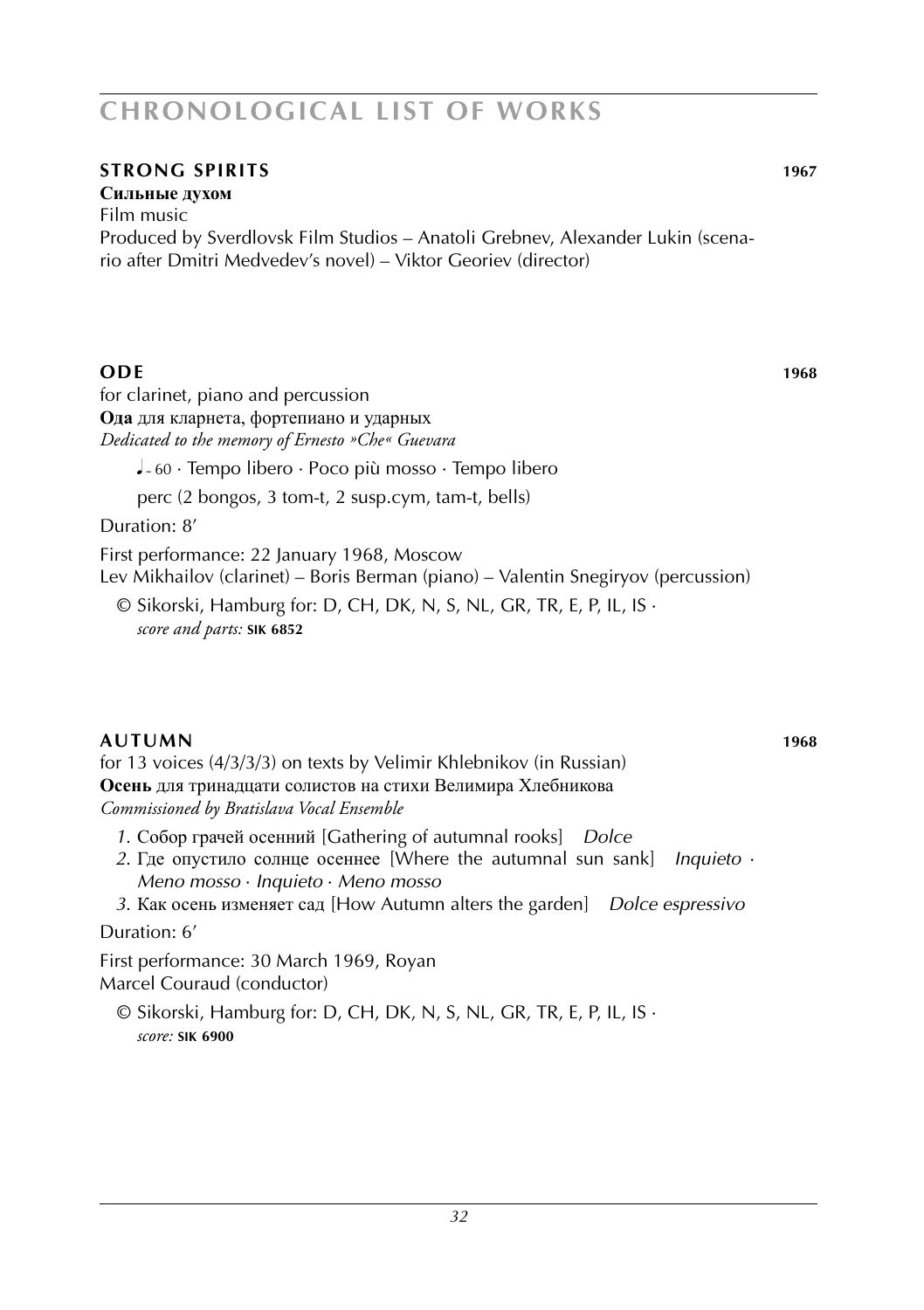#### **romantic music 1968**

for oboe, harp and string trio **Романтическая музыка** для гобоя, арфы и струнного трио *Dedicated to Ursula and Heinz Holliger*

Lento rubato  $\cdot$  poco più agitato  $\cdot$  più tranquillo  $\cdot$  animato  $\cdot$  più tranquillo  $\cdot$ tranquillo

Duration: 11'

First performance: 16 May 1969, Zagreb Heinz Holliger (oboe) – Ursula Holliger (harp) – Trio à cordes Français

© Sikorski, Hamburg for: D, CH, DK, N, S, NL, GR, TR, E, P, IL, IS · *score:* **sik 6757** · *parts:* **sik 6758**

**Alive.** the life of Fyodor kuzkin **1968 Живой.** Из жизни Фёдора Кузькина Play after Boris Mozhaev Première: Moscow, Taganka Theatre Yuri Lyubimov (director)

#### **notes of a madman 1968**

**Записки сумасшедшего** Play after Nikolai Gogol Première: Moscow, Ermolova Theatre Yuna Vertman (director)

| $D-S-C-H$<br>for clarinet, trombone, violoncello and piano<br><b>DSCH</b> для кларнета, тромбона, виолончели и фортепиано | 1969 |
|---------------------------------------------------------------------------------------------------------------------------|------|
| Poco rubato                                                                                                               |      |
| Duration: 6'                                                                                                              |      |
| First performance: 26 September 1969, Warsaw<br>Ensemble Atelier de musique                                               |      |
| © Sikorski, Hamburg for: D, CH, DK, N, S, NL, GR, TR, E, P, IL, IS ·<br>score: SIK 6614                                   |      |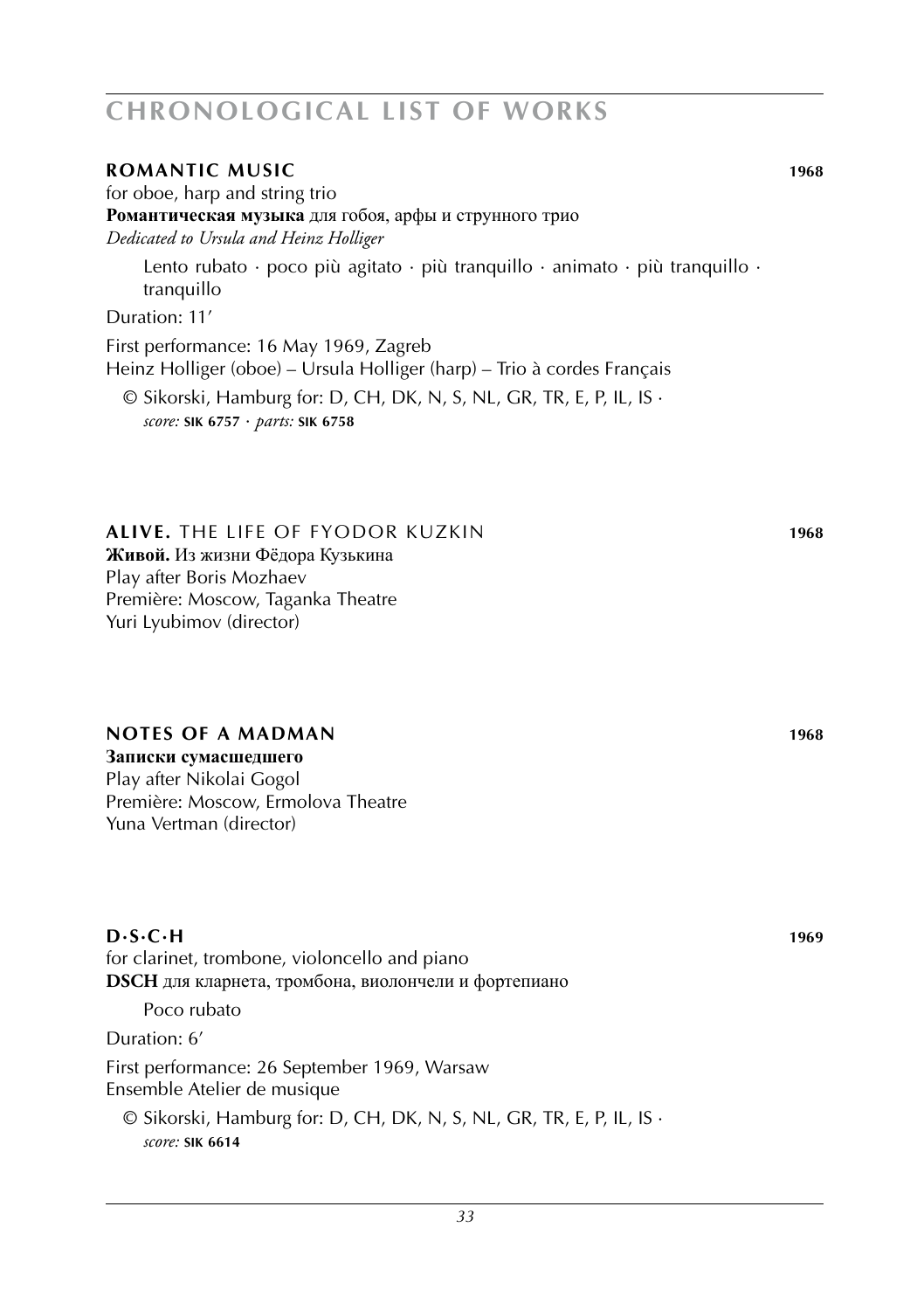#### **silhouettes 1969**

for flute, two pianos and percussion **Силуэты** для флейты, двух фортепиано и ударных

- *1*. Донна Анна [Donna Anna] *Moderato*
- *2*. Людмила [Lyudmila] *Grazioso e leggiero* [flute solo]
- *3*. Лиза [Lisa] *Lento e mesto*
- *4*. Лорелея [Loreley] *Allegro*
- *5*. Мария [Maria] *Largo*

#### Duration: 10'

First performance: 5 October 1969, Baden-Baden Ensemble Tomasz Sikorski

© Sikorski, Hamburg for: D, CH, DK, N, S, NL, E, GR, TR, P, IL, IS

#### **string trio 1969 1969 1969 1969 1969**

**Струнное трио** *Dedicated to Trio à cordes de Paris*

> Lento espressivo · poco a poco più tranquillo · tempo primo · poco a poco più animato · agitato · tempo primo · più animato · tempo primo

Duration: 12'

First performance: 23 October 1969, Paris Trio à cordes de Paris

© Sikorski, Hamburg for: D, CH, DK, N, S, NL, GR, TR, E, P, IL, IS

#### **wind quintet 1969**

for flute, oboe, clarinet, bassoon and horn **Квинтет для флейты, гобоя, кларнета, фагота и валторны** *Commissioned by and dedicated to the Danzi Quintet*

*1*. Lento, poco rubato · poco più animato · più agitato

*2*. Allegro giusto

Duration: 7'

First performance: 10 October 1970, Amsterdam Danzi Quintet

© Sikorski, Hamburg for: D, CH, DK, N, S, NL, GR, TR, E, P, IL, IS · *score:* **sik 1800** · *pocket score:* **sik 6613** · *parts:* **sik 6613a**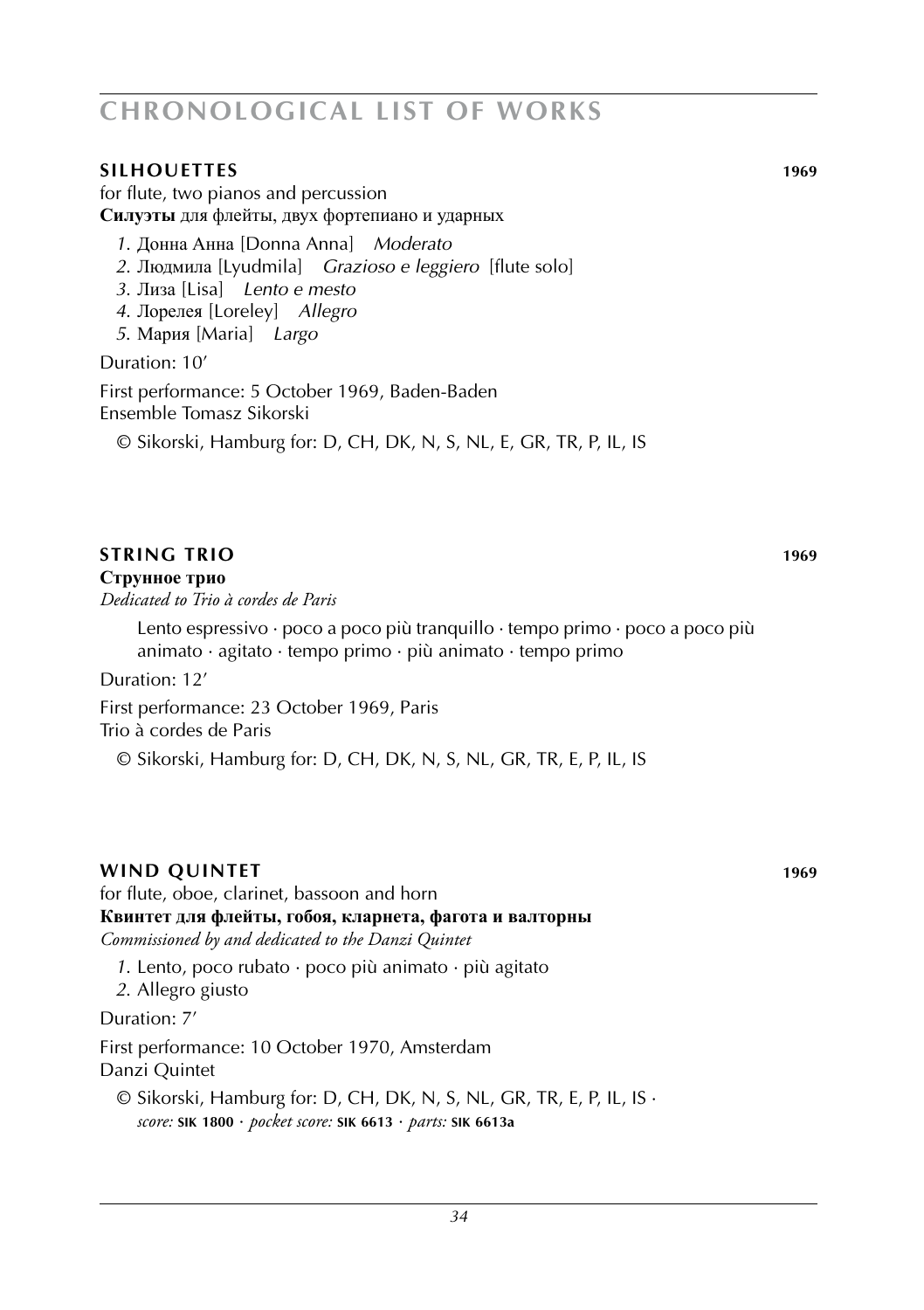#### **birdsong 1969 birds 1969 birds 1969 birds 1969 birds 1969**

for prepared piano (or harpsichord) and tape (recording of Siberian birds) **Пение птиц** для подготовленного фортепиано и магнитофонной ленты

Duration: 8'

First performance: 20 December 1970, Dubna Alexei Lyubimov

© Sikorski, Hamburg

#### **peinture 1970**

for orchestra **Живопись** для большого оркестра

> Tranquillo, poco rubato  $\cdot$  poco pesante  $\cdot$  inquieto  $\cdot$  poco pesante  $\cdot$  inquieto  $\cdot$ poco pesante · inquieto · tempo primo · poco meno mosso, recitando · inquieto, sempre staccatissimo · tempo primo · tempo libero e più piano possibile al fine · poco più lento

3.3.2.3 – 4.3.3.1 – perc. harp. piano. cel. strings

Duration: 12'

First performance: 30 October 1970, Weiz SWR Sinfonieorchester Baden-Baden – Ernest Bour (conductor)

© Sikorski, Hamburg for: D, CH, DK, N, S, NL, GR, TR, P, IL, IS

#### **sonata for alto saxophone and piano 1970**

**Соната для альтового саксофона и фортепиано**

*Dedicated to Jean-Marie Londeix*

- *1*. Allegro
- *2*. Lento
- *3*. Allegro moderato

Duration: 12'

First performance: 14 December 1970, Chicago Jean-Marie Londeix (saxophone) – Henriette Puig-Roget (piano)

© Leduc, Paris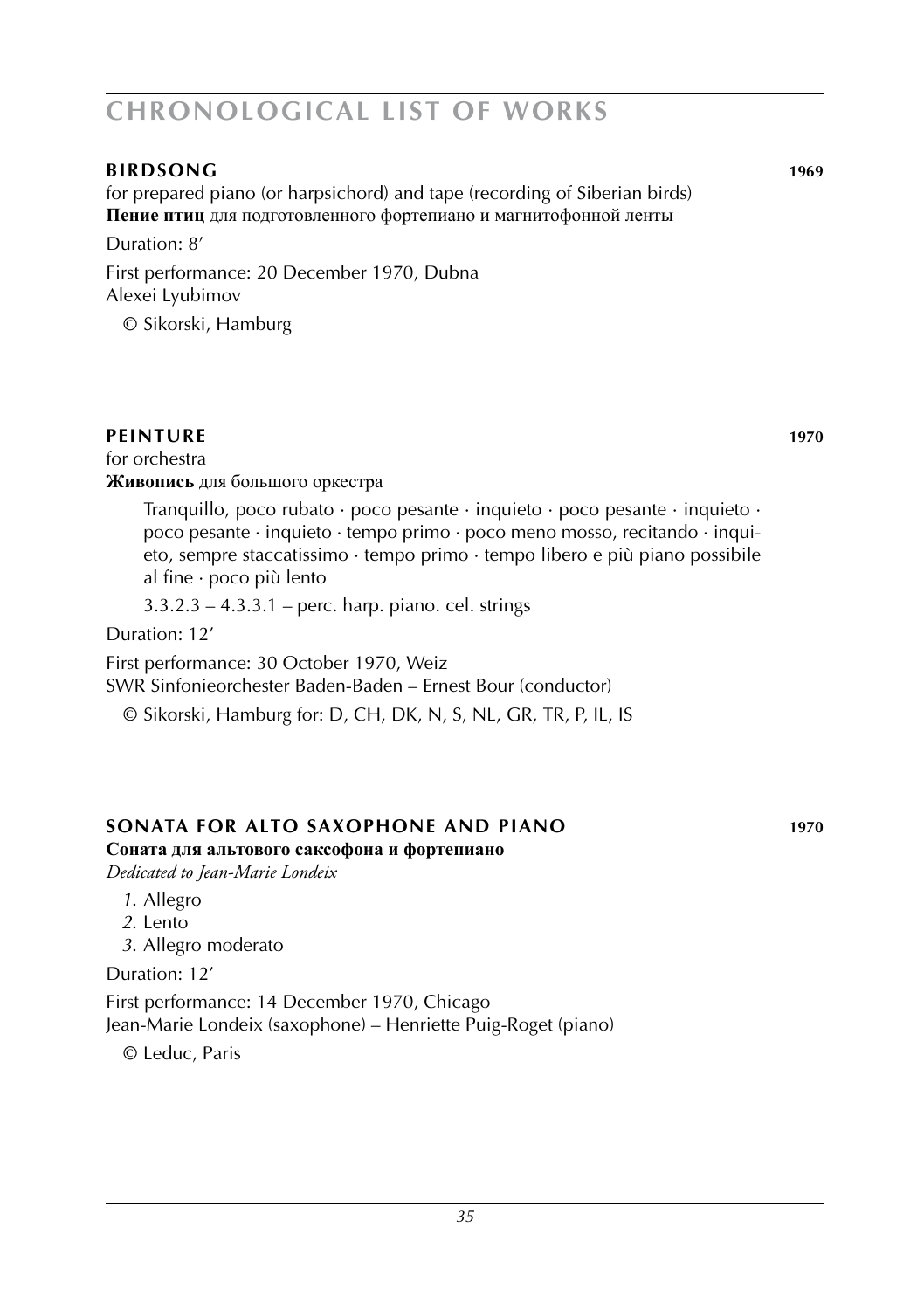#### **two songs on poems of ivan bunin 1970**

for soprano and piano (in Russian) **Две песни на стихи Ивана Бунина** для сопрано и фортепиано

*1*. Сумерки [Dusk] *Andante*

*2*. Осень [Autumn] *con moto*

Duration: 5'

First performance: 3 April 1971, Halle Roswitha Trexler (soprano)

© Sikorski, Hamburg for: D, CH, DK, N, S, NL, GR, TR, E, P, IL, IS

### **sonata for violoncello and piano 1971**

#### **Соната для виолончели и фортепиано**

*Dedicated to Natalia Gutman*

1. Речетатив [Recitativo] *Largo* (1-52-58)

 $2$ . Токката [Toccata] *Allegro* (♪.∼176) · *agitato* · *Tempo primo* 

Duration: 8'

First performance: 8 April 1971, Royan Pierre Penassou (violoncello) – Maria-Elena Barrientos (piano)

© Peters, Frankfurt · Sikorski, Hamburg for: CH, DK, N, S, NL, GR, TR, E, P, IL, IS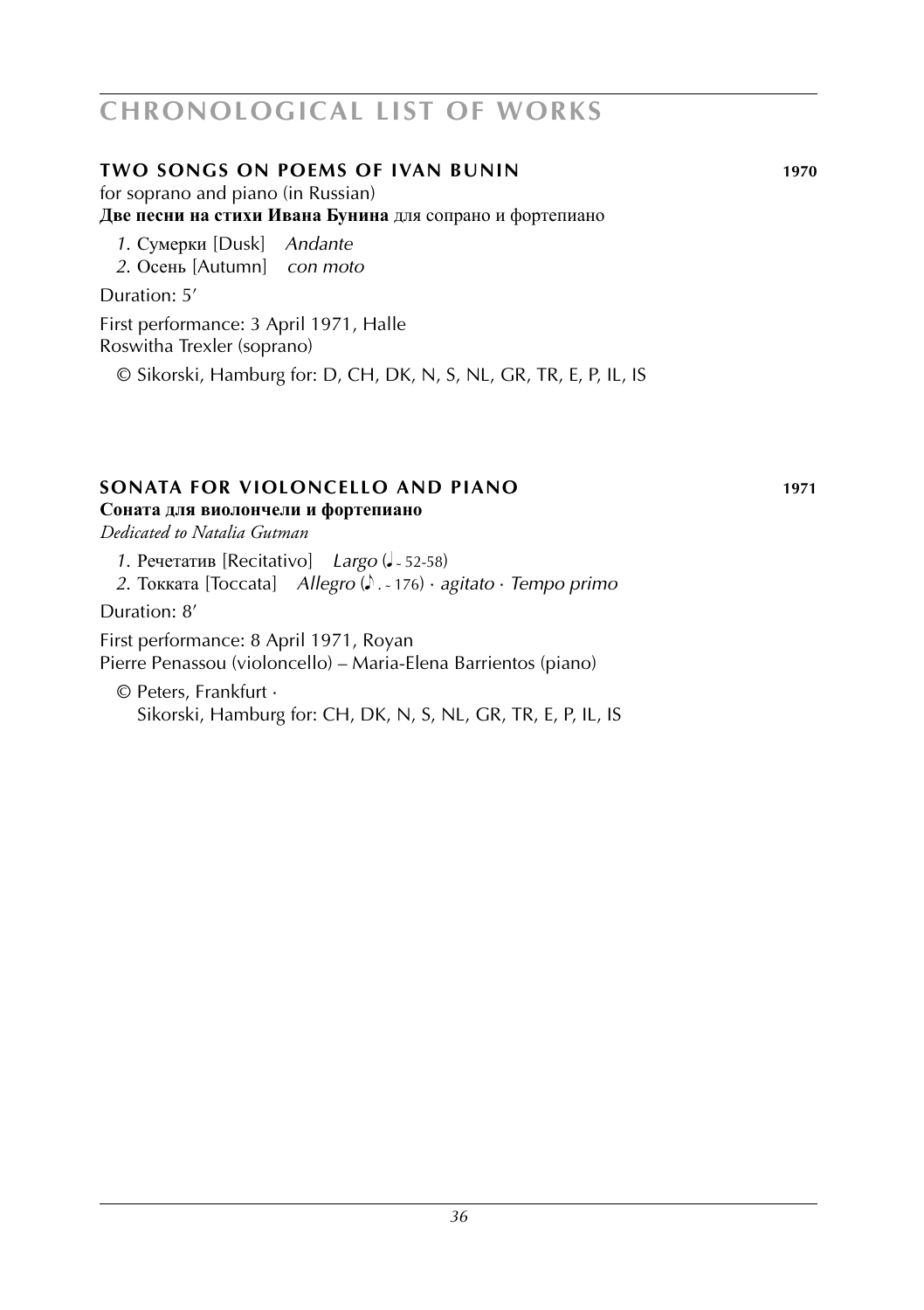#### **chant d'automne 1971**

for soprano and orchestra on texts by Charles Baudelaire (in French) **Осенняя песня** для сопрано и большого оркестра на стихи Шарля Бодлера *Commissioned by Zagreb Contemporary Music Festival Dedicated to Dorothy Dorow*

*1*. Chant d'autmne *Lento* · *Poco più animato* · *a tempo* · *Più animato* · *a tempo*

- *2*. La fin de la journée *Agitato* · *Meno mosso* · *Animato*
- *3*. La cloche fêlée *Tranquillo*
- *4*. Recueillement *Adagio* · *Poco più agitato*

3.2(cor anglais).4(*Eb* clar,bass clar).bar sax.3(db bn) – 4.3.3.1 – 3 perc (I: timp, 4 susp.cym, glsp – II: flex, 2 gongs, vibr – III: tam-t, bells). el.guit. harp. cel. strings (16/12/10/8/6)

Duration: 12'

First performance: 16 May 1971, Zagreb Dorothy Dorow (soprano) – Samo Hubad (conductor)

© Sikorski, Hamburg for: D, CH, DK, N, S, NL, GR, TR, E, P, IL, IS ·

*score:* **sik 6834**

#### **canon in memoriam igor stravinsky 1971 Канон памяти Игоря Стравинского**

for flute, clarinet and harp *Cocommissioned by Boosey & Hawkes and 'Tempo' Magazine*

Lento

Duration: 3'

First performance: 17 June 1971, London

© Breitkopf & Härtel, Wiesbaden

#### **solo for oboe 1971**

**Соло для гобоя** *Dedicated to Heinz Holliger*

Tranquillo, poco rubato

Duration: 3'

First performance: 1971, Helsinki Heinz Holliger

© Breitkopf & Härtel, Wiesbaden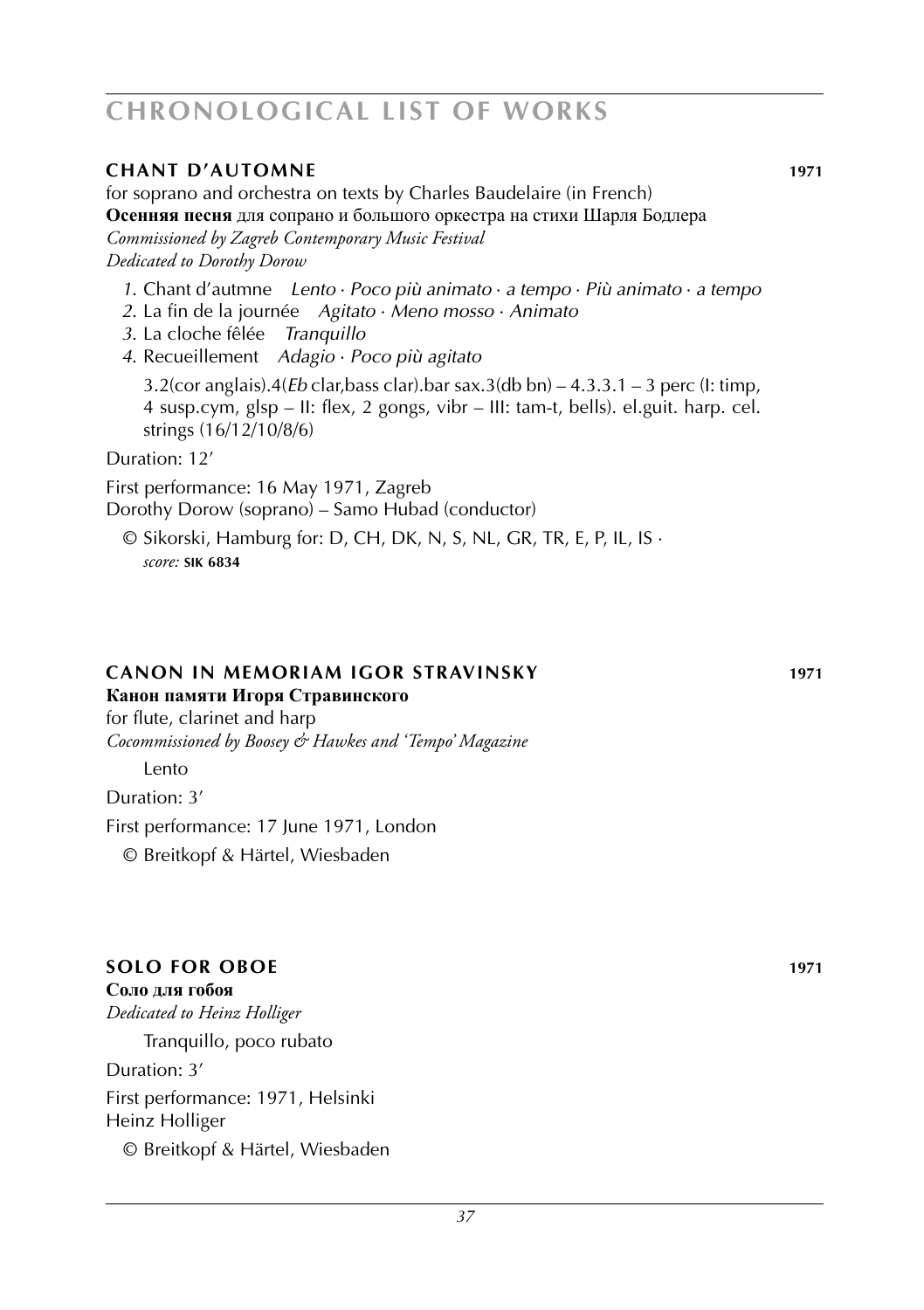## **piano trio 1971**

#### **Фортепианное трио**

- *1*. Lento ( $\sqrt{3}$  46-48)
- 2. Presto (**J**<sub>~</sub> 120)
- *3*. Molto agitato (J ~ 52)
- 4. Lento (**J** ~ 46-48)

### Duration: 18'

First performance: 30 October 1972, Moscow Valeria Vilker (violin) – Mark Drobinsky (violoncello) – Viktor Derevianko (piano)

© Peters, Frankfurt · Sikorski, Hamburg for: CH, DK, N, S, NL, GR, TR, E, P, IL, IS

### **solo for flute 1971**

**Соло для флейты**

*Dedicated to Aurèle Nicolet*

Andante

Duration: 3'

First performance: 29 April 1973, Witten Aurèle Nicolet

© Breitkopf & Härtel, Wiesbaden

**five ballads** from the incidental music to 'Gargantua and Pantagruel' **1971** for medium voice and piano on words by François Villon (Russian translation by Ilya Erenburg)

**Пять баллад** из музыки к спектаклю Гаргантюа и Пантагрюэль для голоса и фортепианно на слова Ф. Вийона

- *1*. Ballad of the War *Moderato*
- *2*. Panurga's Song *Andante*
- *3*. Ballad of the Author *Andante*
- *4*. Ballad of the False Truths *Moderato*
- *5*. Ballad of the Features *Andantino*

Duration: 12'

© Sikorski, Hamburg for: D, CH, DK, N, S, NL, GR, TR, E, P, IL, IS

► *see also:* Gargantua and Pantagrue I, music for the audio drama [1980]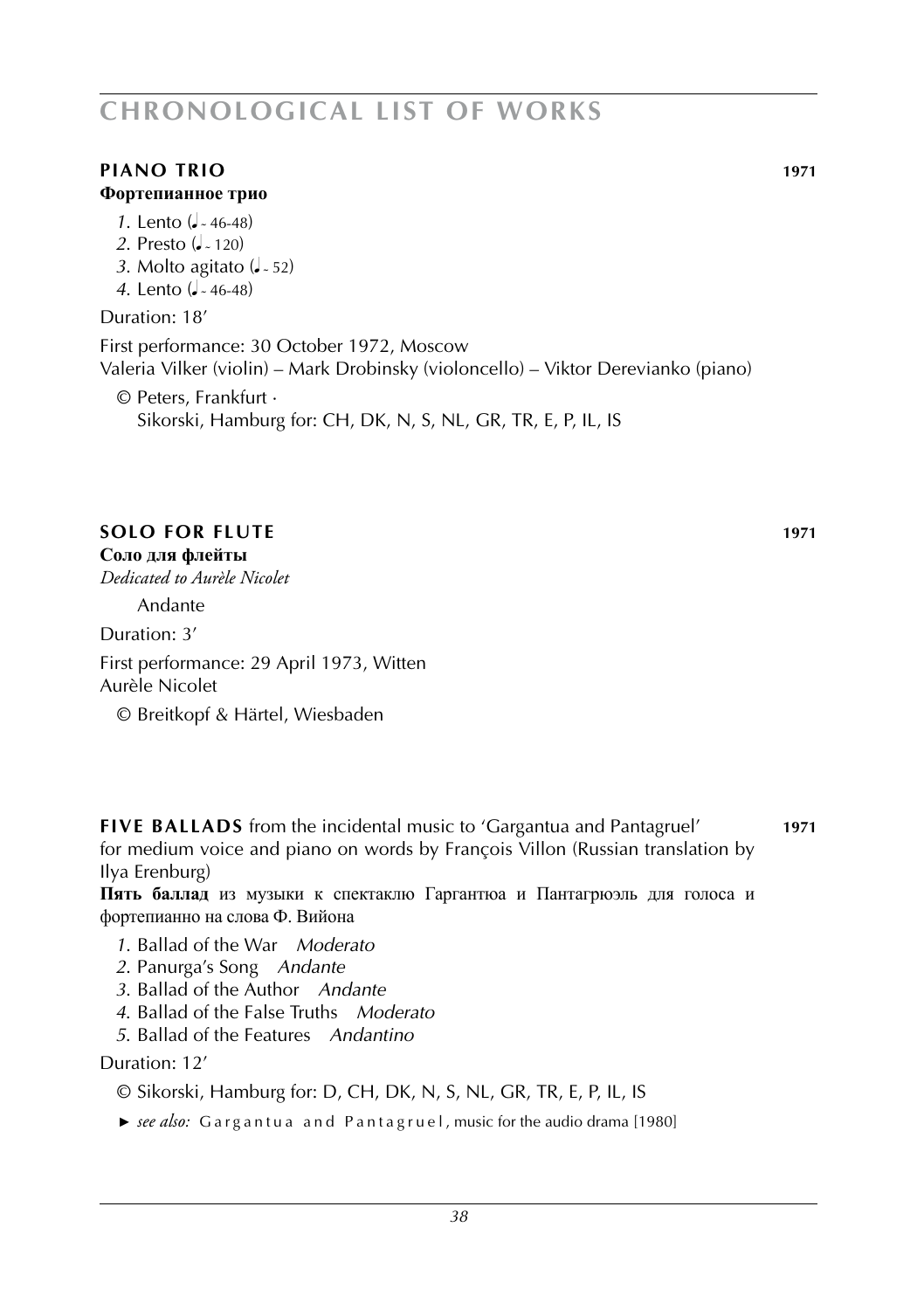## **the DAWNS HERE ARE QUIET** 1971

**А зори здесь тихие** Music to the play after Boris Vasiliev's novel Yuri Lyubimov (director) Premiere: 6 January 1971

## **Night over china 1971**

**Ночь над Китаем** Documentary film music Alexander Medvedkin (scenarist and director)

## **concerto for violoncello and orchestra 1972**

#### **Концерт для виолончели с оркестром**

*Commissioned by Edition Peters, Leipzig*

Lento · poco più animato · animato · inquieto · meno mosso · animato · lento

alto fl. ob d'amore.*Eb* clar.2alto sax.2tenor sax.bar sax.db bn  $-0.3.3.1 - 3$ perc (I: bells, glsp – II: 2 gongs, vibr – III: ant.cym, tam-t). el.guit. harp. cel. strings (16/12/10/8/6)

Duration: 18'

First performance: 25 September 1973, Leipzig Wolfgang Weber (violoncello) – Herbert Kegel (conductor)

© Peters, Frankfurt · Sikorski, Hamburg for: CH, DK, N, S, NL, GR, TR, E, P, IL, IS

### **sonata for solo clarinet 1972**

**Соната для кларнета соло** *Dedicated to Lev Mikhailov*

*1*. Lento, poco rubato

*2*. Allegro giusto

Duration: 7'

First performance: 24 January 1974, Moscow Lev Mikhailov

© Breitkopf & Härtel, Wiesbaden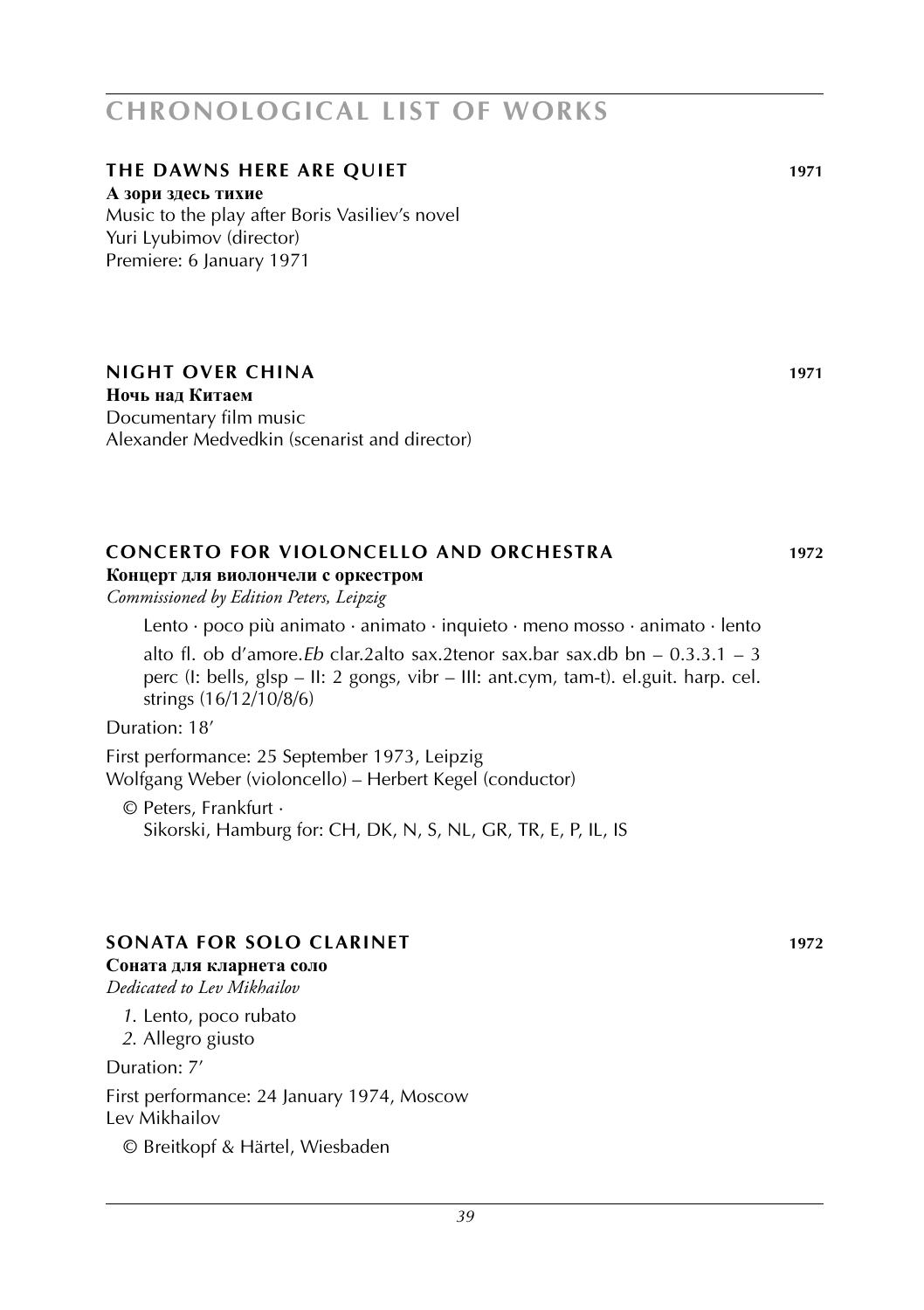#### **three pieces for harpsichord and percussion 1972**

#### **Три пьесы для клавесина и ударных**

- *1*. Отражения [Reflections] *Vivace*
- *2*. Совпадения [Congruences] *Tranquillo*

*3*. Изолированные точки в пространстве [Isolated Spots in the Space]

perc (crot, 3 tgl, 3 cym, glsp)

#### Duration: 5'

First performance: 8 October 1983, Moscow Valeri Kamyshov (harpsichord) – Mark Pekarsky (percussion)

© Sikorski, Hamburg for: D, CH, DK, N, S, NL, GR, TR, E, P, IL, IS

#### **prelude for four harps 1972 Прелюдия для четырёх арф**

Duration: 5'

© Sovetsky Kompozitor, Moscow

#### **solo for trumpet 1972 Соло для трубы**

Duration: 3' © Leduc, Paris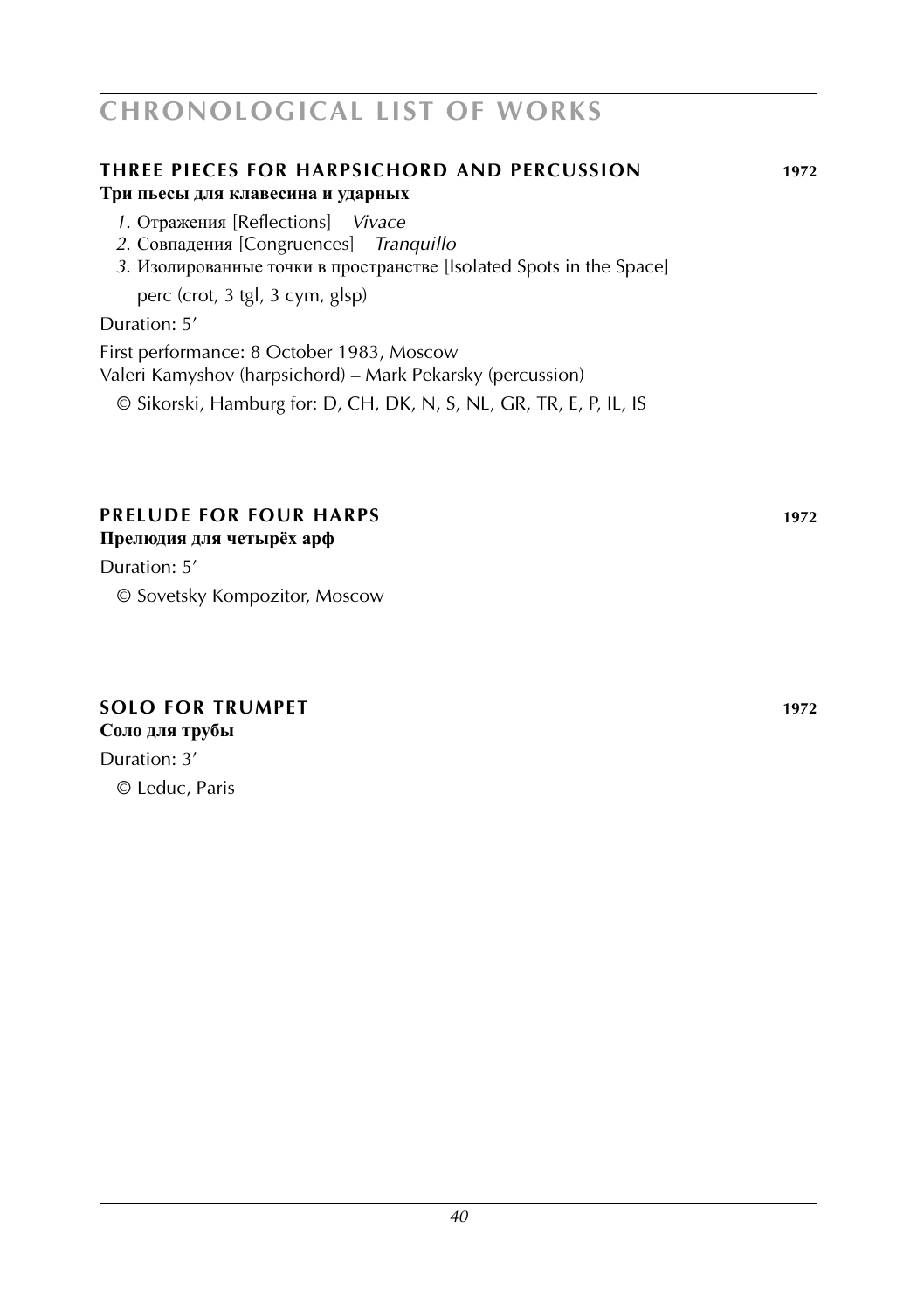#### **la vie en rouge 1973**

for soprano, flute (and piccolo), clarinet (and *Eb* clar), violin, violoncello and piano (and percussion instruments: charleston, susp.cym, side dr) on texts by Boris Vian (in French and Russian)

**Жизнь в красном цвете** для голоса, флейты, кларнета, скрипки, виолончели, фортепиано и ударных

- *1*. J'aimais *Quasi rubato*
- *2*. La vraie rigolade *Allegro moderato*
- *3*. La java des bombes atomiques *Moderato* · *Meno mosso* · *Tempo I*
- *4*. Valse jaune *Tranquillo* · *Tempo di valse animato* · *Tempo I*
- *5*. Le prisonnier *Moderato*
- *6*. Pourquoi que je vis *Con franchezza*
- *7*. La dernière valse *Lento* · *Poco più mosso* · *Tempo I*

Duration: 24'

First performance: May 1973, Zagreb Roswitha Trexler (soprano)

© Le Chant du Monde, Paris · Sikorski, Hamburg for: D, CH, DK, N, S, NL, GR, TR, E, P, IL, IS

#### **PRELUDE AND ARIA** 1973

**Прелюдия и Ария** для флейты и фортепиано for flute and piano

*1*. Prelude *Allegro*

*2*. Aria *Andante*

Duration: 7'

© Leduc, Paris

## **frÉdéric moreau 1973**

**Фредерик Моро**

Music to the television production after Gustave Flaubert's 'Éducation sentimentale' Produced by Main Literature and Drama Programme, Moscow – Veniamin Smekhov (director)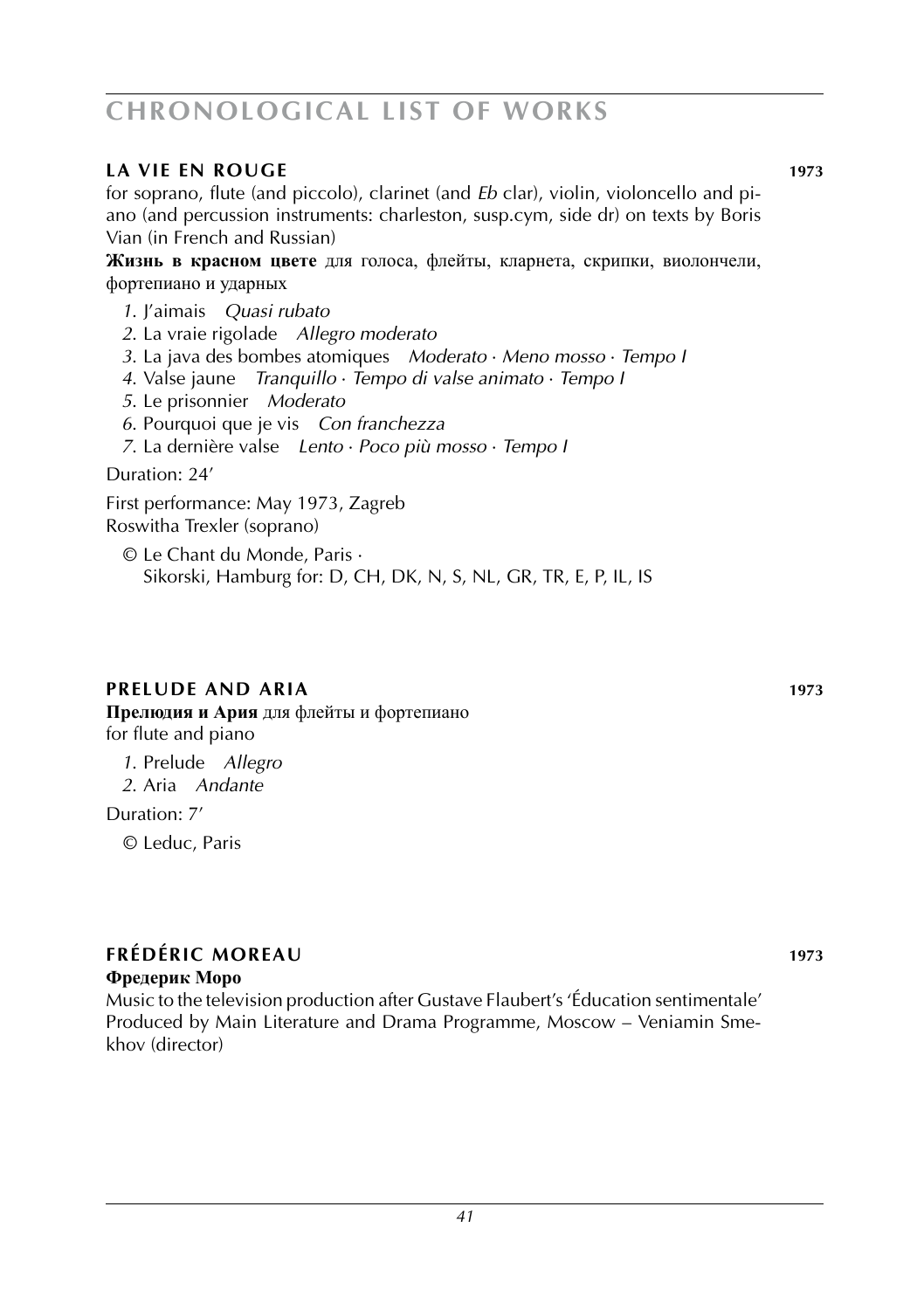## **two pieces for alto saxophone and piano 1974**

**Две пьесы для альт-саксофона и фортепиано** *Dedicated to Lev Mikhailov*

*1*. Lento *2*. Allegro giusto

Duration: 5'

First performance: June 1974, Bordeaux Lev Mikhailov (saxophone) – Igor Kataev (piano)

© Leduc, Paris

## **signs in white 1974**

for piano **Знаки на белом** для фортепиано *Dedicated to Adam Fellegi*

Lento

Duration: 15' First performance: 26 September 1974, Warsaw Adam Fellegi © Breitkopf & Härtel, Wiesbaden

## **concerto for piano and orchestra 1974 Концерт для фортепиано с оркестром**

- *1*. Allegro ( $\sqrt{ }$ -80)
- 2. Adagio (**J** ~ 46)
- 3. Agitato molto ( $\sqrt{3}$  80)

2.2.2.2alto sax.2tenor sax.0 – 0.4.4.0 – 2 perc (I: timp, 4 tom-t, vibr – II: drums, 2 susp.cym. ant.cym. bells, tam-t). harp. cel. strings (8/7/6/5/4)

Duration: 28'

First performance: 5 September 1978, Leipzig

Günter Philipp (piano) – Wolf-Dieter Hauschild (conductor)

© Peters, Frankfurt ·

Sikorski, Hamburg for: CH, DK, N, S, NL, GR, TR, E, P, IL, IS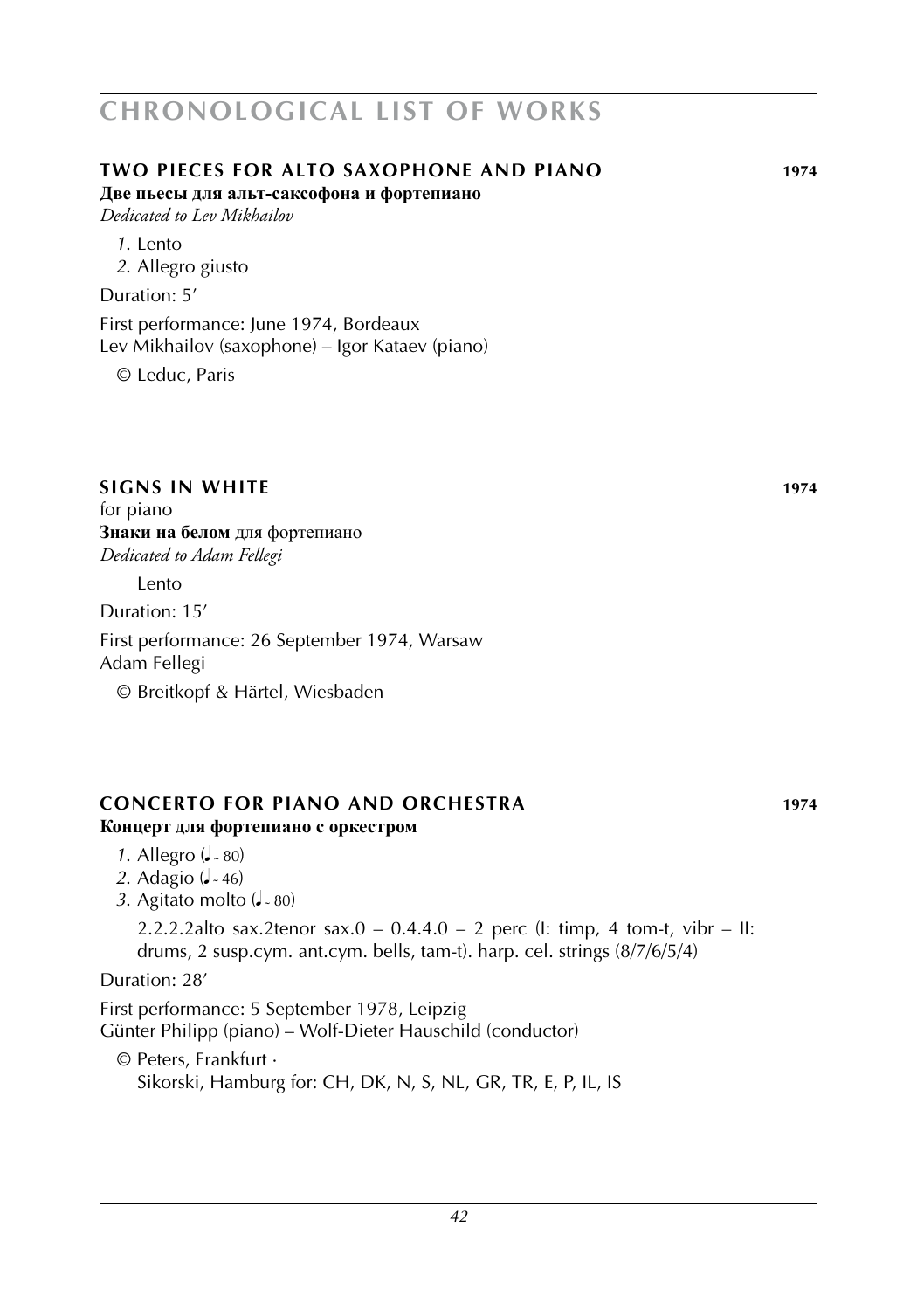### **the theatre of clara gazul 1974**

**Театр Клары Газуль** (Женщина-дьявол)

Music to the television production after Prosper Mérimé's 'Le théâtre de Clara Gazul' Produced by Main Literature and Drama Programme, Moscow – Sergei Evlakhishvili (director)

#### **concerto for flute and orchestra 1975 Концерт для флейты с оркестром**

*Dedicated to Aurèle Nicolet Commissioned by Edition Peters*

- *1*. Adagio
- *2*. Allegro agitato

*3*. Andante · poco agitato · a tempo · agitato · a tempo

*4*. Adagio · poco agitato · animato · a tempo · poco più animato · a tempo

0.0.3(*Eb* clar, bass clar).0 – 0.0.0.0 – 2 perc (I: wood bl, 3 gongs, bells, vibr

– II: 3 tgl, 3 bongos, 2 tom-t, 3 susp.cym, glsp). harp. cel. strings (6/0/5/4/3)

Duration: 20'

First performance: 22 May 1976, Dresden Aurèle Nicolet (flute) – Dresden Philharmonic Orchestra – Hans-Peter Frank (conductor)

© Peters, Frankfurt · Sikorski, Hamburg for: CH, DK, N, S, NL, GR, TR, E, P, IL, IS

### **aquarelle 1975**

for 24 strings

**Акварель** для двадцатичетырёх струнных

Lento · Poco più animato · Tempo primo

strings (14/0/4/4/2)

Duration: 12'

First performance: 12 June 1975, Paris

Orchestre de Chambre de Radio-France – Daniel Chabrun (conductor)

© Breitkopf & Härtel, Wiesbaden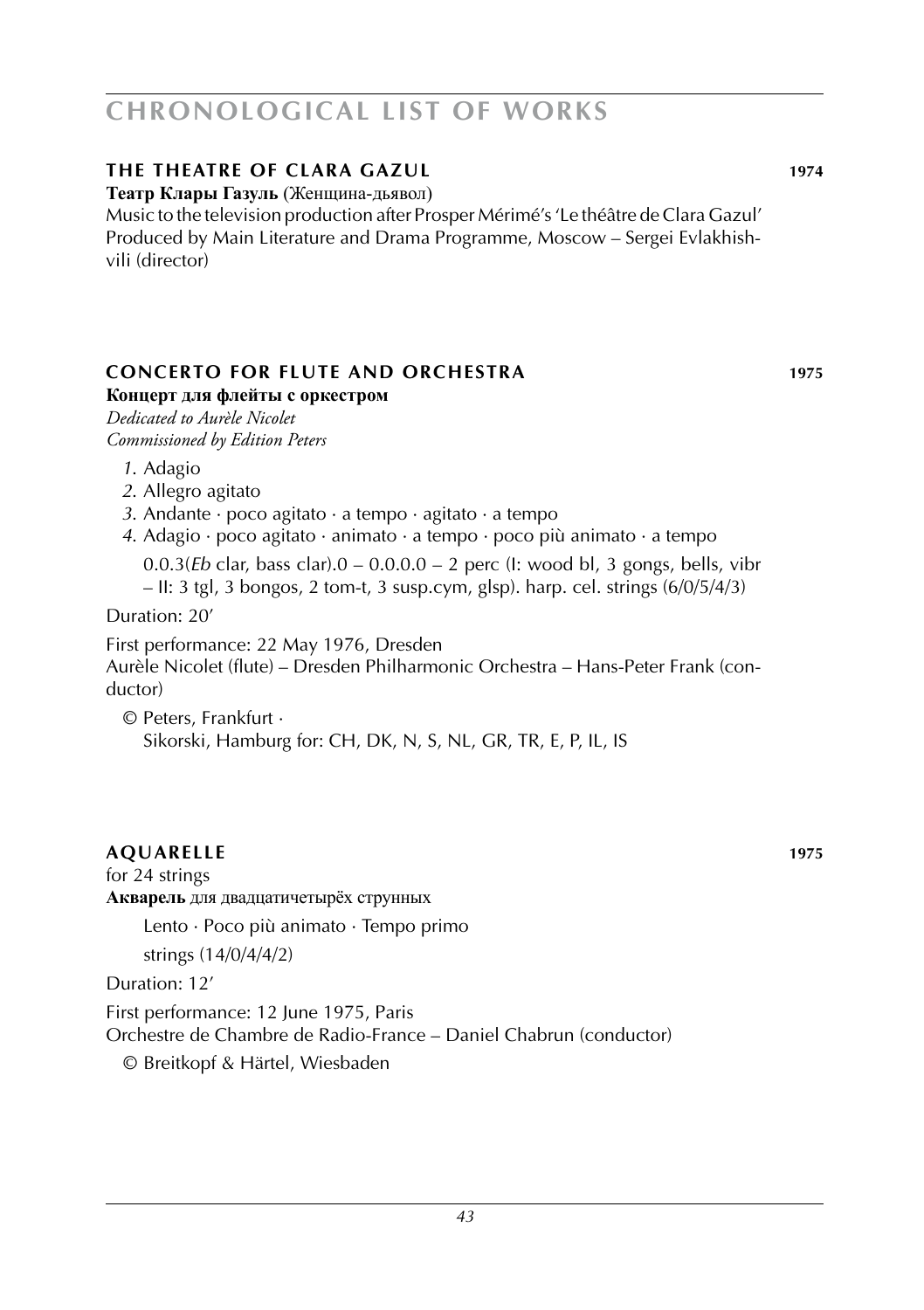#### **chorale variations 1975**

for trombone and piano **Хорал-вариации** для тромбона и фортепиано *Dedicated to Anatoli Skobelev*

**Tranquillo** 

Duration: 8'

First performance: 27 August 1976, Venice James Fulkerson (trombone)

© Leduc, Paris

## **a cheerful hour 1975**

for voice and piano trio on texts by poets from the  $18<sup>th</sup>$  century (in Russian) **Весёлый час** для голоса и фортепианного трио на стихи русских поэтов XVIII века texts: Grigori Khovansky *(1.)*, Vasili Kapnist *(2.)*, Nikolai Karamzin *(3.)*, K. Gagarin *(4.)*

- *1*. Посвящение [Dedication]
- *2*. К Нине [To Nina]
- *3*. Радости любви [The Joy of Love]
- *4*. Цитре [To the Zither]

Duration: 10'

 *Manuscript*

► *see also:* A Cheerful Hour, Original version for voice and piano [1961]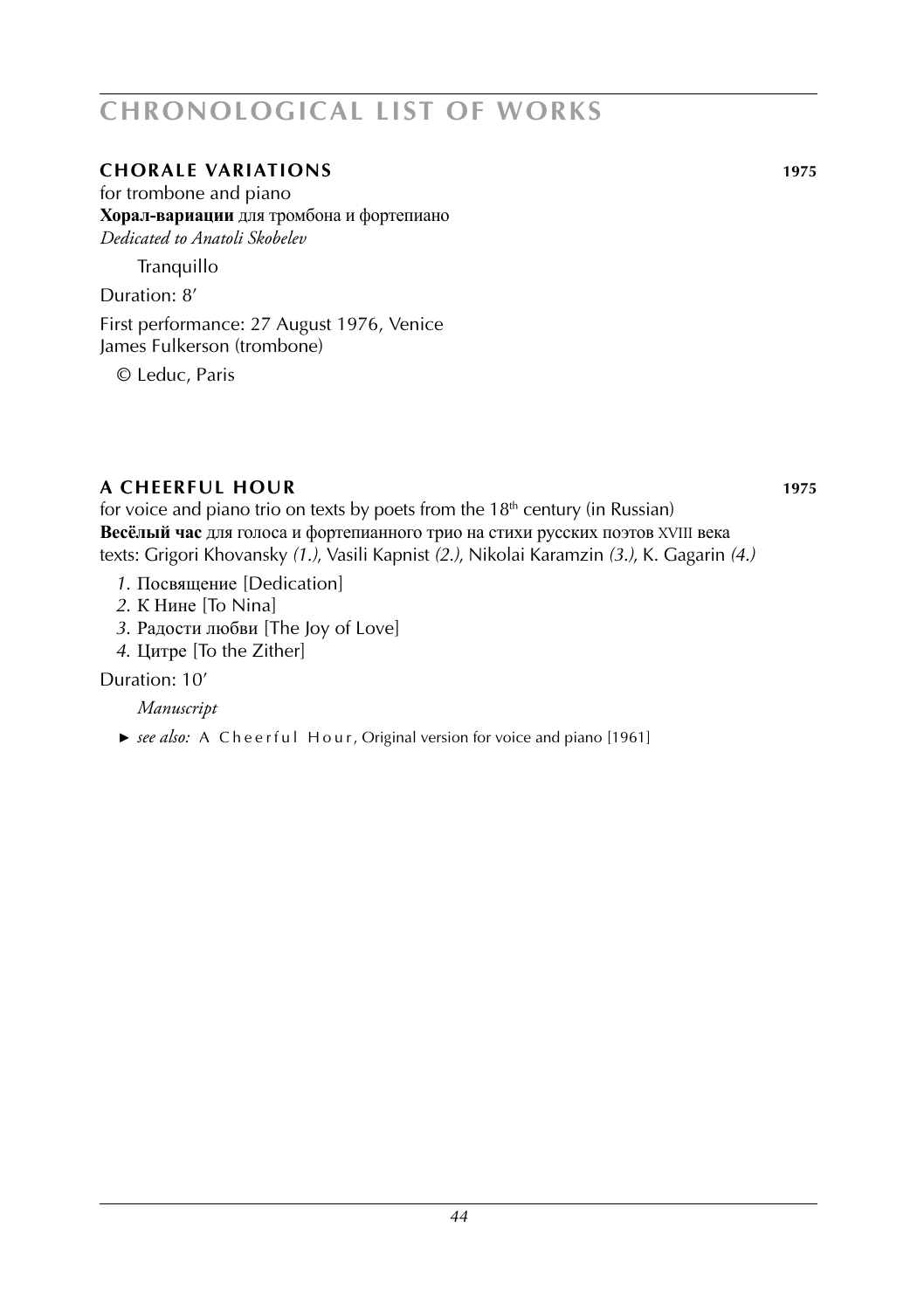#### **THE NURSERY** [MODEST MUSSORGSKY] **1976**

Arrangement for soprano and orchestra of Mussorgsky's song cycle [~1868-1872] on texts by the composer (in Russian)

**Детская** для сопрано и большого оркестра

- *1*. С няней [With Nanny] *Allegretto*
- *2*. В углу [In the Corner] *Molto allegro*
- *3*. Жук [The Beetle] *Allegro non troppo*
- *4*. С куклой [With the Doll] *Andante*
- *5*. На сон грядущий [At Bedtime] *Allegro moderato, poco rubato* · *Meno mosso* · *Tempo I*
- *6*. Кот Матрос [The Cat 'Sailor'] *Agitato* · *Meno mosso* · *Moderato*
- *7*. Поехал на палочке [Ride on a Hobby Horse] *Vivace* · *Moderato* · *Tempo I*  $2(pice)$ .2.2.2 – 4.3.3.1 – timp. perc (timp, tgl, tam-t, susp.cym, glsp, xyl, vibr). harp. cel. strings

Duration: 20'

First performance: 20 December 1979 Irina Muratova (soprano) – USSR Ministry of Culture Symphony Orchestra – Gennadi Rozhdestvensky (conductor)

© Sikorski, Hamburg

## **the exchange 1976**

**Обмен**

Play after Yuri Trifonov Première: Moscow, Taganka Theatre Yuri Lyubimov (director)

### **four pieces for flute and piano 1977**

#### **Четыре пьесы для флейты и фортепиано**

*Dedicated to Aurèle Nicolet*

- *1*. Lento
- *2*. Allegretto
- *3*. Molto tranquillo
- *4*. Agitato

Duration: 10'

First performance: 21 April 1978, Paris Aurèle Nicolet (flute) – Jürg Wyttenbach (piano)

© Leduc, Paris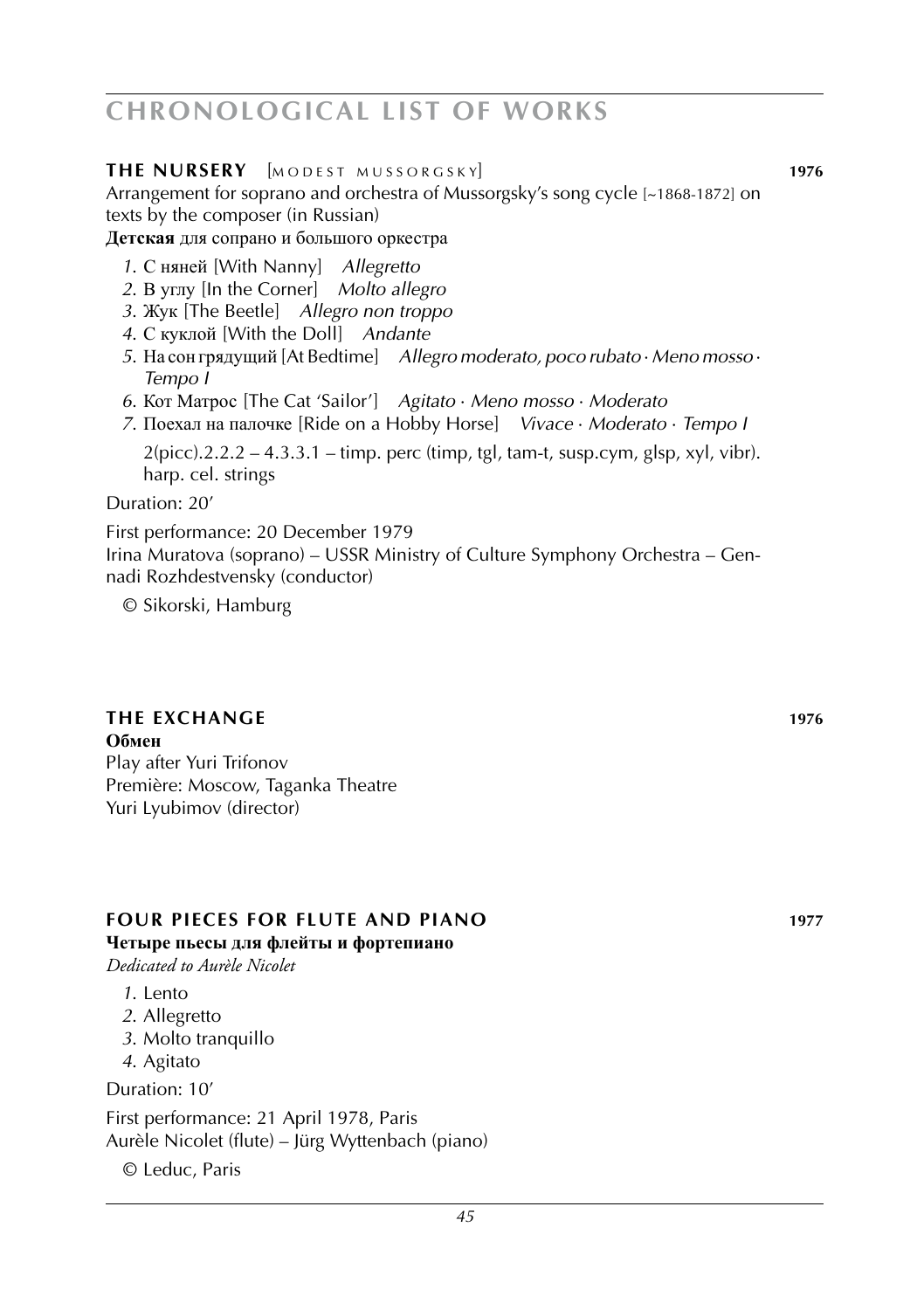### **concerto piccolo 1977**

for four saxophones (one player) and six percussionists **Concerto piccolo** для 4 саксофонов (1 исполнителя) и 6 ударных *Dedicated to Jean-Marie Londeix and Les Percussions de Strasbourg*

Absent

Duration: 21'

First performance: 28 April 1979, Bordeaux Jean-Marie Londeix (saxophones) – Les Percussions de Strasbourg

© Leduc, Paris

### **concerto for violin and orchestra 1977**

#### **Концерт для скрипки с оркестром**

*Dedicated to Pavel Kogan*

- 1. Allegro risoluto ( $\sqrt{ }$  116)  $\cdot$  Tempo I ( $\sqrt{ }$  116)
- 2. Adagio (J. 40) · Poco più animato · Più mosso (J. 72), agitato · Molto tranquillo · Animato • Molto tranquillo • Animato • Tranquillo (J <sub>~</sub> 44) • Adagio (J <sub>~</sub> 40)

3.cor anglais.3.1 – 4.3.0.0 – perc ( $\ell$ : timp, 3 gongs, tam-t –  $\ell$ l: vibr, marimba). harp. cel. strings

Duration: 22'

First performance: 18 July 1978, Milano Gidon Kremer (violin) – Hubert Soudant (conductor)

© Sikorski, Hamburg

#### **sonata for flute and guitar 1977**

**Соната для флейты и гитары**

*Dedicated to Eckart Haupt and Monika Rost*

- *1*. Dialogue *Tranquillo, poco rubato*
- *2*. Notturno *Moderato*
- *3*. Serenade *Allegro*

Duration: 15'

First performance: 25 December 1978, Moscow Irina Losben (flute) – Nikolai Komolyatov (guitar)

© Sikorski, Hamburg · *score:* **sik 2260**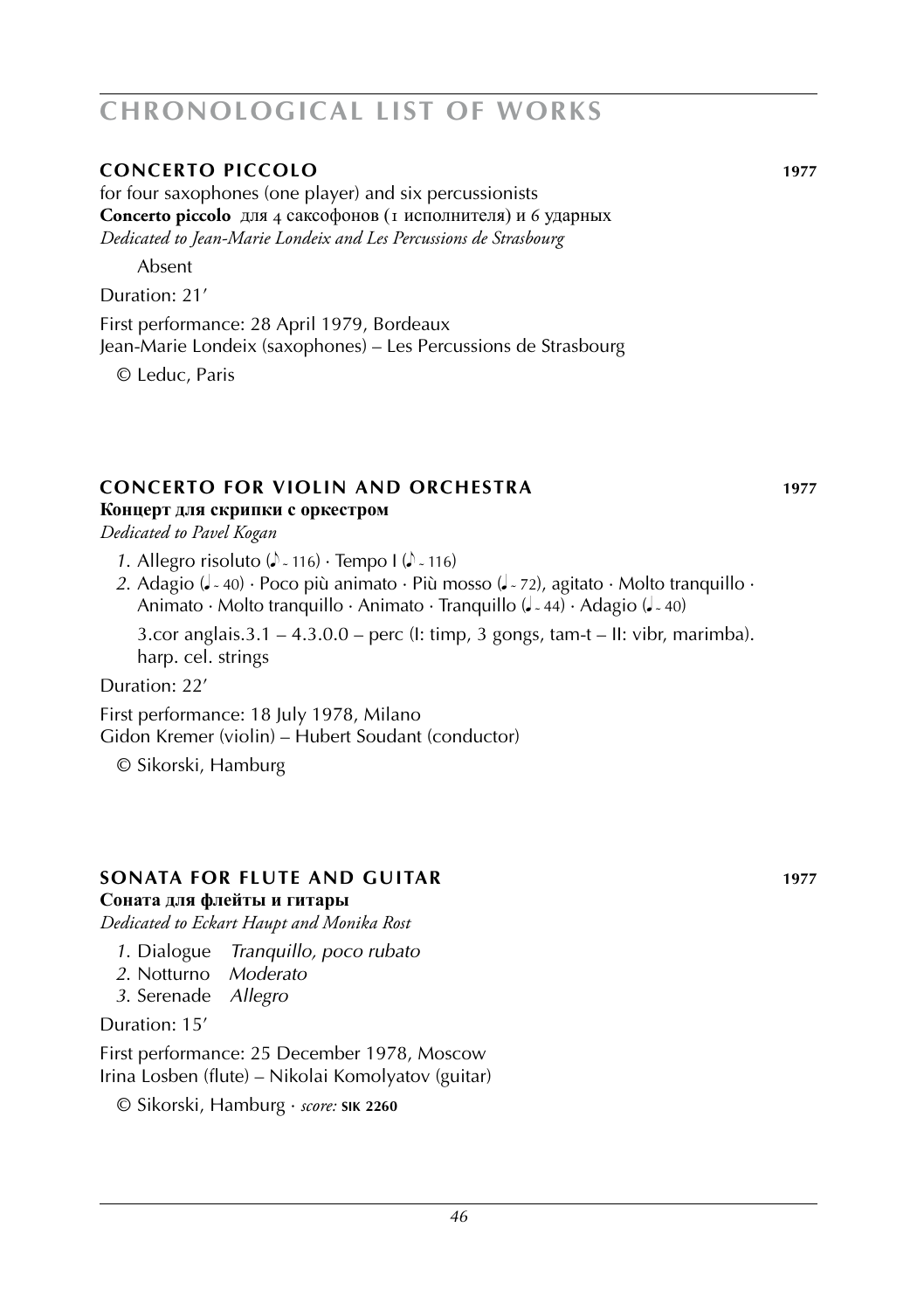### **crime and punishment 1977**

**Преступление и наказание**

Play after Fyodor Dostoevsky Première: 1977, Moscow, Taganka Theatre

Yuri Lyubimov (director)

The choral music of this incidental music was published by Kompozitor, Moscow.

### **the little scarlet flower 1977**

**Аленький цветочек** Film music Natalia Ryazantseva (scenario after Sergei Aksakov's fairy tale) – Irina Povolotskaya (direction)

### **master and margarita 1977**

**Мастер и Маргарита** Play after Mikhail Bulgakov Première: 1977, Moscow, Taganka Theatre Yuri Lyubimov (director) There seems to be a still unpublished Suite from Master and Margarita.

## **to you – the attacking class 1977**

**Тебе** – **атакующий класс** Music to the animated cartoon after Vladimir Mayakovsky Produced by Ekran film studio – Boris Larin (scenario) – Kirill Malyantovich, Sergei Evlakhishvili (directors)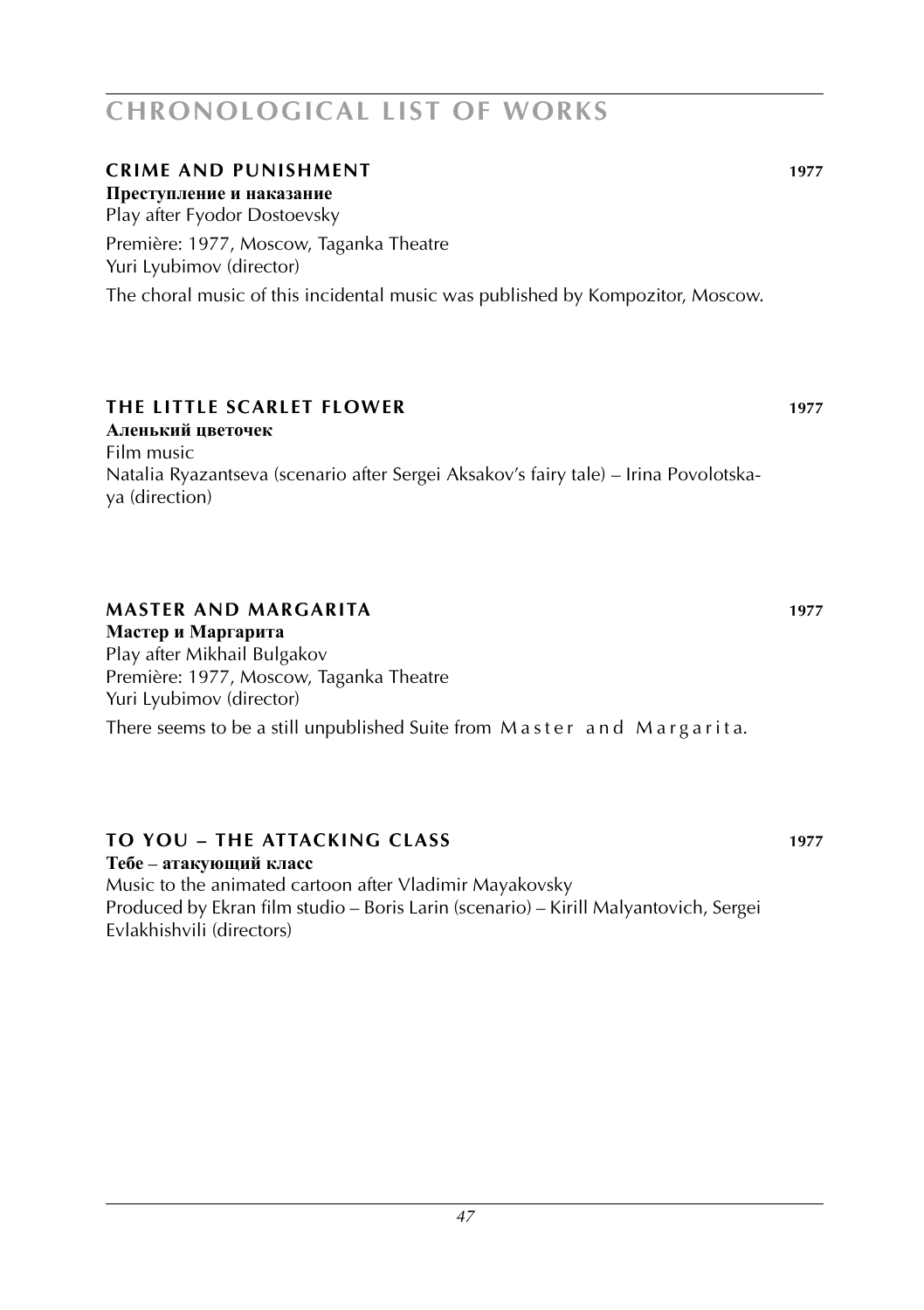#### **theme with variations 1977**(**?**)

for piano **Тема с вариациями** для фортепиано

- *1*. Theme *Andante*
- *2*. Variation I *—*
- *3*. Variation II *Allegro*
- *4*. Variation III *Allegretto*
- *5*. Variation IV *Moderato*

Duration: 5'

© Sovetsky Kompozitor, Moscow

The me with Variations appeared in the 'Young Pianist, Vol. 3. Pieces, Etudes and Ensembles for elder classes of Children's musical schools' [Юный пианист, Выпуск 3. Пьесы, этюды и ансамбли для старших классов детских музыкальных школ] (Sovetsky Kompozitor, Moscow 1977).

### **sonata for solo violin 1978**

**Соната для скрипки соло**

*Dedicated to Leonid Kogan*

- *1*. Risoluto
- *2*. Lento · Poco a poco più animato · Tempo I
- *3*. Presto · Meno mosso · Tempo I · Meno mosso · Tempo I

Duration: 15'

First performance: 19 October 1978, Hamburg Yoshiko Nakura

© Sikorski, Hamburg · *score:* **sik 2259**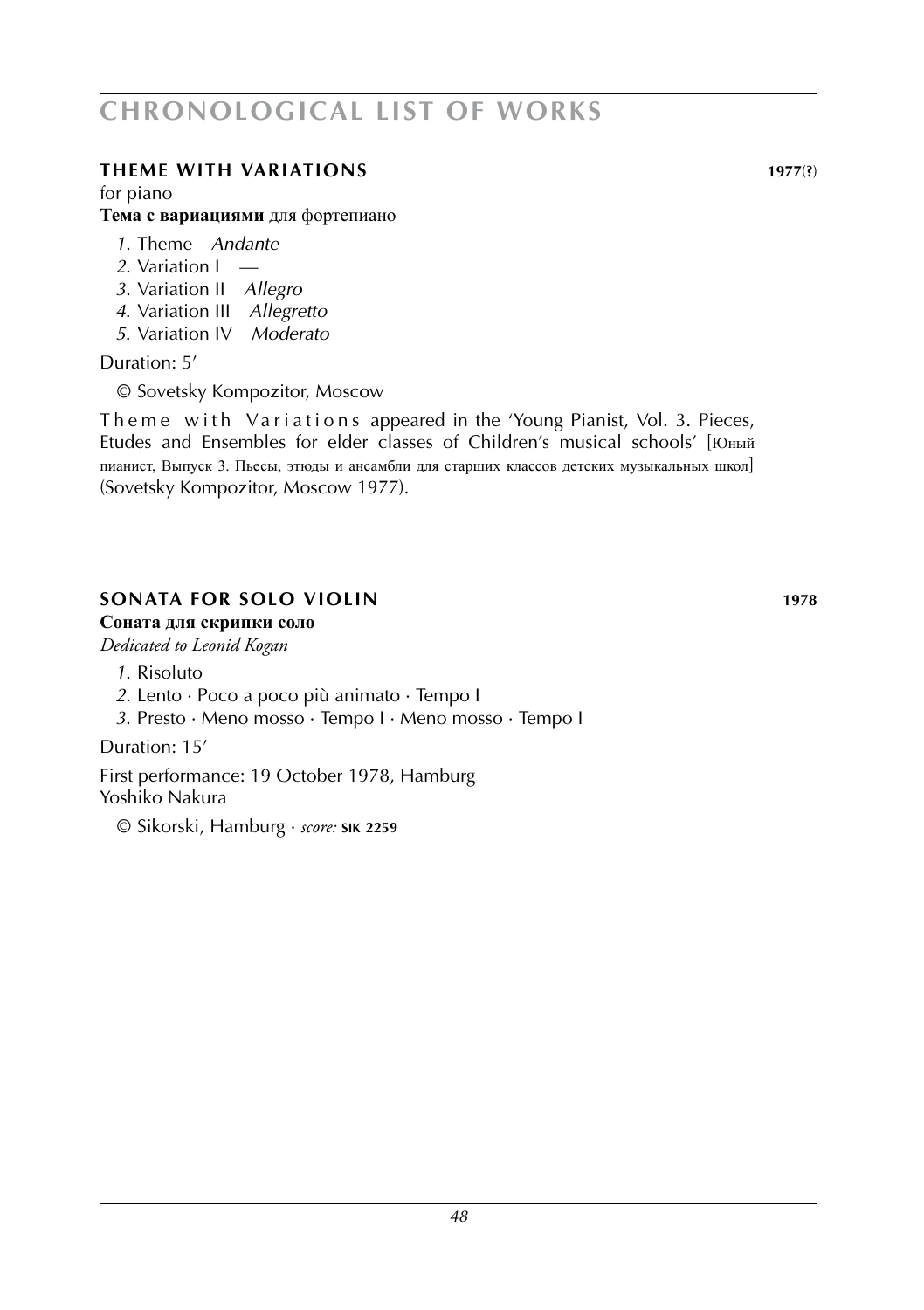#### **concerto for flute, oboe and orchestra 1978**

**Концерт для флейты и гобоя с оркестром**

*Dedicated to Aurèle Nicolet and Heinz Holliger*

Poco agitato · Poco meno mosso · Agitato · Più tranquillo · Poco animato · Tranquillo · Poco agitato · Tranquillo · Poco agitato · Poco meno mosso · Tranquillo

3.cor anglais.3.1 – 4.3.3.0 – 3 perc (I: 2 cym, 2 tam-t, vibr – II: crot, 2 cym, tam-t – III: tam-t, bells, glsp). harp. cel strings

Duration: 25'

First performance: 24 March 1979, Cologne Aurèle Nicolet (flute) – Heinz Holliger (oboe) – WDR Symphony Orchestra – Andrzej Markowski (conductor)

© Sikorski, Hamburg for: D, CH, DK, N, S, NL, GR, TR, E, P, IL, IS

### **blätter** (leaves) **1978**

Vocal cycle for soprano and string trio on poems by Francisco Tanzer from 'Stimmen. Tagebuch, Novellen, Gedichte' (in German, Russian translation by Marina Lobanova)

**Листья.** Вокальный цикл для сопрано и струнного трио на стихи Франциско Танцера

*Dedicated to Roswitha Trexler*

- *1*. Begegnung *Moderato*
- *2*. Einsicht *Lento*
- *3*. Blätter *Vivo*
- *4*. Wohin *Tranquillo*
- *5*. Das Ende *Moderato*

Duration: 8'

First performance: 28 January 1980, Moscow Lidia Davydova (soprano)

© Sikorski, Hamburg · *score:* **sik 2294**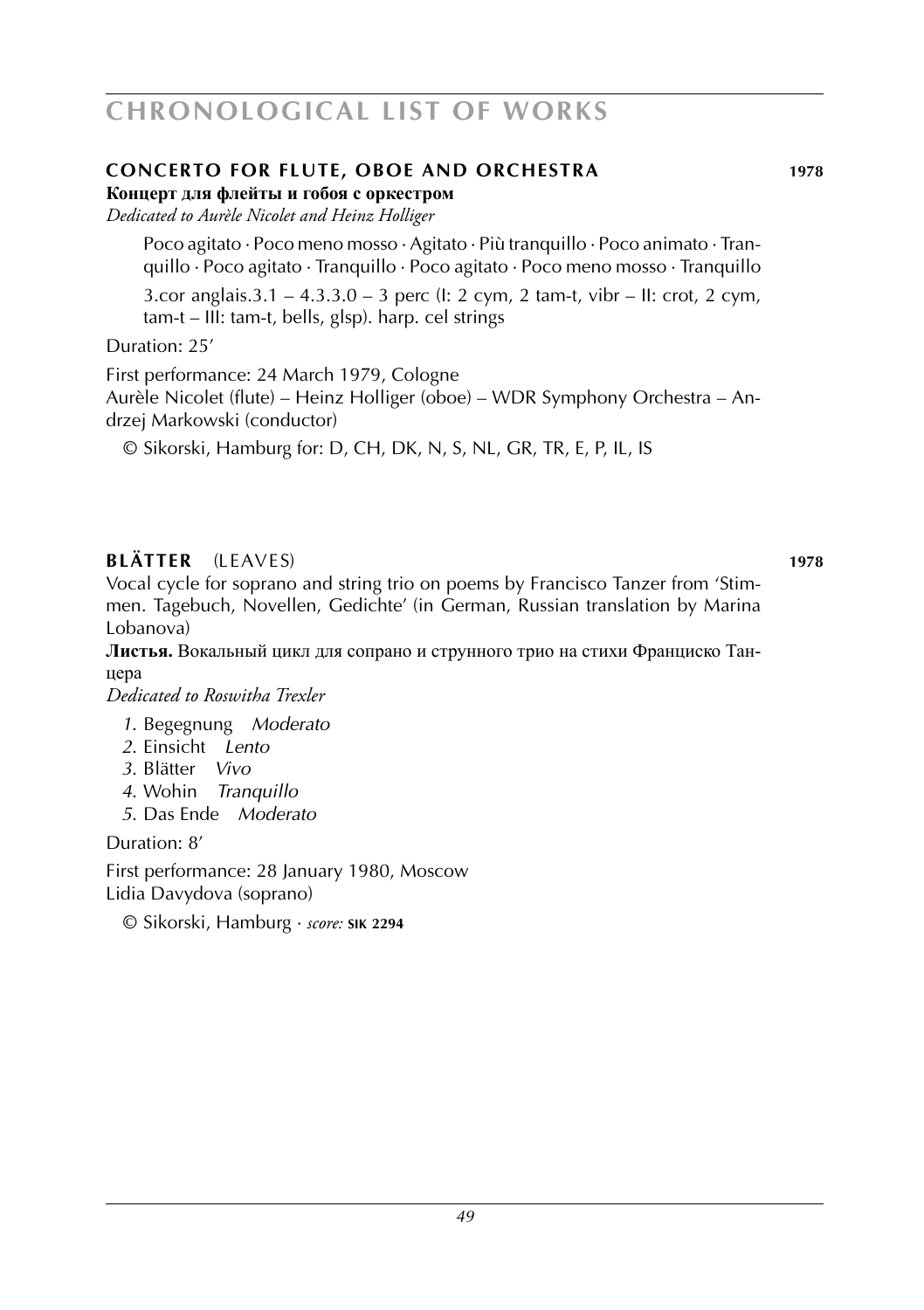## **two pieces for three instruments 1978**

#### for three instruments of the same group (strings or woodwinds) **Две пьесы для трёх инструментов**

- *1*. Andante
- *2*. Allegro

Duration: 5'

## First performance: 3 July 1984, London Ensemble Capricorn

© Boosey & Hawkes, London

### **i offer you a city 1978**

**Подарю тебе город** Film music Produced by Uzbekfilm – Boris Saakov (scenario after Said Akhmad's short story) – Eduard Khachaturov (director)

#### **mother courage and her children 1978 Мамаша Кураж и её дети**

Music to a radioplay or a TV production after Bertold Brecht

## **a profitable position 1978**

**Доходное место** Play by Alexander Ostrovsky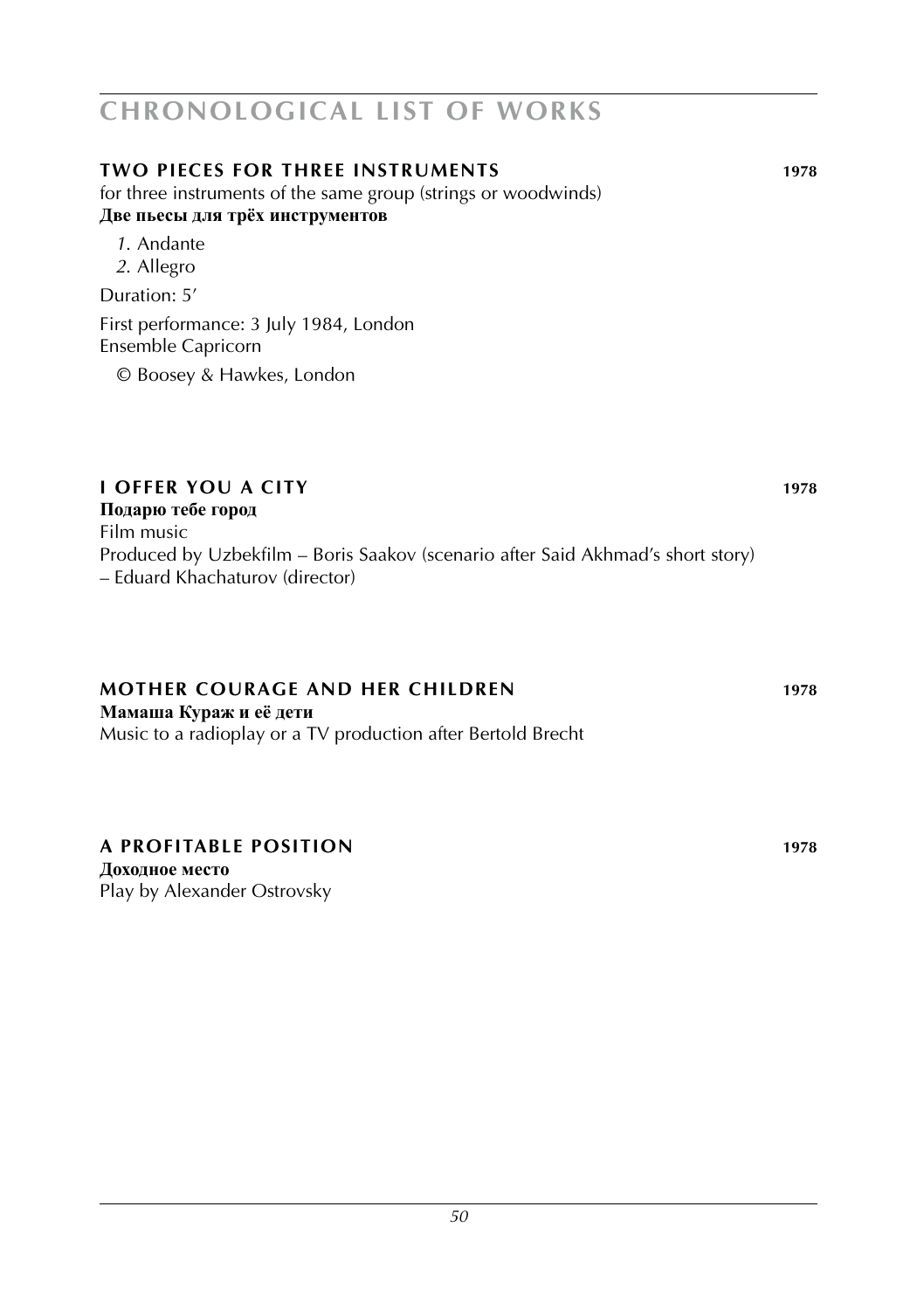### **the unnamed star 1978**

#### **Безымянная звезда**

Music to the television production in two parts

Produced by Sverdlovsk Film Studios – Alexander Khmelik (scenario after Mihail Sebastian's play) – Mikhail Kozakov (director)

 $2(pice)$ ,  $2.2.2 - 2.2.1.0 - 3$  perc (timp, crot, side dr, 3 susp.cym, tam-t, glsp, vibr, marimba). harp. piano/cel. strings (10/8/6/6/4)

© Le Chant du Monde, Paris

There is a Suite from T h e U n n a m e d S t a r consisting of the following movements: Leggiero poco scherzando, Cantabile, Grazioso, Stile di Valzer, Tranquillo, Allegro giocoso – duration: 19'.

#### **at the turning point 1979**

for soprano and piano on poems by Osip Mandelstam (in Russian) **На повороте** для голоса и фортепиано на стихи Осипа Мандельштама

- *1*. Ночь [Night] *Moderato*
- *2*. Божье имя [God's Name] *Animato* · *Meno mosso* · *Tempo I*
- *3*. Зимний путь [Winter Journey] *Andante*
- *4*. Молчание [Silence] *Adagio*

Duration: 9'

First performance: 28 January 1980, Moscow Lidia Davydova (soprano) – Vasili Lobanov (piano)

© Sikorski, Hamburg for: D, CH, DK, N, S, NL, GR, TR, E, P, IL, IS

#### **five poems of evgeni baratynsky 1979**

for soprano and piano (in Russian)

**Пять стихотворений Евгения Баратынского** для голоса и фортепиано

- *1*. Разлука [Separation] *Lento*
- *2*. Поцелуй [The Kiss] *Animato*
- *3*. Сомнение [Doubt] *Andante*
- *4*. Верность [Fidelity] *Tranquillo*
- *5*. Прощание [Farewell] *Lento*

#### Duration: 9'

First performance: 28 January 1980, Moscow Irina Muratova (soprano) – Vasili Lobanov (piano)

© Sikorski, Hamburg for: D, CH, DK, N, S, NL, GR, TR, E, P, IL, IS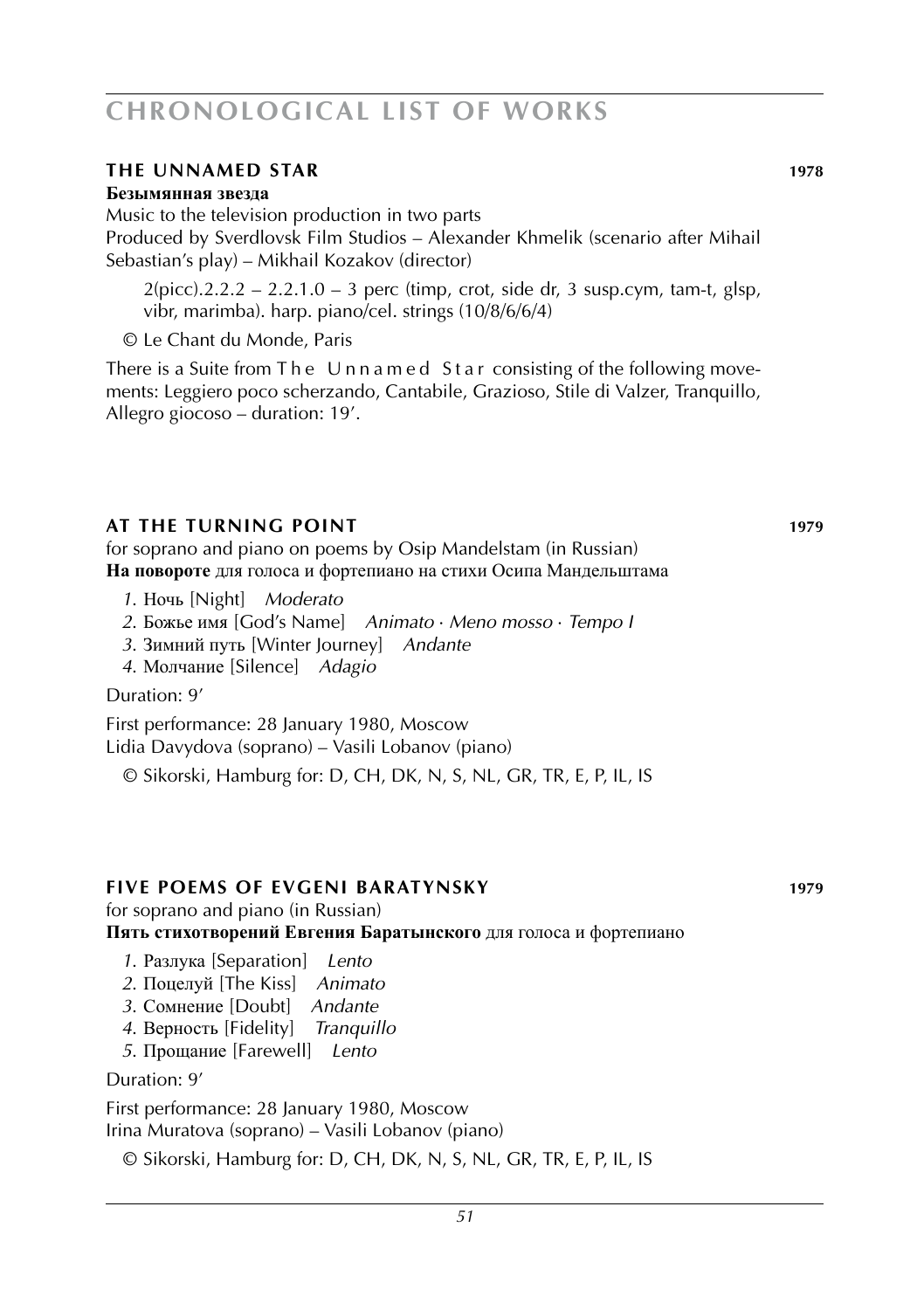#### **pain and silence 1979**

for mezzo-soprano, clarinet, viola and piano on poems by Osip Mandelstam (in Russian) **Боль и тишина** для меццо-сопрано, кларнета, альта и фортепиано на стихи Осипа Мандельштама

*Commissioned by 'Ars Cameralis' Ensemble*

- *1*. Тишина [Silence] *Moderato*
- *2*. Одиночество [Solitude] *Animato*
- *3*. В лесу [In the Forest] *Tranquillo, poco rubato*
- *4*. Последняя боль [Final Pain] *Andante*

Duration: 9'

First performance: 28 January 1980, Moscow Elena Druzhenkova (mezzo-soprano)

© Sikorski, Hamburg for: D, CH, DK, N, S, NL, GR, TR, P, IL, IS

#### **the house on the embankment 1979 Дом на набережной**

Play after Yuri Trifonov's novel Première: 1979, Moscow, Taganka Theatre Yuri Lyubimov (director)

### **the three-dimensional world 1979**

**Мир в трёх измерениях** Film music Produced by Mosfilm – Valentina Nikitina (scenario) – Julia Solntseva (director)

*52*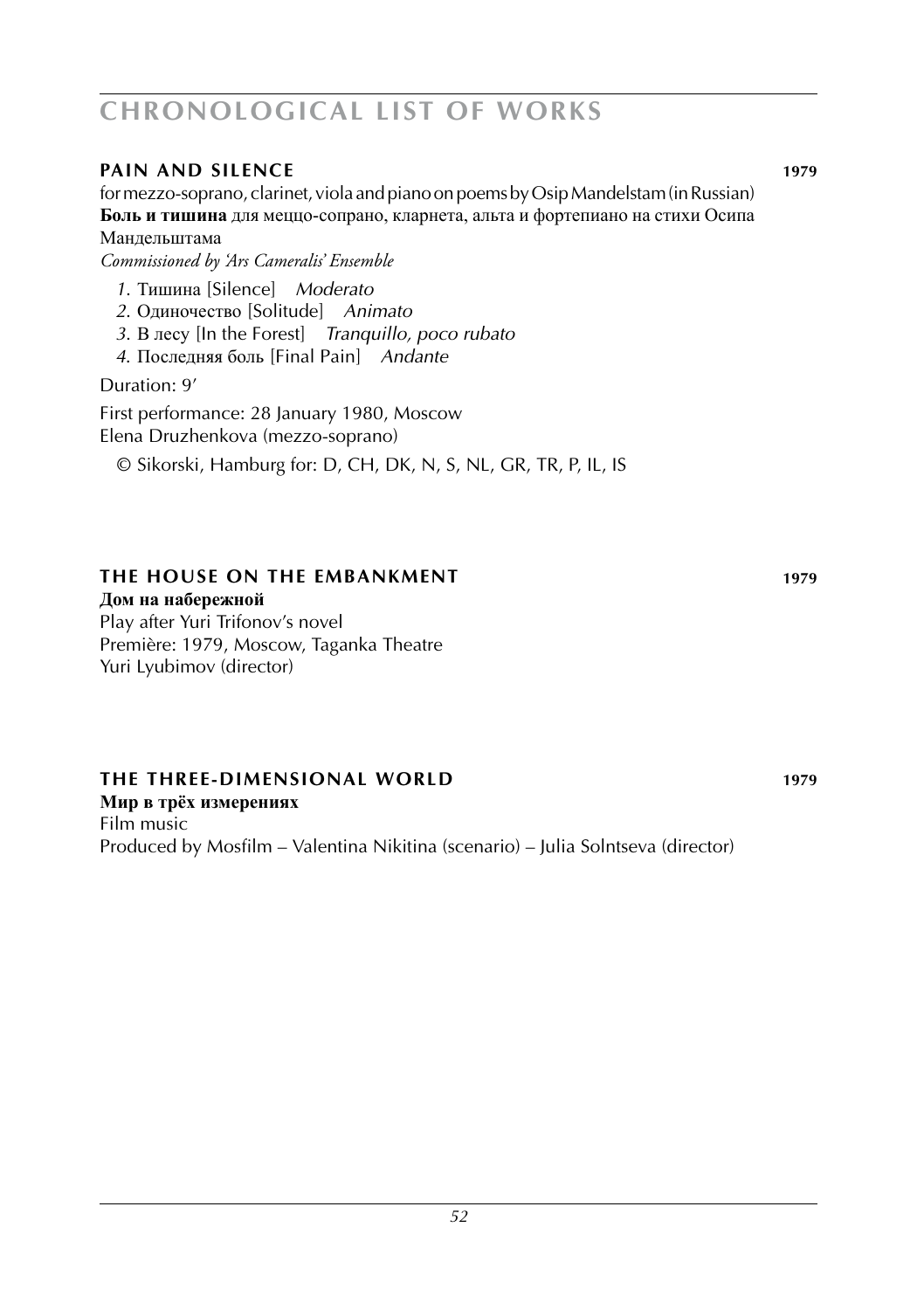#### **requiem 1980**

for soprano, tenor, mixed choir and orchestra on poems by Francisco Tanzer (from 'Stimmen') and liturgical texts (in French, English, German and Latin)

**Реквием** для сопрано, тенора, хора и оркестра на стихи Франциско Танцера и литургические тексты

*Commissioned by Norddeutscher Rundfunk*

- *1*. Anflug eines Lächelns *Lento* · *Più agitato* · *più tranquillo* · *Tempo I*
- *2*. Fundamental Variation *Allegretto*
- *3*. Danse permanente *Animato* · *Poco più tranquillo* · *Meno mosso*
- *4*. Automatic Variation *Tranquillo*
- *5*. La croix *Lento* · *Poco maestoso* · *Andante* · *Senza misura, liberamente*

 $3.3.2$ (ob d'amore). soprano sax. alto sax. $0 - 0.3.3.0 - 4$  perc (I: tam-t, glsp, vibr – II: tam-t, glsp, vibr – III: crot, flex, tam-t, vibr – IV: timp, tam-t, bells). el.guit. bass guit. harp. cel. org. strings

Duration: 36'

First performance: 30 October 1980, Hamburg Eva Csapó (soprano) – Lutz-Michael Harder (tenor) – NDR Choir and Orchestra – Francis Travis (conductor)

© Sikorski, Hamburg · *score:* **sik 876**

### **your lovely face 1980**

for tenor and piano on poems by Alexander Pushkin (in Russian) **Твой облик милый** для голоса и фортепиано на стихи Александра Пушкина

- *1*. Желание [Desire] *Спокойно [Tranquillo]*
- *2*. Ты и вы [Thou and you] *Подвижно [Con moto]* · *Спокойнее [Più tranquillo]* · *Подвижно [Con moto]*
- *3*. Твоя улыбка [Your Smile] *Спокойно [Tranquillo]*
- *4*. Ночь [The Night] *В спокойном движении [Tranquillo, con moto]*
- *5*. Обман души [Deceit of the Soul] *Не спеша [Larghetto]*
- *6*. Одиночество [Solitude] *Спокойно [Tranquillo]*
- *7*. Предчувствие [Premonition] *Тревожно [Inquieto]*
- *8*. Всё кончено [Everything Comes to an End] *Не спеша [Larghetto]*
- *9*. Я вас любил [I Loved You] *Не спеша [Larghetto]*

*10*. Прощание [Farewell] *В спокойном движении [Tranquillo, con moto]*

Duration: 16'

First performance: 8 December 1980, Moscow

Alexei Martynov (tenor) – Vasili Lobanov (piano)

- © Sikorski, Hamburg for: D, CH, DK, N, S, NL, GR, TR, E, P, IL, IS
- ► *see also:* Your Lovely Face Version for tenor and orchestra [1982]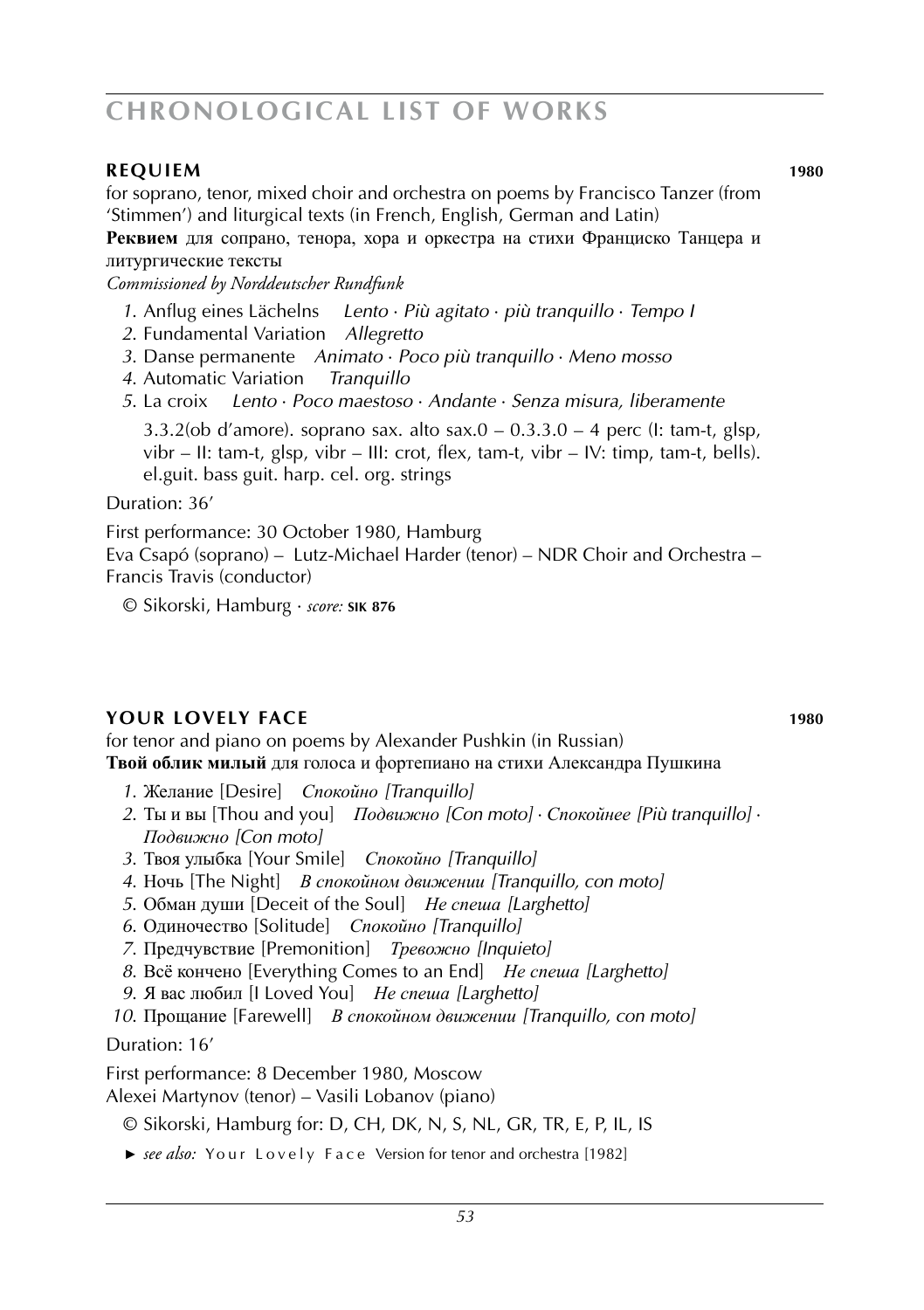#### **to flora 1980**

for tenor and piano on poems by Attila József (Russian translation by David Samoilov [Nos. 1 and 2] and Leonid Martynov [No. 3])

**Флоре** для голоса и фортепиано на стихи Аттилы Йожефа

- *1*. Снег под солнцем [Snow under the sun] *Allegretto* · *Poco meno mosso, più tranquillo* · *Tempo I*
- *2*. Стою, как стражник [I stand like a guard] *Animato*
- *3*. Боюсь я, что простишь [I'm afraid you will forgive] *Tranquillo*

Duration: 6'

First performance: 1 November 1982, Moscow Alexei Martynov (tenor) – Vasili Lobanov (piano)

© Sikorski, Hamburg for: D, CH, DK, N, S, NL, GR, TR, E, P, IL, IS

## **tote blätter** (dead leaves) **1980**

for (double manual) harpsichord

**Мёртвые листья** для двухмануального клавесина *Commissioned by Deutscher Verlag für Musik*

Tranquillo, poco rubato

Duration: 6'

First performance: 8 October 1983, Berlin Ruth Zechlin

© Breitkopf & Härtel, Wiesbaden

### **Gargantua and pantagruel 1980**

**Гаргантюа и Пантагрюэль**

Music to the audio drama by Sergei Muratov after François Rabelais Produced by Melodiya – Alexander Vilkin (director)

► *see also*: Five Ballads from Gargantua and Pantagruel for voice and piano [1971]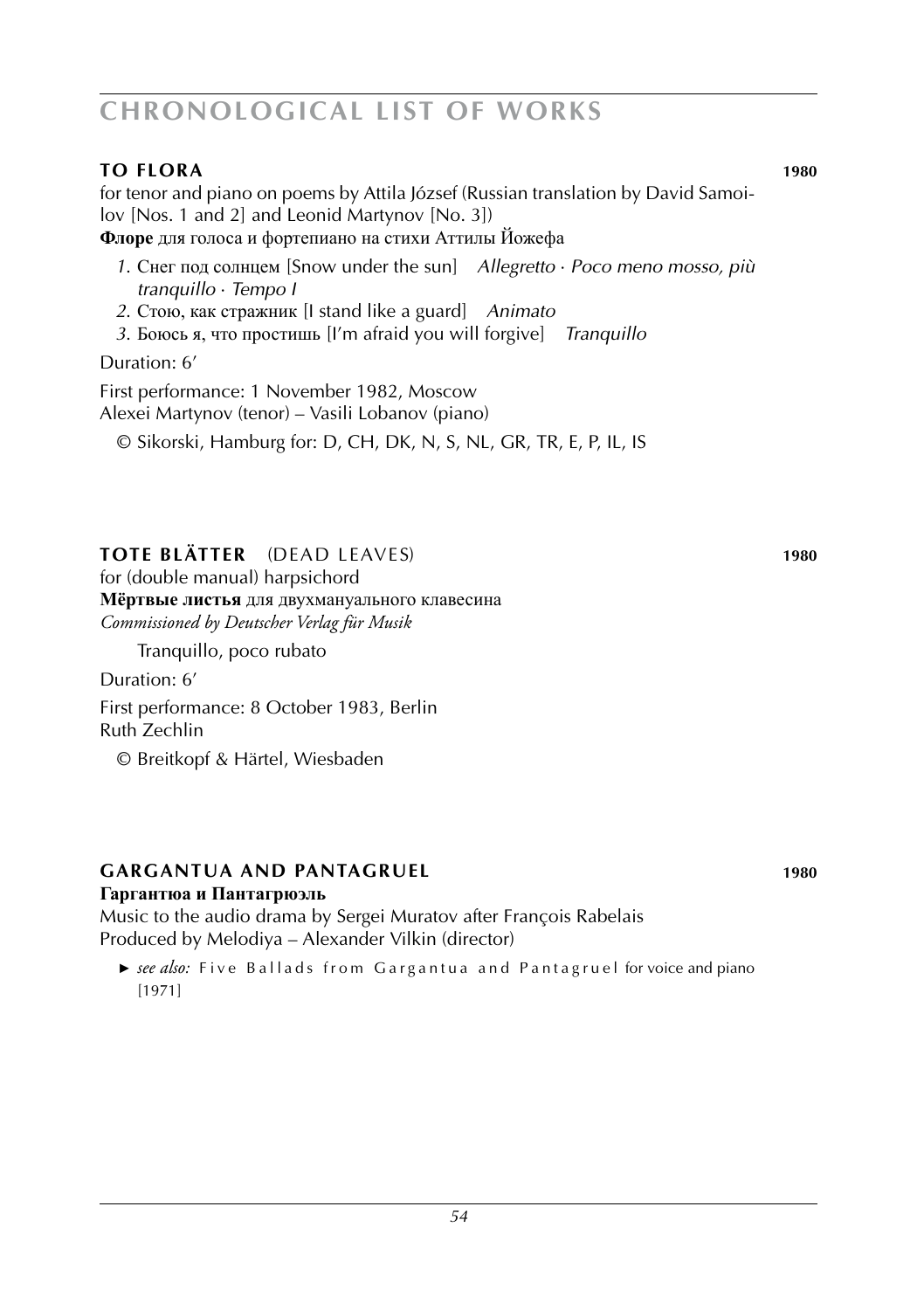### **an ideal husband 1980**

**Идеальный муж**

Film music Produced by Mosfilm – Viktor Georgiev (scenario after Oscar Wilde's comedy) – Viktor Georgiev (director)

 $2$ (picc).2.2.2 – 2.2.1.0 – 3 perc (guiro, 3 cow bells, 5 temple bl, side dr, 3 susp.cym, bells, tam-t, xyl, vibr). harp. piano/cel. strings (10/8/6/6/4)

© Le Chant du Monde, Paris

There is a Suite from An I deal Husband consisting of the following movements: Introduction, Garden Music, Ballroom Music, Interlude, Love Music, Parade Ground Music, Conclusion – duration: 24'.

**the seagull 1980 Чайка** Play by Anton Chekhov Première: Moscow, Mayakovsky Theatre

## **PARTITA** [JOHANN SEBASTIAN BACH] **1981**

**Партита** для скрипки с оркестром for violin and orchestra after Bach's 'Partita No. 2' in d minor, BWV 1004 *Dedicated to Leonid Kogan*

- *1*. Allemanda *Moderato*
- *2*. Corrente *Allegro*
- *3*. Sarabanda *Lento*
- *4*. Giga *Vivo*
- *5*. Ciaccona *Andante*

 $2.2.2.0 - 2.0.0.0 - \text{hpd.}$  strings  $\left(\frac{5}{4}\right)\left(\frac{3}{2}\right)$ 

Duration: 29'

First performance: 23 March 1981, Moscow Leonid Kogan (violin) – Pavel Kogan (conductor)

© Sikorski, Hamburg for: D, CH, DK, N, S, NL, GR, TR, E, P, IL, IS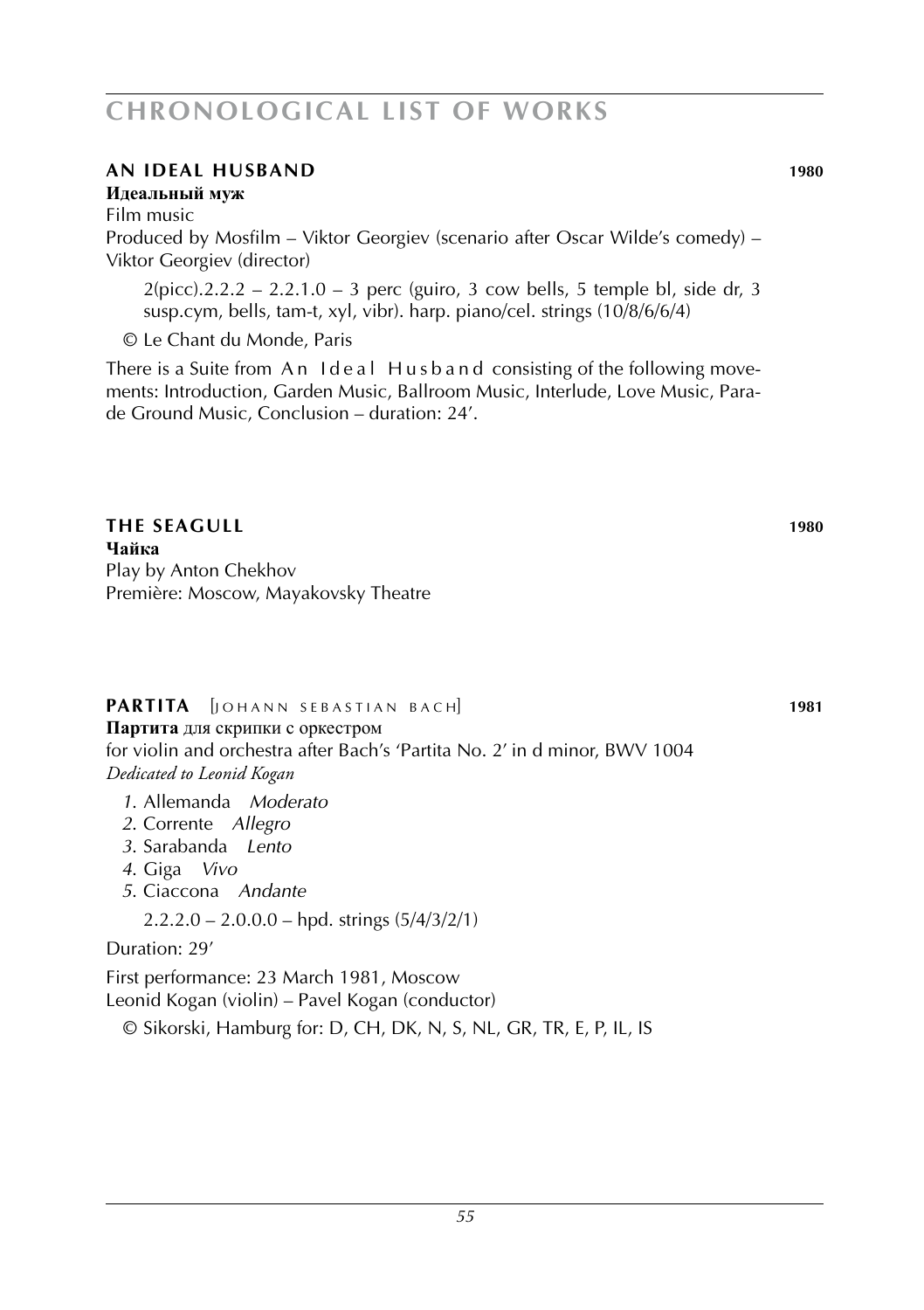#### **trio for oboe, violoncello and harpsichord 1981**

**Трио для гобоя, виолончели и клавесина**

*Commissioned by Edition Peters Dedicated to Aulos-Trio*

- *1*. Andantino
- *2*. Lento
- *3*. Poco agitato

Duration: 30'

First performance: October 1981, Donaueschingen Aulos-Trio

© Peters, Frankfurt · Sikorski, Hamburg for: CH, DK, N, S, NL, GR, TR, E, P, IL, IS · *parts:* **sik 897**

**FOUR NEWSPAPER ADVERTISEMENTS** [ALEXANDER MOSOLOV] 1981 Arrangement for medium voice and chamber ensemble of Mosolov's cycle for voice and piano, Op. 21 [1927] (in Russian) **Четыре газетных объявления** для голоса и камерного оркестра

- *1*. Скажите всем [Tell everybody] *Allegretto* · *Allegro* [21 May]
- *2*. Собака сбежала! [Run Away Dog] *Allegro molto* · *Più mosso* · *Presto* · *Alle gro* [22 May]
- *3*. Гражданин Заика [Citizen 'Stutterer'] *Lento maestoso* · *Andante con dolore* · *Energico* [22 May]

*4*. Лично хожу [I'll arrive personally] *Lento. Funebre* [23 May]

 $1(pice).1.1.1 - 1.1.1$  tenor trbn. $0 - 2$  perc (bass dr, tam-t, glsp, vibr, marimba). harp. piano. strings (1/0/1/1/1)

Duration: 4'

First performance: 5 December 1981, Moscow Nelly Lee (soprano) – Soloists Ensemble of the State Academic Bolshoi Theatre – Alexander Lazarev (conductor)

© Sikorski, Hamburg for: D, CH, DK, N, S, NL, GR, TR, E, P, IL, IS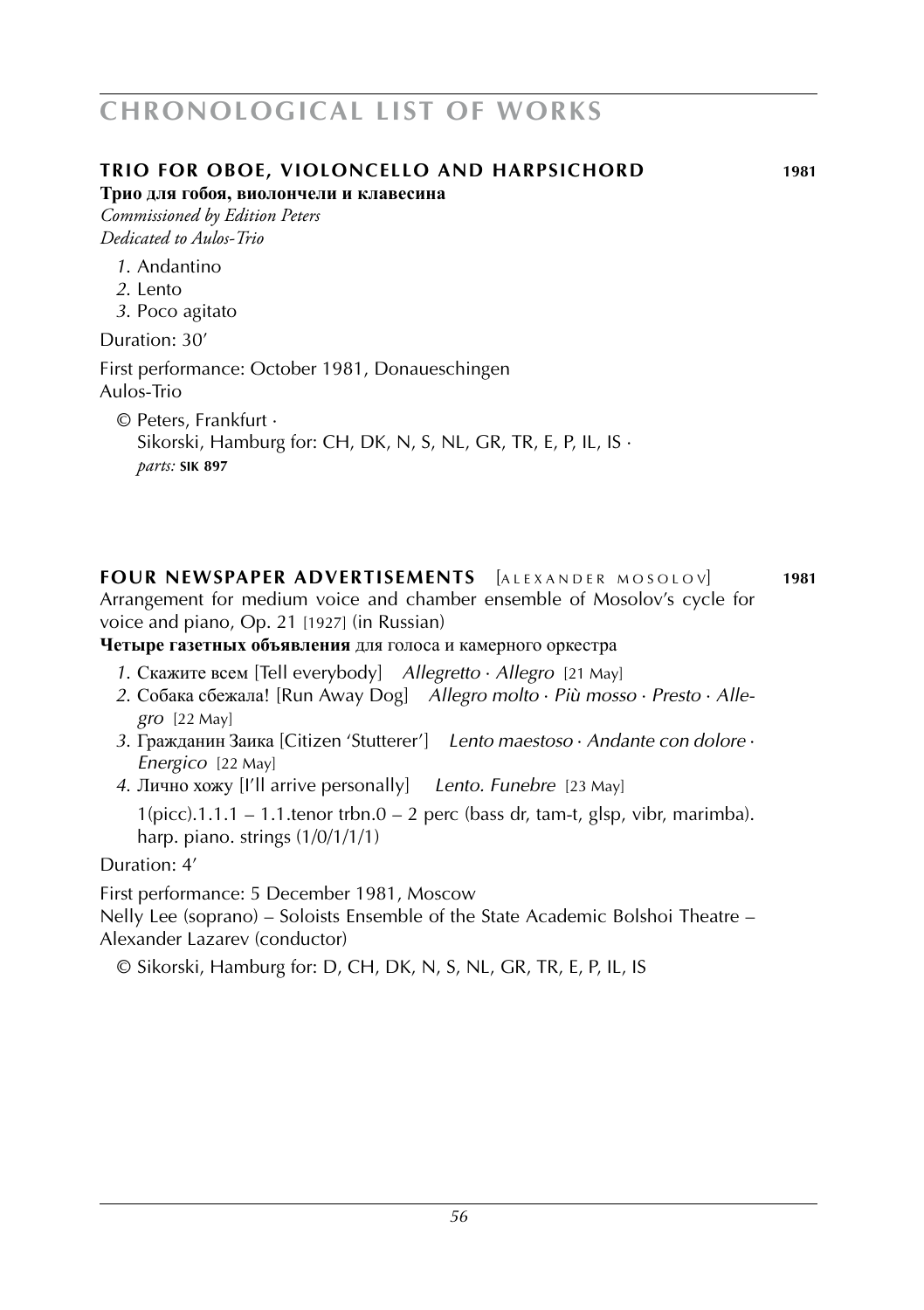## **three children's scenes 1981**

 $[ALFXANDER MOSOLOV]$ 

Arrangement for soprano and chamber ensemble of Mosolov's cycle for voice and piano, Op. 18 [1927] (in Russian)

**Три детские сцены** для голоса и камерного оркестра

- *1*. Мама, дай-ка мне иглу [A wicked cat is sitting in the corner] *Andante feroce* · *Poco più mosso* · *Andante* · *Lento*
- *2*. Жж,.. сломался волчок [The top has broken] *Allegro* · *Rubato* · *Sostenuto* · *Lento* · *Più lento* · *Più mosso* · *Allegro*
- *3*. А-а! Бабушка! [Ah, granny, ah!] *Allegretto* · *Molto più mosso* · *Allegro* · *Meno mosso* [21 September, Moscow]

 $1.1.1.1 - 1.1.1.0 -$  perc (tgl, bass dr, bells, tam-t, glsp, vibr). harp. piano. strings (1/0/1/1/1)

Duration: 6'

First performance: 5 December 1981, Moscow Nelly Lee (soprano) – Soloists Ensemble of the State Academic Bolshoi Theatre – Alexander Lazarev (conductor)

© National Music Publishers, Moscow · Sikorski, Hamburg for: D, CH, DK, N, S, NL, GR, TR, P, IL, IS

### **sonata for solo guitar 1981**

### **Соната для гитары соло**

*Dedicated to Reinbert Evers*

- *1*. Toccata *Allegro moderato*
- *2*. Berceuse *Andante, poco rubato*
- *3*. Souvenir d'Espagne *Allegro*

Duration: 14'

First performance: 14 December 1981, Moscow Nikolai Komolyatov

© Sikorski, Hamburg · *score:* **sik 890**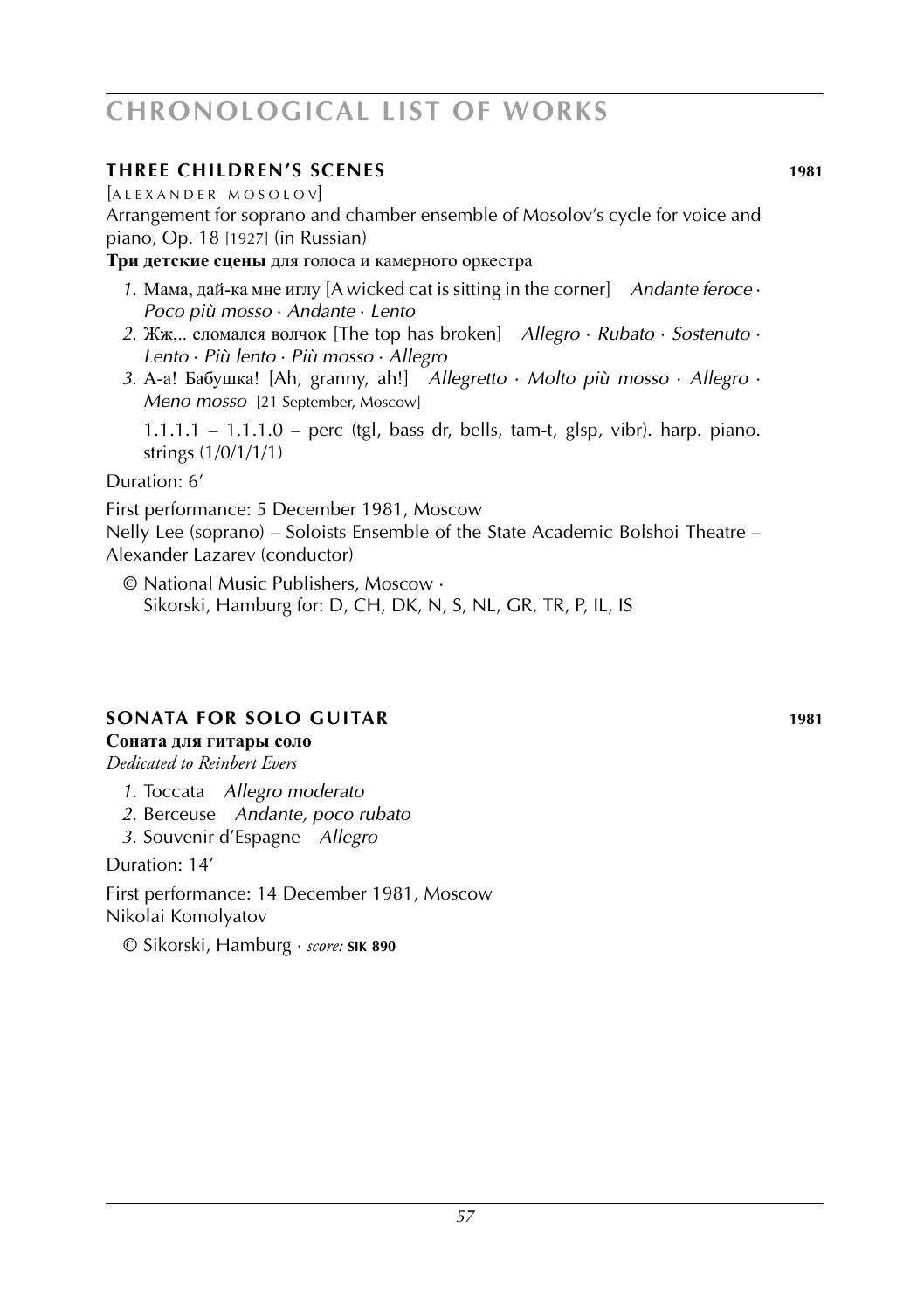### **on the snow-fire 1981**

**На снежном костре** для голоса и фортепиано на стихи Александра Блока for tenor and piano on poems by Alexander Blok (in Russian)

- . Одиночество [Solitude] *Poco animato*
- . Элегия [Elegy] *Tranquillo*
- . Ночь [Night] *Andante*
- . Снежный путь [Snowy Path] *Animato*
- . Мой жребий [My Fate] *Pesante*
- . На снежном костре [On the Snow-Fire] *Animato*
- . Смятение [Confusion] *Tranquillo, poco rubato* · *espressivo, poco più animato*
- . Предупреждение [Admonition] *Tranquillo*
- . Снежный цветы [Snow Flowers] *Dolce*
- . Огоньки [Lights] *Moderato*
- . Ожидание [Expectation] *Andante*
- . Сумерки [Dusk] *Tranquillo*
- . У ног твоих [At Your Feet] *Poco pesante*
- . Второе крещение [Second Baptism] *Animato*
- . Условный знак [Conventional Sign] *Tranquillo*
- . Одинокий странник [Lonely Wanderer] *Molto tranquillo*
- . В пустыне [In the Void] *Lento*
- . Последняя встреча [Last Encounter] *Andante*
- . И я любил [I Loved As Well] *Poco pesante*
- . Протекли за годами года [Many Years Have Passed] *Andante*
- . Перед закатом [Before Sunset] *Tranquillo*
- . На кресте [On the Cross] *Moderato*
- . И опять снега [And Again Snow] *Vivace*
- . Последннй путь [The Last Journey] —

#### Duration: 57'

First performance: 12 April 1982, Moscow

Alexei Martynov (tenor) – Aristotel Konstantinidi (piano)

© Sikorski, Hamburg for: D, CH, DK, N, S, NL, GR, TR, E, P, IL, IS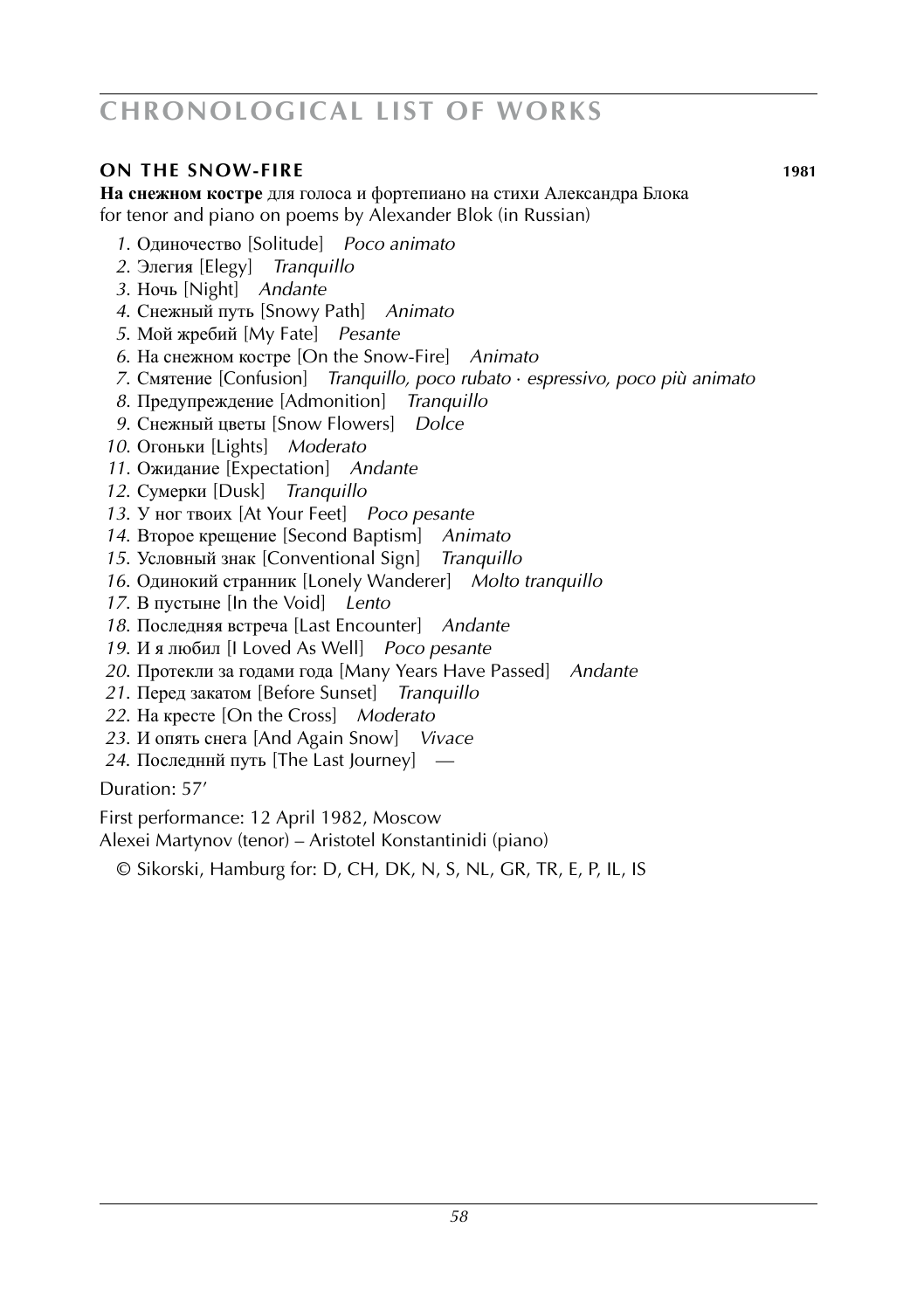### **sunless 1981**

 $[MODEST$   $MUSSORGSKY]$ 

Orchestration of Mussorgsky's song cycle [1874] on texts by Count Arseni Golenishchev-Kutuzov (in Russian)

**Без солнца** для баса и большого оркестра

- *1*. В четырёх стенах [Within Four Walls] *Andante tranquillo* · *Meno mosso*
- *2*. Меня в толпе ты не узнала [Thou Didst not Know me in the Crowd] *Andante con moto*
- *3*. Окончен праздный шумный день [The Noisy Festival Day is Ended] *Moderato* · *Andante cantabile*
- *4*. Скучай [Boredom] *Andantino* · *Meno mosso*
- *5*. Элегия [Elegy] *Andante* · *Agitato* · *Andantino mosso* · *Meno mosso* · *Andante*
- *6*. Над рекой [By the River] *Andante*

 $2.2.3$ (bass clar).alto sax. $2 - 4.3.3.1 -$  timp. perc (timp, tgl, crot, bells, tam-t, glsp, xyl, vibr). harp. cel. strings

Duration: 15'

First performance: 14 February 1983, Moscow

Evgeni Nesterenko (bass) – USSR Ministry of Culture Symphony Orchestra – Gennadi Rozhdestvensky (conductor)

© Sikorski, Hamburg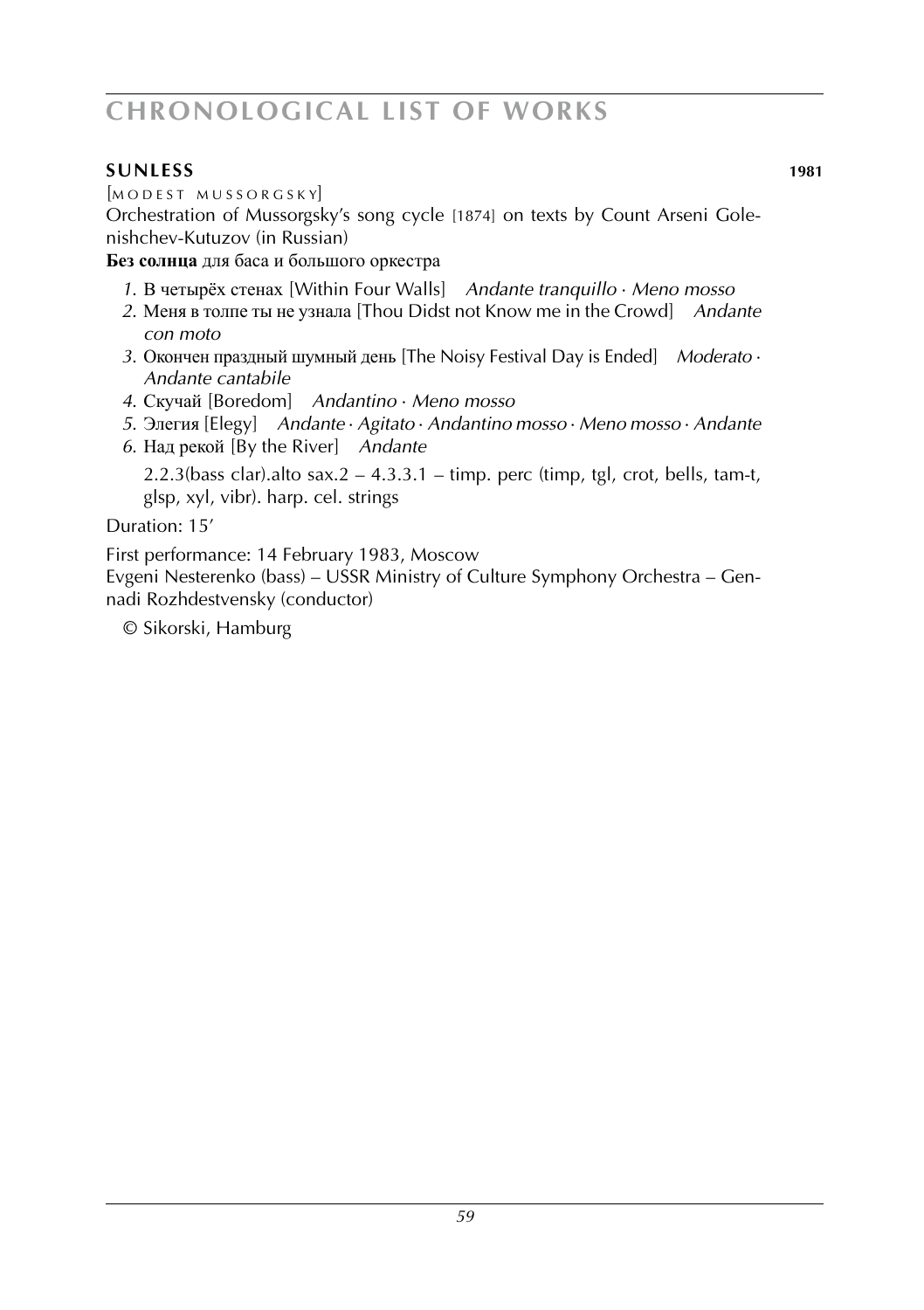## **colin et chloé 1981**

Suite from the Opera L'écume des jours [1981] after Boris Vian for soprano, mezzo-soprano, tenor, mixed choir and orchestra (in French, German and Russian) **Колен и Хлоя.** Сюита из оперы Пена дней для сопрано, меццо-сопрано, тено-

ра, хора и оркестра

- *1*. The Street *Poco agitato*
- *2*. The Molitor Skating Rink *Tempo di valse* · *Più mosso attacca*
- *3*. On the Way to Chloé *Agitato* · *Più tranquillo*
- *4*. The Wedding *Maestoso*
- *5*. Colin and Chloé *Tranquillo* · *Poco più animato* · *Poco più tranquillo attacca*
- *6*. The Medical Quarter *Lento*
- *7*. Alise's Death *Agitato* · *Meno mosso* · *Agitato*

 $3.3.3$ (bass clar).alto sax.tenor sax. $3$ (db bn) –  $3.3.3.1$  – perc (timp, crot, drums, susp.cym, bells, 3 gongs, 3 tam-t, glsp, xyl, vibr, xylorimba, marimba). guit/ el.guit. bass guit. harp. cel. piano. strings

Duration: 36'

First performance: 17 October 1983, Moscow

Nelly Lee (soprano) – Nina Terentieva (mezzo-soprano) – Nikolai Dumtsev (tenor) Latvian SSR Academic Choir – USSR Ministry of Culture Symphony Orchestra – Vasili Sianaisky (conductor)

© Le Chant du Monde, Paris ·

Sikorski, Hamburg for: D, CH, DK, N, S, NL, GR, TR, E, P, IL, IS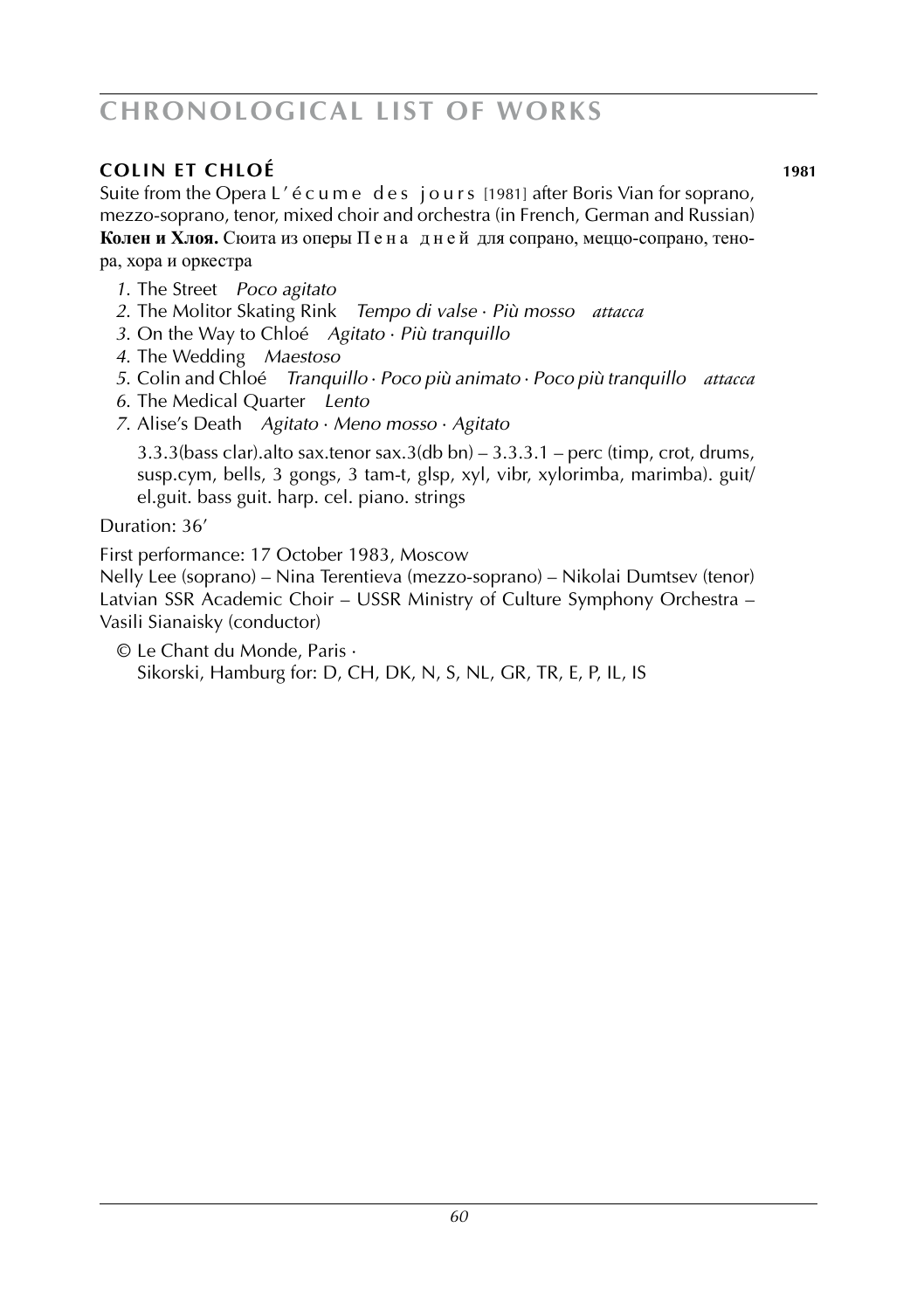#### **l'écume des jours** [the foam of the days] **1981**

Opera in 3 acts and 14 scenes

Libretto by Edison Denisov after Boris Vian's like-named novel (in French)

**Пена дней.** Лирическая драма в 3 актах и 14 картинах по роману Бориса Виана

**d r a m at i s p e r s o n a e**: Colin (tenor) · Chloé (lyric soprano) · Chick (tenor) · Alise (mezzo-soprano) · Nicolas, Colin's cook (bass) · Isis (soprano) · Physician (bass) · Coriolan (bass) · Seneschal (tenor) · Coriolan (bass) · Pegasos (tenor) · Director of the plant (baritone)  $\cdot$  Jesus (baritone)  $\cdot$  Pharmacist (bass)  $\cdot$  Girl (child's voice) · Cat (mute role) · Mouse (mute role)

8 Policemen (male choir) · Party guests, Scaters, Factory workers, Wedding guests, Funeral guests (choir) · Blind girls (children's choir)

3(3picc).3.3(*Eb* clar, bass clar).alto sax.tenor sax.3(db bn) – 3.3.3.1 – perc (3 tgl, crot, 2 bongos, 3 tom-t, drums, cym, 3 susp.cym, bells, 3 gongs, 3 tam-t, glsp, xyl, vibr, marimba, xylorimba). guit. bass guit. harp. cel/hpd. piano. strings

Duration: 140'

First performance: 15 March 1986, Paris, Opéra Comique

Thierry Dran (Colin) – Véronique Dietschy (Chloé) – Marcel Quillevéré (Chick) – Eva Saurova (Alise) – Fernand Dumont (Nicolas) – Éliane Lublin (Isis) – Jean-Louis Soumagnas (Physician) – Bruce Brewer (Seneschal) – Michel Philippe (Director of the plant) – Jean Noël Beguelin (Jesus) – Catherine Martin (Little girl) – Jean-Claude Fall (director) – John Burdekin (conductor)

© Le Chant du Monde, Paris · Sikorski, Hamburg for: D, CH, DK, N, S, NL, GR, TR, E, P, IL, IS

### **cabal of the hypocrites 1981**

**Кабала святош** Play after Mikhail Bulgakov Première: Moscow, Sovremennik Theatre Igor Kvasha (director)

#### **february wind 1981**

#### **Февральский ветер**

Film music Produced by Mosfilm – Alexander Misharin, Andrei Veitsler (scenario after Veitsler's radioplay) – Vladimir Dostal (director)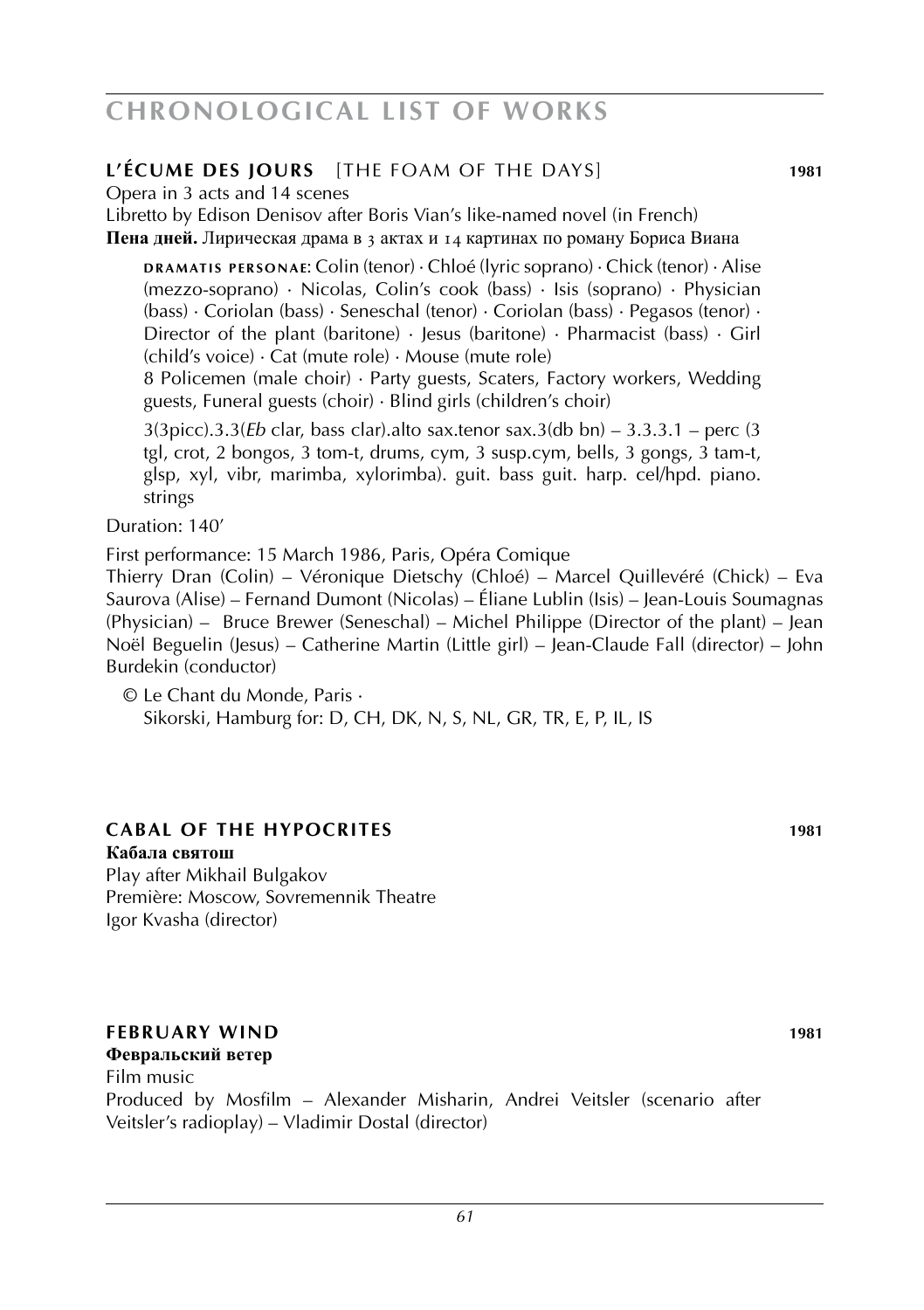### **three sisters 1981**

**Три сестры** Play by Anton Chekhov Première: 1981, Moscow, Taganka Theatre Yuri Lyubimov (director)

#### **waltzes 1981**/**1982**

[f r a n z s c h u b e r t]

Arrangement for chamber orchestra or full orchestra of Franz Schubert's '36 Originaltänze für Klavier' D 365 Op. 9(a)

**Вальсы** соч. 9а для камерного оркестра (1981) или большого оркестра (1982)

Tempo di valse

 $1.1.1.1 - 1.1.1.0 -$  perc (tgl, tom-t, bass dr, cym, susp.cym, glsp). harp. strings (1/1/1/1/1)

 $1.1.1.1 - 2.1.1.0 -$  perc (tgl, tom-t, bass dr, cym, susp.cym, glsp). harp. strings (12/10/8/6/4)

#### Duration: 11'

First performance (of the chamber version): 14 November 1982, Moscow Soloists Ensemble of the State Academic Bolshoi Theatre

© Sikorski, Hamburg for: D, CH, DK, N, S, NL, E, GR, TR, P, IL, IS

These Waltzes (Op. 9a) consist of a series of 18 rather short pieces (mostly in two parts with repetitions) which are intended to be played *attacca*.

#### **AVE MARIA** [FRANZ SCHUBERT] **1982**

Arrangement for chamber orchestra of Franz Schubert's 'Ave Maria' (Ellens Gesang III) D 839 Op. 52,6

**Аве Мария** для камерного оркестра

Molto tranquillo

 $0.2.0.2 - 2.0.0.0 -$  strings

## Duration: 5'

© Sikorski, Hamburg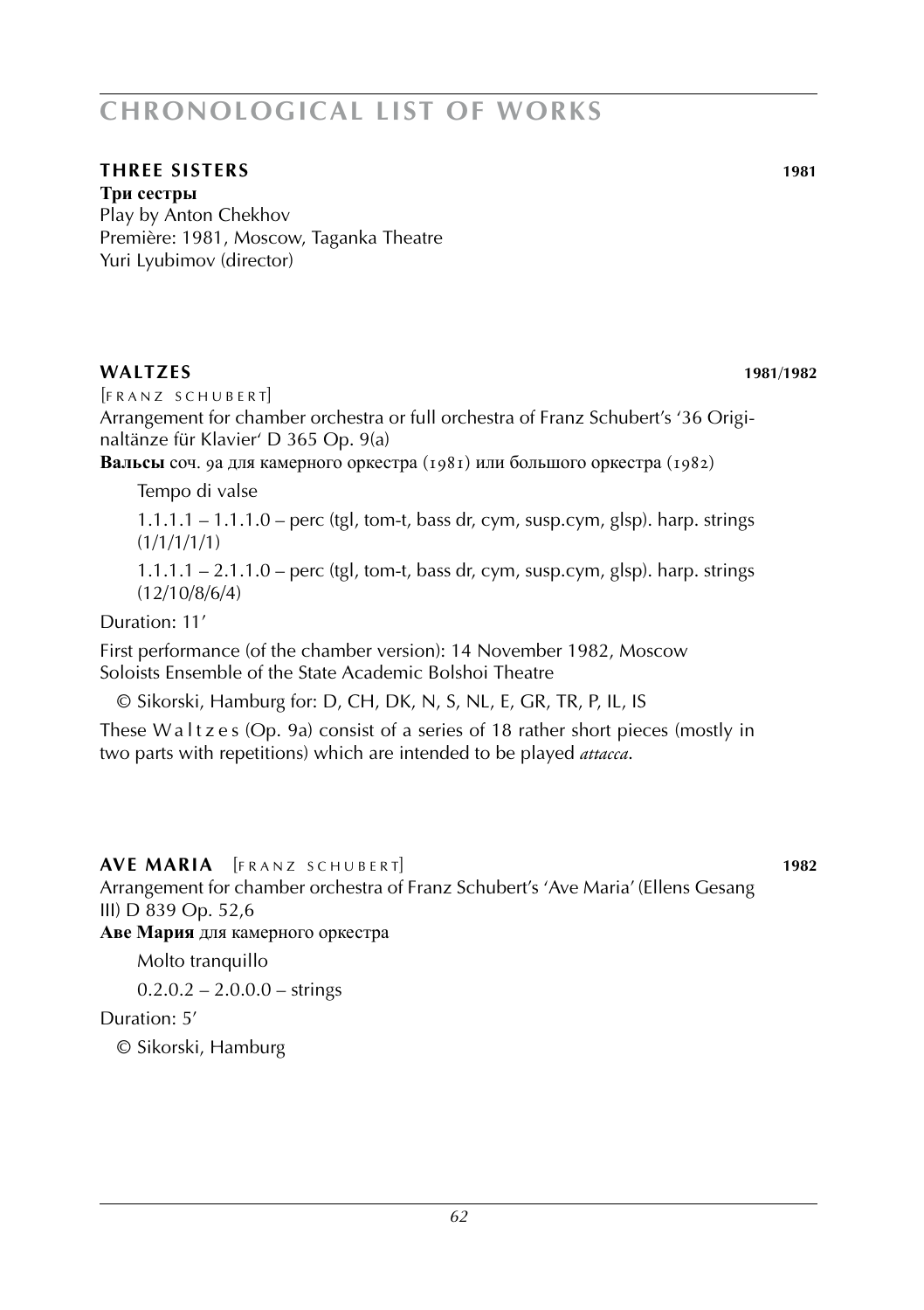### **march 'swan, crab and pike' 1982**

for brass instruments and percussion

Jointly composed by Edison Denisov (1), Alfred Schnittke (2), Sofia Gubaidulina (3) and Gennadi Rozhdestvensky (percussion)

**Марш: Лебедь, рак и щука** для ансамбля медных духовых инструментов и ударных

- *1*. The Swan *Tempo di marcia attacca*
- *2*. The Crab *[L*'*istesso tempo] attacca*
- *3*. The Pike *[L*'*istesso tempo]*
	- $0.0.0.0 4.3.3.1$  perc (timp, side dr, bass dr, cym)

Duration: 5'

First performance: 15 April 1982, Moscow Members of the USSR Ministry of Culture Symphony Orchestra – Gennadi Rozhdestvensky (conductor)

© Sikorski, Hamburg · *score:* **sik 8869**

This March was written at the instigation of Gennady Rozhdestvensky as an encore for the above mentioned concert in the Great Hall of the Moscow Conservatory, at which Edison Denisov's Peinture, Sofia Gubaidulina's Offertorium and Alfred Schnittke's Gogol Suite were performed. It was used by Schnittke as an introduction and finale of his ballet S k e t c h e s in 1985.

## **tod ist ein langer schlaf** [death is a long sleep] **1982**

Variations on a theme by Joseph Haydn for violoncello and orchestra

**Смерть** – **это долгий сон.** Вариации на тему Гайдна для виолончели с оркестром *Composed on the occasion of Haydn's* 250*th birthday*

*Dedicated to Ivan Monighetti*

Adagio · Più mosso · Tempo I (Adagio)

 $0.2.0.0 - 2.0.0.0 -$  bell (c sharp, behind the stage). strings  $\left(\frac{4}{3}\right)\left(\frac{2}{1}\right)$ 

Duration: 15'

First performance: 30 May 1982, Moscow Ivan Monighetti (violoncello) – Pavel Kogan (conductor)

© Sikorski, Hamburg · *score:* **sik 1804**

The theme of these variations is Joseph Haydn's canon on a text by Friedrich von Glogau, 'Tod ist ein langer Schlaf', Hob. XXVIIb:21.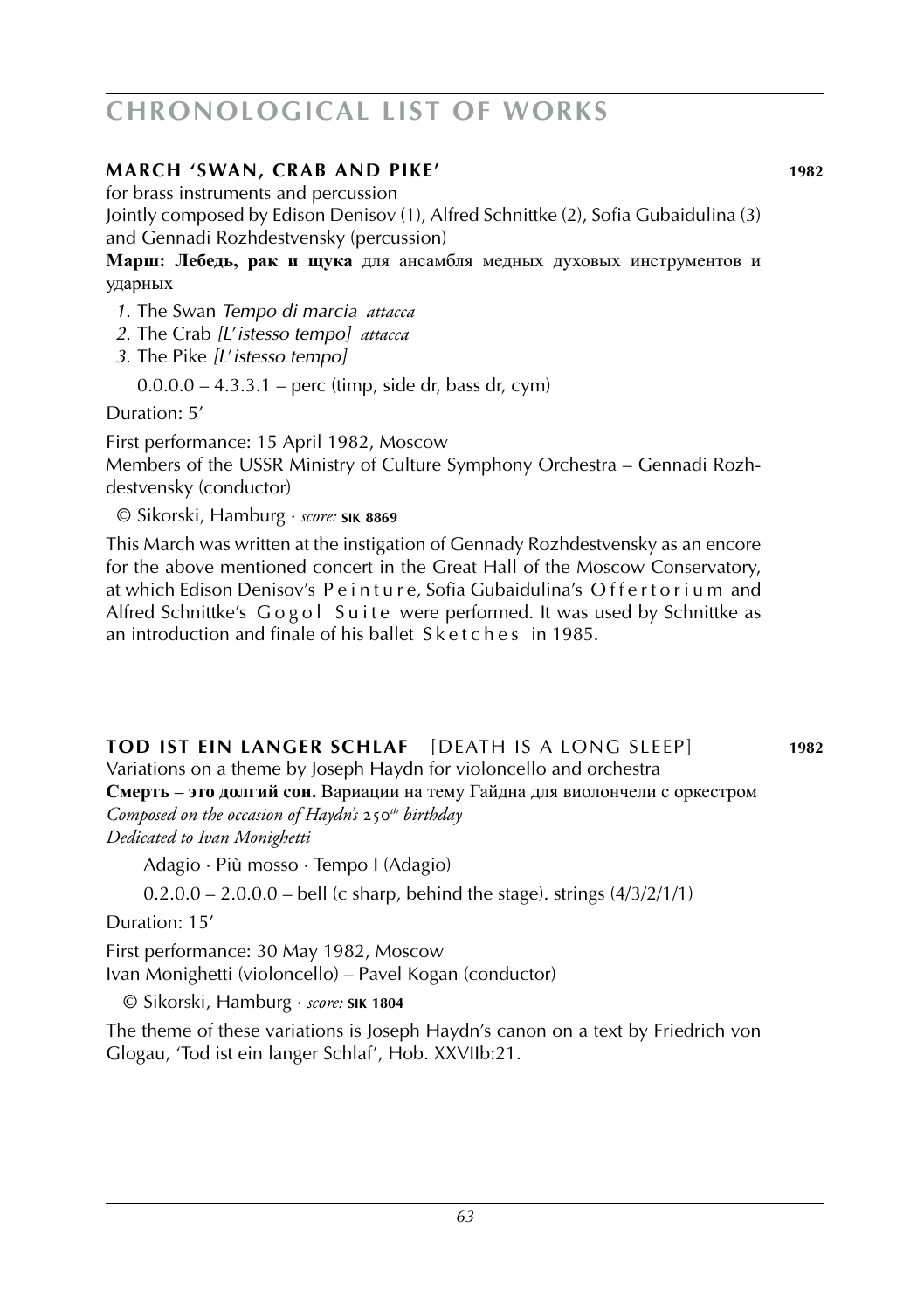#### **two cadenzas 1982**

to Joseph Haydn's Concerto for Violoncello and Orchestra No. 1 in C major, Hob. VIIb:1 (two different cadenzas for the first and two different cadenzas for the second movement)

**Две каденции** для концерта Гайдна для виолончели с оркестрром № 1

Duration: 5'

First performance: 30 May 1982, Moscow Ivan Monighetti (violoncello) – Moscow Chamber Orchestra – Pavel Kogan (conductor)

 *Manuscript*

### **three cadenzas 1982**

to Joseph Haydn's Concerto for Violoncello and Orchestra No. 2 in D major, Hob. VIIb:2 (first, second and third movement)

**Три каденции** для концерта Гайдна для виолончели с оркестрром № 2

First performance: 30 May 1982, Moscow Ivan Monighetti (violoncello) – Moscow Chamber Orchestra – Pavel Kogan (conductor)

 *Manuscript*

## **sonata for solo bassoon 1982**

**Соната для фагота соло**

*Dedicated to Valeri Popov*

- *1*. Moderato
- *2*. Lento. Poco rubato
- *3*. Allegro moderato

Duration: 11'

First performance: 1 November 1982, Moscow Valeri Popov

© Leduc, Paris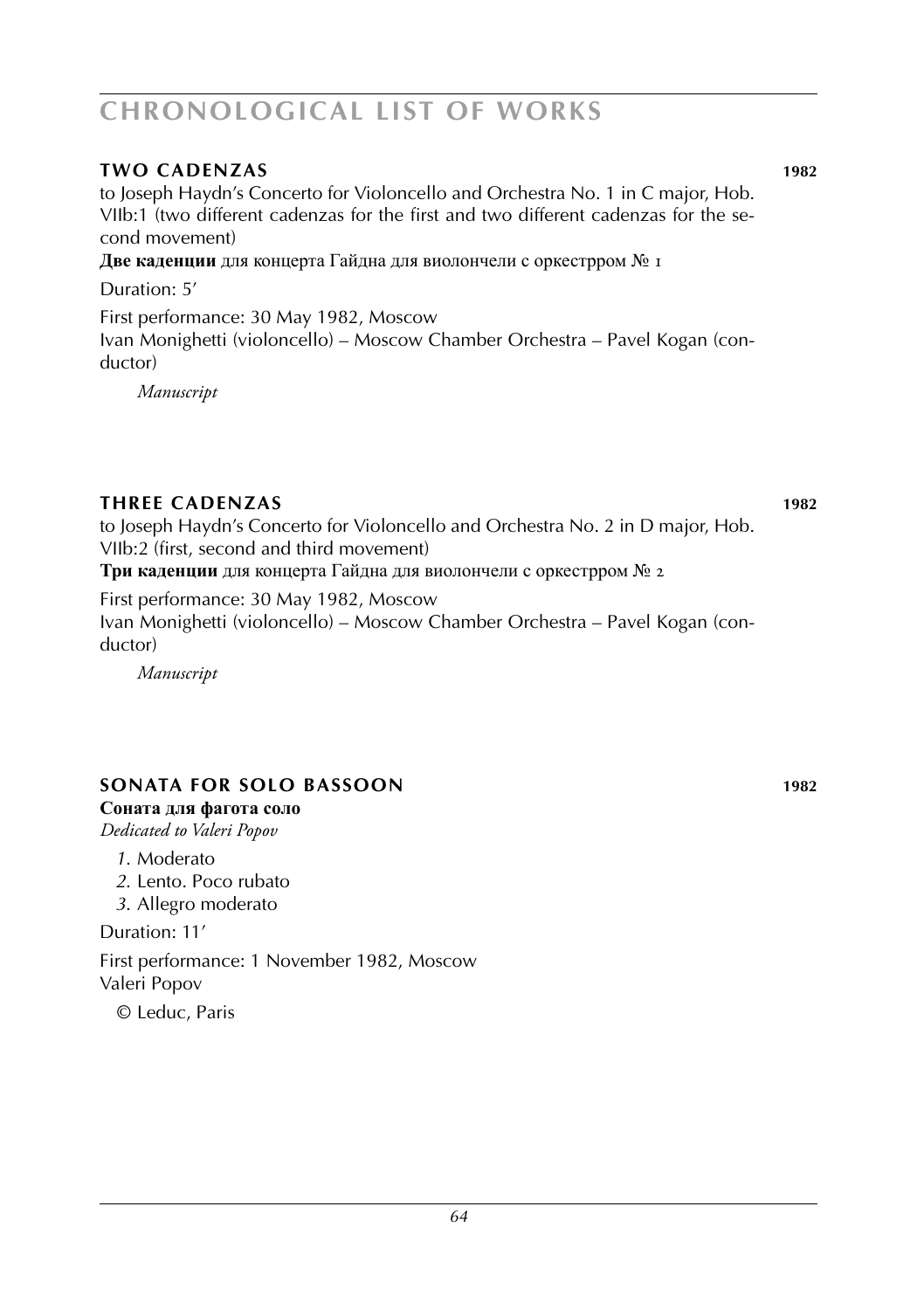#### *65*

## **chronological list of works**

### **chamber symphony nr. 1 1982**

### **Камерная симфония № 1**

*Dedicated to Paul Méfano and to Ensemble* 2E2M *on the occasion of their* 10*th anniversary*

- *1*. Tranquillo · Poco agitato · Tranquillo · Poco agitato
- *2*. Agitato
- *3*. Lento
	- $1.1.1.1 1.1.1.0 -$  vibr. piano. strings  $(1/0/1/1/0)$

## Duration: 21'

First performance: 7 March 1983, Paris Ensemble 2E2M – Luca Pfaff (conductor)

© Le Chant du Monde, Paris ·

 Sikorski, Hamburg for: D, CH, DK, N, S, NL, GR, TR, E, P, IL, IS · *score:* **sik 6767**

## **sonata for violin and organ** on the theme B·A·C·H **1982**

#### **Соната для скрипки и органа**

*Dedicated to Mikhail Fikhtengolts*

- *1*. Andante
- *2*. Allegro

Duration: 23'

First performance: 26 March 1983, Leningrad Mikhail Fikhtengolts (violin) – Evgenia Lisitsina (organ)

© Breitkopf & Härtel, Wiesbaden

## **chamber music 1982**

for viola, harpsichord and strings **Камерная музыка** для альта, клавесина и струнных

*Dedicated to Yuri Bashmet*

Molto tranquillo · Poco più mosso · Tempo I · Animato · Tempo I · Poco più mosso · Quasi cadenza · Tempo I

strings (5/4/3/2/1)

Duration: 12'

First performance: 7 May 1983, Moscow Yuri Bashmet (viola) – Saulius Sondeckis (conductor)

© Le Chant du Monde, Paris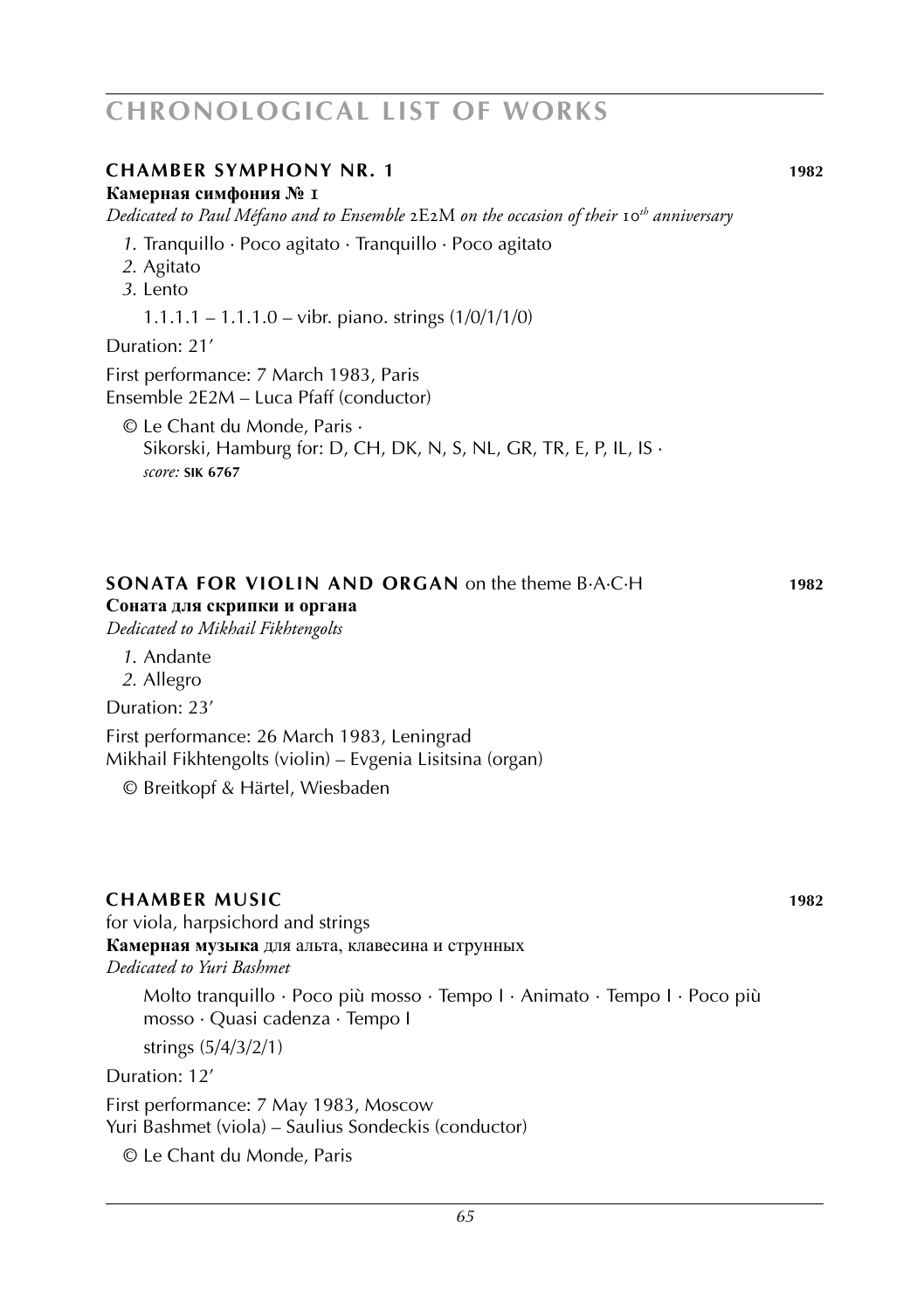#### **concerto for bassoon, violoncello and orchestra 1982 Концерт для фагота и виолончели с оркестром**

Tranquillo · Poco agitato · Meno mosso · Poco agitato · Tempo primo · Agitato · Tempo primo

1.1.1.0 – 2.1.tenor trbn.0 – perc (tam-t, bells, vibr). strings (15/12/10/8/4 – minimum 5/4/3/2/1)

Duration: 32'

First performance: 24 September 1984, Como Roger Birnstingl (bassoon) – Arturo Bonucci (violoncello) – Orchestra della RAI di Milano – Alexander Winterson (conductor)

© Ricordi, Milano · Sikorski, Hamburg for: D, CH, DK, N, S, NL, GR, TR, E, P, IL, IS

### **your lovely face 1982**

for tenor and orchestra on poems by Alexander Pushkin (in Russian) **Твой облик милый** для голоса и фортепиано на стихи Александра Пушкина

- *1*. Желание [Desire] *Спокойно [Tranquillo]*
- *2*. Ты и вы [Thou and you] *Подвижно [Con moto]* · *Спокойнее [Più tranquillo]* · *Подвижно [Con moto]*
- *3*. Твоя улыбка [Your Smile] *Спокойно [Tranquillo]*
- *4*. Ночь [The Night] *В спокойном движении [Tranquillo, con moto]*
- *5*. Обман души [Deceit of the Soul] *Не спеша [Larghetto]*
- *6*. Одиночество [Solitude] *Спокойно [Tranquillo]*
- *7*. Предчувствие [Premonition] *Тревожно [Inquieto]*
- *8*. Всё кончено [Everything Comes to an End] *Не спеша [Larghetto]*
- *9*. Я вас любил [I Loved You] *Не спеша [Larghetto]*
- *10*. Прощание [Farewell] *В спокойном движении [Tranquillo, con moto]*

 $2.2.2.2 - 3.0.3$  tenor trbn. $0 - \text{harp.}$  cel. strings

### Duration: 16'

First performance: 30 October 1984, Moscow

Alexei Martynov (tenor) – USSR Ministry of Culture Symphony Orchestra – Gennadi Rozhdestvensky (conductor)

© Sikorski, Hamburg

► *see also:* Your Lovely Face, Original version for tenor and piano [1980]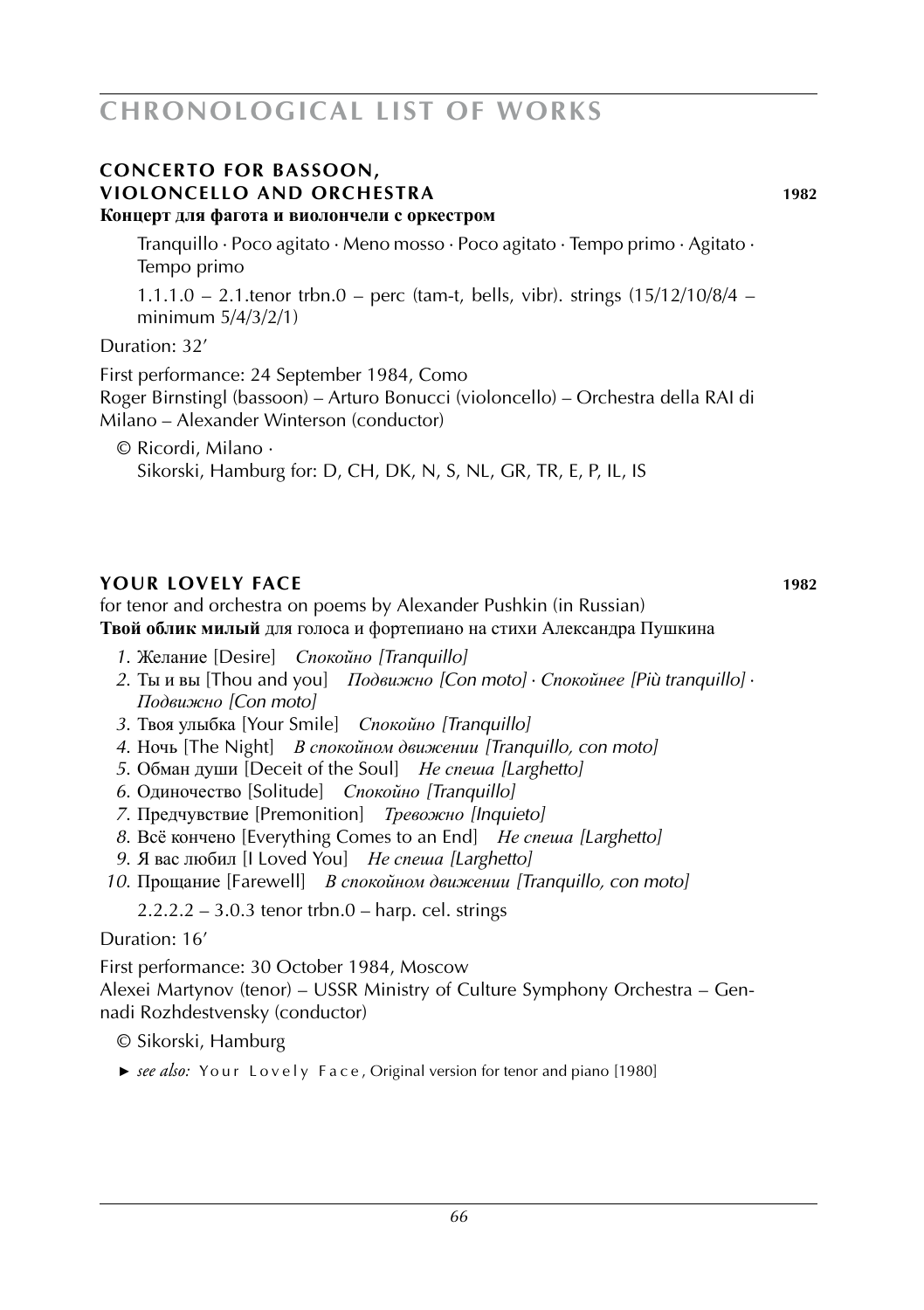#### **light and shadow 1982**

for bass amd piano on poems by Vladimir Soloviev (in Russian) **Свет и тени** для баса и фортепиано на стихи Владимира Соловьёва

- *1*. Пробуждение [Awakening] *Спокойно [Tranquillo]*
- *2*. Свет и тени [Light and Shadow] *В свободном движении [Con moto, libera mente]* · *Poco più animato*
- *3*. Горный путь [Mountain Path] *Сдержанно [Sostenuto]*

#### Duration: 8'

First performance: 31 October 1983, Moscow Anatoli Safiulin (bass) – Georgi Fedorenko (piano)

© Sikorski, Hamburg for: D, CH, DK, N, S, NL, GR, TR, E, P, IL, IS

#### **sonata for solo flute 1982**

#### **Соната для флейты соло**

- *1*. Tranquillo
- *2*. Allegro
- *3*. Lento

Duration: 15'

First performance: 15 February 1984, Münster Paul Meisen

© Leduc, Paris

#### **Two duets for bassoon and violoncello 1982 Два дуэта для фагота и виолончели**

*1*. Andante

*2*. Allegro moderato

#### Duration: 7'

© Billaudot, Paris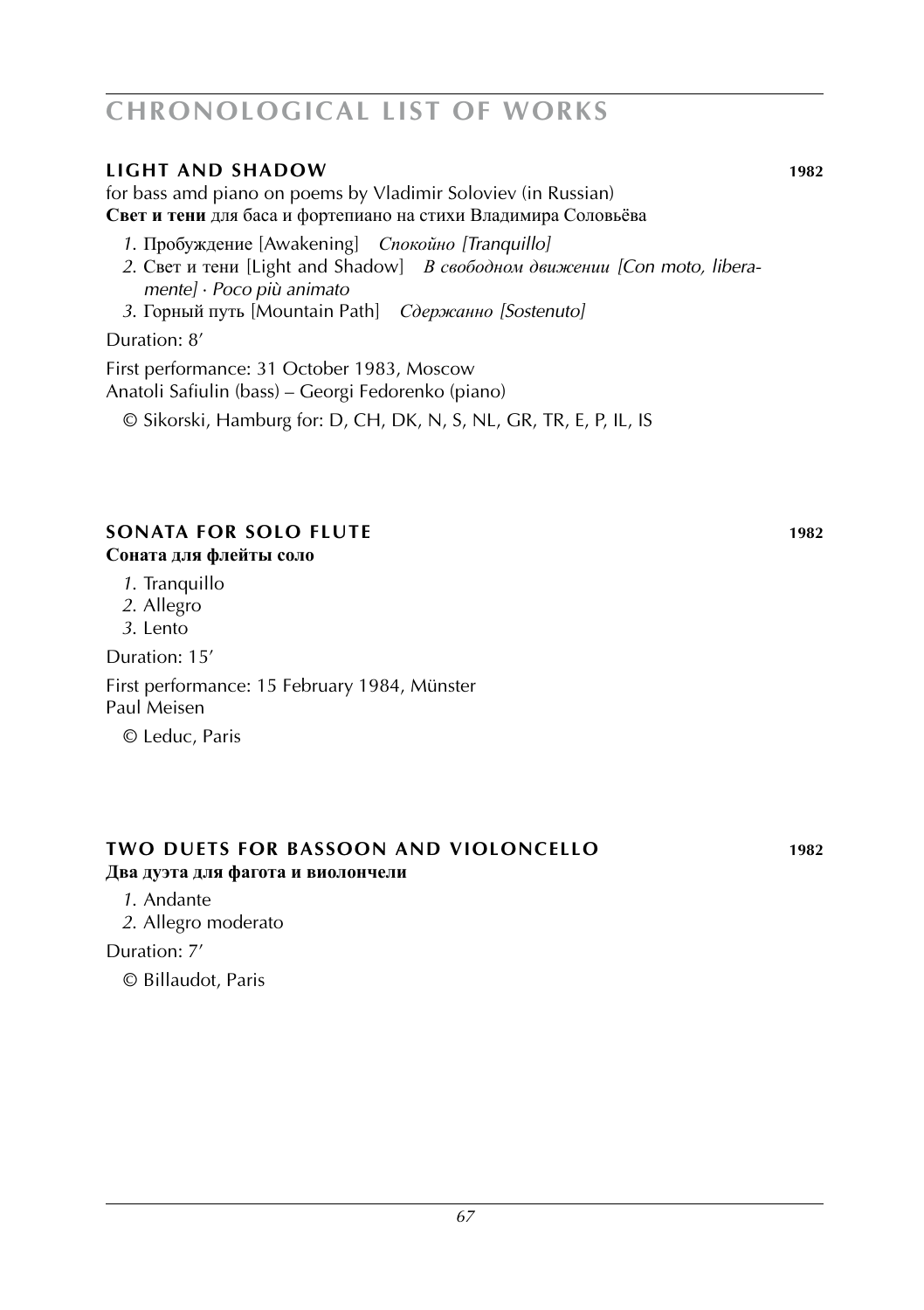#### **TURKISH MARCH** [LUDWIG VAN BEETHOVEN] **1982**

Arrangement for chamber orchestra of the theme from Beethoven's 'Sechs Variationen über ein Originalthema', Op. 76

**Марш Алла турка** для камерного оркестра

picc. $0.2.1 - 2.0.0.0 -$  perc. strings

Duration: 5'

© Peters, Frankfurt

### **the congress gentlemen 1982**

### **Джентльмены из Конгресса**

Film music

Produced by the Moscow Main Editorial Department for Literature and Drama Programmes – Alexander Yurovsky (scenario after Maxwell Anderson's political drama 'Both Your Houses') – Veniamin Smekhov, Marina Ishimbaeva (directors)

## **epitaph 1983**

for ensemble **Эпитафия** для камерного оркестра

Sostenuto

 $1.1.1.1 - 1.1.1.0$  – perc. piano. strings  $(1/0/1/1/1)$ 

Duration: 6'

First performance: 11 September 1983, Reggio Emilia Giorgio Bernasconi (conductor)

### © G. Ricordi, Milano ·

Sikorski, Hamburg for: D, CH, DK, N, S, NL, GR, TR, E, P, IL, IS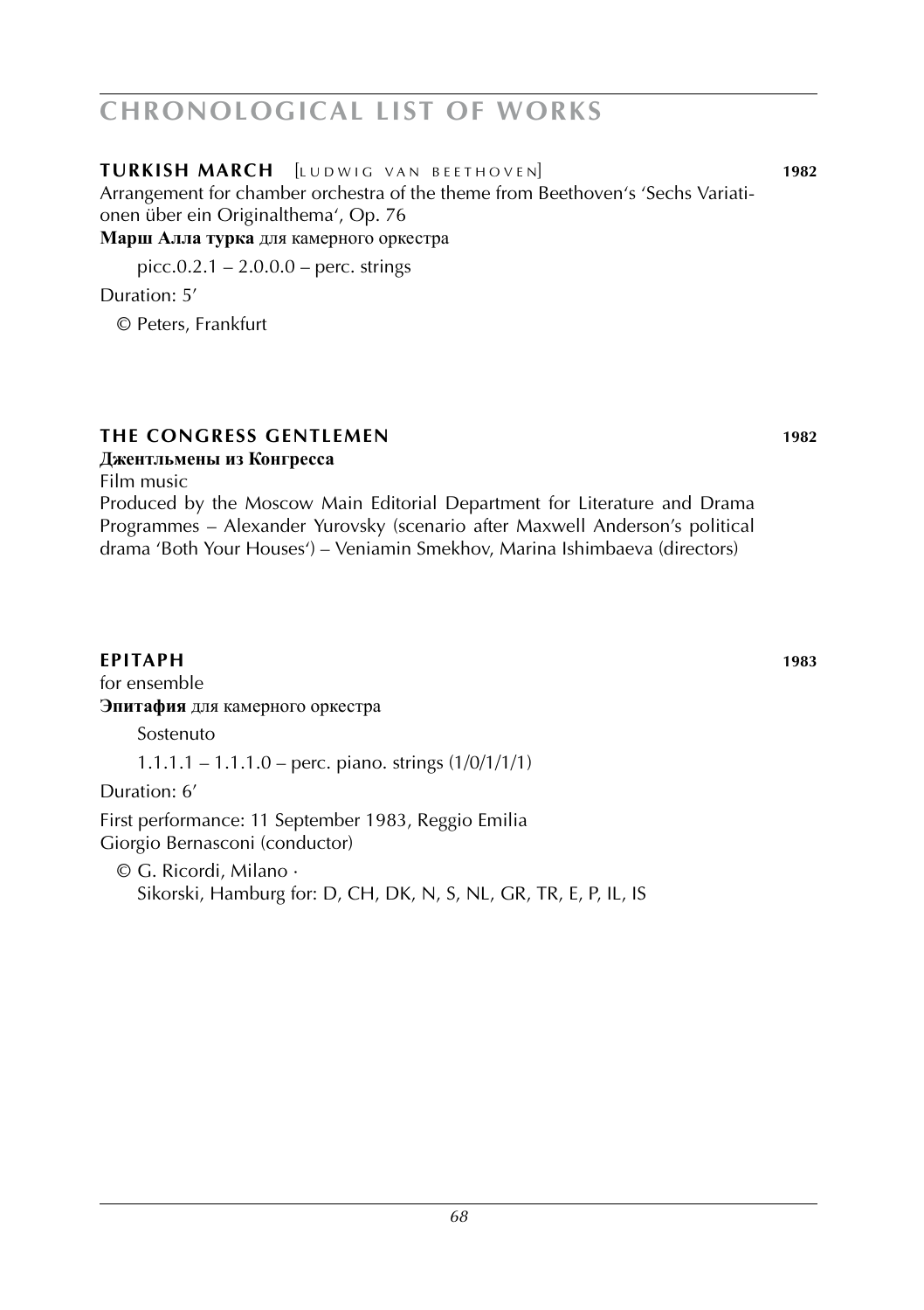#### **hommage aux belles viennoises 1983**

[f r a n z s c h u b e r t] Arrangement for chamber orchestra of Franz Schubert's '16 Wiener Damen-Ländler' D 734 Op. 67

**Hommage aux belles Viennoises** соч. 67 для камерного оркестра

1.1.1.1 – 1.1.tenor trbn.0 – perc (tgl, bass dr, cym, glsp). harp. strings  $(1/1/1/1/1)$ Duration: 12'

© Sikorski, Hamburg for: D, CH, DK, N, S, NL, E, GR, TR, P, IL, IS

H om m a g e a u x b e l l e svien n o i s e s consists of a series of 16 rather short pieces (mostly in two parts with repetions) which are intended to be played *attacca*.

### **GRAZ WALTZES** [FRANZ SCHUBERT] **1983**

Arrangement for chamber orchestra of Franz Schubert's 'Zwölf Grazer Walzer' D 924 Op. 91(a)

**Грац вальсы** соч. 91а для камерного оркестра

Tempo di valse

 $1.1.1.1 - 1.1.1.0 -$  perc (tgl, bass dr, cym, glsp). harp. strings  $(1/1/1/1/1)$ 

Duration: 14'

© Sikorski, Hamburg for: D, CH, DK, N, S, NL, GR, TR, P, IL, IS

Gratz Waltzes consists of a series of 12 rather short pieces (mostly in two parts with repetions) which are intended to be played *attacca*.

## **sonata for flute and harp 1983 Соната для флейты и арфы**

*1*. Tranquillo

*2*. Allegro moderato

Duration: 10'

First performance: 7 January 1984, Moscow Marina Vorozhtsova (flute) – Olga Eldarova (harp)

© Leduc, Paris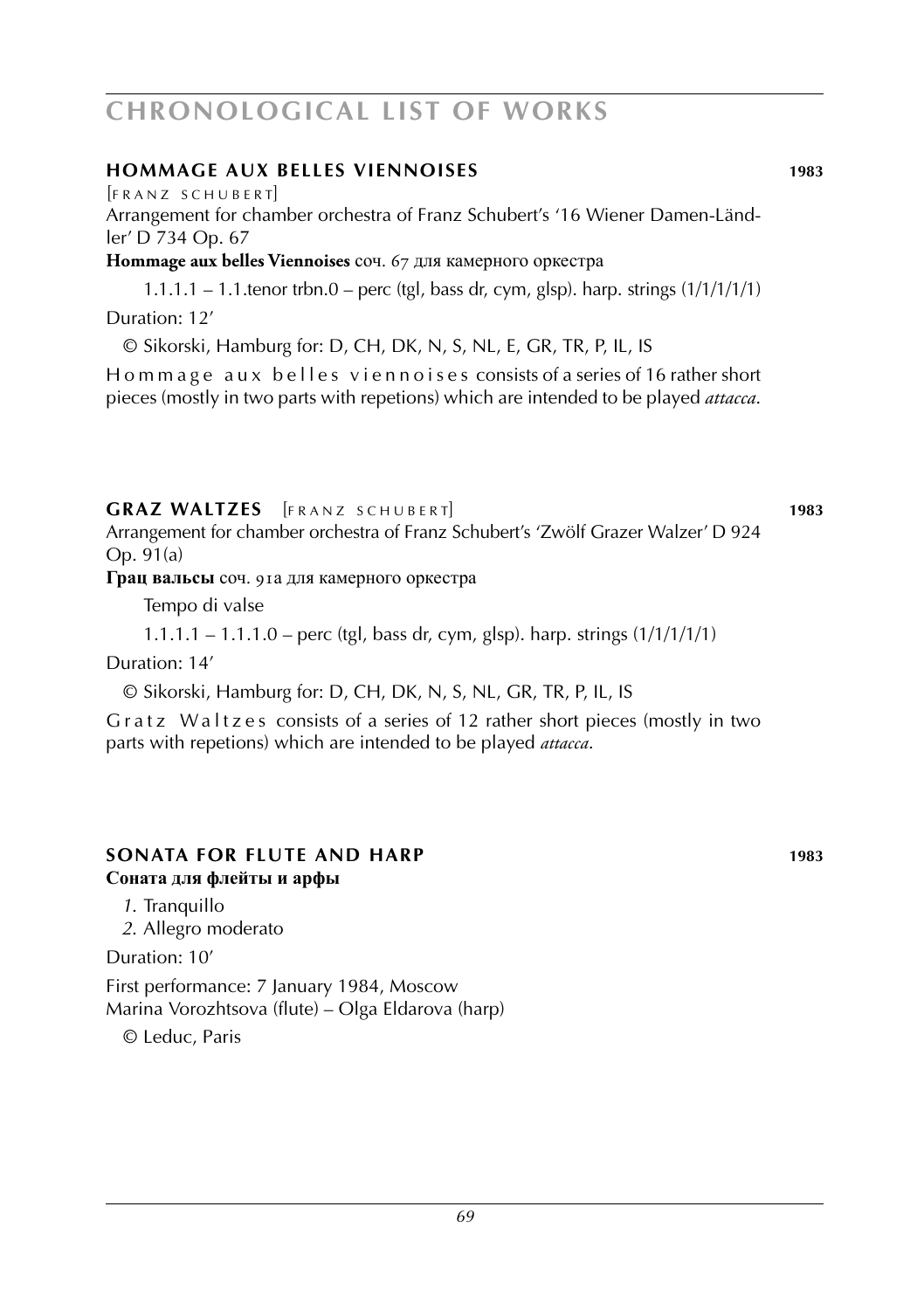#### **SONGS AND DANCES OF DEATH** [MODEST MUSSORGSKY] **1983**

Orchestration of Mussorgsky's song cycle [~1875] on texts by Count Arseni Golenishchev-Kutuzov (in Russian)

**Песни и пляски смерти** для баса и большого оркестра

- *1*. Колыбельная [Lullaby] *Tranquillo* · *Moderato* · *Agitato* · *Tranquillo* · *Agitato* · *Tranquillo* · *Agitato* · *Tranquillo* · *Agitato* · *Tranquillo* · *Agitato* · *Tranquillo* [9 April]
- *2*. Серенада [Serenade] *Moderato*
- *3*. Трепак [Trepak] *Tranquillo* · *Poco pesante* · *Poco meno mosso* · *Più sostenuto* · *Tranquillo* · *Più mosso* · *Tranquillo* · *Più mosso* · *Tranquillo* · *Più mosso* · *Tranquillo* · *Più mosso* · *Tranquillo*
- *4*. Полководец [The Field Marshal] *Vivo* · *Moderato* · *Marziale* · *Moderato* ·  *Poco meno mosso* · *Tempo di marcia* · *Meno mosso*

 $2$ (picc).2.3(bass clar).alto sax.2 – 4.3.3.1 – timp. perc (timp, tgl, side dr, bass dr, cym, bells, glsp, xyl, vibr). harp. cel. strings

Duration: 20'

First performance: 1985 (for the Melodiya redording)

Evgeni Nesterenko (bass) – USSR Ministry of Culture Symphony Orchestra – Gennadi Rozhdestvensky (conductor)

© National Music Publishers, Moscow · Sikorski, Hamburg for: D, CH, DK, N, S, NL, GR, TR, E, P, IL, IS

The first three numbers were transposed a major second lower, and No. 4, 'The Field Marshal', was transposed a fifth lower.

### **aladdin's magic lamp 1983**

**Волшебная лампа Аладдина** Music to the children's radioplay Sergei Vasilievsky (scenario) – Alexei Stepanov (conductor)

## **born twice 1983**

**Дважды рождённый** Film music Produced by Mosfilm – Viktor Astafiev, Evgeni Fyodorovsky (scenario) – Arkadi Sirenko (director)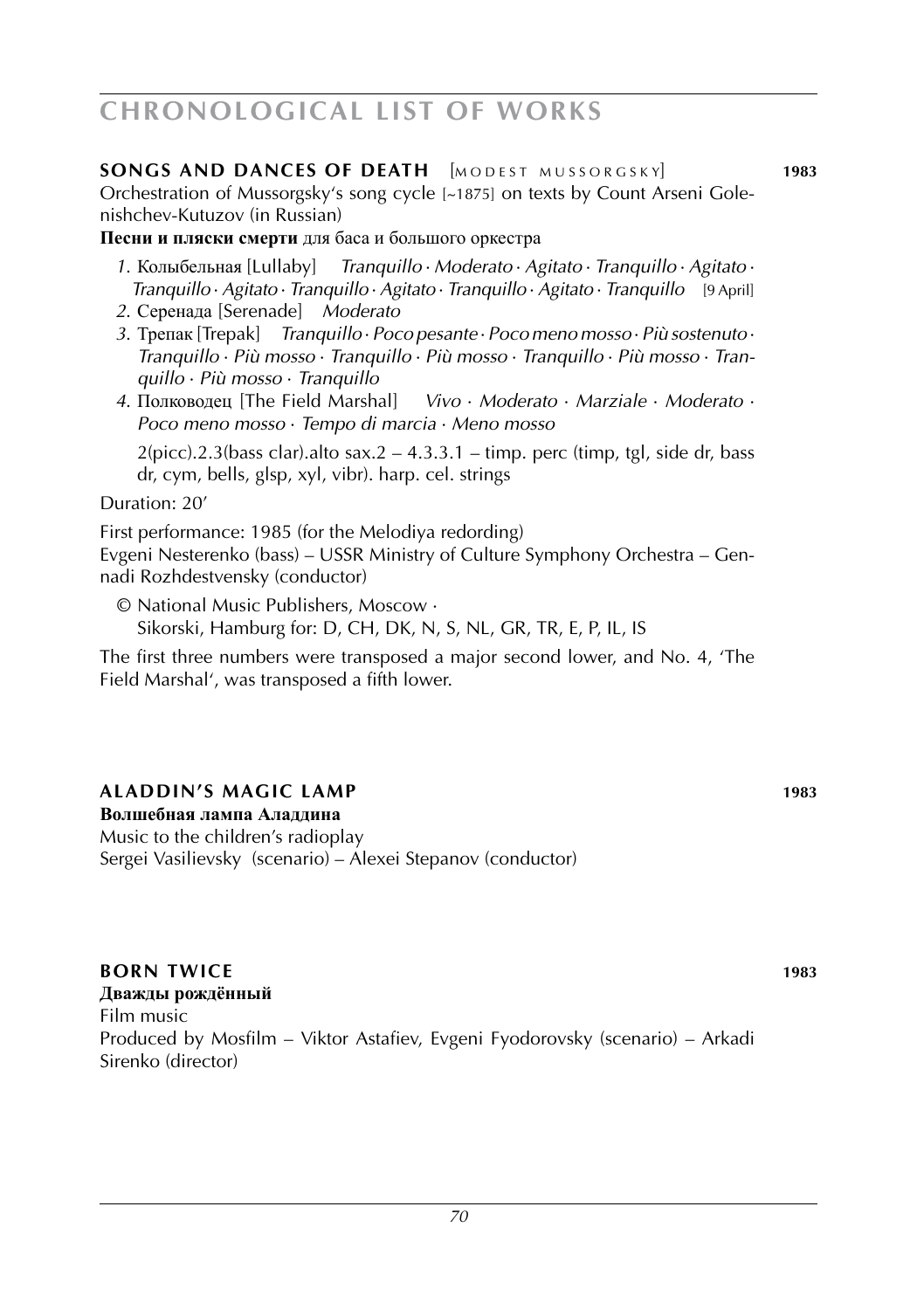### **the dangerous line 1983**

**У опасной черты** Film music Produced by Mosfilm – Vladimir Amlinsky, Viktor Georgiev (scenario) – Viktor Georgiev (director)

### **five etudes for bassoon 1983**

#### **Пять этюдов для фагота соло**

*Dedicated to Valeri Popov*

- *1*. Moderato
- *2*. Lento, rubato
- *3*. Allegretto
- *4*. Tranquillo
- *5*. Poco rubato

Duration: 15'

© Breitkopf & Härtel, Wiesbaden

### **theatrical novel 1983**

#### **Театральный роман** Play after Mikhail Bulgakov's unfinished novel Première: April 1982, Moscow, Taganka Theatre Yuri Lyubimov (director)

#### **two pieces for flute 1983**

**Две пьесы для флейты соло** *Commissioned by Deutscher Verlag für Musik*

#### *1*. Pastorale

*2*. Mouvement

Duration: 8'

© Breitkopf & Härtel, Wiesbaden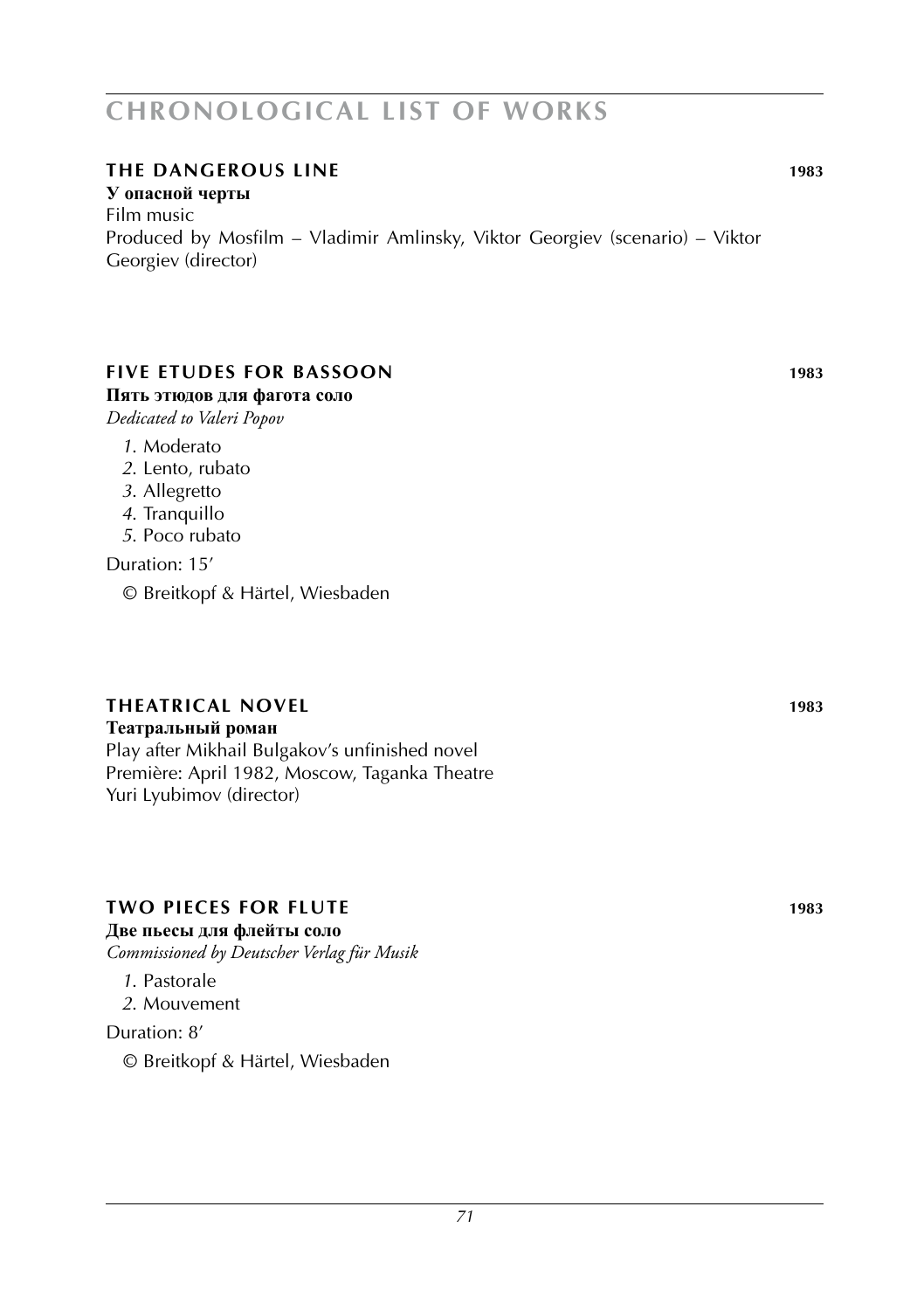#### **WALTZES**  $[FRANZ SCHUBERT]$  **1982/1984**

Arrangement for chamber orchestra or full orchestra of Franz Schubert's '36 Originaltänze' D 365 Op. 9(b)

**Вальсы** соч. 9б для камерного оркестра (1982) или большого оркестра (1984)

Tempo di valse

 $1.1.1.0 - 1.1$  tenor trbn. $0 -$  perc (tgl, tom-t, bass dr, cym, glsp). harp. strings  $(1/1/1/1/1)$ 

 $1.1.1.1 - 1.3$ . tenor trbn. $0 -$  perc (tgl, tom-t, bass dr, cym, glsp). harp. strings Duration: 11'

© Sikorski, Hamburg for: D, CH, DK, N, S, NL, E, GR, TR, P, IL, IS

These Waltzes (Op. 9b) consist of a series of 18 rather short pieces (mostly in two parts with repetitions), which are intended to be played *attacca*.

#### **LAST WALTZES** [FRANZ SCHUBERT] **1984**

Arrangement for chamber orchestra of Franz Schubert's '20 Walzer (Letzte Walzer)' D 146 Op. 127

**Последние вальсы** соч. 127 для камерного оркестра

Tempo di valse

1.1.1.1 – 1.1.tenor trbn.0 – perc (bass dr, cym). harp. strings  $(1/1/1/1/1)$ 

Duration: 20'

© Sikorski, Hamburg for: D, CH, DK, N, S, NL, E, GR, TR, P, IL, IS

L a s t W a l t z e s (Op. 127) consists of a series of 13 pieces (mostly in three parts with *trio*), which are intended to be played *attacca*.

## **concerto for two violas,**

#### **harpsichord and strings 1984**

### **Концерт для двух альтов, клавесина и струнных**

*Dedicated to Yuri Bashmet and Oleg Kagan*

Lento · Più mosso · Animato · Poco meno mosso · Agitato · Poco meno mosso · Agitato · Lento · Più agitato · Lento

strings (minimum 6/5/4/3/2)

Duration: 27'

First performance: 24 June 1991, Amsterdam Nobuko Imai, Petra Vahle (violas) – Nieuw Sinfonietta Amsterdam – Lev Markiz (conductor)

© Billaudot, Paris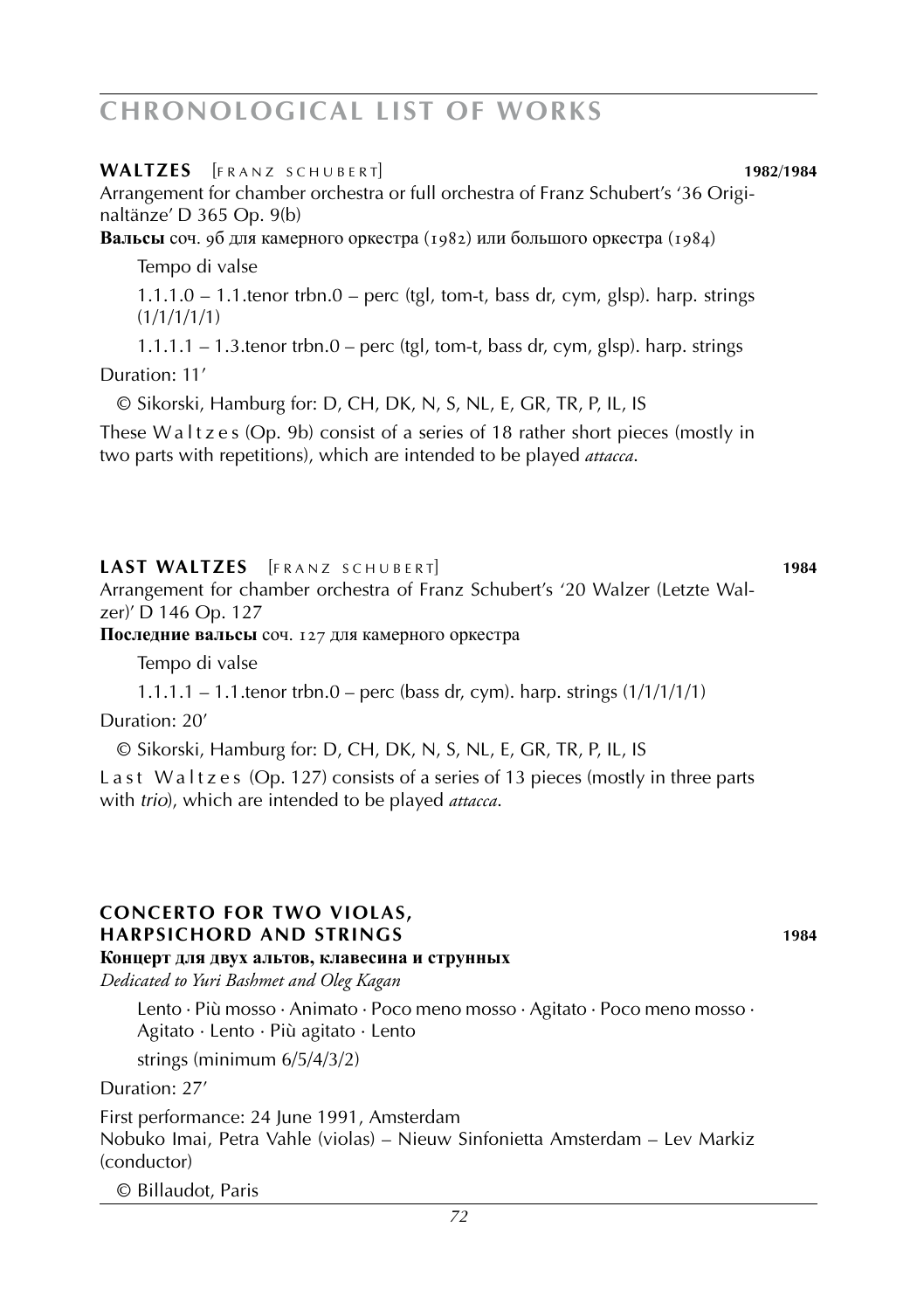#### **confession 1984**

Ballet in 3 acts and 16 scenes after Alfred de Musset's 'La confession d'un enfant du siècle'

Libretto by Alexander Demidov

**Исповедь.** Балет в 3 актах и 16 картинах по роману Альфреда Мюссе **»**Исповедь сына века**«**

2.2.3(bass clar).2 – 4.3.3.0 – perc. harp. piano. cel. strings

Duration: 90'

First performance: 30 November 1984, Tallinn, Estonia Theatre Tiit Kharm (choreographer) – Paul Mägi (conductor)

© G. Schirmer, New York

### **the blue notebook 1984**

for soprano, reciter, violin, violoncello, two pianos and three groups of bells on texts by Alexander Vvedensky and Daniil Kharms (in Russian, English)

**Голубая тетрадь** для сопрано, чтеца, скрипки, виолончели, двух фортепиано и трёх групп колоколов на стихи Александра Введенского и тексты Даниила Хармса *Dedicated to Elisabeth Wilson*

- *1*. Предисловие [Foreword] *Poco agitato*
- *2*. Рыжий человек [The Red-Headed Man] *Liberamente*
- *3*. Снег лежит [The Snow is lying] *Tranquillo*
- *4*. Сон [The Dream] *Lento* · *Agitato* · *Più tranquillo*
- *5*. Тюк [The Bale]
- *6*. Значение моря [The Significance of the Sea] *Allegro risoluto* · *Meno mosso*
- *7*. Кассирша [The Cashier] *Molto tranquillo*
- *8*. Гость на коне [The Guest on the Horse] *Moderato*
- *9*. Молодой человек, удививший сторожа [The Young Man Who Baffled the Watchman]
- *10*. Мне жалко, что я не зверь [I regret not being an animal] *Tranquillo*

Duration: 35'

First performance: 11 April 1985, Rostov-on-Don Elena Komarova (soprano)

© Boosey & Hawkes, London · Sikorski, Hamburg for: D, CH, DK, N, S, NL, GR, TR, E, P, IL, IS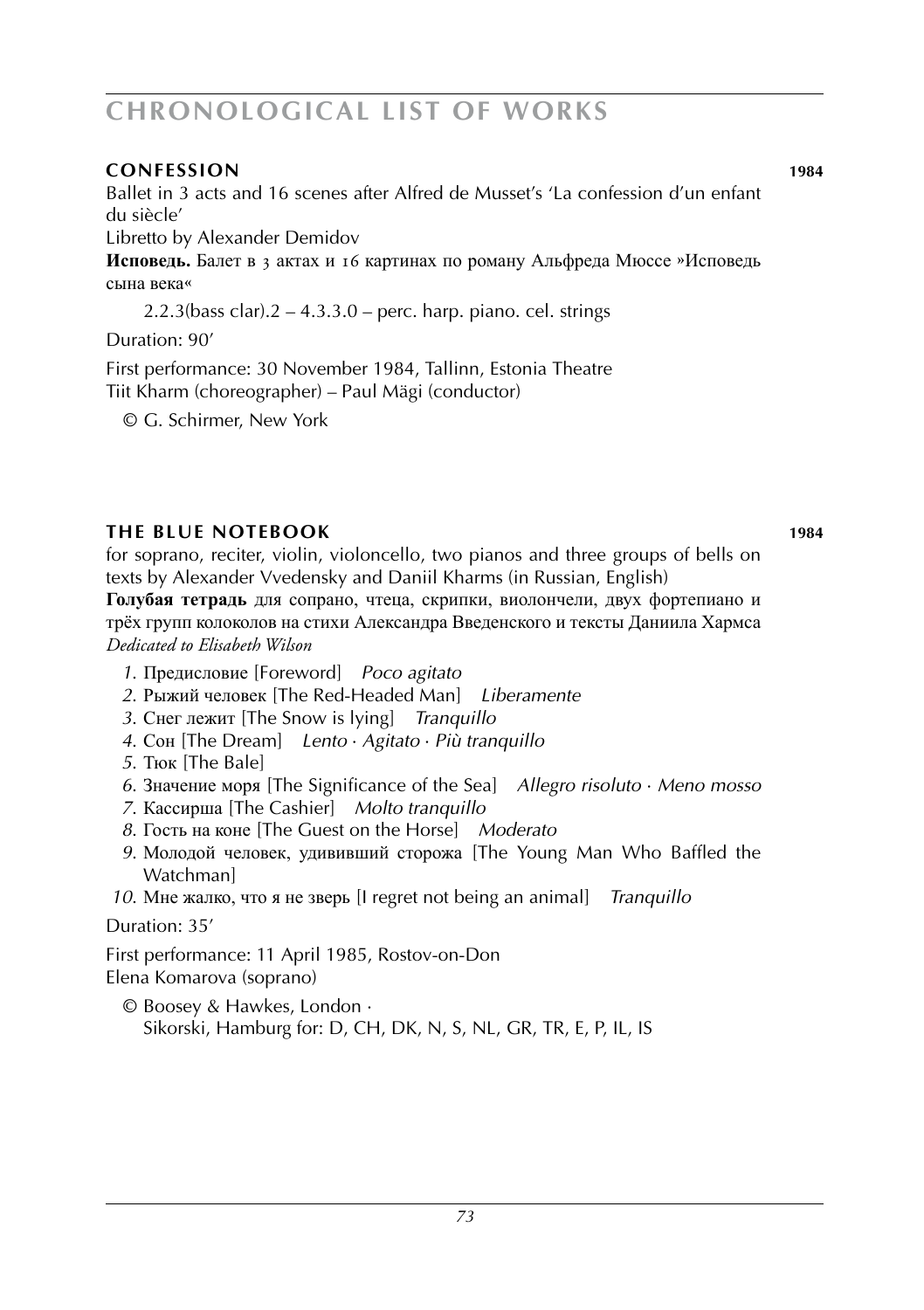# **sextet for flute, oboe, clarinet, violin, viola and violoncello 1984**

**Секстет для флейты, гобоя, кларнета, скрипки, альта и виолончели** *Commissioned by and dedicated to Ensemble Capricorn*

- *1*. Tranquillo · Poco meno mosso · Tempo I
- *2*. Allegro agitato · Poco più tranquillo · Meno mosso

#### Duration: 15'

First performance: 15 July 1985, Cheltenham Ensemble Capricorn

© Boosey & Hawkes, London · Sikorski, Hamburg for: D, CH, DK, N, S, NL, GR, TR, P, IL, IS

### **the arrival of spring 1984**

Five pieces for choir a cappella on texts by Afanasi Fet (in Russian) **Приход весны.** Пять пьес для смешанного хора на стихи Афанасия Фета

- *1*. Осень [Autumn] *спокойно [Calmo]*
- *2*. Зимняя ночь [Winter Night] *спокойно [Calmo]*
- *3*. Белая равиниа [White Plains] *спокойно [Calmo]*
- *4*. Приход весны [The Arrival of Spring] *подвижно [Con moto]*
- *5*. Вечер [Evening] *спокойно [Calmo]*

#### Duration: 9'

First performance: 7 November 1986, Moscow Valeri Poliansky (conductor)

© Sikorski, Hamburg

### **es ist genug 1984**

Variations on the chorale from Johann Sebastian Bach's Cantata 'O Ewigkeit, du Donnerwort' BWV 60 for viola and piano

**Es ist genug.** Вариации на тему хорала Баха для альта и фортепиано

*Commissioned by Yuri Bashmet*

Lento

Duration: 14'

First performance: Yuri Bashmet (viola)

- © Breitkopf & Härtel, Wiesbaden
- ► *see also*: Es ist genug. Version for viola and chamber ensemble (1986)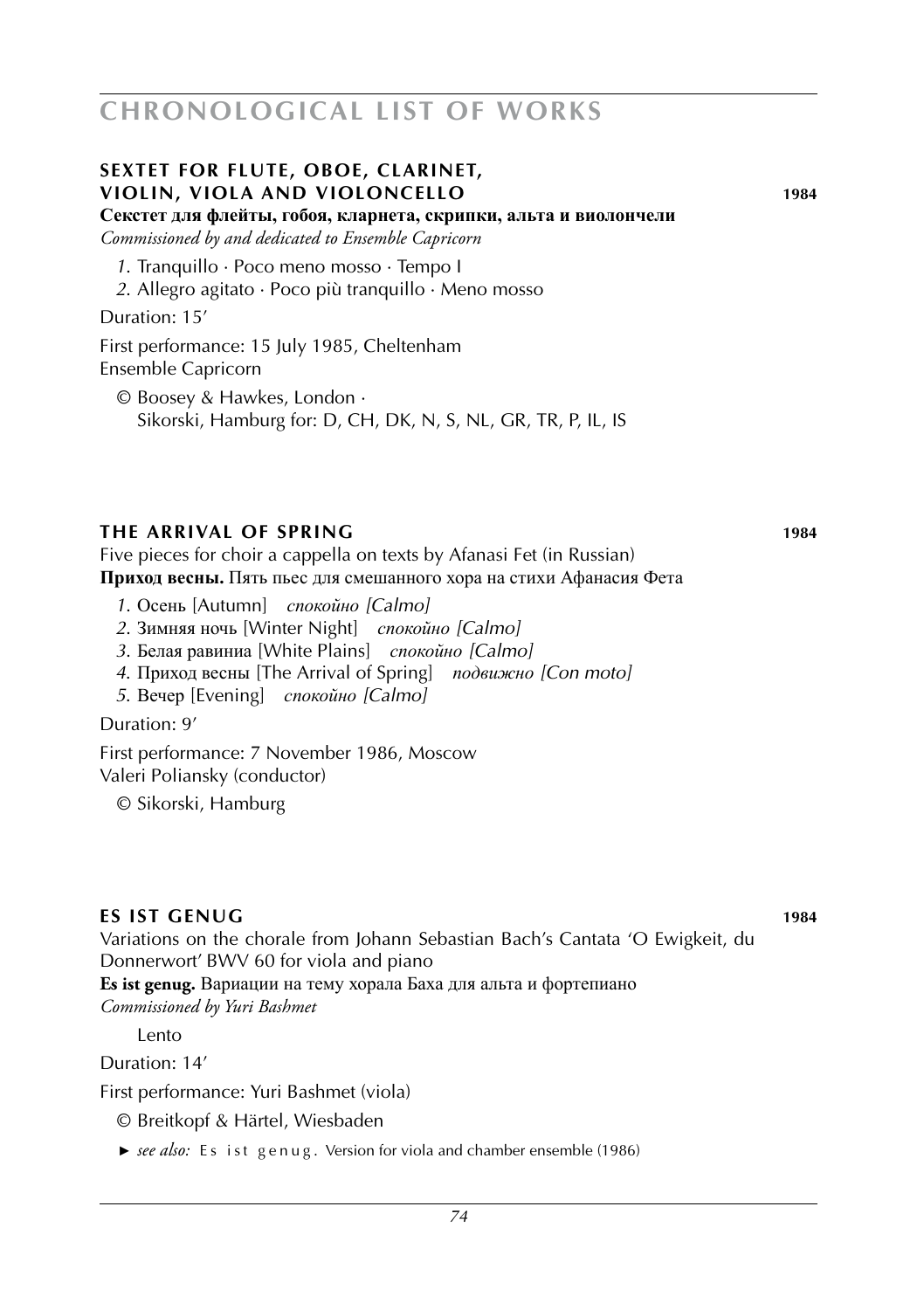#### **ETUDE** [FRÉDÉRIC CHOPIN] **1984**

Arrangement for piano and orchestra of Chopin's Etude for piano in C sharp minor, Op. 10,4

**Этюд cis-moll** op. 10 № 4 для фортепиано и оркестра

 $2.0.2.2$ alto sax.2tenor sax. $0 - 0.3.3.0$  – perc. basss guit. strings

Duration: 4'

*Manuscript*

# **the days of the Turbins 1984**

**Дни Турбиных** Play by Mikhail Bulgakov after his novel 'The White Guard' Première: 1984, Moscow, Sovremennik Theatre Igor Kvasha (director)

# **five caprices**  $\begin{bmatrix} \text{NICCOL} \\ \text{PAGANINI} \end{bmatrix}$  1984–1985

Arrangement for violin and strings of Nos. 2, 21, 20, 9 and 24 from Paganini's '24 Caprices', Op. 1

**Пять каприсов Паганини** для скрипки и струнных

- *1*. Moderato
- *2*. Andante
- *3*. Allegretto
- *4*. Allegretto
- *5*. Thema · Variantions I-XI *Quasi Presto* · Finale strings (14/0/4/4/2)

Duration: 15'

First performance: 5 February 1986, Moscow Oleg Kagan (violin) – Saluius Sondeckis (conductor)

© Sikorski, Hamburg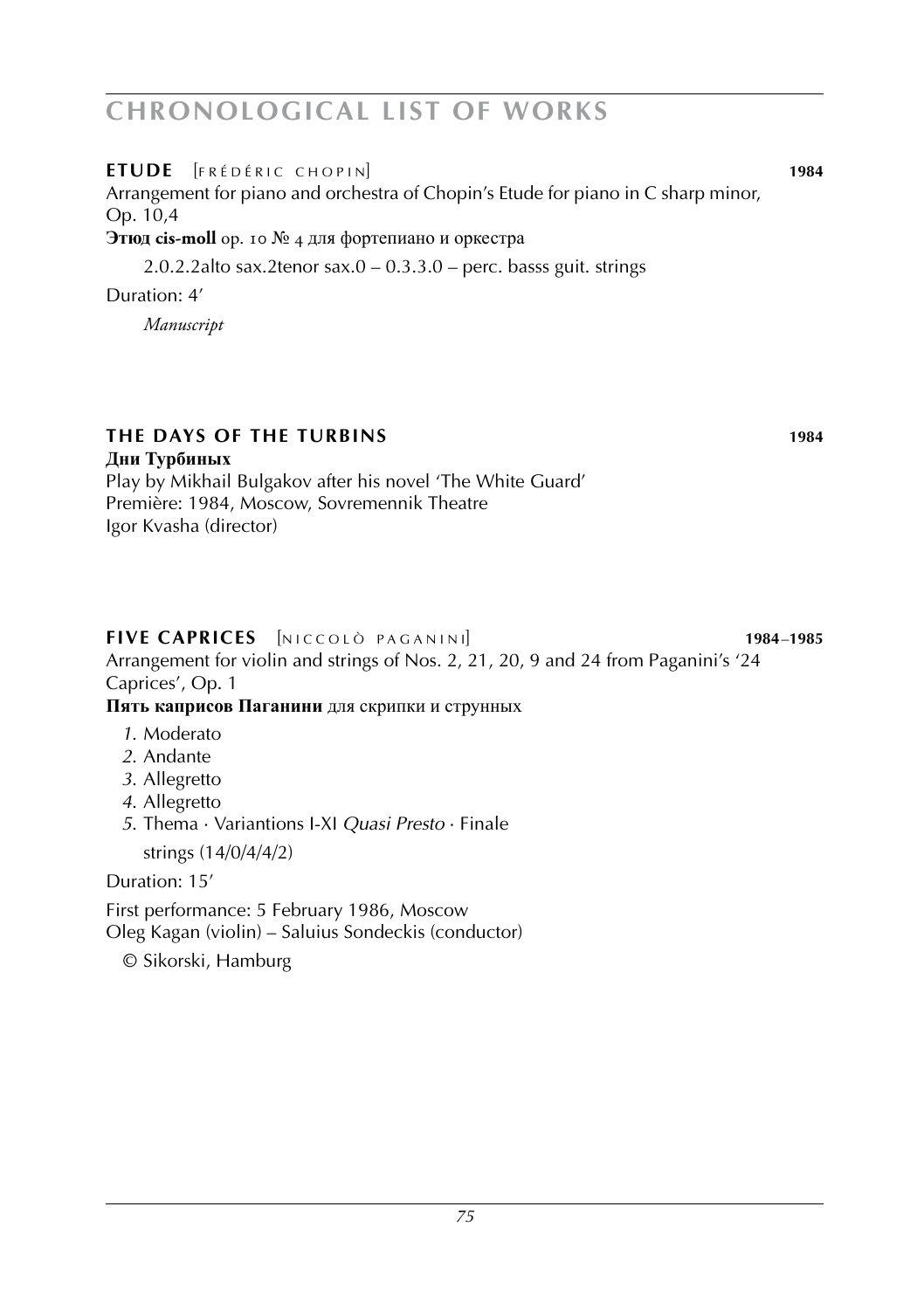### **three paintings by paul klee 1985**

for viola and ensemble

**Три картины Пауля Клее** для альта и ансамбля

*Dedicated to Igor Boguslavsky*

- *1*. Диана в осеннем ветре [Diana im Herbstwind (Diana in the Autumn Wind)] *Poco agitato*
- *2*. Сенечио [Senecio] [for viola solo] *Molto inquieto*
- *3*. Дитя на перроне [Kind an der Freitreppe (Child on Open Stairway)] *Poco inquieto*

0.1.0.0 – 1.0.0.0 – vibr. piano. db

Duration: 23'

First performance: 27 January 1985, Moscow Igor Boguslavsky (viola)

© Breitkopf & Härtel, Wiesbaden

### **happy end 1985**

for two violins, violoncello, double bass and strings **Happy End** для двух скрипок, виолончели, контрабаса и струнных

*Dedicated to Liana Isakadze and to the Georgian Chamber Orchestra*

Allegro risoluto · Andante · Meno mosso · Allegro · Meno mosso · Allegro

Duration: 12'

First performance: 4 December 1989, Kaliningrad Amadeus Ensemble – Valentin Zverev (conductor)

© Sikorski, Hamburg for: D, CH, DK, N, S, NL, E, GR, TR, P, IL, IS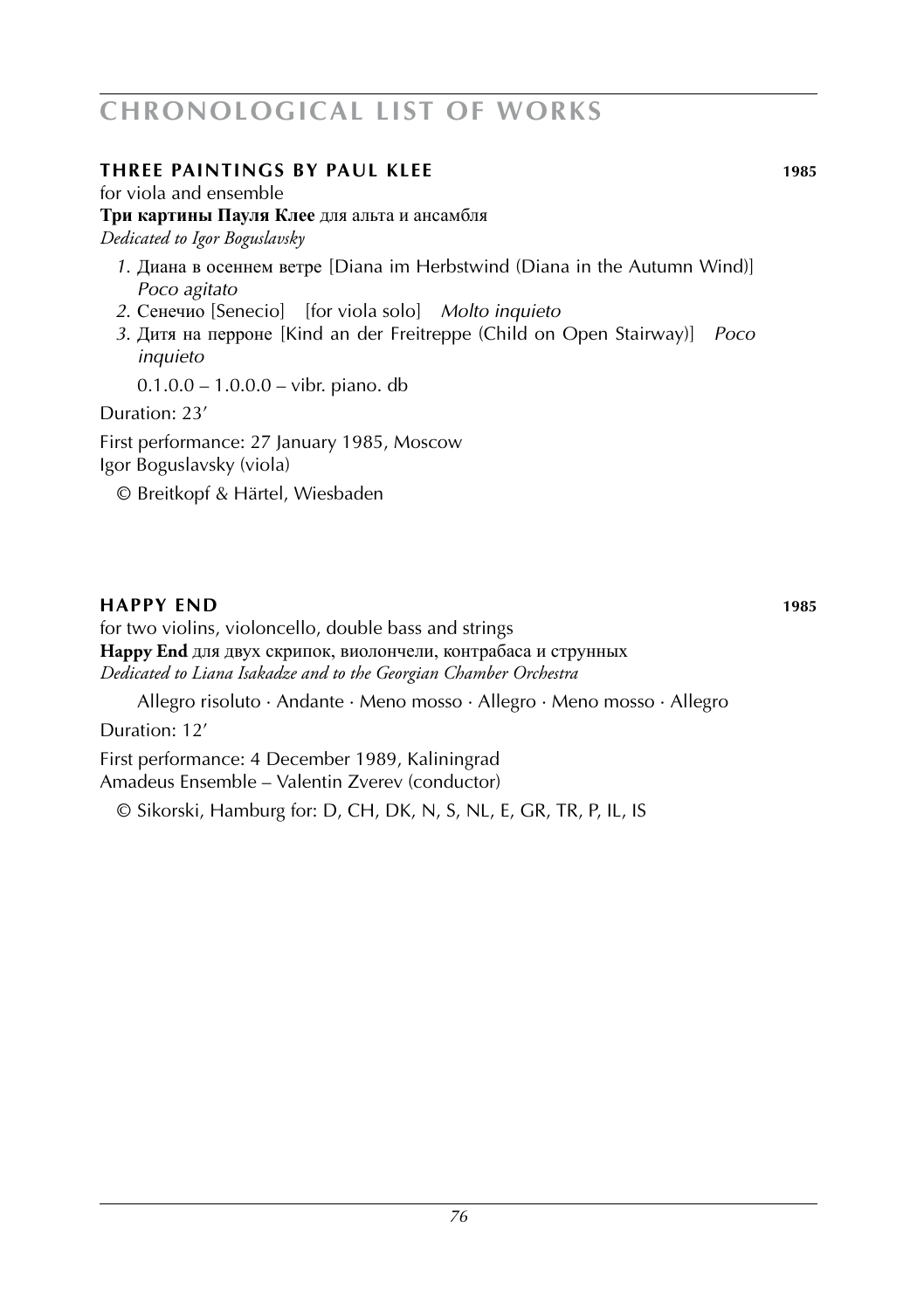### **confession 1985**

Suite from the ballet [1984] after Alfred de Musset's 'La confession d'un enfant du siècle' for orchestra

**Исповедь.** Сюита из балета

- *1*. Октав [Octave] *Tranquillo attacca*
- *2*. Маскарад [Masquerade] *Allegretto* · *Andante* · *Più agitato*
- *3*. Дуэт Октава и Надежды [Duet Octave/Hope] *Adagio attacca*
- *4*. Бригитта [Brigitta] *Allegretto* · *Poco meno mosso attacca*
- *5*. Вакханалия [Bacchanal] *Allegro moderato* · *Meno mosso*
- *6*. Дуэт Октава и Бригитты [Duet Octave/Brigitta] *Adagio*
- *7*. Хоровод масок [Round Dance of the Masques] *Allegro* · *Lento attacca*
- *8*. Прощание [Farewell] *Lento*

2.2.3(bass clar).2 – 4.3.3.0 – perc (timp, tgl, bass dr, 3 susp.cym, 3 tam-t, bells, glsp, vibr). harp. cel/piano. strings

Duration: 36'

First performance: 22 October 1985, Moscow

Vasili Sianaisky (conductor)

© Sikorski, Hamburg for: D, CH, DK, N, S, NL, GR, TR, E, P, IL, IS

# **hommage a pierre 1985**

for ensemble **Hommage à Pierre** для камерного ансамбля *A mon cher ami Pierre Boulez pour son soixantième anniversaire*

Tranquillo, poco rubato

 $2.0.1.0 - 1.1.1.0 -$  perc. harp. strings  $(1/1/1/1/1)$ 

Duration: 9'

First performance: 31 March 1985, Baden-Baden Ensemble Intercontemporain

© Leduc, Paris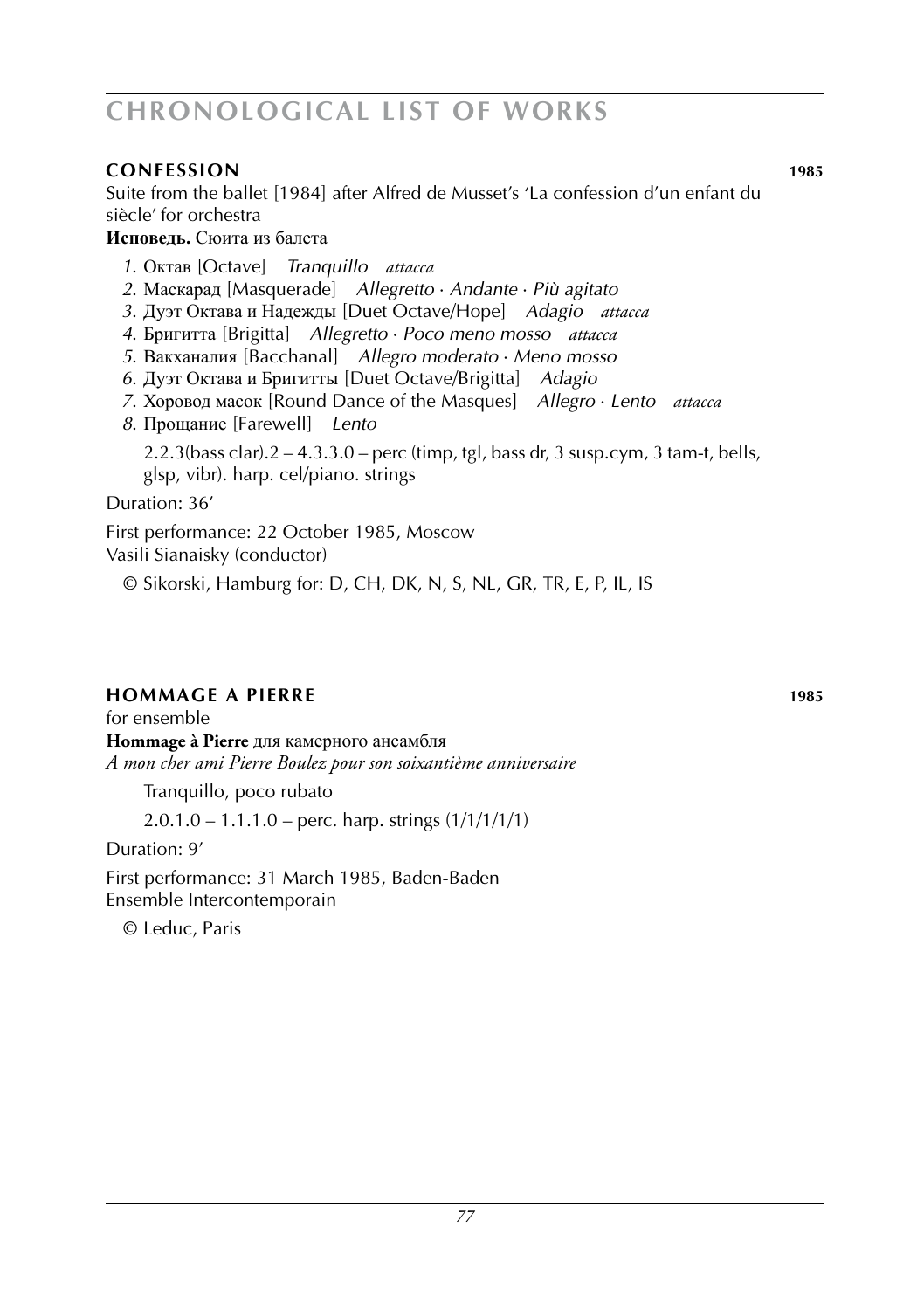### **wishing well 1985**

for soprano, clarinet, viola and piano on texts by Francisco Tanzer (in English) **Пожелание добра** для голоса, кларнета, альта и фортепиано на стихи Франциско Танцера

 $-\cdot$  Tranquillo

Duration: 3'

First performance: 1 March 1986, New York Ensemble Continuum: Sheila Schonbrun (soprano) – Mia Wu (viola) – Jean Kepperud (clarinet) – Cheryl Seltzer (piano) – Joel Sachs (conductor)

© Sikorski, Hamburg · *score:* **sik 811**

#### **paysage au clair de lune** (moonlight landscape) **1985**

for clarinet and piano

**Paysage au clair de lune** для кларнета и фортепиано

Poco agitato

Duration: 3'

First performance: 30 May 1987, Saarbrücken Eduard Brunner (clarinet) – Yukiko Sugawara (piano)

© Le Chant du Monde / Billaudot, Paris

## **duo for flute and viola 1985**

**Дуэт для флейты и альта**

*Dedicated to Dmitri Denisov*

**Tranquillo** 

Duration: 6'

First performance: 28 March 1990, Moscow Dmitri Denisov (flute) – Igor Boguslavsky (viola)

© Leduc, Paris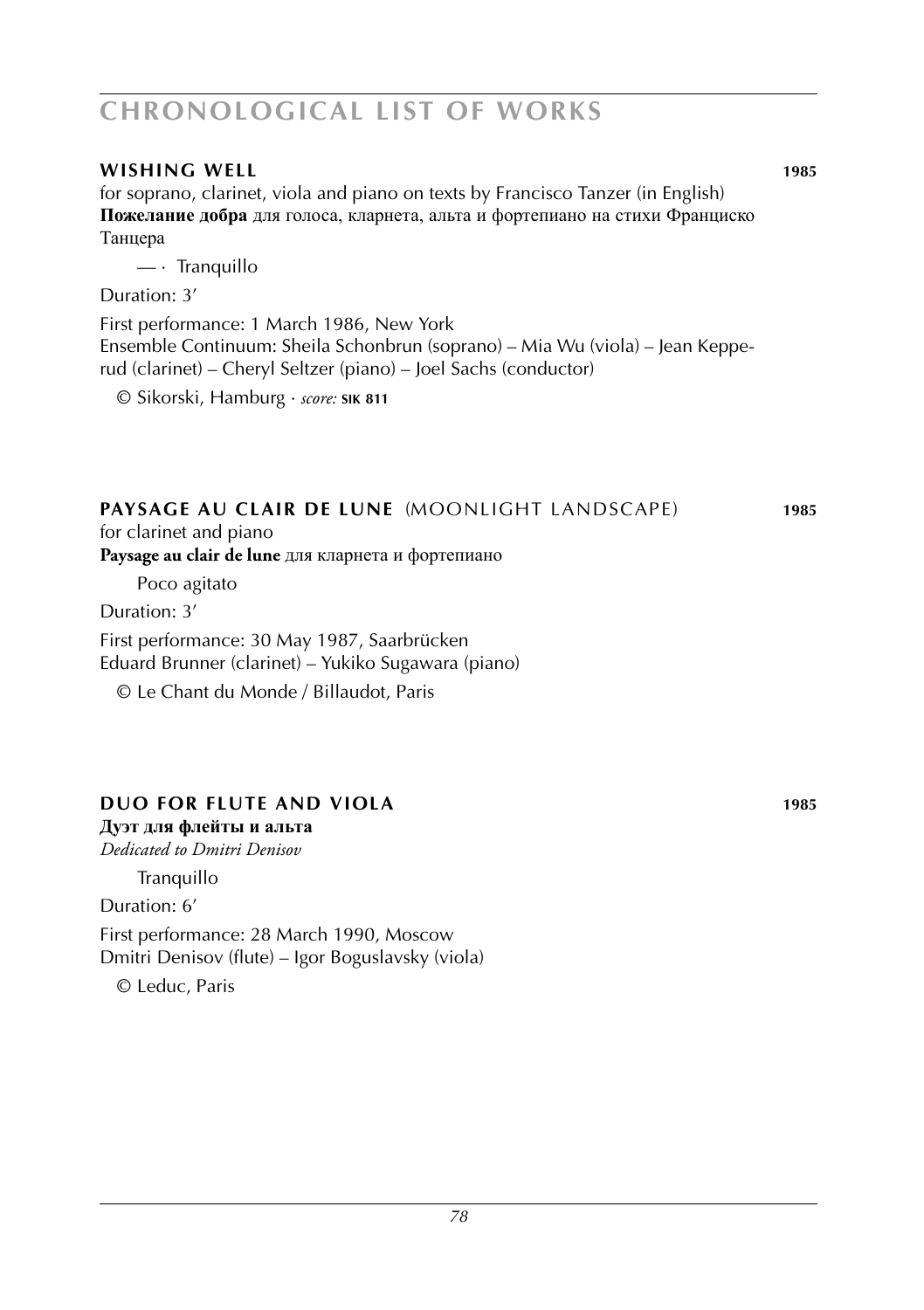**WALTZES** [FRANZ SCHUBERT] **1986** 

Arrangement for chamber orchestra or full orchestra of Franz Schubert's 'Zwölf Walzer' D 145 Op. 18(a)

**Вальсы** соч.18а для камерного оркестра или большого оркестра

Tempo di valse

 $1.1.1.1 - 1.1$ .tenor trbn. $0 -$  perc (tgl, bass dr, cym, glsp). harp. strings  $(1/1/1/1/1)$ 

2.2.2.2 – 3.1.0.0 – perc. harp. strings

Duration: 10'

- © Sikorski, Hamburg for: D, CH, DK, N, S, NL, E, GR, TR, P, IL, IS (Version for chamber orchestra)
- © Breitkopf & Härtel, Wiesbaden (Version for full orchestra)

These W a I t z e s (Op. 18a) consist of a series of 11 rather short pieces (mostly in two parts with repetitions), which are intended to be played *attacca*.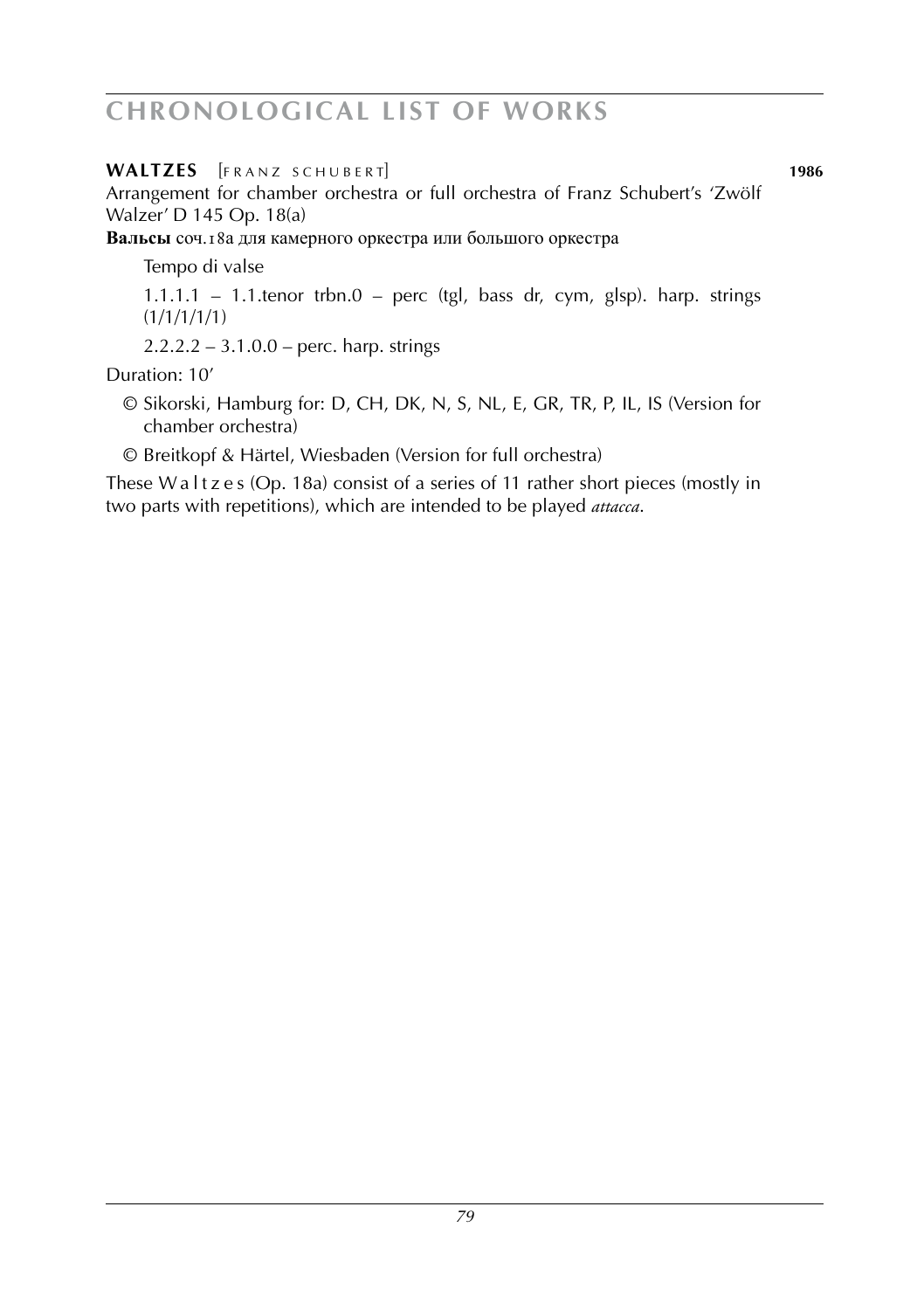#### **variations on a theme of handel 1986**

for piano

**Вариации на тему Генделя** для фортепиано *Commissioned by and dedicated to Felix Gottlieb*

- *1*. Theme *Maestoso 2*. Variation I *Maestoso*
- *3*. Variation II *Tranquillo*
- *4*. Variation III *Tranquillo*
- *5*. Variation IV *Moderato*
- *6*. Variation V *Moderato*
- *7*. Variation VI *Moderato*
- *8*. Variation VII *Risoluto*
- *9*. Variation VIII *Risoluto*
- 
- *10*. Variation IX *Allegretto*
- *11*. Variation X *Allegro*
- *12*. Variation XI *Allegro*
- *13*. Variation XII *Maestoso*
- *14*. Variation XIII *Allegro*
- *15*. Variation XIV *Poco agitato*
- *16*. Variation XV *Adagio*
- *17*. Variation XVI *Lento*
- *18*. Variation XVII *Moderato*

Duration: 23'

First performance: 26 March 1987, Leningrad Felix Gottlieb

© Breitkopf & Härtel, Wiesbaden

## **variations on a theme of schubert 1986**

for violoncello and piano **Вариации на тему Шуберта** для виолончели и фортепиано *Dedicated to Alexander Rudin*

Moderato

Duration: 12'

First performance: 8 March 1986, Moscow Alexander Rudin (violoncello) – Vladimir Skanavi (piano)

© Sikorski, Hamburg · *score:* **sik 1820**

Franz Schubert's Impromptu in A flat major, op. 142, 2 (D 935) serves as theme for this cycle of variations.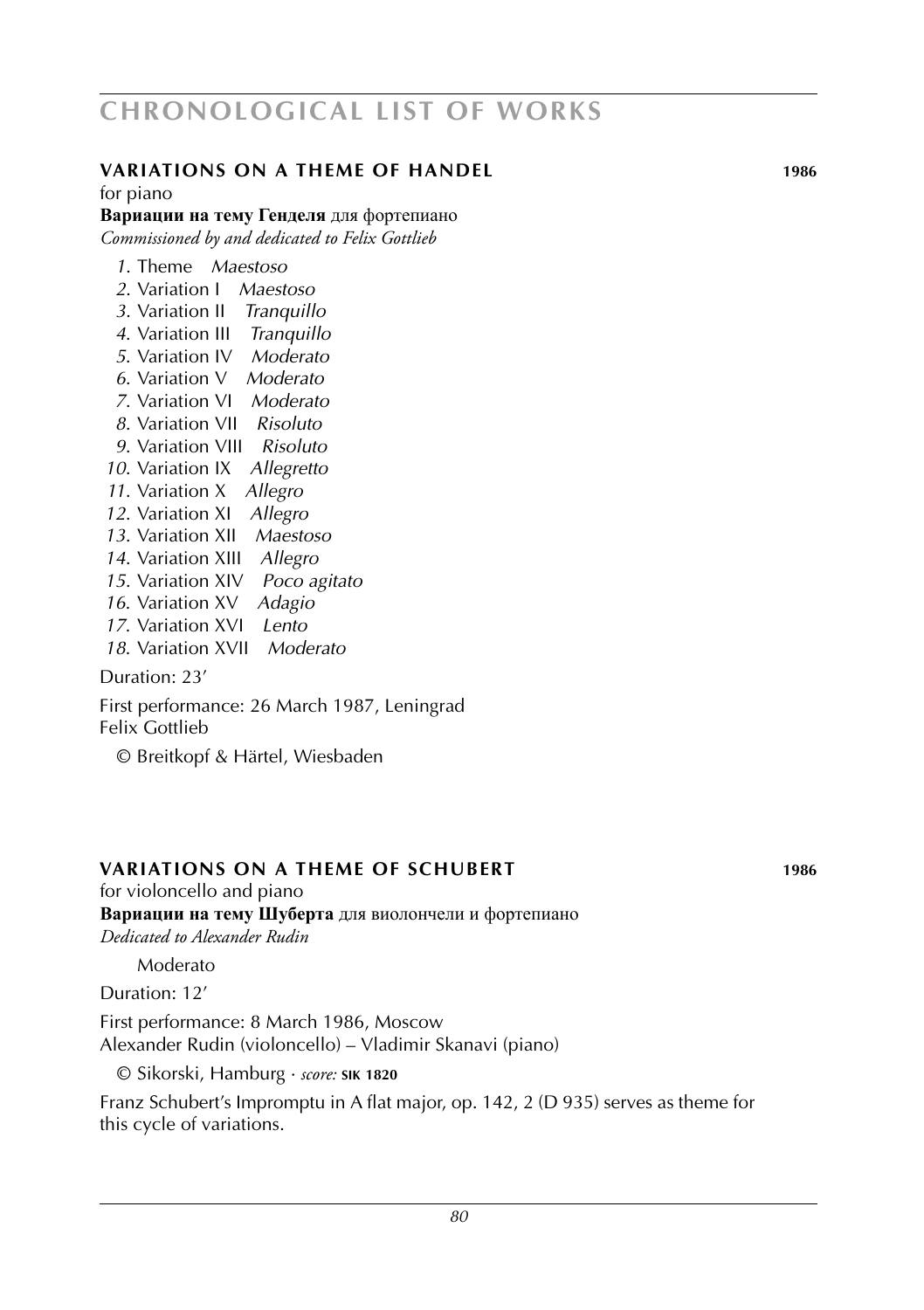## **concerto for viola and orchestra 1986**

#### **Концерт для альта с оркестром**

*Commissioned by Berliner Festwochen Dedicated to Yuri Bashmet*

*1*. Lento · Più mosso · Agitato · Più tranquillo · Meno mosso · Agitato

- *2*. Tranquillo
- *3*. Inquieto · Meno mosso
- *4*. Variations on a theme by Schubert *Moderato* · *Poco più animato* · *Tempo I*

 $2.1.3$ (bass clar). $2 - 0.3.3.0$  – perc (timp, crot, tom-t, susp.cym, tam-t, bells, glsp vibr, marimba). harp. cel. strings

Duration: 38'

First performance: 2 September 1986, Berlin

Yuri Bashmet (viola) – Junge Deutsche Philharmonie – Charles Dutoit (conductor)

© Sikorski, Hamburg · *score:* **sik 1849**

► *see also:* Concerto for Alto Saxophone and Orchestra (1992)

## **le bateau passe près du quai**

(the boat is passing near the embarkment) **1986** Noise music for accordion, piano and percussion **Пароход плывёт мимо пристани.** Музыка для шумового оркестра *Dedicated to Mark Pekarsky and his ensemble*

Duration: 10'

First performance: 1 April 1987, Moscow Friedrich Lips (accordion) – Mark Pekarsky Percussion Ensemble

© Muzyka, Moscow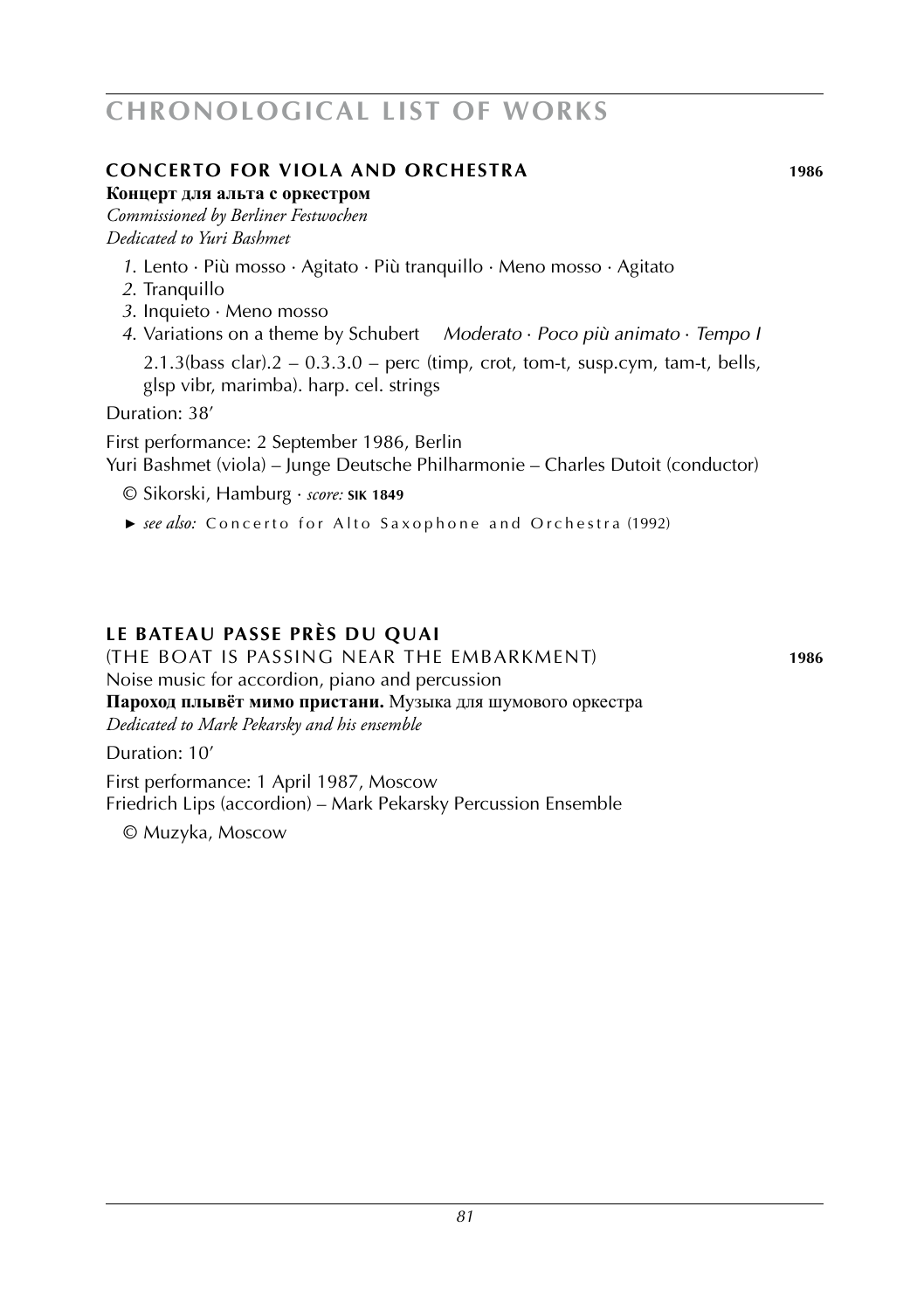### **au plus haut des cieux 1986**

for soprano and chamber orchestra on verses by Georges Bataille (in French) **В высоте небес** для голоса и камерного оркестра на стихи Жоржа Батая

- *1*. Qui suis-je? *Lento*
- *2*. Intermezzo I *Poco agitato*
- *3*. Le bleu du ciel *Tranquillo*
- *4*. Intermezzo II *Poco agitato*
- *5*. Torche éteinte *Lento*
- *6*. Intermezzo III *Moderato*
- *7*. Dieu *Tranquillo*
- *8*. Intermezzo IV *Poco agitato*
- *9*. Étoile *Tranquillo*
- *10*. Intermezzo V *Agitato*
- *11*. Ma prison *Tranquillo*
- *12*. Sous le soleil *Lento*

2.1.3.0 – 0.2.0.0 – 3 perc (crot, tam-t, glsp, vibr). harp. cel. strings (1/1/2/1/0)

Duration: 24'

First performance: 11 May 1987, Paris Marie Angel (soprano) – Ensemble Intercontemporain – Peter Eötvös (conductor)

© Le Chant du Monde, Paris · Sikorski, Hamburg for: D, CH, DK, N, S, NL, GR, TR, E, P, IL, IS · *score:* **sik 6860**

#### **concerto for oboe and orchestra 1986 Концерт для гобоя с оркестром**

*Commissioned by WDR Cologne Dedicated to Heinz Holliger*

- *1*. Tranquillo **·** Poco agitato
- *2*. Agitato
- *3*. Tranquillo

3.0.4(bass clar).3 – 3.3.3.0 – 6 perc (3 tgl, crot, wood bl, 5 bongos, 4 tom-t, 3 susp.cym, bells, glsp, vibr). harp. cel. strings

Duration: 26'

First performance: 4 March 1988, Cologne Heinz Holliger (oboe) – Matthias Bamert (conductor)

© Sikorski, Hamburg · *score:* **sik 1896**

The soloist requires a cor anglais as well.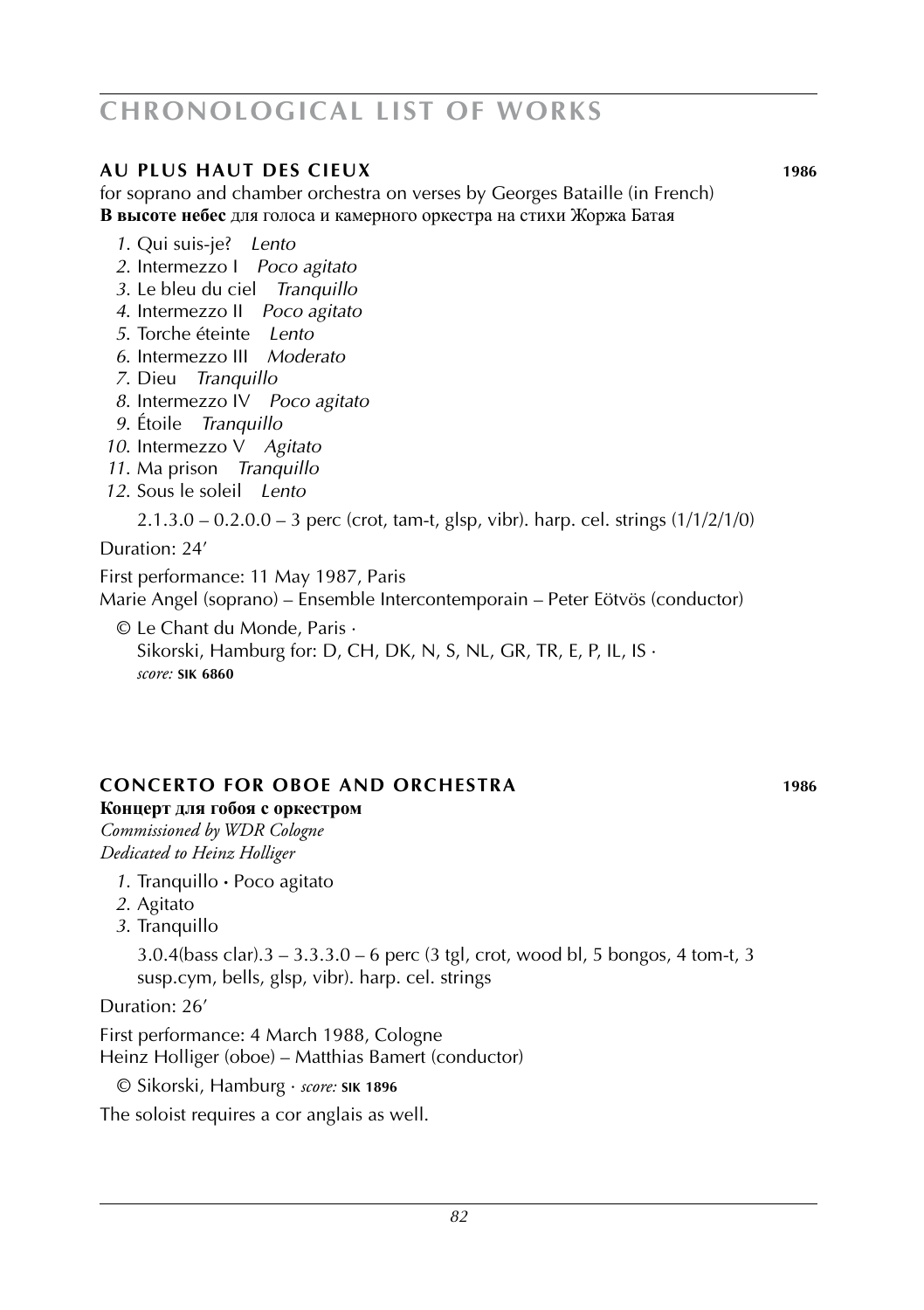#### **es ist genug 1986**

Variations on the chorale 'Es ist genug' from Johann Sebastian Bach's Cantata 'O Ewigkeit, du Donnerwort' BWV 60 for viola and chamber ensemble

**Es ist genug.** Вариации на тему Баха для альта и камерного ансамбля *Dedicated to Yuri Bashmet*

 $1.0.0.1 - 0.0.0.0 - \text{strings} (1/1/1/1/1 \text{ or full set})$ 

Duration: 14'

First performance: 3 September 1989, Lucerne Christophe Schiller (viola) – Camerata Bern – Heinz Holliger (conductor)

- © Breitkopf & Härtel, Wiesbaden
- ► *see also*: E s i s t g e n u g Original version for viola and piano (1984)

## **les quatre petites filles** (the four little girls) **1986**

Opera in 6 tableaux Libretto by Edison Denisov after Pablo Picasso's like-named play (in French) **Четыре девушки.** Опера в 6 картинах по пьесе Пабло Пикассо

**DRAMATIS PERSONAE: First Girl (soprano) · Second Girl (soprano) · Third Girl** (mezzo-soprano) · Fourth Girl (mezzo-soprano) · Choir

 $2.1.2.1 - 2.1.1.0 -$  perc. harp. piano. hpd. cel. strings

Duration: 56'

First performance: 24 Mai 1990, Moscow, Forum Theatre Arila Siegert (choreographer) – Forum Theatre Orchestra – Mikhail Yurovsky (conductor)

© Billaudot, Paris

### **WINTER LANDSCAPE** [2 January, Ruza] 1987

for harp **Зимний пейзаж** для арфы

Tranquillo, poco rubato · Poco più mosso · Più tranquillo · Tempo I

Duration: 7'

First performance: 18 February 1987, Berlin

© Breitkopf & Härtel, Wiesbaden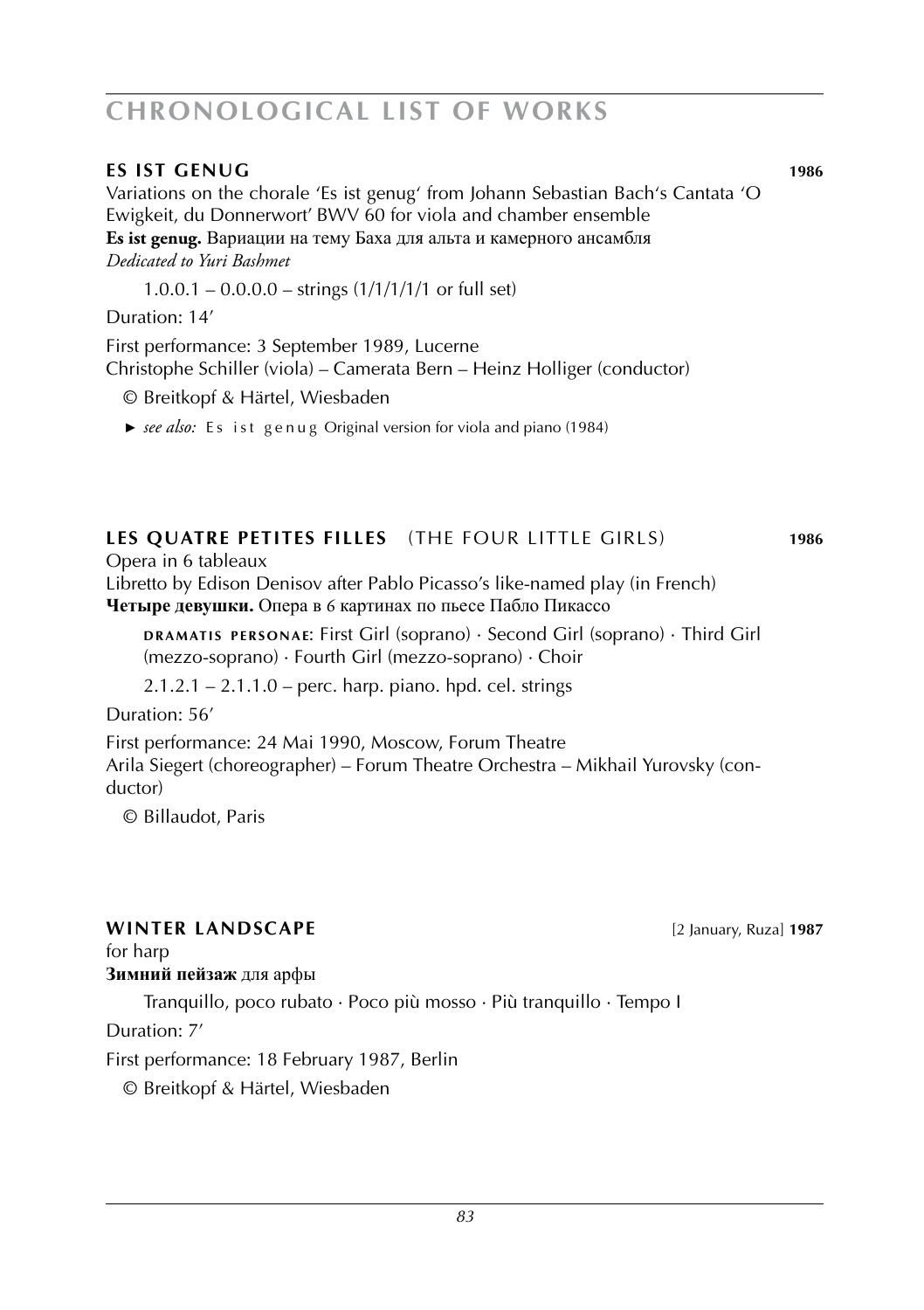### **symphony no. 1 1987**

**Симфония № 1** для большого оркестра

Dedicated to Daniel Barenboim and the Orchestre de Paris on the occasion of their 20<sup>th</sup> anni*versary*

- *1*. Lento · Agitato
- *2*. Tranquillo
- *3*. Agitato
- *4*. Adagio

4.4.5(bass clar).4(db bn)  $-6.4.4.1 - 6$  perc. 2 harps. cel. strings

Duration: 57'

First performance: 2 March 1988, Paris, Salle Pleyel

Orchestre de Paris – Daniel Barenboim (conductor)

© Leduc, Paris

### **piano quintet 1987**

#### **Квинтет для двух скрипок, альта, виолончели и фортепиано**

*Commissioned by the Bath Festival with assistance from South West Arts*

- *1*. Moderato · Agitato
- *2*. Agitato *attacca*
- *3*. Tranquillo

Duration: 22'

First performance: 24 May 1987, Bristol Ensemble Chameleon

© Leduc, Paris

## **clarinet quintet 1987**

**Квинтет для кларнета, двух скрипок, альта и виолончели** *Dedicated to Eduard Brunner*

- *1*. Agitato · Poco più tranquillo · Tranquillo · Poco più mosso · Agitato · Poco più tranquillo · Agitato · Poco meno mosso · Tranquillo · Poco agitato
- *2*. Molto tranquillo *attacca*
- *3*. Agitato

Duration: 18'

First performance: 30 May 1987, Saarbrücken Eduard Brunner (clarinet) – Saarbrücker Streichquartett

© Sikorski, Hamburg · *score:* **sik 1800**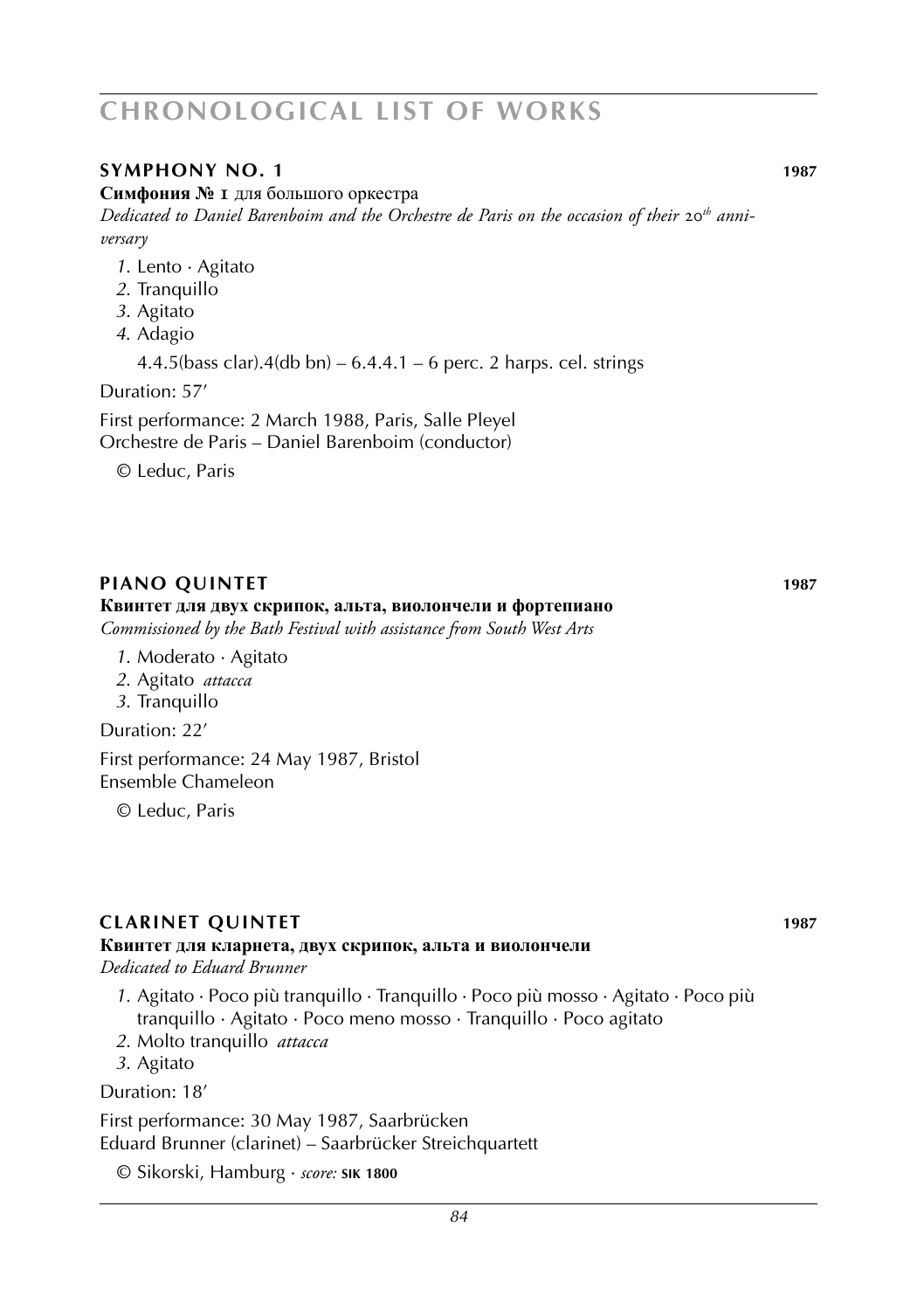### **bells in the fog 1988**

**Колокола в тумане** для большого оркестра

Lento · Poco inquieto · Tempo I · Inquieto

4.1.4.0 – 6.4.4.0 – perc (4 tgl, crot, 3 susp.cym, bells, glsp, vibr). harp. cel. strings

Duration: 15'

First performance: 19 August 1988, Moscow Leonid Nikolaev (conductor)

© Breitkopf & Härtel, Wiesbaden

## **dots and lines 1988**

for two pianos eight hands **Точки и линии** для двух фортепиано в восемь рук *Commissioned by and dedicated to Orgella Kwartet*

Moderato

Duration: 12'

First performance: 2 October 1988, Amsterdam Orgella Kwartet (Yoko Abe, Polo de Haas, Niek de Velde, Robert Nasveld)

© Sikorski, Hamburg · *score:* **sik 1835**

## **silent light 1988**

for a cappella choir on a liturgical orthodox text (in Russian) **Свете тихий** на литургический текст

**Tranquillo** 

Duration: 17'

First performance: 30 January 1989, Tallinn Olef Oja (choral director)

© Sikorski, Hamburg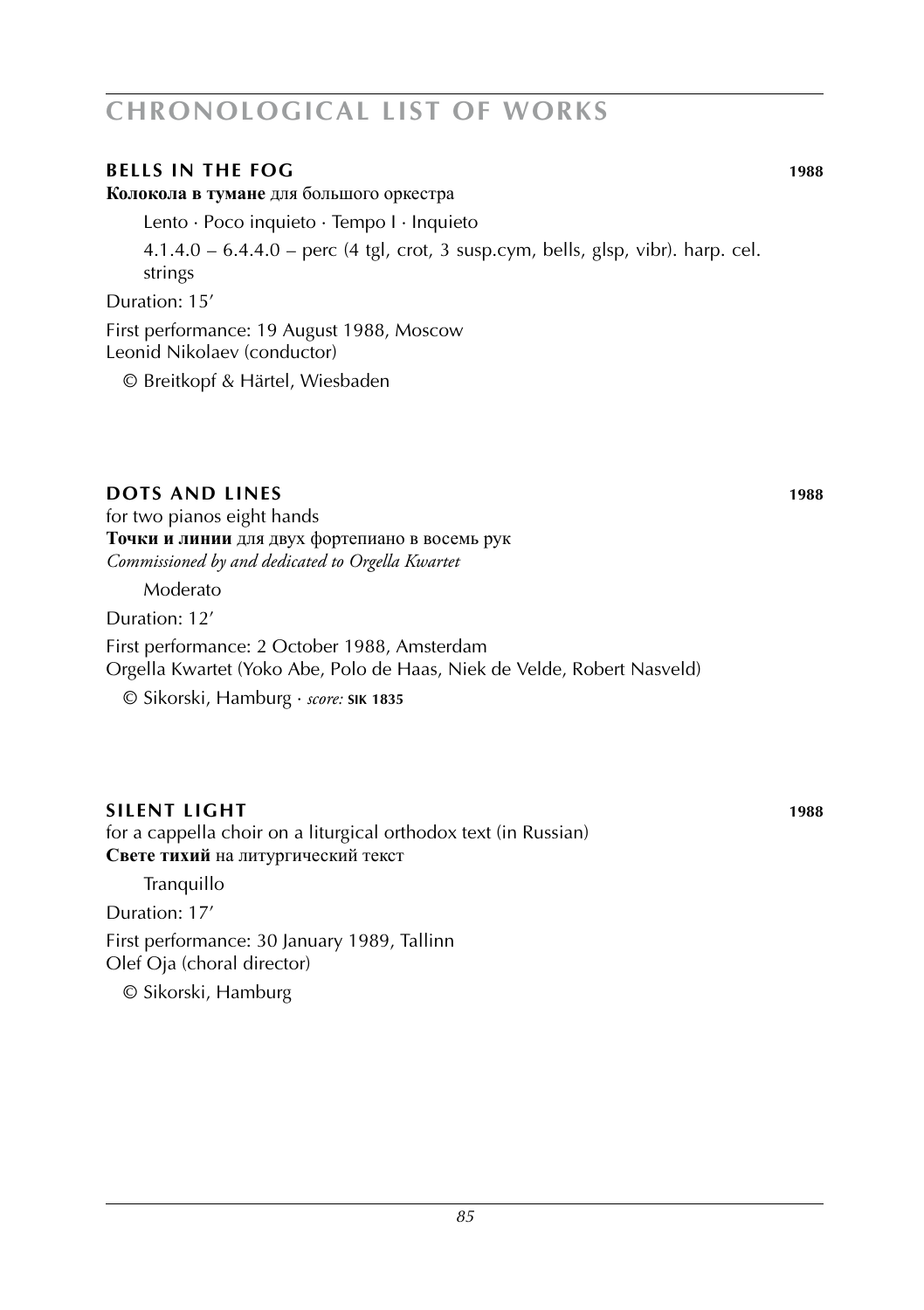#### **PHAEDRA** 1988

**Федра** Play by Marina Tsvetaeva Première: 1988, Moscow, Taganka Theatre Roman Viktiuk (director)

## **somewhere on the outskirts of the city 1988**

**На окраине, где-то в городе ...** Film music Produced by Gorki Film Studios, Yalta-Film – Vladislav Romanov (scenario) – Valeri Pendrakovsky (director)

### **in deo speravit cor meum 1984**/**1989**

for violin (flute), guitar and organ **In Deo speravit cor meum** для скрипки (флейты), гитары и органа

Tranquillo · Liberamente

Duration: 12'

First performance (violin version): 1 November 1984, Kassel Reinbert Evers (guitar) – Otfried Nies (violin) – Klaus Martin Ziegler (organ)

First performance (flute version): 2 July 1989, Bad Kissingen Monika Rost (guitar) – Eckart Haupt (flute) – Alexander Fiseiski (organ)

© Sikorski, Hamburg · *score:* **sik 1915**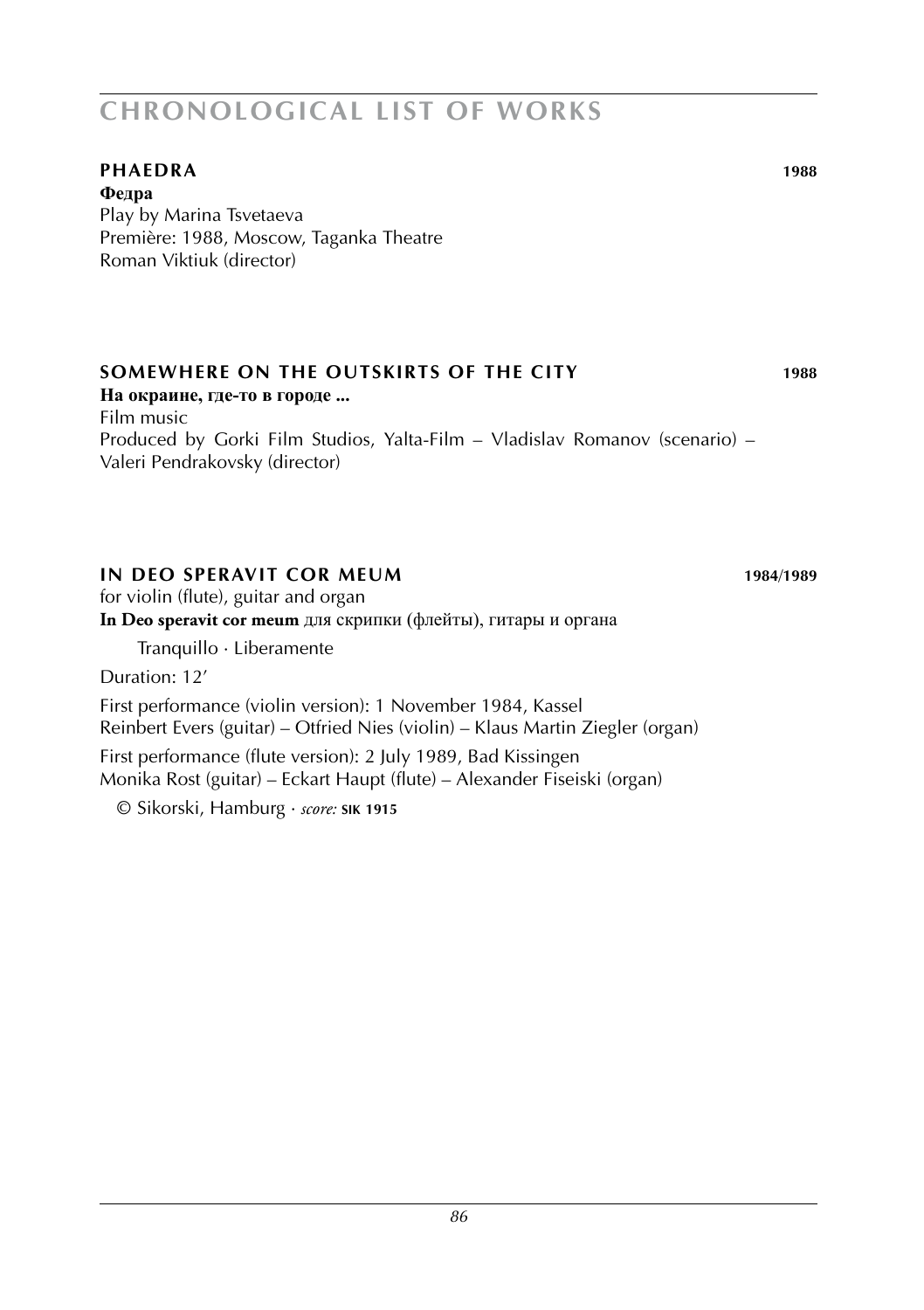# **légendes des eaux souterraines**

(legends of the subterranean waters) **1988**/**1989**

for 12 voices on texts by Yves Bergeret (from 'Sous la Lombarde' [1979] – in French)

**Легенды подземных вод** для двенадцати солистов на стихи Ива Бержере

*Commissioned by Groupe Vocal de France*

- *1*. Heure des reflets inconnus *Tranquillo*
- *2*. Ligne *Molto tranquillo*
- *3*. Rivière rouge *Tranquillo*
- *4*. Premier soleil *Poco animato*
- *5*. Le ciel *Tranquillo* · *Poco più mosso* · *Tranquillo*
- *6*. Les nuages *Animato*
- *7*. Au détour de la falaise *Moderato*
- *8*. Silence *Tranquillo*

Duration: 11'

© Le Chant du Monde, Paris · Sikorski, Hamburg for: D, CH, DK, N, S, NL, GR, TR, E, P, IL, IS · *score:* **sik 6873**

## **three pieces for percussion instruments 1989**

## **Три пьесы для ударных**

*Commissioned by Deutscher Verlag für Musik ('Black Clouds')*

- *1*. Чёрные облака [Black Clouds] *Lento* [vibraphone solo]
- *2*. Возникновения и исчезновения [Merging and Vanishing] *Poco inquieto* [two percussionists]
- *3*. Лучи далеких звезд в искривленном пространстве [The Rays of Distant Stars in the Vaulted Space] *Tranquillo* [three percussionists]

perc (3 tgl, claves, wood bl, 5 tom-t, 4 bongos, snare dr, 3 susp.cym, 3 tam-t, bells, 3 gongs, glsp, vibr)

Duration: 25'

First performance: 14 April 1989, Moscow Mark Pekarsky Percussion Ensemble

© Breitkopf & Härtel, Wiesbaden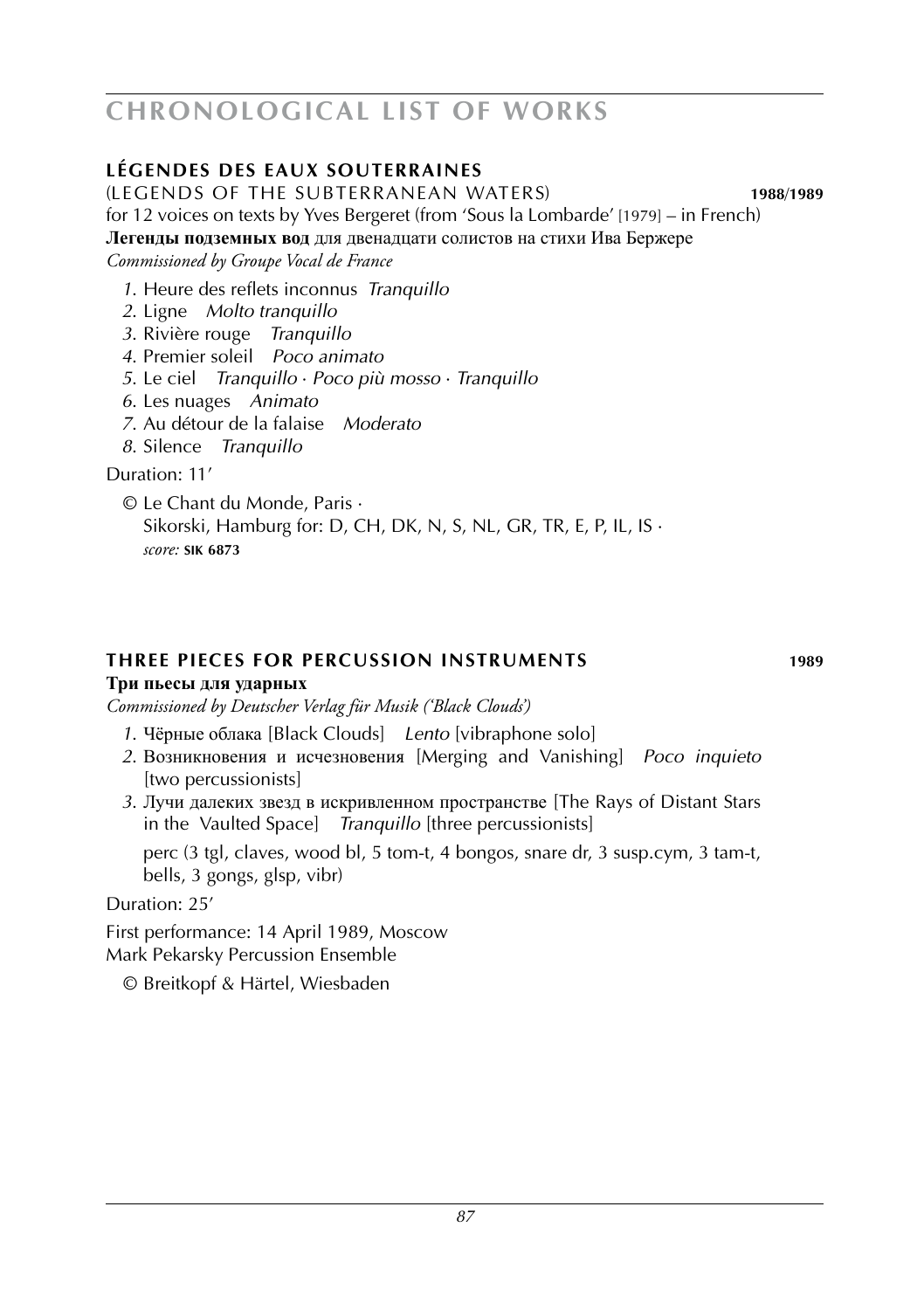## **concerto for clarinet and orchestra 1989**

#### **Концерт для кларнета с оркестром**

*Commissioned by Schleswig-Holstein Musik Festival Dedicated to Eduard Brunner*

*1*. Agitato · Meno mosso · Agitato · Meno mosso · Agitato · Poco agitato

*2*. Lento

 $4.4.4.0 - 6.4.3.0 - 3$  perc (I: vibr – II: susp.cym, bells – III: timp. tam-t). harp. cel. strings

#### Duration: 25'

First performance: 8 July 1989, Lübeck Eduard Brunner (clarinet) – Udo Zimmermann (conductor)

© Sikorski, Hamburg · *score:* **sik 1897**

## **four poems of gerard de nerval 1989**

for tenor, flute and piano (in French)

**Четыре стихотворения Жерара де Нерваля** для голоса, флейты и фортепиано

- *1*. La jeune fille (Une allée du Luxembourg) *Moderato*
- *2*. Le soir vermeil (Ni bonjour ni bonsoir) *Tranquillo*
- *3*. Dans le fond du ciel bleu (Les cydalises) *Agitato* · *Poco più tranquillo* · *Tempo I*
- *4*. Le Christ aux oliviers *Tranquillo* · *Tempo I*

## Duration: 12'

First performance: 22 July 1989, Davos Ernst Haefliger (tenor) – Aurèle Nicolet (flute) – Andreas Haefliger (piano)

© Sikorski, Hamburg · *score:* **sik 811**

#### **quartet for flute, violin, viola and violoncello 1989 Квартет для флейты, скрипки, альта и виолончели**

- *1*. Tranquillo
- *2*. Agitato

Duration: 18'

First performance: 7 November 1989, Trento Dmitri Denisov (flute) – Evgenia Alikhanova (violin) – Tatiana Kokhanovskaya (viola) – Olga Ogranovich (violoncello)

© Leduc, Paris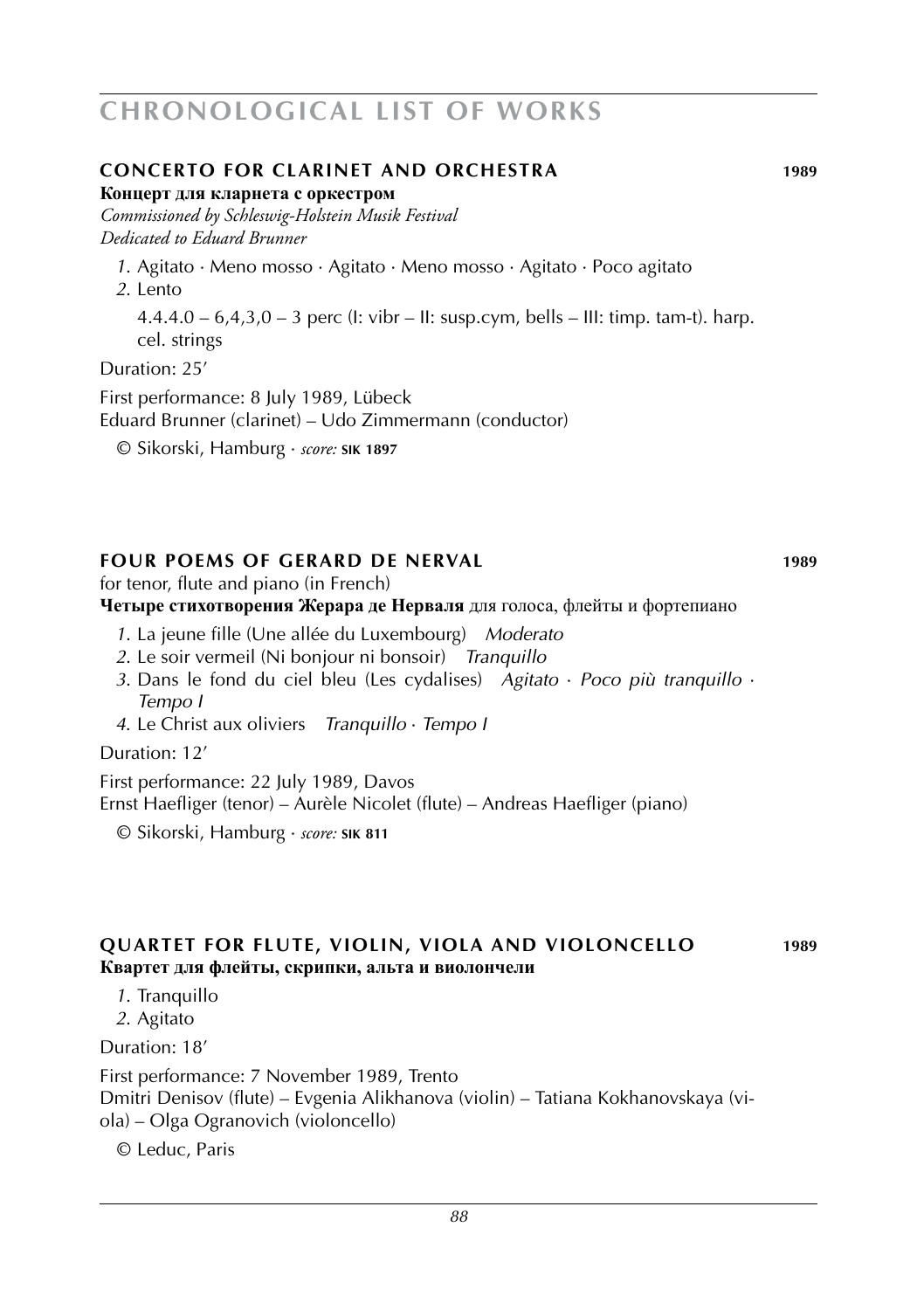#### **reflections 1989**

for piano **Отражения** для фортепиано *Dedicated to Suzanne Bradshaw* Tranquillo, poco rubato

Duration: 12'

First performance: 23 November 1989, Glasgow Susan Bradshaw

© Leduc, Paris

#### **the christmas star 1989**

for soprano, flute and strings on a poem by Boris Pasternak from 'Zhivago Poems' (in Russian)

**Рождественская звезда** для голоса, флейты и струнных на стихи Бориса Пастернака

Poco agitato · Poco più tranquillo · Poco più agitato · Più tranquillo · Meno mosso

strings (minimum 3/3/3/3/1)

Duration: 12'

First performance: 28 December 1989, Moscow Elena Bryleva (soprano) – Dmitri Denisov (flute) – Yuri Bashmet (conductor)

© National Music Publishers, Moscow · Sikorski, Hamburg for: D, CH, DK, N, S, NL, GR, TR, P, IL, IS

### **three fragments from the new testament 1989**

for counter-tenor, two tenors, baritone, flute and bells (in French) **Три отрывка из Нового Завета** для контратенора, двух теноров, баритона, флейты и колоколов

*1*. Béni soit Dieu *Tranquillo*

- *2*. Nous ne mourons pas tous *Tranquillo*
- *3*. Car Dieu a dit *Liberamente* · *Moderato* · *Liberamente* [15 July, Salzau]

Duration: 9'

First performance: 7 December 1990, Basel Hilliard Ensemble

© Sikorski, Hamburg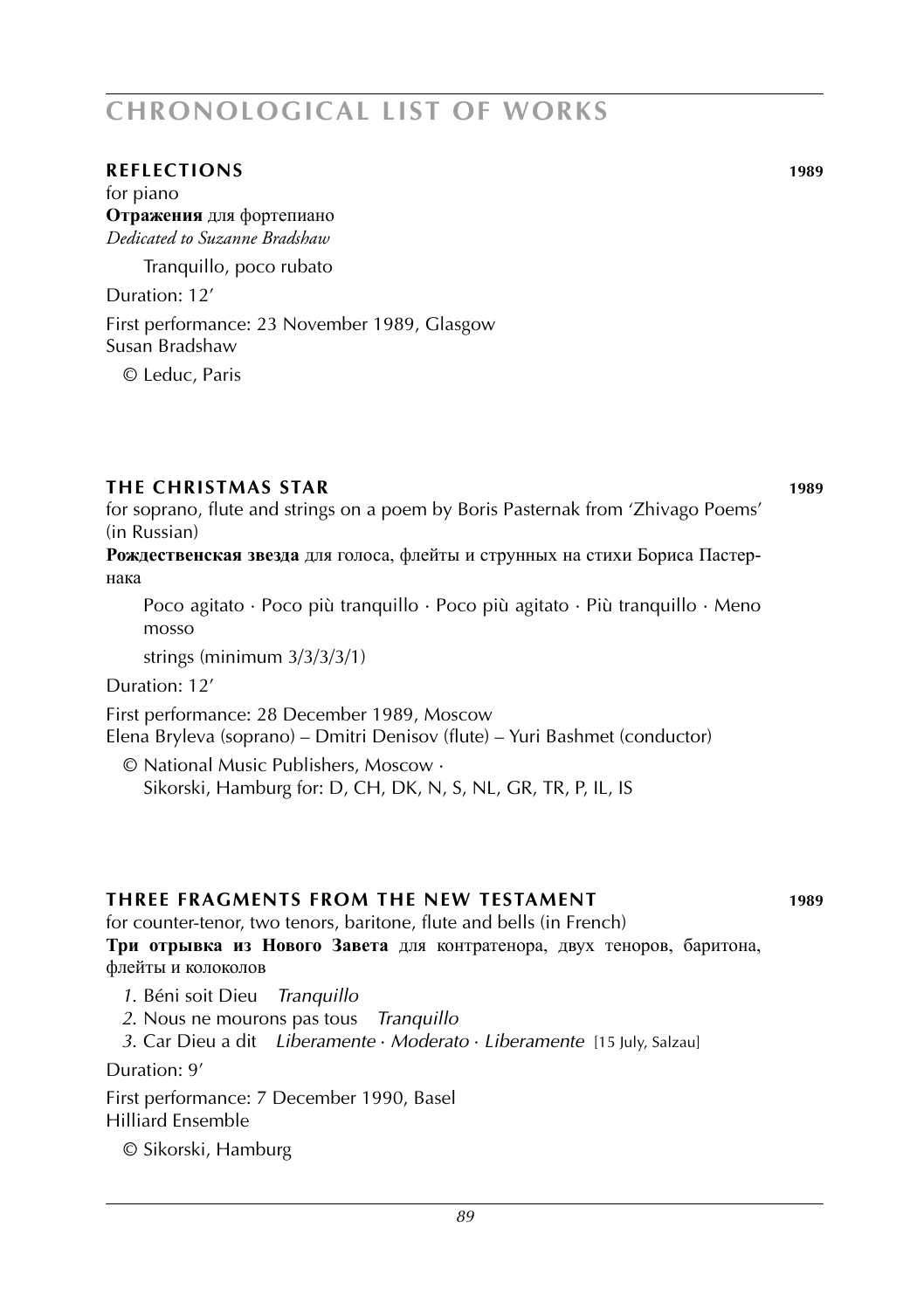### **hamlet 1989**

**Гамлет** Play by William Shakespeare Première: 14 September 1989, Leicester, Haymarket Theatre Yuri Lyubimov (director) Russian première: 1989, Moscow, Taganka Theatre

- . Introduction *Tranquillo*
- . Appearance of the King *Andante*
- . The King's Leaving *Andante*
- . Hamlet's Monologue (I) *Tranquillo*
- . Conversation Concerning the Ghost *Lento*
- . Curtain I *Maestoso*
- . Fanfare *Moderato*
- . The Ghost *Lento*
- . Hamlet's and the Ghost's Dialogue *Lento*
- . Ophelia *Tranquillo*
- . Curtain II *Maestoso*
- . Appearance of the Courtiers *Tempo di Marcia*
- . The Actors *Allegretto*
- . Hamlet's Monologue (II) *Tranquillo*
- . The King's Room *Maesoso*
- . Hamlet's Monologue (III) *Tranquillo*
- . Pantomime *Moderato*
- . Hamlet's Monologue (IV) *Lento*
- . The King is Praying *Lento*
- . Funeral March *Andante*

 $1.0.1.0 - 0.1$  tenor trbn. $0 - 3$  perc (timp, tom-t, bass dr, cym, bells, tam-t, vibr). guit. piano/cel. vc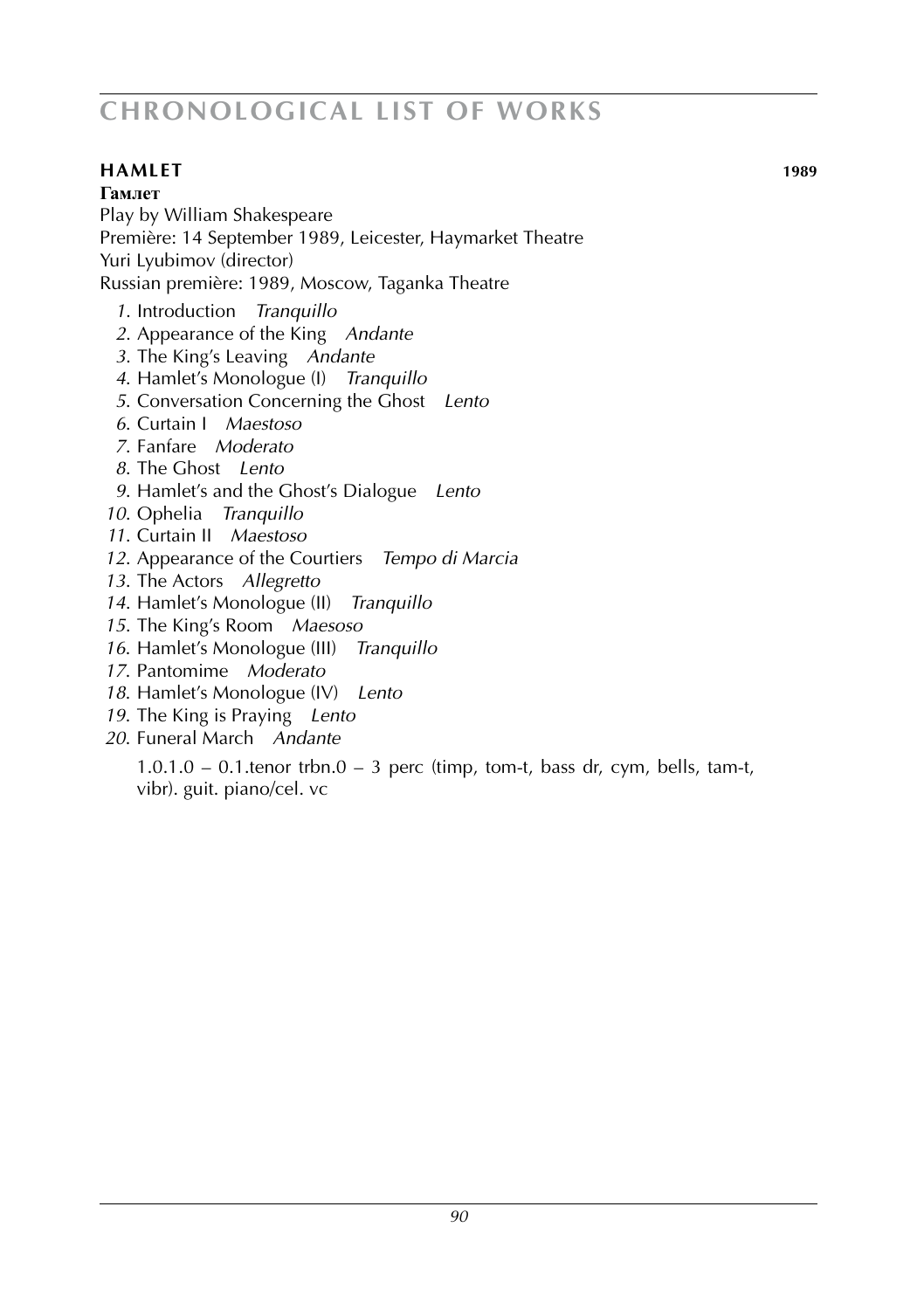## **children's pieces 1989**

for piano two hands and four hands **Детские пьесы** для фортепиано

- *1*. Маленький канон [Little Canon] *Moderato*
- *2*. Ласковая песенка [Affectionate Song] *Allegretto*
- *3*. Весёлая песенка [Joyful Song] *Moderato*
- *4*. Русская песна [Russian Song] *Andante*
- *5*. Маленький марш [Little March] *Temo di marcia*
- *6*. Просьба [The Plea] *Moderato*
- *7*. Хоровод [Round Dance] *Allegro moderato* · *Meno mosso*
- *8*. Утро [The Morning] *Tranquillo*
- *9*. Колокола [The Bells] *Andantino*
- *10*. Наигрыш [Tune] *Vivace leggiero*
- *11*. Клоуны [The Clowns] *Moderato scherzando* · *Presto* · *Tempo I* · *Tranquillo* · *Presto* · *Tempo I*
- *12*. Марш [March] *Andantino marciale*
- *13*. Этюд для пяти пальцев [Etude for Five Fingers] *Allegro giocoso*
- *14*. Обида [Vexation] *Allegro agitato*
- *15*. Скерцо [Scherzo] *Allegro*

Duration: 20'

© Le Chant du Monde, Paris

#### **pour daniel** (for daniel) **1989**

for piano **Pour Daniel** для фортепиано *Dedicated to Daniel Barenboim*

**Tranquillo** 

Duration: 3'

© Leduc, Paris

# **a familial cat of average fluffiness 1989**

**Кот домашний средней пушистости**

Comedy by Vladimir Voinovich and Grigori Gorin Première: Moscow, Sovremennik Theatre Vladimir Poglazov (director)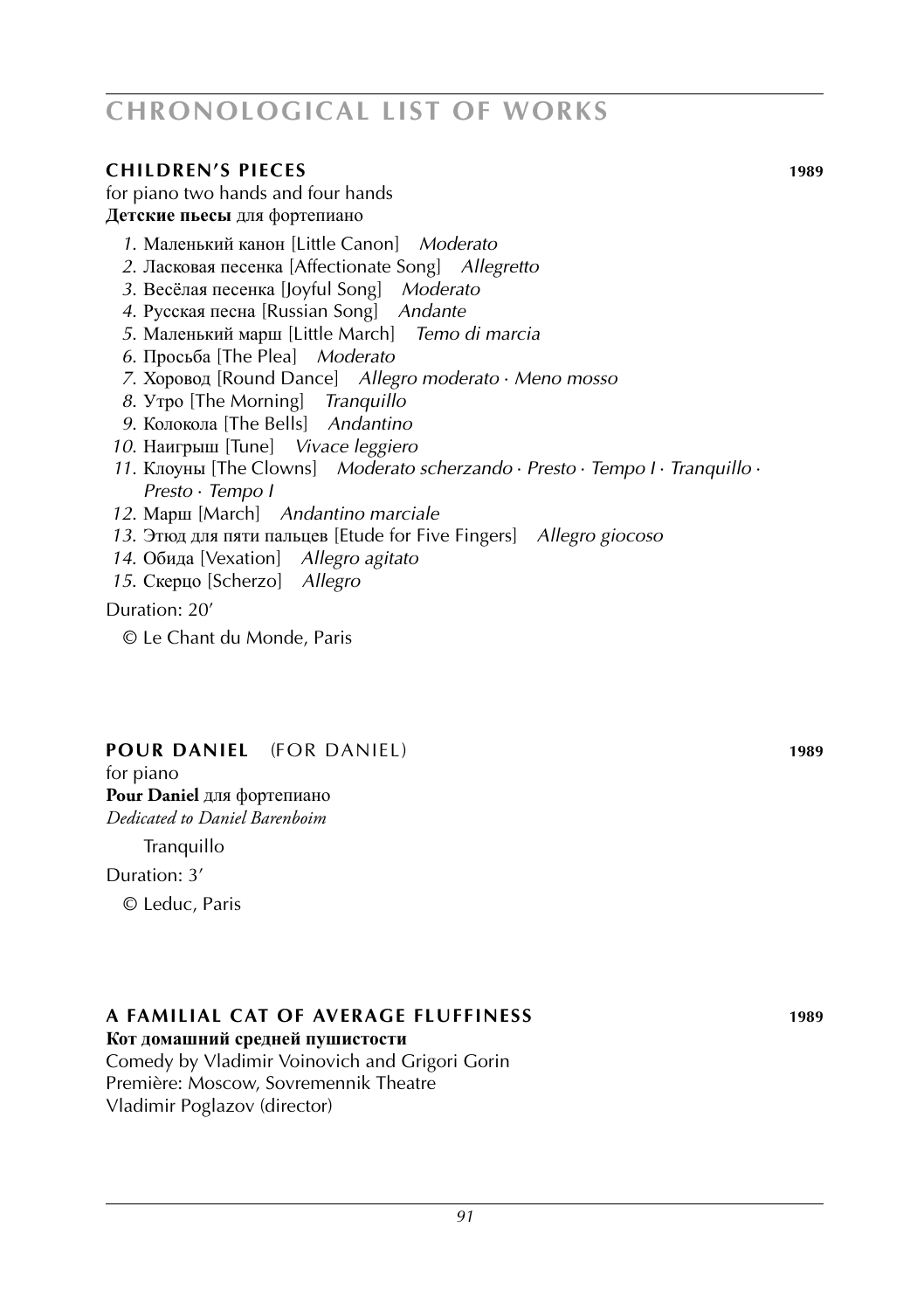## **the feast of belshazzar or a night with stalin 1989**

**Пиры Валтасара, или Ночь со Сталиным** Film music

Produced by Gorki Film Studios – Fazil Iskander (scenario after his novel 'Sandro of Chegem') – Yuri Kara (director)

## **a golden cloudlet was sleeping 1989**

**Ночевала тучка золотая** Film music Produced by Gorki Film Studios – Anatoli Pristavkin (scenario after his novel) – Sulambek Mamilov (director)

## **prishvin's paper eyes 1989**

**Бумажные глаза Пришвина** Film music Produced by Lenfilm – Valeri Ogorodnikov (scenario, director)

# **variations on a theme of mozart 1990**

for eight flutes **Вариации на тему Моцарта** для восьми флейт *Commissioned by András Adorjan*

Andante

Duration: 10'

First performance: 25 January 1991, Munich András Adorjan, William Bennett, Michael Debost, Peter-Lukas Graf, Hiroshi Hari, Maxence Larrieu, Wolfgang Schulz, Ransem Wilson

© Billaudot, Paris

The theme is taken from Mozart's 'The Magic Flute': 'March of the Priests'.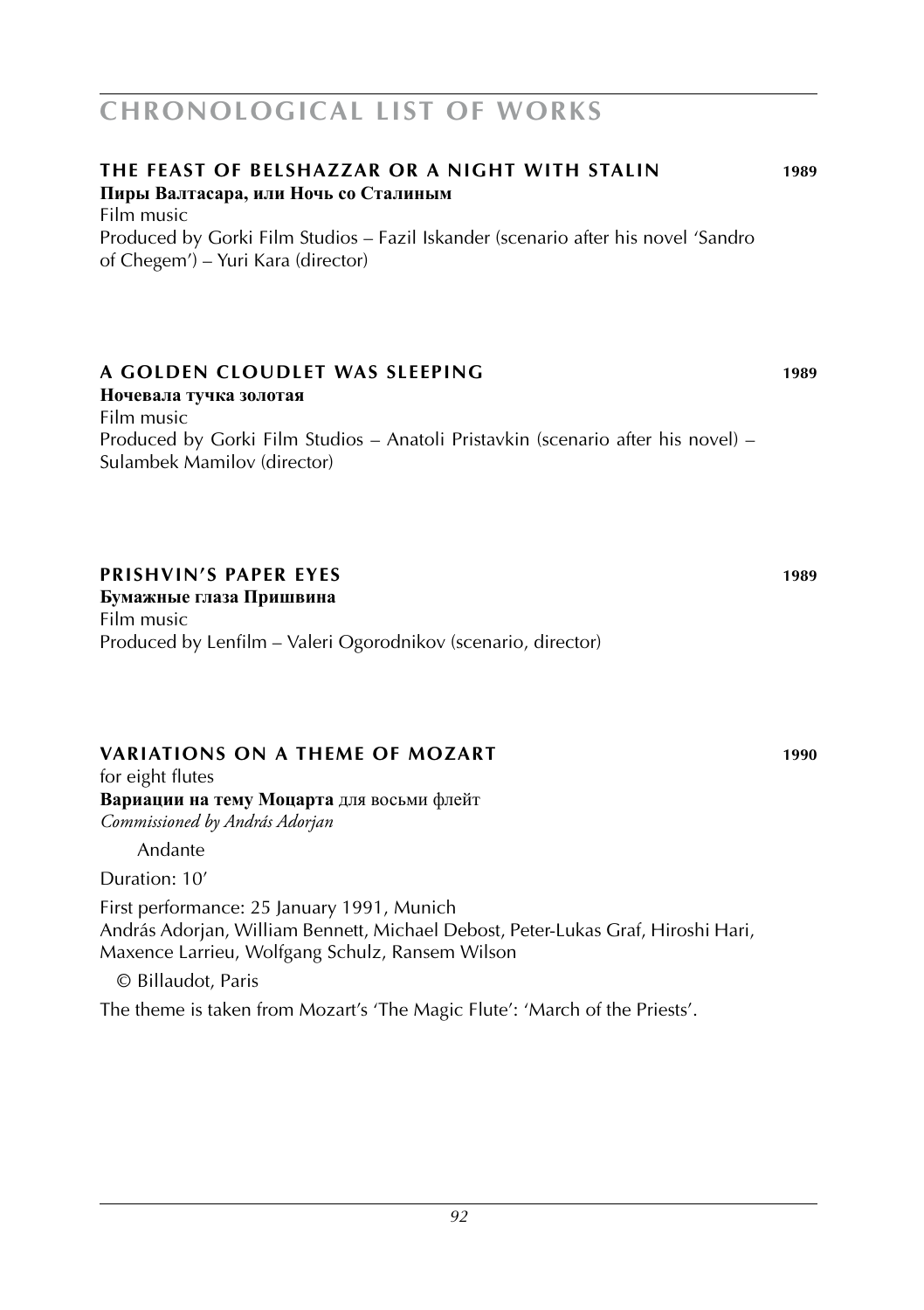#### **the body 1990 Тело** Film music Produced by Gorki Film Studios – Sergei Livnev (scenario) – Nikita Khubov (director)

## **Franka – kham's wife 1990**

**Франка – жена Хама** Film music Produced by Belarusfilm – Alexander Zaitsev (scenario) – Dmitri Zaitsev (director)

#### **the suicide 1990 Самоубийца** Play by Nikolai Erdman Première: 24 July 1990, Moscow, Taganka Theatre Yuri Lyubimov (director)

# **the suicide 1990**

**Самоубийца** Film music Produced by Mosfilm, Slovo, Soyuzkino – Valeri Pendrakovsky (scenario after Nikolai Erdman's play) – Valeri Pendrakovsky (director)

# **the temptation of b. 1990**

**Искушение Б.** Film music Produced by Goskino/Laterna Film – Arkadi Strugatsky (scenario after Arkadi and Boris Strugatsky's novel) – Arkadi Sirenko (director)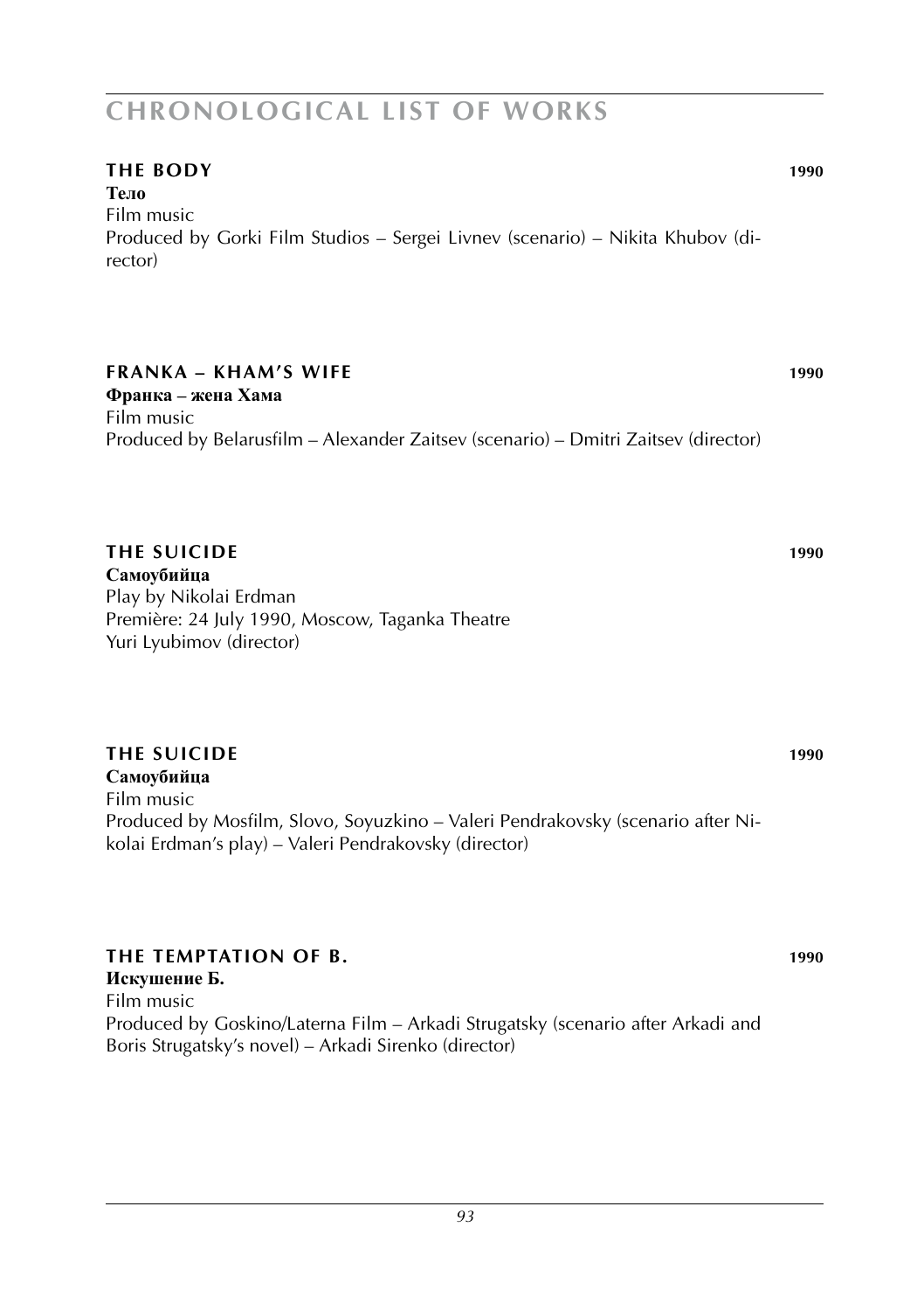## **the tsar**'**s hunt 1990**

#### **Царская охота**

Film music Co-produced by Lenfilm Studios, Golos/FilmovéStudio Barrandov (Czechoslovakia)/Excelsior Film-TV/Videa (Italy) – Leonid Zorin (scenario) – Vitali Melnikov (director)

## **kyrie 1991 1991 1991**

for choir and orchestra after Wolfgang Amadeus Mozart's fragment K 323 (in Latin) **Kyrie** для хора и оркестра. Памяти Моцарта

Allegro moderato · Meno mosso

 $0.2.0.2 - 0.2.0.0 -$  timp. strings

Duration: 11'

First performance: 25 August 1991, Stuttgart Südfunkchor – Koechlin Ensemble – Rupert Huber (conductor)

© Sikorski, Hamburg

# **dedication 1991**

for flute, clarinet, two violins and violoncello **Посвящение** для флейты, кларнета и струнного квартета *Dedicated to The Nash Ensemble*

Lento · Poco più agitato · Più tranquillo · Tempo I

Duration: 12'

First performance: 6 February 1992, London The Nash Ensemble – Amelia Freedman (conductor)

© Breitkopf & Härtel, Wiesbaden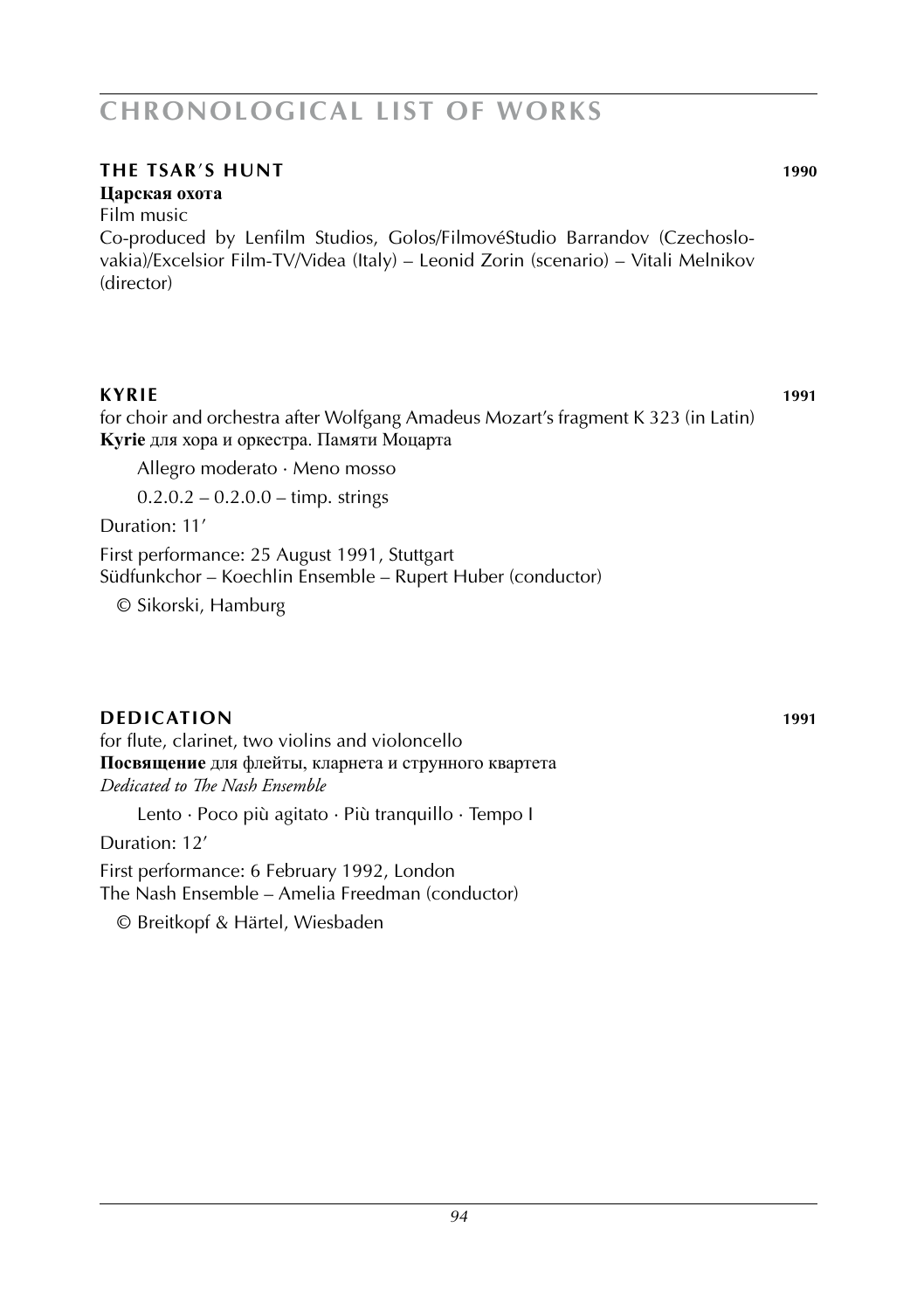# **concerto for guitar and orchestra 1991**

## **Концерт для гитары с оркестром**

*Dedicated to Christopher, Thomas and Marie-Christine Wehrmann*

Tranquillo · Più tranquillo · Meno mosso · Agitato · Tranquillo · Agitato

4.cor anglais.4.1 – 0.4.0.0 – 6 perc (3 tgl, crot, 5 susp.cym, bells, 3 tam-t, glsp, vibr). harp. cel. hpd. strings

# Duration: 27'

First performance: 30 November 1991, Stuttgart Reinbert Evers (guitar) – Alexander Winterson (conductor)

© Sikorski, Hamburg · *score:* **sik 1898**

# **four pieces for string quartet 1991**

**Четыре пьесы для струнного квартета**

*Dedicated to Alfred Schlee on the occasion of his* 90<sup>th</sup> birthday

- *1*. Poco agitato
- *2*. Agitato
- *3*. Lento
- *4*. Poco agitato

Duration: 4'

First performance: June 1991, London Arditti String Quartet

© Universal Edition, Wien · Sikorski, Hamburg for: D, CH, DK, N, S, NL, GR, TR, E, P, IL, IS

# **wind octet 1991**

**Октет для двух гобоев, двух кларнетов, двух фаготов и двух валторн**

- *1*. Tranquillo
- *2*. Agitato

 $0.2.2.2 - 2.0.0.0$ 

Duration: 15'

First performance: 19 July 1991, Wotersen Bläserensemble Sabine Meyer

© Sikorski, Hamburg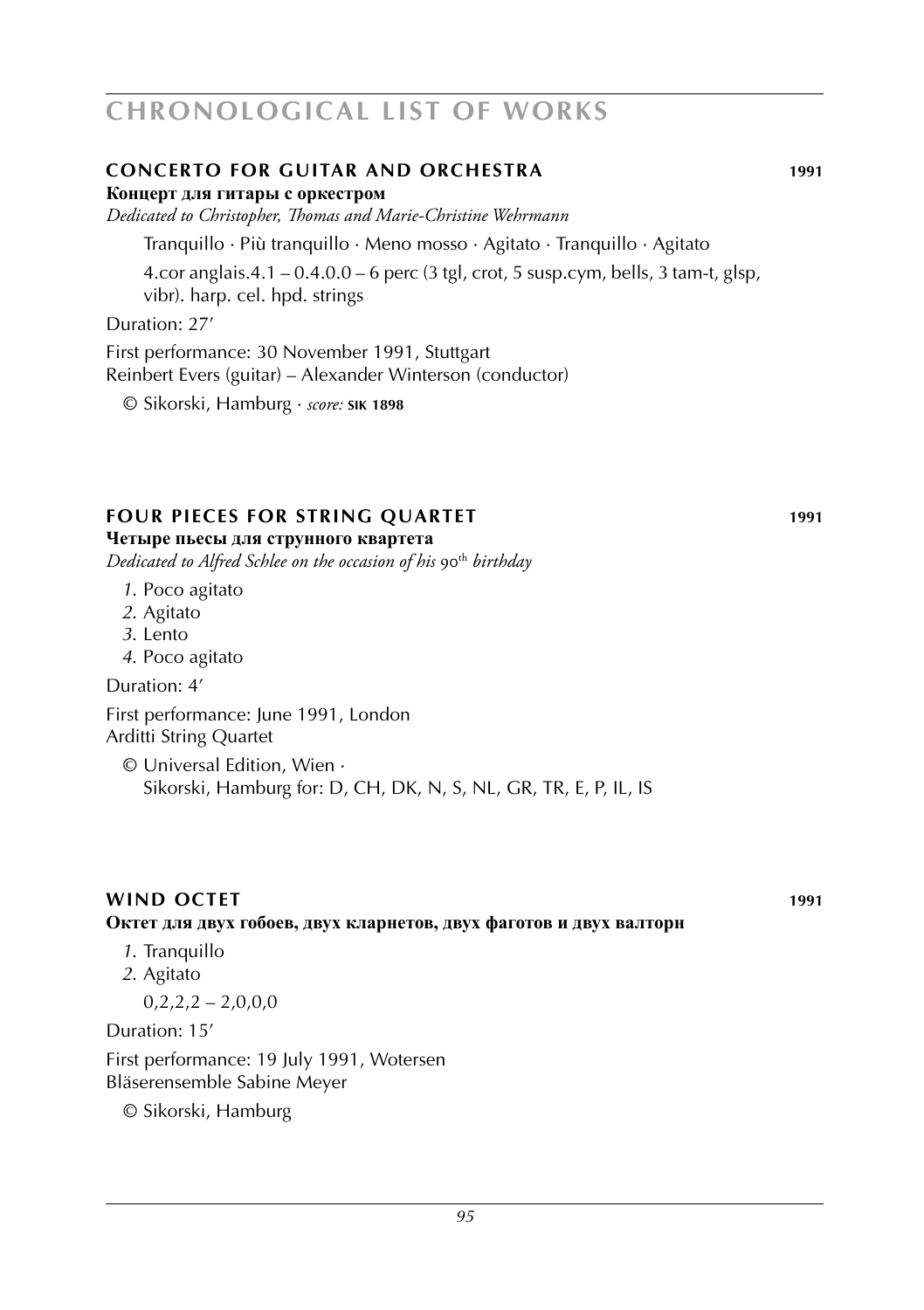# **sur la nappe d'un étang glacé**

(on the surface of a frozen pond) **1991** for ensemble and tape

**На пелене застывшего пруда** для 9 инструментов и магнитофонной пленки

Tranquillo · Agitato · Tranquillo · Poco agitato

 $1,1,1,0 - 1,1,1,0 -$  vibr. piano. harp

Duration: 16'

First performance: 24 February 1992, Paris Ensemble InterContemporain – David Robertson (conductor)

© Le Chant du Monde, Paris

#### **quintet for four saxophones and piano 1991 Квинтет для четырёх саксофонов и фортепиано**

*Dedicated to Claude and Odile Delangle*

*1*. Agitato

*2*. Moderato

*3*. Tranquillo

Duration: 25' First performance: 20 February 1993, Paris Delangle Quintet

© Leduc, Paris

### **THE EXPERIENCE of a delirium from the spell of love 1991 Опыт бреда любовного очарования**

Film music

Produced by Lenfilm – Valeri Ogorodnikov (scenario, director)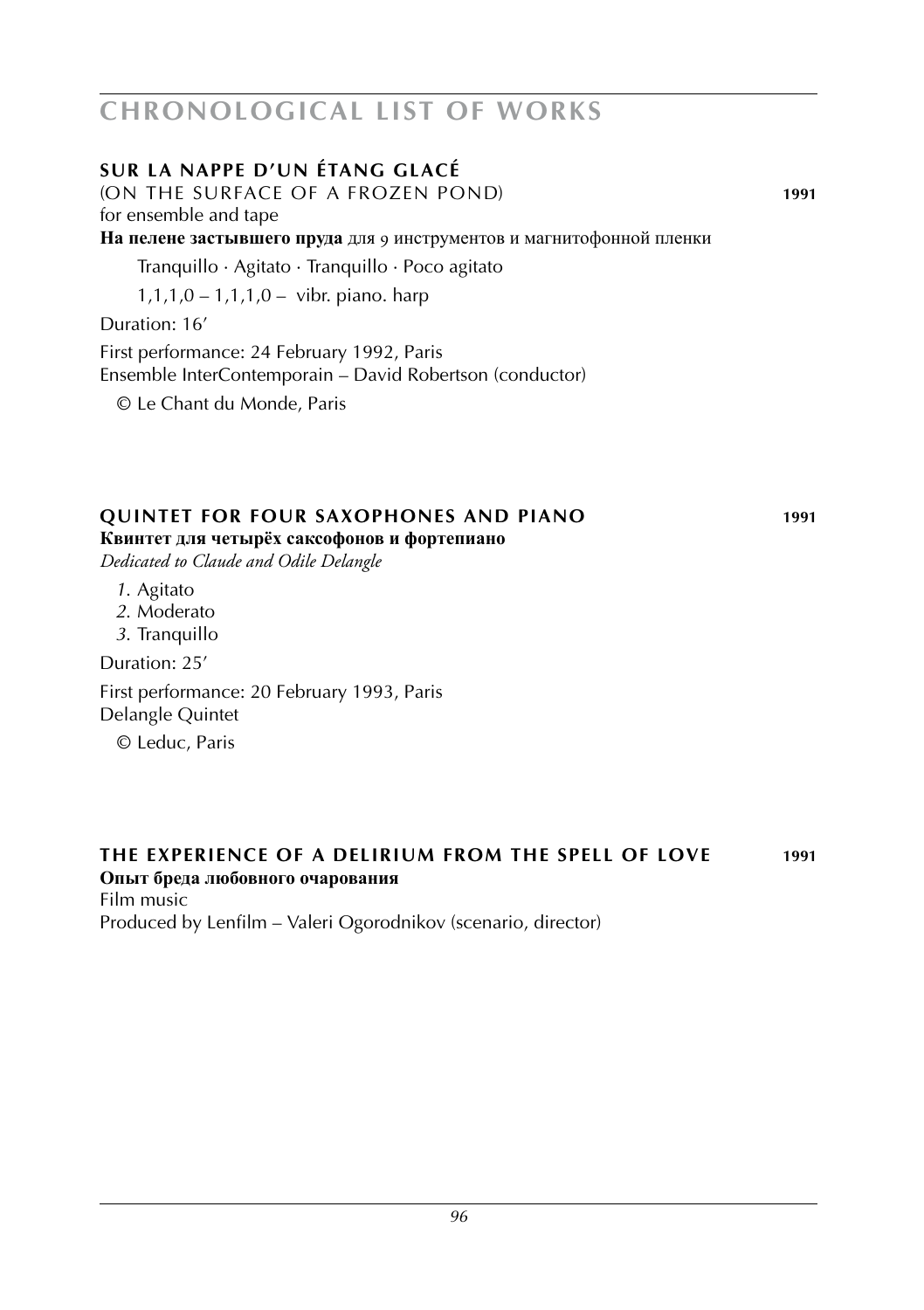#### **concerto for alto saxophone and orchestra 1986**/**1992**

Arrangement of Concerto for Viola and Orchestra (1986) **Концерт для альт-саксофона с оркестром**

*Commissioned by Claude Delangle*

- *1*. Lento · Più mosso · Più tranquillo · Meno mosso · Agitato · Lento
- *2*. Tranquillo
- *3*. Inquieto *attacca*
- *4*. Variations on a theme by Schubert *Moderato* · *Poco più animato* · *Tempo I*

 $2.1.3$ (bass clar). $2 - 0.3.3.0$  – perc (timp, crot, tom-t, susp.cym, tam-t, bells, glsp, vibr, marimba). harp. cel. strings

Duration: 38'

First performance: 3 September 1992, Pesaro, Teatro Rossini Claude Delangle (saxophone) – Orchestra Internazionale d'Italia – Lu Jia (conductor)

© Sikorski, Hamburg · *piano score:* **sik 1880**

Franz Schubert's Impromptu in A flat major, Op. 142, 2 serves as the theme for the variations in the fourth movement.

► *see also:* Concerto for Viola and Orchestra (1986)

# **the history of the life and death**

#### **of our lord jesus christ 1992**

for tenor, bass, mixed choir and orchestra on texts of the New Testament and the Orthodox Liturgy (in Russian)

**История жизни и смерти Господа нашего Иисуса Христа** для тенора, баса, хора и оркестра на тексты из Нового Завета и православной литургии

*Commissioned by Alte Oper Frankfurt*

- *1*. Рождение Христа [The Birth of Christ] *Tranquillo*
- *2*. Поклонение волхвов [Adoration of the Magi] *Tranquillo*
- *3*. Нагорная проповедь [The Sermon on the Mount] *Tranquillo*
- *4*. Видение [Vision] *Tranquillo*
- *5*. Гефсиманский сад [The Garden of Gethsemane] *Tranquillo*
- *6*. Голгофа [Golgotha] *Lento*
- *7*. Воскресение [Resurrection] *Poco agitato*
	- $4.4.4$ (bass clar). $4 8.4.4.0 -$  timp. perc. harp. cel. strings

Duration: 60'

First performance: 14 September 1994, Frankfurt Moscow State Academic Choir – Deutsche Radio Philharmonie Saarbrücken Kaiserslautern – Viktor Popov (choral director) – Arnold Katz (conductor)

© Breitkopf & Härtel, Wiesbaden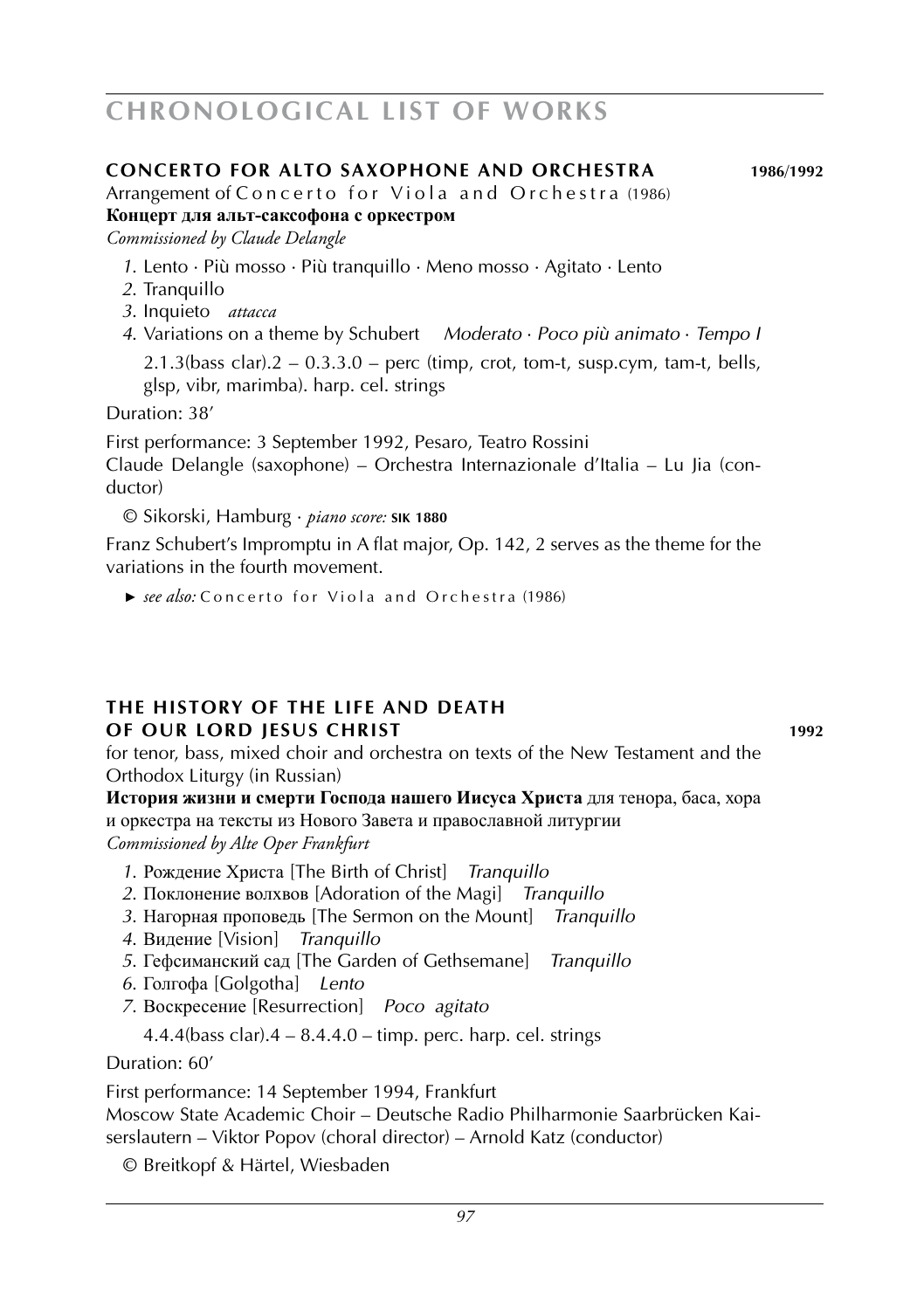## **free zone 1992**

**Свободная зона** Film music Produced by Belarusfilm – Alexander Zaitsev (scenario) – Dmitri Zaitsev (director)

# **on the irtysh river 1992**

**На Иртыше** Film music Produced by Sodaperga/La Sept/Troiski Most – Vyacheslav Sorokin (director)

### **a very faithful wife 1992**

**Очень верная жена** Film music Produced by Mosfilm, Ritm – Yusup Razykov, Yuri Rogozhin (scenario) – Valeri Pendrakovsky (director)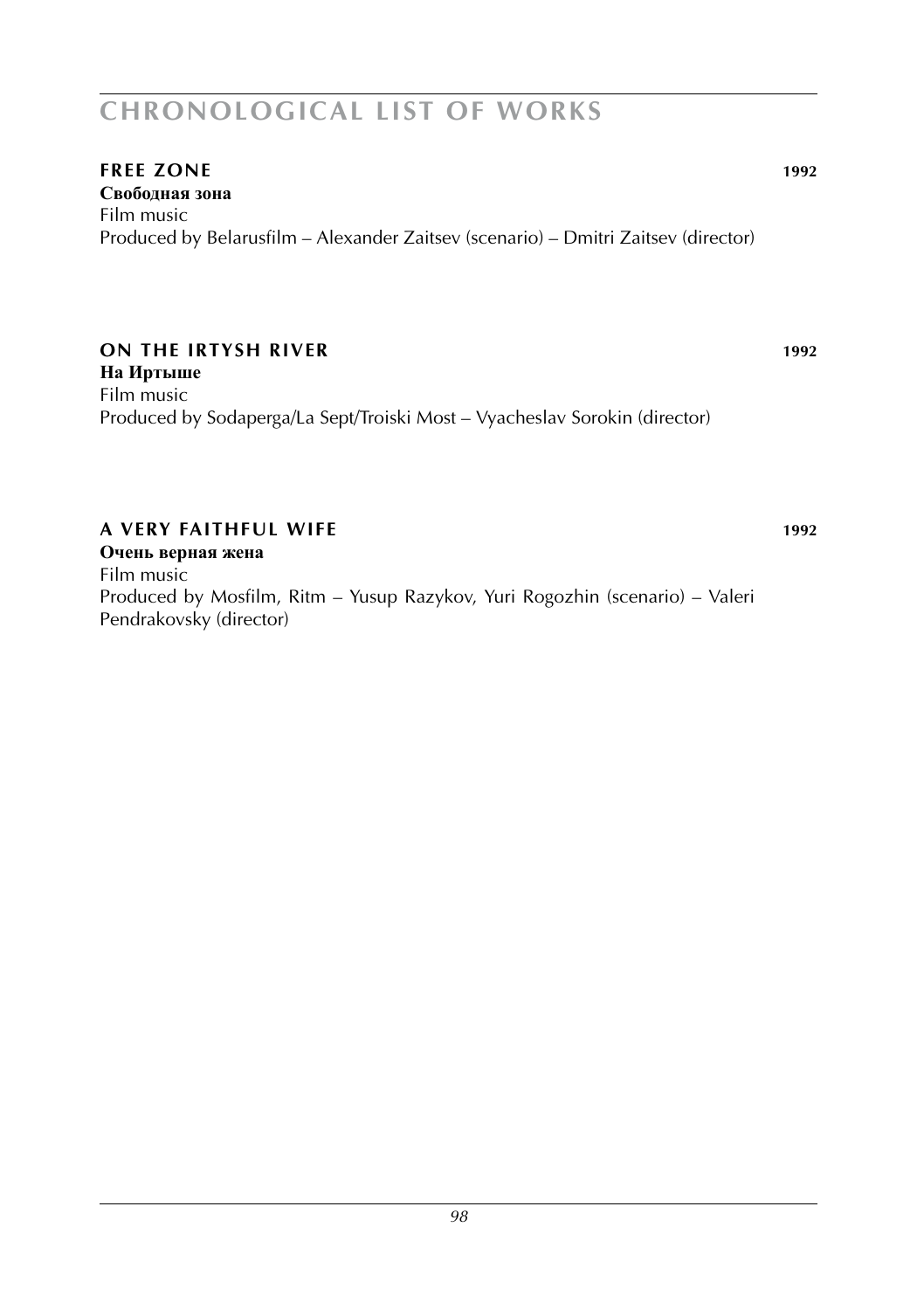## **RODRIGUE ET CHIMÈNE** [CLAUDE DEBUSSY] **1993**

Orchestration of Debussy's drame lyrique in 3 acts

**Родриг и Химена.** Опера в 3 актах

Libretto by Catulle Mendès (in French)

*Commissioned by Erato Records, Editions Durand and Opéra de Lyon (for the spending of its new auditorium)*

**d r a m at i s p e r s o n a e**: Rodrigue (tenor) · Chimène (sopran) · Iñez (mezzosoprano) · Hernan (tenor) · Bermudo (tenor) · Don Diègue (baritone) · Don Gomez (baritone) · The king (bass) · Don Juan d'Arcos (tenor) · Don Pèdre de Terruel (tenor)

Daughters of Bivar, Men of Gormaz, Men of Bivar, Servants and Servant girls, Soldiers, Monks

 $3.3.2.3 - 4.3.3.0 -$  perc. 2 harps. strings

Duration: 115'

First performance: 14 May 1993, Lyon

Laurence Dale (Rodrigue) – Donna Brown (Chimène) – Hélène Jossoud (Iñez) – Gilles Ragon (Hernan) – Jean-Paul Fouchécourt (Bermudo) – Jean-Philippe Courtis (Don Diègue) – Jules Bastin (Don Gomez) – Vincent Le Texier (King) – Orchestra and choir of the Lyon Opera – Georges Lavaudant (director) – Kent Nagano (conductor)

© Durand, Paris

Debussy completed all but the orchestration of Rodrigue et Chimène.

# **concerto for flute, vibraphone, harpsichord and strings 1993**

**Концерт для флейты, вибрафона, клавесина и струнного оркестра** *Dedicated to Heinz Hertach*

Agitato · Più agitato · Tranquillo · Agitato · Tranquillo · Agitato

strings (8/0/2/2/1)

Duration: 15'

First performance: 17 August 1993, Lucerne Dmitri Denisov (flute) – Vladimir Goloukhov (vibraphone) – Ivan Sokolov (harpsichord) – Rudolf Baumgartner (conductor)

© Le Chant du Monde, Paris ·

Sikorski, Hamburg for: D, CH, DK, N, S, NL, GR, TR, E, P, IL, IS · *score:* **sik 6876**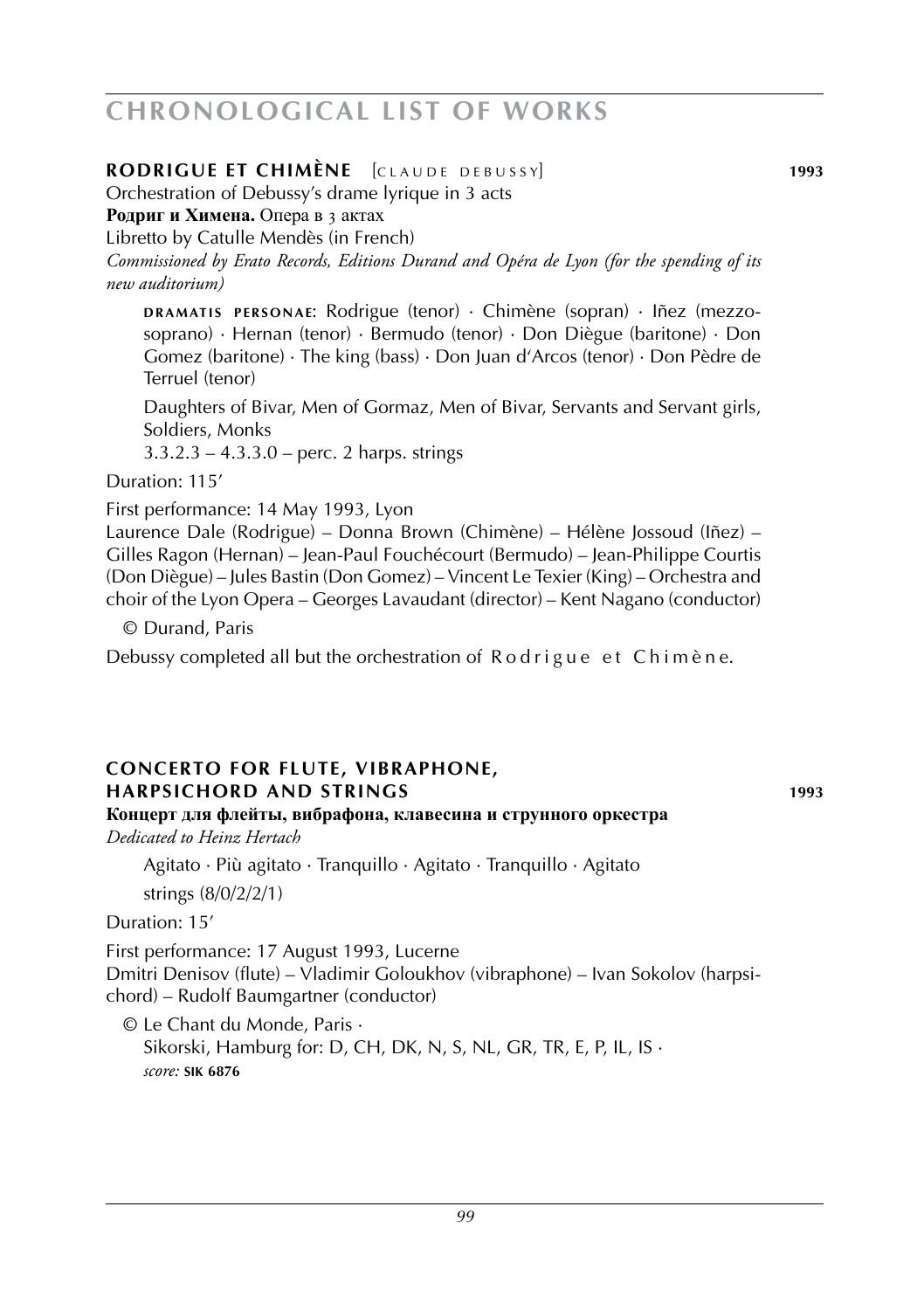#### *100*

# **chronological list of works**

### **sonata for clarinet and piano 1993**

**Соната для кларнета и фортепиано**

*Dedicated to Eduard Brunner*

*1*. Agitato

*2*. Moderato

Duration: 17'

First performance: 27 December 1993, Cologne Eduard Brunner (clarinet) – Vassili Lobanov (piano)

© Breitkopf & Härtel, Wiesbaden

## **anomaly 1993**

**Аномалия** Film music Produced by Kinotavr – Yuri Elkhov (scenario after Clifford D. Simak's novel 'All Flesh is Grass') – Yuri Elkhov (director)

# **desire for love 1993**

**Желание любви** Film music Produced by Art-Priz-Moskva – Viktor Georgiev, Alexander Kuprin (scenario) – Viktor Georgiev (director)

## **sonata for alto saxophone and violoncello 1994**

# **Соната для альт-саксофона и виолончели**

*Commissioned by and dedicated to Claude Delangle*

- *1*. Allegro risoluto
- *2*. Tranquillo
- *3*. Moderato

Duration: 13'

First performance: 4 July 1995, Dourdan Claude Delangle (saxophone) – Vérène Westphal (violoncello)

© Billaudot, Paris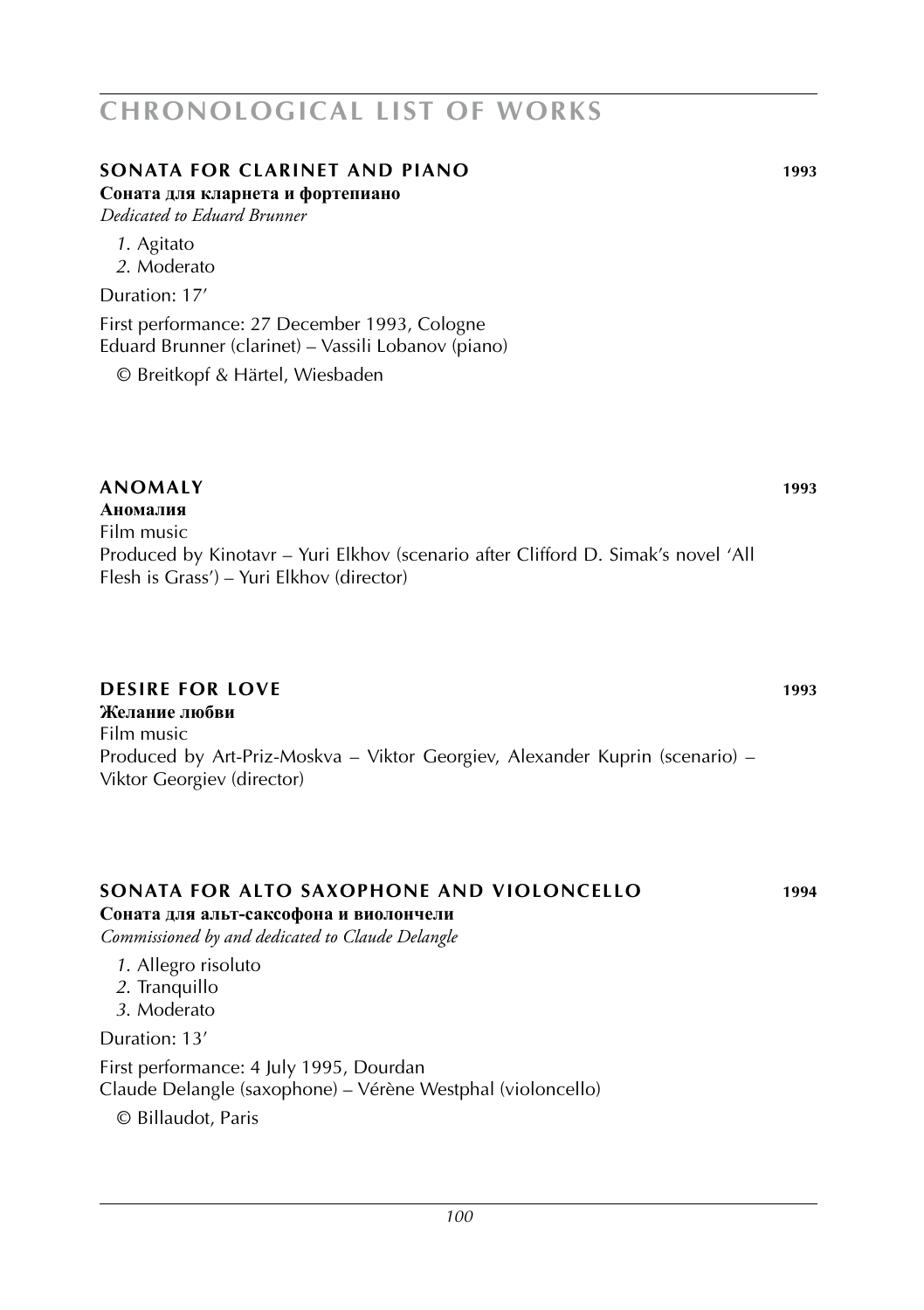### **chamber symphony no. 2 1994**

**Камерная симфония № 2**

*Commissioned by Arion-Edo Foundation Dedicated to Anatoli Slepychev*

> Agitato · Poco meno mosso · Agitato · Poco meno mosso · Agitato · Poco più tranquillo · Più agitato · Più tranquillo · Agitato · Poco meno mosso

> $1.1.1.1 - 1.1$ .tenor trbn. $0 -$  perc (5 bongos, wood bl, side dr, 2 susp.cym, tam-t). harp. piano, strings (1/1/1/1/1)

Duration: 17'

First performance: 13 July 1994, Tokyo ASM Ensemble – Alexei Vinogradov (conductor)

© Le Chant du Monde, Paris · Sikorski, Hamburg for: D, CH, DK, N, S, NL, GR, TR, E, P, IL, IS · *score:* **sik 6879**

### **postlude 1994**

for chamber orchestra **Постлюдия** для камерного оркестра. Памяти Витольда Лютославского *in memoriam Witold Lutosławski*

Lento

0.0.0.0 – 0.3.2.0 – perc (bells, vibr). harp. piano. strings (8/6/6/4/2)

Duration: 11'

First performance: 21 September 1994, Warsaw Sinfonietta Cracovia – Luca Pfaff (conductor)

© Breitkopf & Härtel, Wiesbaden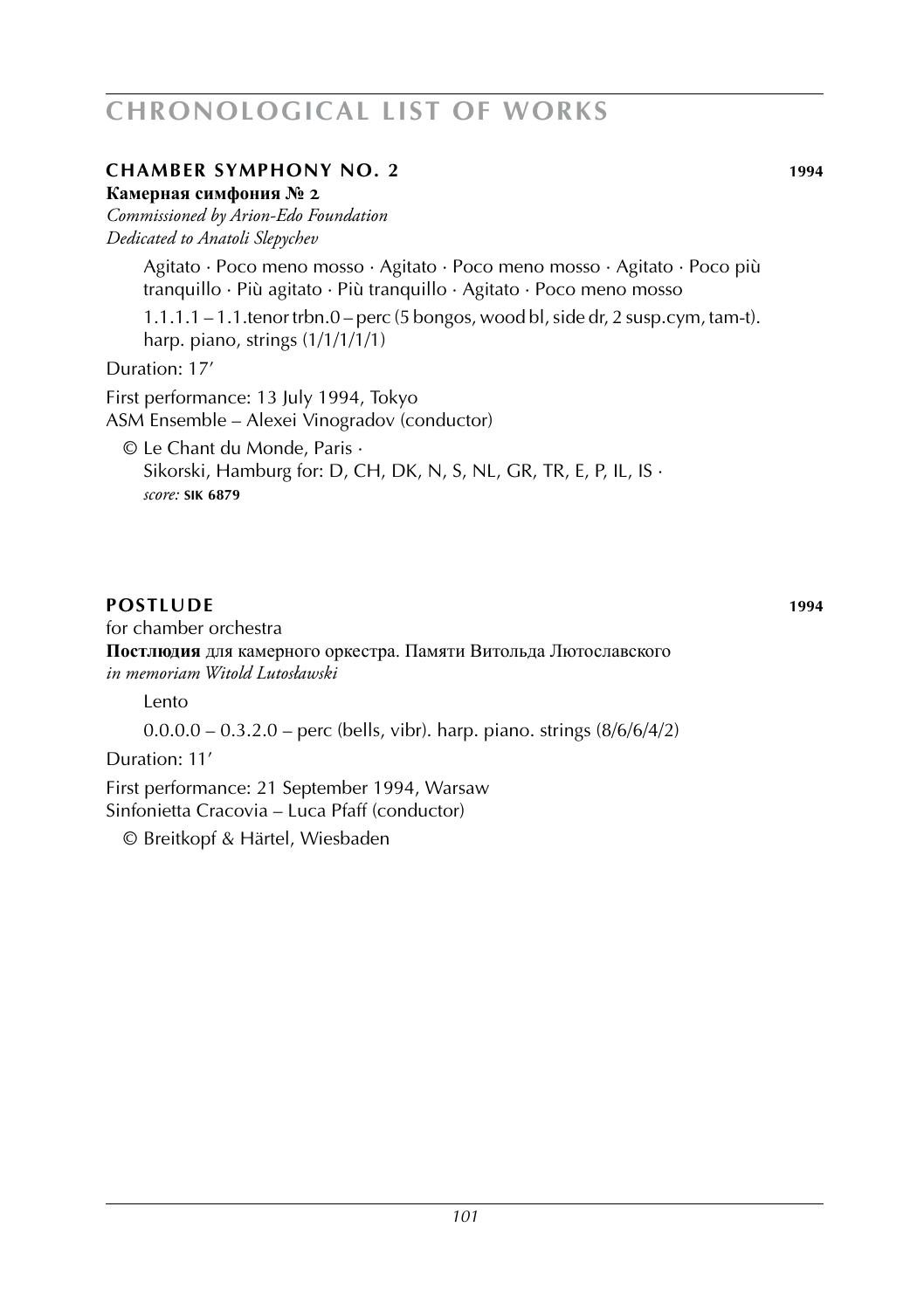#### **five songs** [ekaterina kuprovskaya-denisova] **1994**

Orchestration for soprano and ensemble of Kuprovskaya's song cycle from 1988 on texts by Anna Akhmatova (in Russian)

#### **Пять романсов на стихи Анны Ахматовой** для сопрано и ансамбля

- *1*. Вечер [The Evening] *Tranquillo*
- *2*. В саду [In the Garden] *Moderato*
- *3*. Прощание [Farewell] *Rubato*
- *4*. Тихое слово [Soft Word] *Allegretto*
- *5*. Одиночество [Solitude] *Tranquillo*
	- $1.1.1.1 1.0.0.0 \text{harp. strings}$  (1/1/1/1/0)

Duration: 8'

First performance: 30 October 1994, Heidelberg Elena Vassilieva (soprano) – ASM Ensemble – Alexei Vinogradov (conductor)

 *Manuscript*

#### **morgentraum 1994**

for soprano, mixed choir and orchestra on poems by Rose Ausländer (in German) **Morgentraum** для сопрано, хора и оркестра на стихи Розе Ауслендер *Commissioned by Städtischer Musikverein Düsseldorf on the occasion of the* 175*th birthday of the Düsseldorfer Symphoniker*

*Dedicated to Hartmut Schmidt*

- *1*. Wolken *Tranquillo*
- *2*. Sturm I *Agitato*
- *3*. Wortgewebe *Tranquillo*
- *4*. Sturm II *Agitato*
- *5*. Regenbogen *Tranquillo*
- *6*. Tröstung *Tranquillo*
- *7*. Mit euch allen *Animato* · *Poco meno mosso*
- *8*. Bachfuge *Allegro risoluto* · *Poco meno mosso* · *Allegro risoluto*
- *9*. Schatten *Lento*

*10*. Versöhnung *Tranquillo*

4(alto flute).4(cor anglais).4(bass clar).4(db bn) –  $8.4.4.0 - 6$  perc (I: crot, susp. cym, tam-t, vibr – II: crot, susp.cym, tam-t, vibr – III: susp.cym, tam-t, glsp, vibr – IV: susp.cym, tam-t, glsp, vibr – V: susp.cym, bass dr, bells, tam-t –VI: timp, susp.cym, bells). 2 harps. cel. strings

Duration: 34'

First performance: 19 January 1995, Düsseldorf Natalia Zagorinskaya (soprano) – Düsseldorfer Symphoniker – Salvador Mas Conde (conductor)

© Sikorski, Hamburg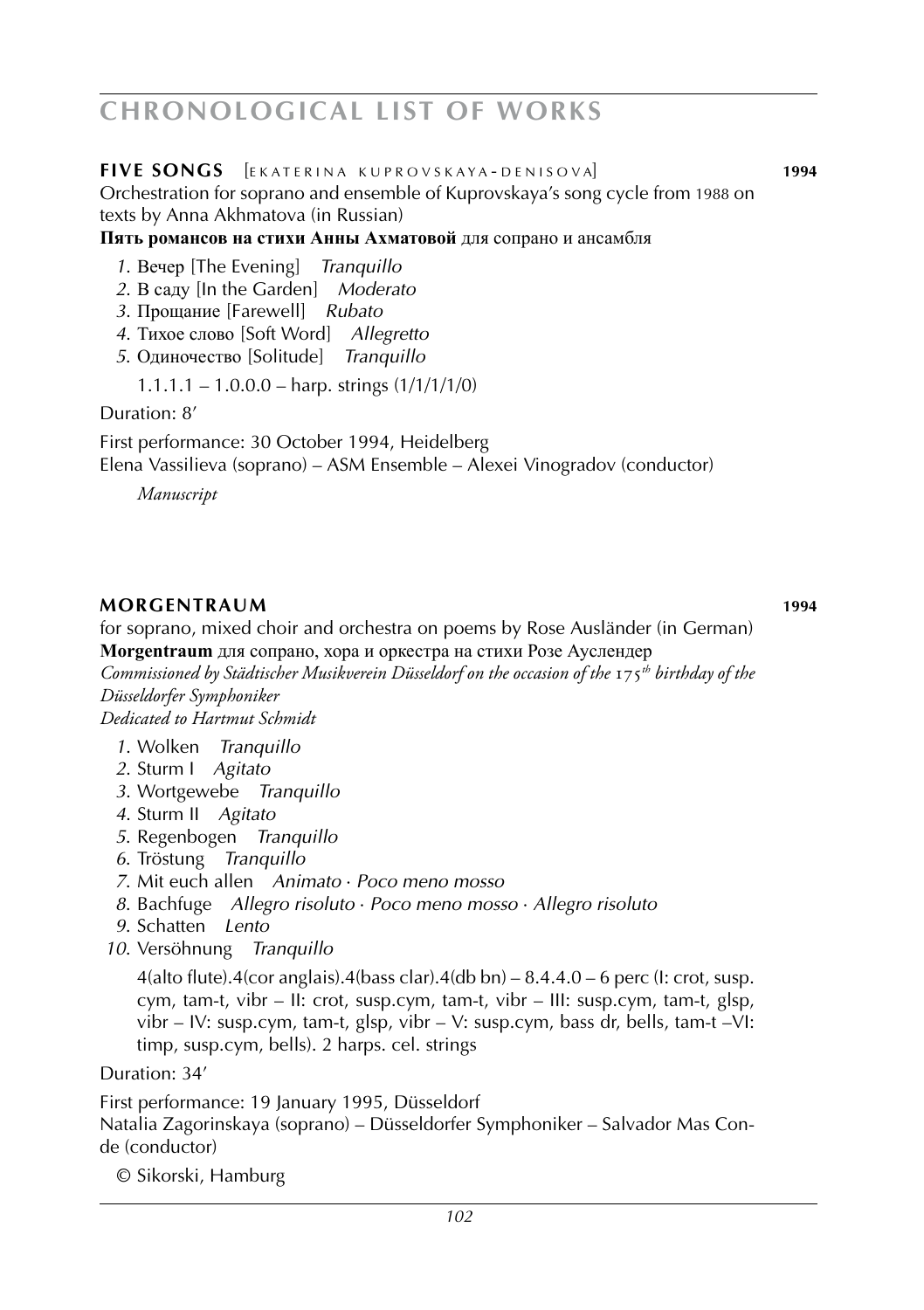# **the cherry orchard 1994**

**Вишнёвый сад**

Play by Anton Chekhov Première: 1994, Katia Dandoulaki Theatre, Athens Yuri Lyubimov (director)

**LAZARUS** [FRANZ SCHUBERT] **1995** 

Completion of Schubert's fragment 'Lazarus oder Die Feier der Auferstehung' D 689 (1820) for three sopranos, three tenors, bass, mixed choir and orchestra on a text by August Hermann Niemeyer (in German)

**Лазарь или Праздник Воскресения.** Религиозная драма в трёх актах завершеная Эдисоном Денисовым

*Commissioned by Helmuth Rilling*

**DRAMATIS PERSONAE:** Maria (soprano) · Martha (mezzo-soprano) · Jemina (soprano) · Lazarus (tenor) · Nathanael (tenor) · Youth (tenor) · Simon (bass)

Erste Handlung

- *1*. Hier lasst mich ruhen (Lazarus)
- *2*. Noch einen Augenblick (Martha)
- *3*. Trübe nicht mit Klagen deine Seele (Maria)
- *4*. Steh im letzten Kampf dem Müden (aria Maria)
- *5*. Voll Friede (Lazarus)
- *6*. So segne mich (Nathanael)
- *7*. Willkommen, mein Nathanael (Lazarus)
- *8*. Wenn ich ihm nachgerungen habe (aria Nathanael)
- *9*. Nathanael, bewundern kann ich dich (Martha)
- *10*. O Martha, bliebst du stiller (Maria)
- *11*. Der Trost begleite dich hinüber (Maria)
- *12*. Wenn nun mit tausendfachen Qualen (Maria)
- *13*. Gottes Liebe, du bist seine Zuversicht (aria Maria)
- *14*. Ach so, finde ich noch (Jemina)
- *15*. Jemina, Tochter der Auferstehung (Lazarus)
- *16*. So schlummert auf Rosen die Unschuld ein (aria Jemina)
- *17*. Nun entflog auf schnellen Schwingen (Jemina)
- *18*. Ach seht, er wird so bleich (Jemina)
- *19*. Ich sterbe, ach nun kommt (Lazarus)
- *20*. Allgnädiger, heile du unsrer Seele Wunde (choir)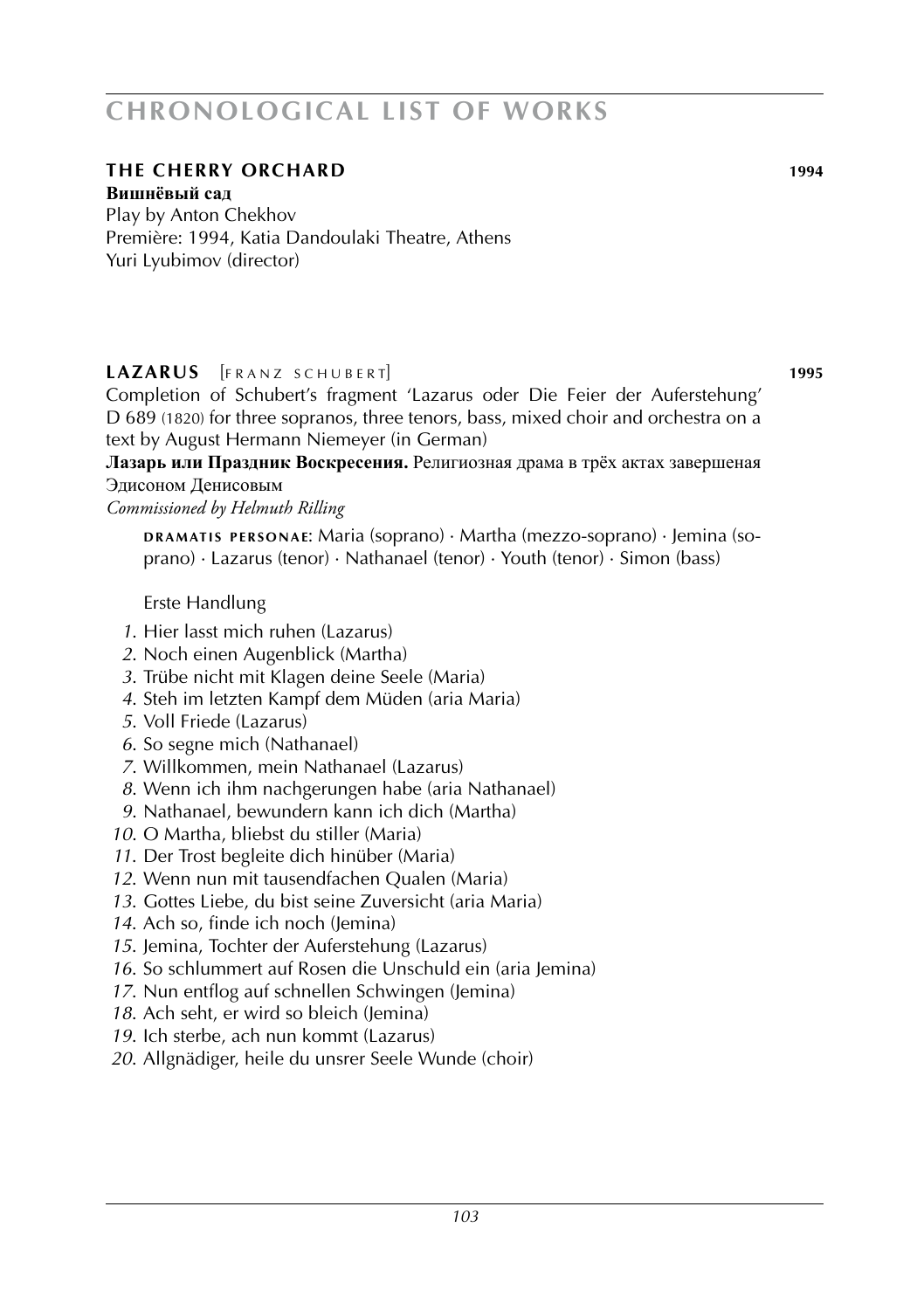## **lazarus** [c o n t i n u e d]

## Zweite Handlung

- . Introduction
- . Wo bin ich (Simon)
- . O könnt ich, Allgewaltiger (aria Simon)
- . Wes ist der Klage Stimme (Nathanael)
- . Sanft und still schläft unser Freund (choir)
- . So legt ihn in Blumen (Nathanael)
- . Hebt mich der Stürme Flügel (aria Martha)
- . Einst wenn vom Abend und vom Morgen her (Nathanael)
- . Mein stiller Abend ist gekommen (Jüngling)
- . Wiedersehen! Sei uns gesegnet (choir)

# Dritte Handlung

- . Ich habe ihn gesehen (Martha)
- . Auferwecker! (aria Maria)
- . Maria! Ach wenn er den Schlummernden (Martha)
- . Ich folge, meine Schwester! (Maria)
- . Wie ich wanke! Wie ich irre! (Simon)
- . Preis dem Erwecker! (choir)
- . Er kam, mit Trost des Himmels (choir)
- . Preis dem Erwecker! (choir)
- . Simon! Simon, noch so trübe dein Auge (Nathanael)
- . Willkommen, meine Brüder (Lazarus)
- . O dass mit Himmelsharmonien (aria Lazarus)
- . Mehr! Viel mehr! Kein Harfenklang (choir)
- . O Tag des Jubels (Simon)
- . In Wetterwolken eingehüllt (aria Simon)
- . Was wird jener Tag sein (Nathanael)
- . Ich will dich singen (Lazarus)
- . Heilige Stätte (choir)
- . Komm, Wonnetag (choir)

2.2.2.2 – 2.0.3.0 – timp. strings

Duration: 130'

First performance: 21 January 1996, Stuttgart

Sibylla Rubens (Maria) – Camilla Nylund (Martha) – Simone Nold (Jemina) – Nadja Michael (solo contralto in 'Dritte Handlung') – Scot Weir (Lazarus) – Kurt Azesberger (Nathanael) – Christian Voigt, Tenor (Youth) – Matthias Görne (Simon) – Gächinger Kantorei Stuttgart – Bach-Collegium Stuttgart – Helmuth Rilling (conductor)

© Breitkopf & Härtel, Wiesbaden

In the middle of No. 27, 'Hebt mich der Stürme Flügel', Schubert abandoned work on the score. No. 27 and the following movements were completed by Edison Denisov.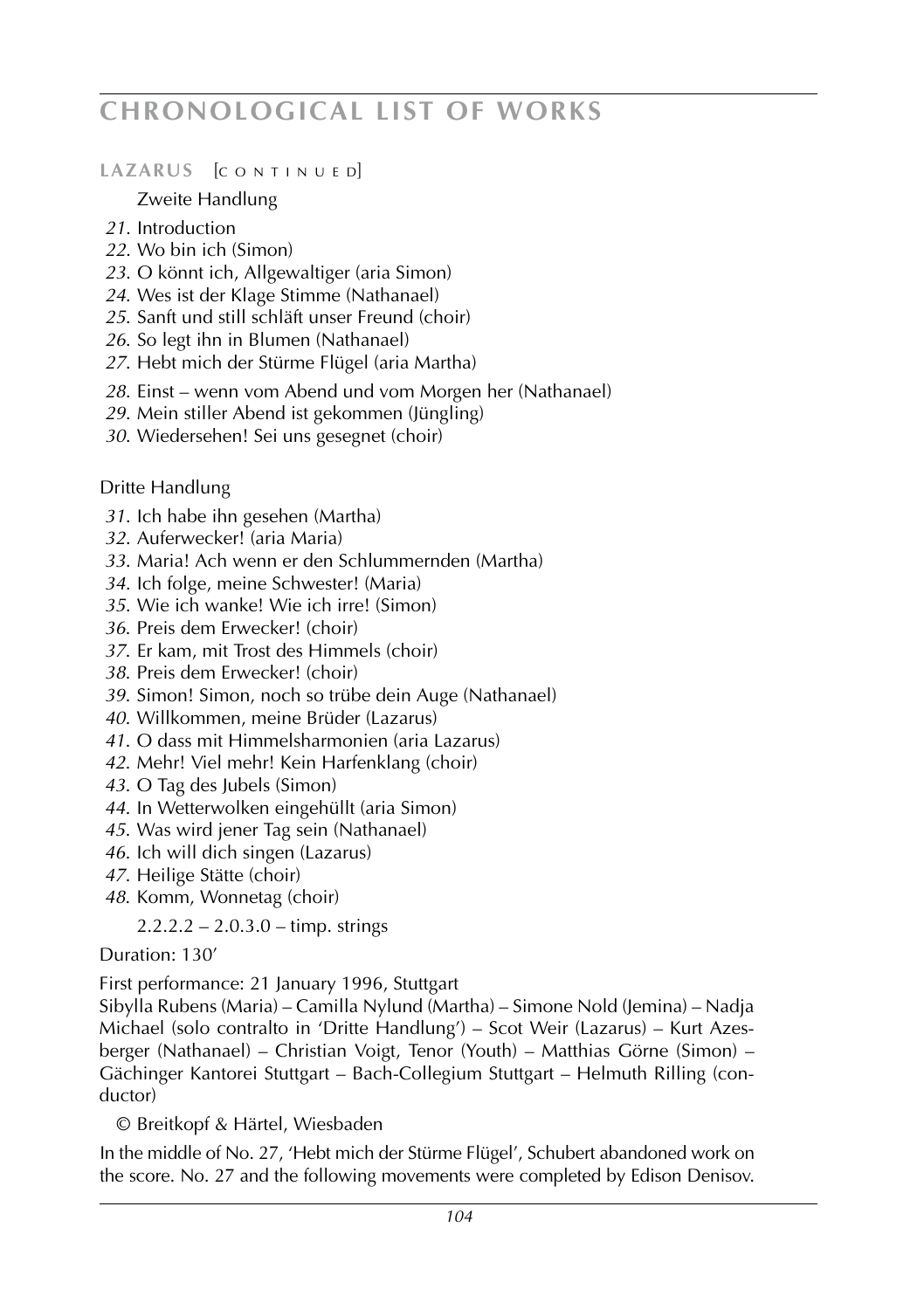### **three peludes 1994**

for piano **Три прелюдии** для фортепиано *Dedicated to Philippe Gavardin* (1.)*, Jean Leduc* (2.) *and Jean-Pierre Armengaud* (3.) *1*. Agitato *2*. Tranquillo, poco rubato *3*. Presto Duration: 5'

First performance: 29 June 1996, Båstad Jean-Pierre Armengaud

© Leduc, Paris

# **thirteen choruses 1995**

from the incidental music to Euripides' tragedy 'Medea' for choir and ensemble (partly a cappella) Text: Iosif Brodsky (in Russian)

**Тринадцать хоров** из музыки к спектаклю »Медея« по Еврипиду

- *1*. Пролог [Prologue]
- *2*. Первый хор [First Choir] *Animato*
- *3*. Второй хор [Second Choir] *Moderato*
- *4*. Третий хор [Third Choir] *Moderato*
- *5*. Четвёртый хор [Fourth Choir] *Moderato*
- *6*. Пятый хор [Fifth Choir] *Moderato*
- *7*. Шестой хор [Sixth Choir] *Tranquillo*
- *8*. Седьмой хор [Seventh Choir] *Tranquillo*
- *9*. Восьмой хор [Eighth Choir] *Moderato*
- *10*. Девятый хор [Ninth Choir] *Andante*
- *11*. Десятый хор [Tenth Choir] *Tranquillo*
- *12*. Одиннадцатый хор. Колыбельная [Eleventh Choir. Lullaby] *Tranquillo*
- *13*. Flute and timpani *Tranquillo*
- *14*. Заключительный хор [Final Choir] *Tranquillo*

 $1.0.0.0 - 0.1.1.0 -$  perc (timp, vibr)

Duration: 28'

First performance: 22 May 1995, Athens Yuri Lyubimov (director)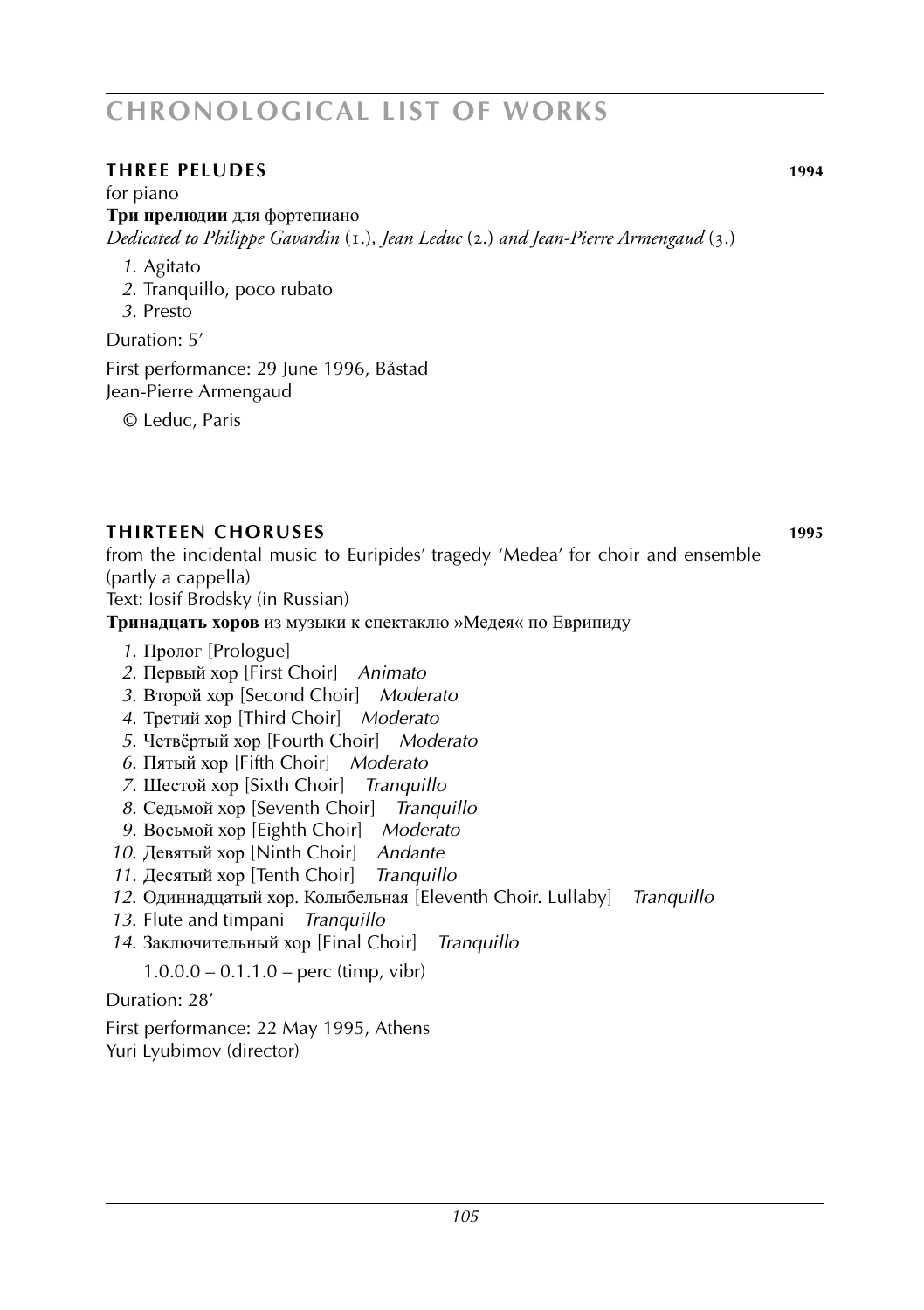## **the birth of rhythm 1995**

for six percussionists

**Рождение ритма** для шести ударников *Commissioned by the French Ministry of Culture*

Moderato · Più agitato · Agitato

perc (I: crot I, bells, xyl, bass marimba – II: crot II, marimba I – III: crot III, marimba II – IV: cow bells I, 6 tom-t [2 medium/2 medium low/2 low] – V: timp, cow bells II – VI: cow bells III, 6 bass dr [2 high/2 medium/2 low], Balinesian gong)

Duration: 17'

First performance: 4 October 1995, Strasbourg Les Percussions – Lorraine Vaillancourt (conductor)

© Billaudot, Paris

# **six pieces for brass instruments and percussion 1995**

# **Шесть пьес для медных и ударных**

*Commissioned by Blechbläser des Radio-Sinfonie-Orchesters Frankfurt and Reinhold Friedrich*

*Dedicated to Reinhold Friedrich*

- *1*. Moderato
- *2*. Agitato
- *3*. Moderato
- *4*. Lento
- *5*. Poco agitato
- *6*. Agitato

 $0.0.0.0 - 4.6(4 \text{ picc}).3$ . euphonium. $2 - 2$  perc (timp, bass dr, vibr)

Duration: 25'

First performance: 8 October 1995, Dresden Blechbläser des Radio-Sinfonie-Orchesters Frankfurt

© Billaudot, Paris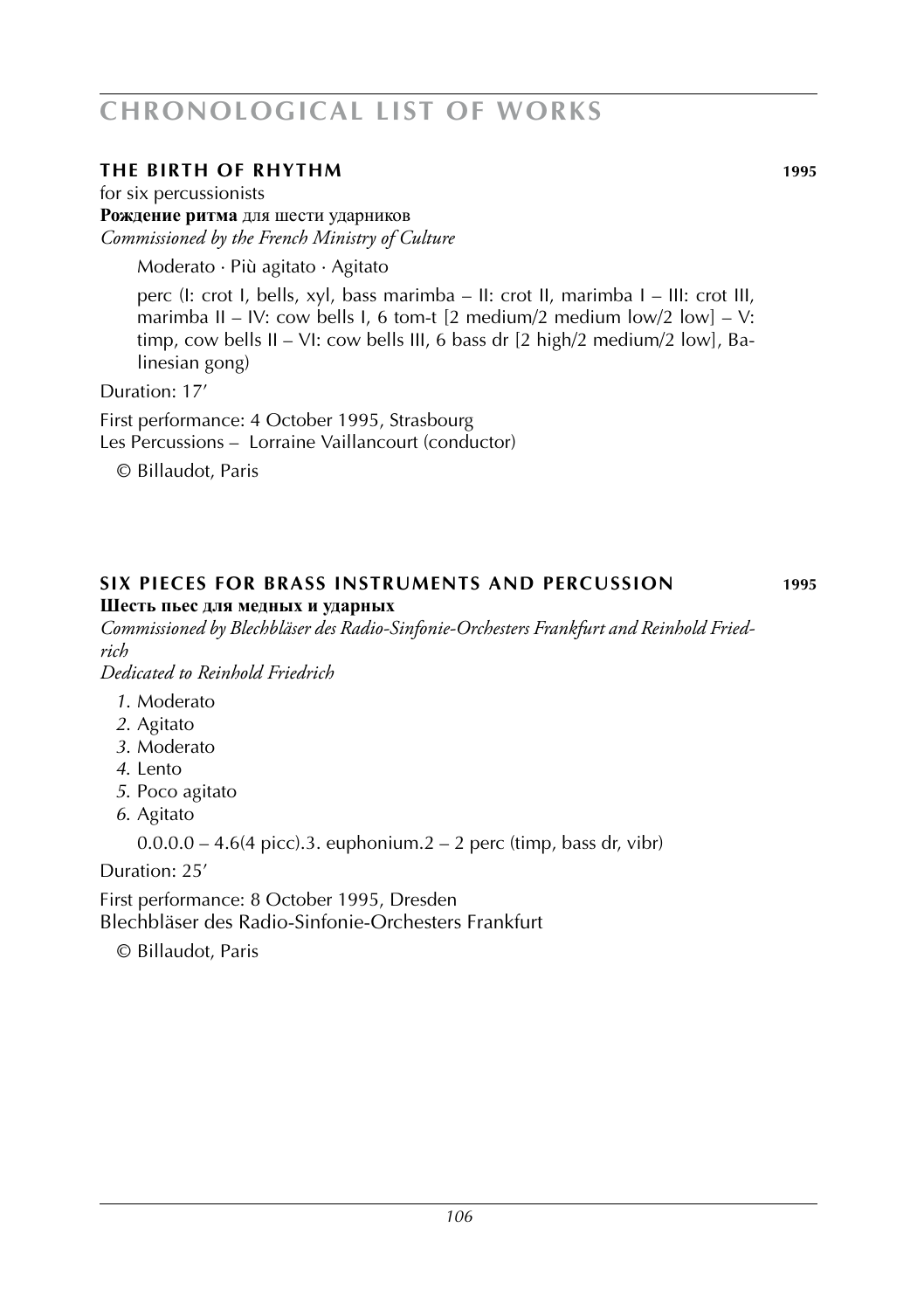**archipel des songes** (archipelago of dreams) **1995**

for soprano, flute, vibraphone and piano on poems by Jean Maheu (in French) **Архипелаг снов.** Три романса для сопрано, флейты, вибрафона и рояля

- *1*. Archipel des songes [Archipelago of Dreams]
- *2*. Le mot [The Word]
- *3*. Toi [You]

#### Duration: 6'

First performance: 29 February 1996, Moscow Ekaterina Kichigina (soprano) – Dmitri Denisov (flute) – Vladimir Golukhov (vibraphone) – Maria Parchina (piano)

© Billaudot, Paris

### **trio for flute, bassoon and piano 1995 Трио для флейты, фагота и фортепиано**

*1*. Tranquillo

*2*. Allegro moderato

Duration: 13'

First performance: 29 February 1996, Moscow Dmitri Denisov (flute) – Gennadi Matvienko (bassoon) – Mikhail Dubov (piano)

© Billaudot, Paris

#### **concerto for flute, harp and orchestra 1995 Концерт для флейты и арфы с оркестром**

*Commissioned by Billaudot Publishers on the occasion of their centenary Dedicated to András Adorjan and Marielle Nordman*

- *1*. Poco agitato
- *2*. Lento
- *3*. Agitato

 $0.2.0.0 - 2.0.0.0 -$  strings

Duration: 26'

First performance: 6 September 1996, Besançon András Adorján (flute) – Marielle Nordmann (harp) – Orchestre Philharmonique de Radio France – Marek Janowski (conductor)

© Billaudot, Paris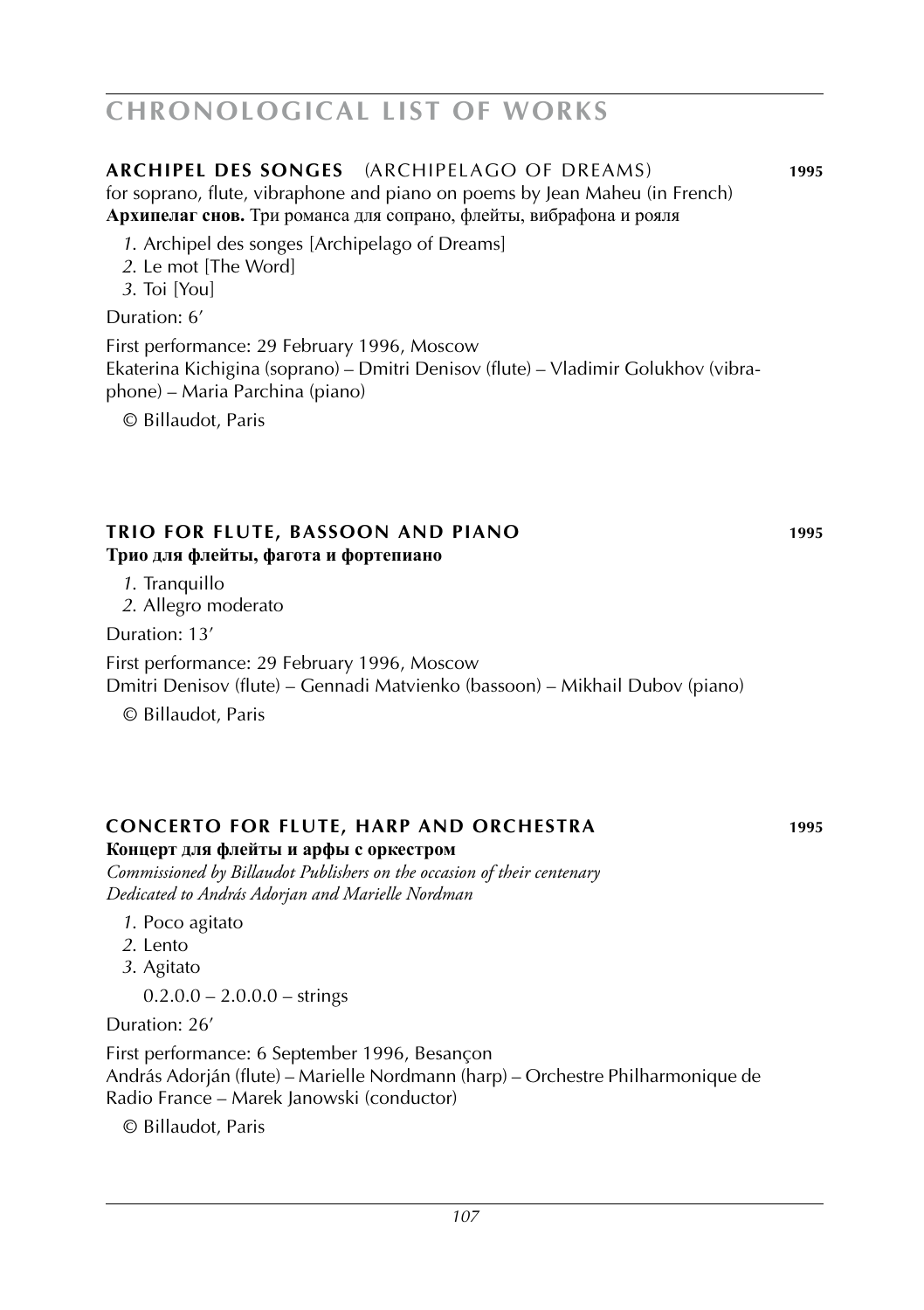#### **dÈs ténèbres vers la lumière** (from darkness to light) **1995** for accordion

#### **От сумрака к свету** для аккордеона

Tranquillo · Poco più agitato · Agitato · Tempo I

Duration: 15'

First performance: 16 November 1996, Paris Max Bonnay

© Leduc, Paris

#### **three cadenzas**

to Wolfgang Amadeus Mozart's Concerto for Flute, Harp and Orchestra K 299 **1995 Три Каденции** для концерта Моцарта для флейты и арфа с оркестрром kv 299 Duration: 3'

First performance: 7 December 1997, Munich András Adorjan (flute) – Xavier de Maistre (harp)

© Billaudot, Paris

## **anthem 1995**

for eight violoncelli **Гимн** для восьми виолончелей *à mon cher Philippe Gavardin pour son anniversaire*

Allegro risoluto

Duration: 8'

First performance: December 2002

© Le Chant du Monde, Paris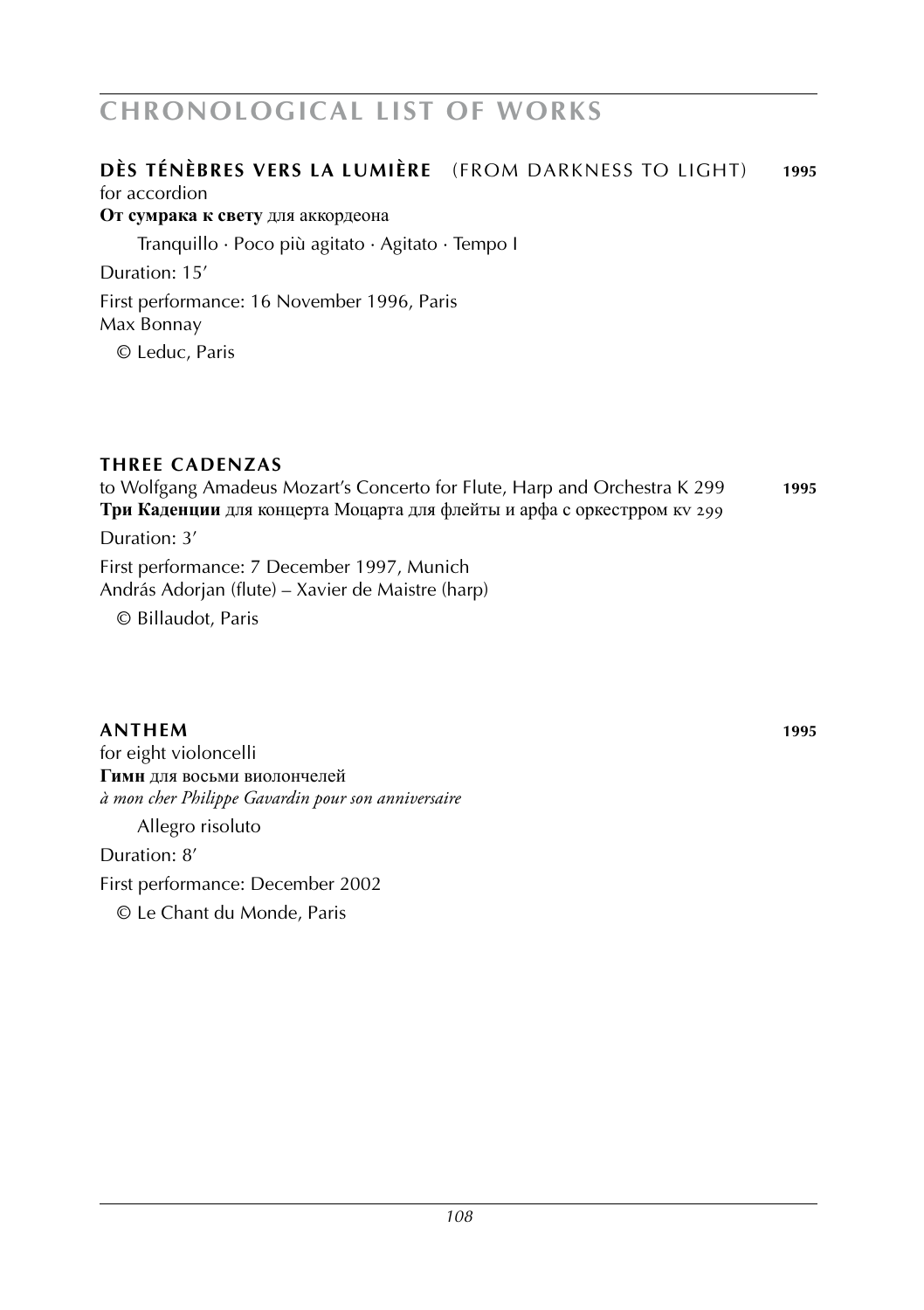### **con sordino 1995**

for trumpet and piano **Con sordino** для трубы и фортепиано *Dedicated to Reinhold Friedrich*

**Tranquillo** 

Duration: 8'

First performance: 2000, Heidelberg Reinhold Friedrich (trumpet), Ulrich Eisenlohr (piano)

© Leduc, Paris

## **the adolescent 1996**

**Подросток** Play after Fyodor Dostoevsky Première: 23 April 1996, Moscow, Taganka Theatre Yuri Lyubimov (director)

# **sonata for two flutes 1996**

#### **Соната для двух флейт**

*Commissioned by András Adorjan Dedicated to András Adorjan and Marianne Henkel*

*1*. Tranquillo · Agitato · Tranquillo

*2*. Allegro

*3*. Molto tranquillo

Duration: 14'

First performance: 11 August 1996, Egeskov András Adorjan, Marianne Henkel

© Leduc, Paris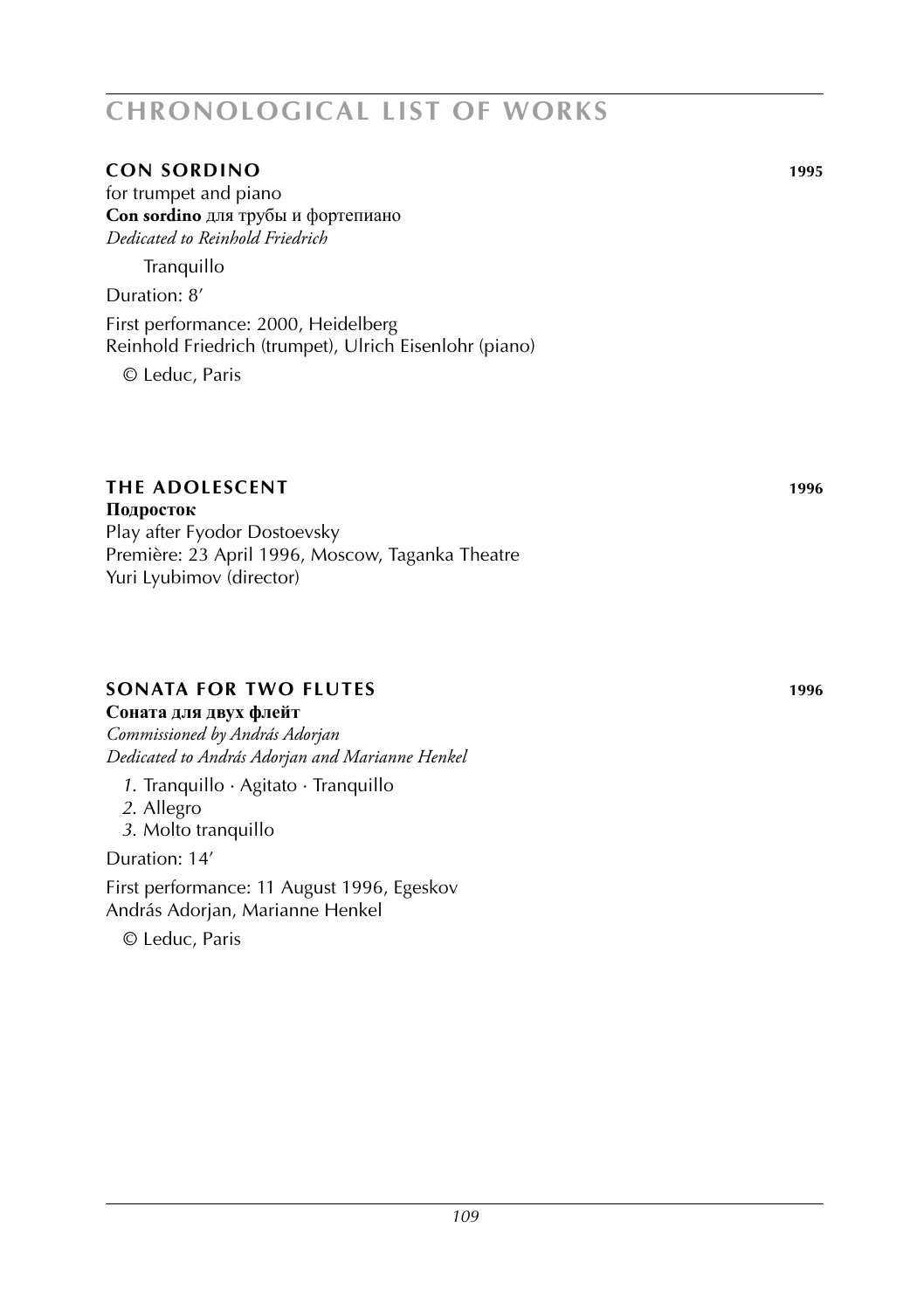### **chronological list of works**

#### **femme et oiseaux** (woman and birds) **1996**

for chamber ensemble

**Женщина и птицы** для фортепиано и ансамбля

*Hommage à Joan Miró*

*Commissioned by Dresdner Tage der zeitgenössischen Musik on the occasion of their tenth anniversary*

*à ma femme Katia*

Moderato · Agitato · Tranquillo

 $1.1.1.1 - 0.0.0.0 -$  piano. strings  $(1/1/1/1/0)$ 

Duration: 15'

First performance: 1 October 1996, Dresden musica-viva-ensemble – Friedrich Goldmann (conductor)

© Breitkopf & Härtel, Wiesbaden

### **concerto for flute, clarinet and orchestra 1996**

**Концерт для флейты и кларнета с оркестром** *Commissioned by Philharmonie Essen*

*Dedicated to Dagmar Becker and Wolfgang Meyer*

one movement: Poco agitato · Meno mosso · Poco agitato · Agitato

alto fl. ob damore.cor anglais.bass clar.alto sax. $0 - 6.4.0.0 - 4$  prc (I: susp. cym, crot, tom-t – II: susp.cym, glsp – III: susp.cym, vibr – IV: susp.cym, tam-t). harp. cel. strings (6/4/5/4/4)

Duration: 15'

First performance: 24 October 1996, Essen Dagmar Becker (flute) – Wolfgang Meyer (clarinet) – Essen Philharmonic Orchestra – Wolf-Dieter Hauschild (conductor)

© Sikorski, Hamburg · *score:* **sik 1954**

#### **avant le coucher du soleil** (before sunset) **1996**

for alto flute and vibraphone

**Перед закатом** для альтовой флейты и вибрафона

**Tranquillo** 

Duration: 11'

First performance: 24 November 1996, Moscow

Dmitri Denisov (flute) – Mark Pekarsky (vibraphone)

© Leduc, Paris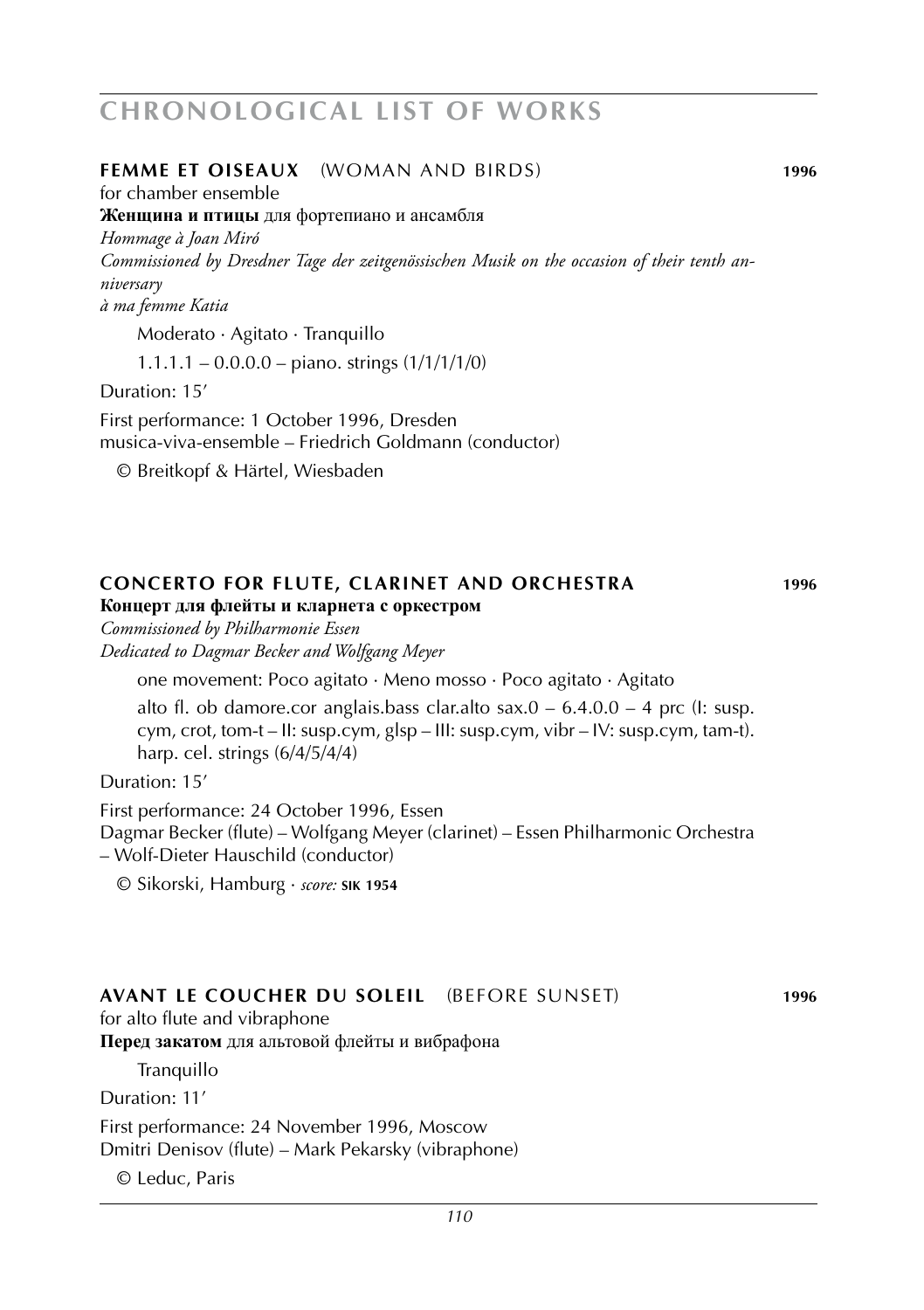## **chronological list of works**

### **symphony no. 2 1996**

**Симфония № 2** для большого оркестра *Commissioned by Dresden Philharmonic on the occasion of their* 125th *anniversary Dedicated to Pierre and Olga Morel*

- *1.* Poco agitato
- *2.* Agitato

 $3.3.3.3 - 6.4.4.1 - 4$  perc. 2 harps. piano. cel. strings  $(9/8/7/6/5)$ 

Duration: 15'

First performance:13 December 1997, Dresden Dresden Philharmonic – Jörg-Peter Weigle (conductor)

© Leduc, Paris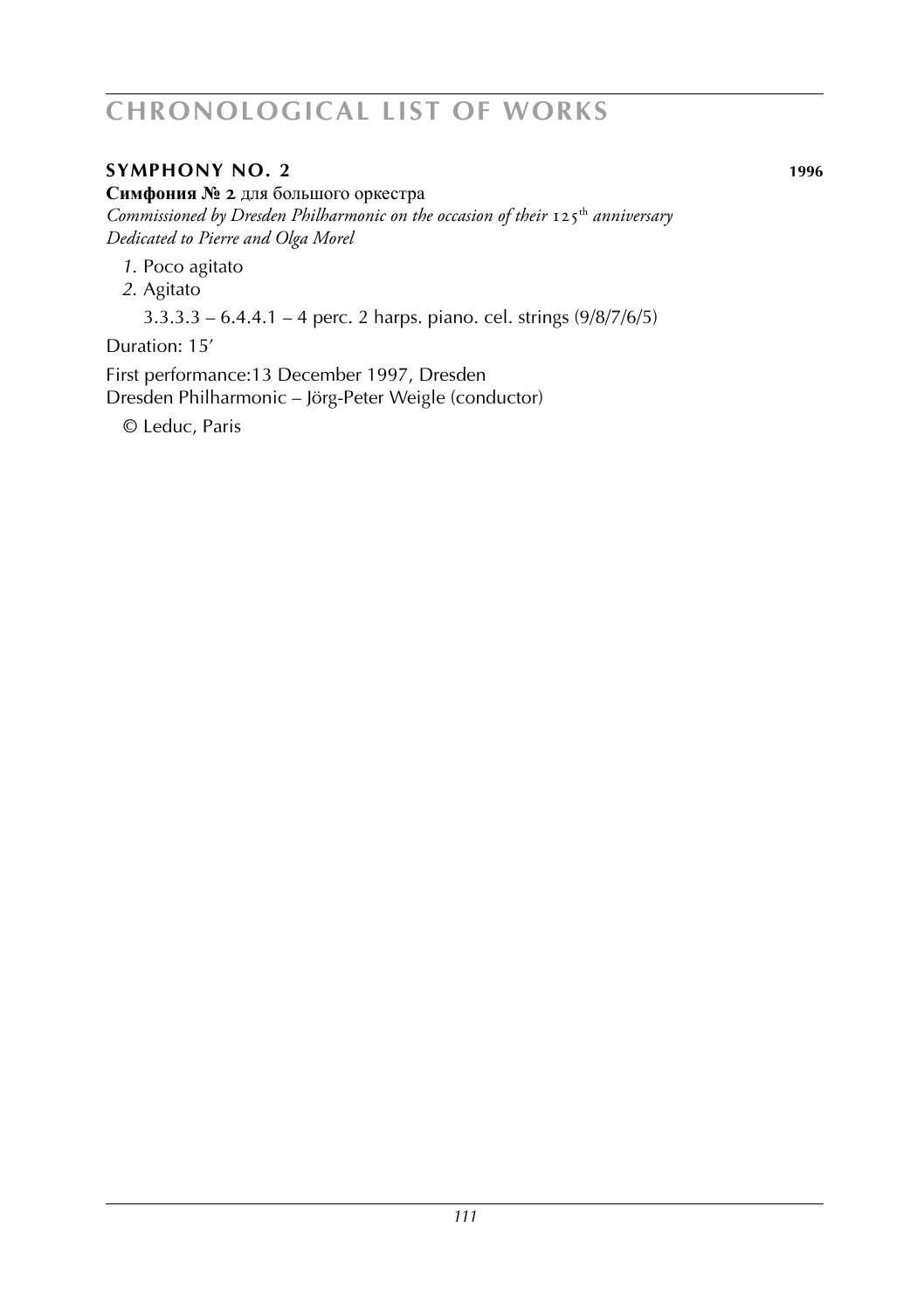#### **preludes 1947**-**1949**

for piano **Прелюдии** для фортепиано

. Affetuoso [1947] . Giocoso [1947] . Andante [1947] . Scherzando [1947] . Lento [1947] . Andante [1947] *7.* Misterioso, raccoglimento [1947] . Poco allegretto [1947] . Grave · Inquieto [1947] . Mistico [1947] . Molto giocoso [1947] . Semplice [1947] . Andante [1947] . Allegro con fuoco [1947] 15. Velato, scorrendo [1947] . Lento [1947] . Misterioso [1947] . Andantino [1947/1948] . Rubato [1948] 20. Severo · Fantastico [1948] . Andante [1949] *Manuscript*

#### **classical suite** in D major **1948**-**1949**

for two pianos **Классическая сюита** для двух фортепиано D-dur

- . Прелюдия [Prelude]
- . Гавот [Gavotte]
- . Менуэт [Minuet]
- . Интермеццо [Intermezzo]
- . Жига [Gigue]

#### Duration: 20'

*Manuscript*

► *see also:* Gavotte for orchestra (1949)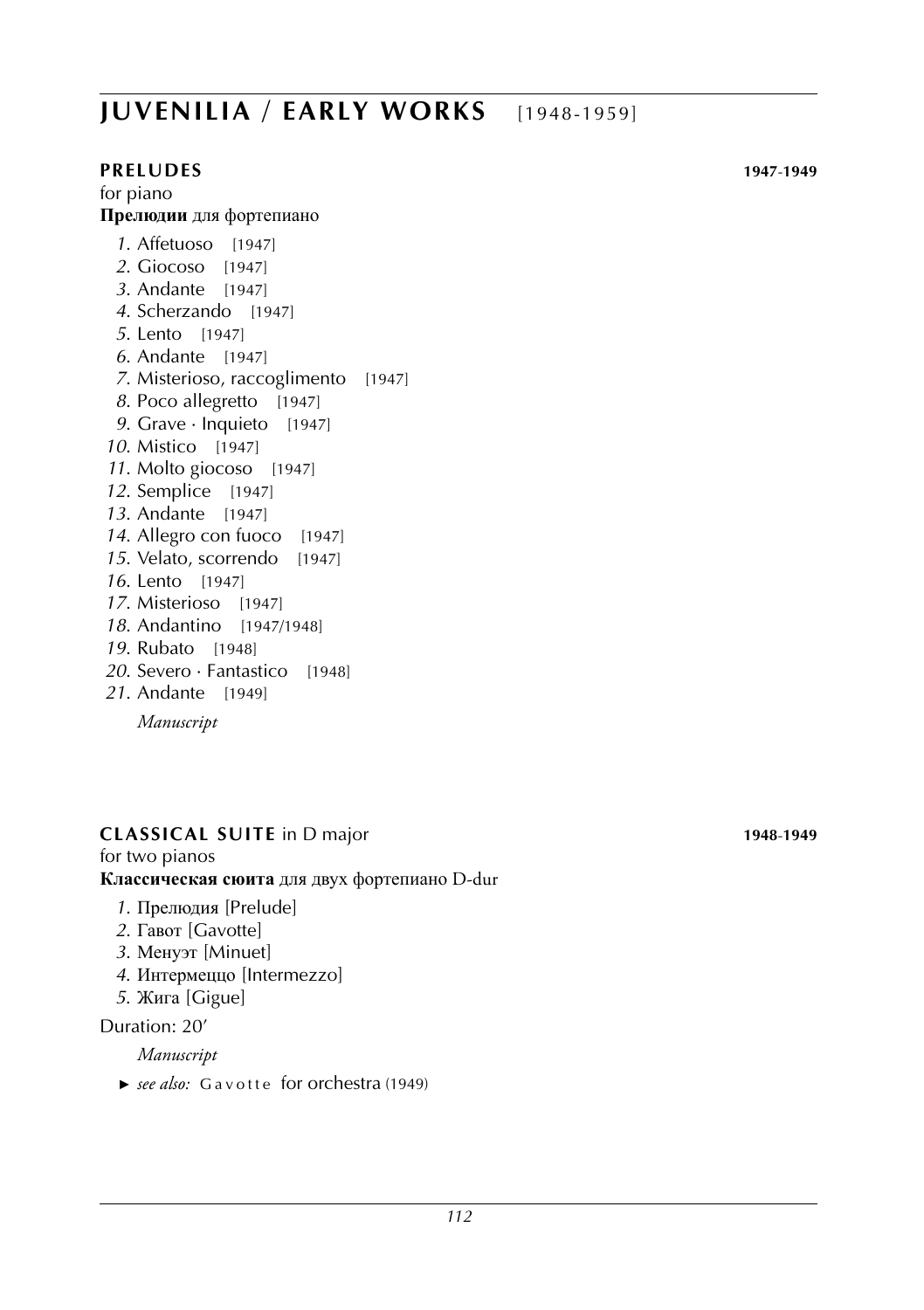**songs 1949** for voice and piano on poems by Heinrich Heine (1., 2., 5., 8.), Adam Mickiewicz (3.), Alexander Blok (4., 7.), Sergei Esenin (10., 11.), Mikhail Lermontov (6., 9.), Alexander Zharov (13.) and an anonymous Siberian poet (12.) (in Russian) **Песни** для голоса и фортепиано на стихи Генриха Гейне, Адама Мицкевича,

Александра Блока, Сергея Есенина, Михаила Лермонтова, Александра Жарова и ...

- *1*. Жил-был король суровый ... [Es war ein alter König … (There was an aged monarch)] *Molto sostenuto*
- *2*. На дальнем горизонте [Am fernen Horizonte (Appearing on the far horizon)] *Tranquillo*
- *3*. Люблю тебя [I love you] *Con anima*
- *4*. Ante lucem *Sostenuto*
- *5*. Ты голубыми глазами ... [Mit deinen blauen Augen (With your blue eyes)] *Andantino*
- *6*. Клоками белый снег валится ... [When the snow falls thick and soft] *Semplice*
- *7*. Полный месяц встал над лугом [The full moon rose over the meadows] *Tranquillo*
- *8*. Осень [Herbst (Autumn)] *Moderato*
- *9*. Солнце [The Sun] *Pensieroso*
- *10*. Снежная замять крутится бойко ... [And the snowstorms start spinning ...] *Alle gro con fuoco*
- *11*. Зашумели на затоном тростники ... [Reeds rustling over the pond] *Dolente*
- *12*. Алтайская колхозная [Altai Kolkhoz Song] *Allegretto*
- *13*. Морская песня [Song of the Sea]

*Manuscript*

### **g g 1949 g 1949 g g g 1949 g g g g 1949**

Arrangement for chamber orchestra of the second movement from C l a s s i c a l Suite for piano (1948-1949)

**Гавот** (из К л а с с и ч е с к о й с ю и т ы) для камерного оркестра

*Manuscript*

► *see also:* Classical Suite (1948/1949)

**minuet 1949** for oboe and piano **Менуэт** для гобоя и фортепиано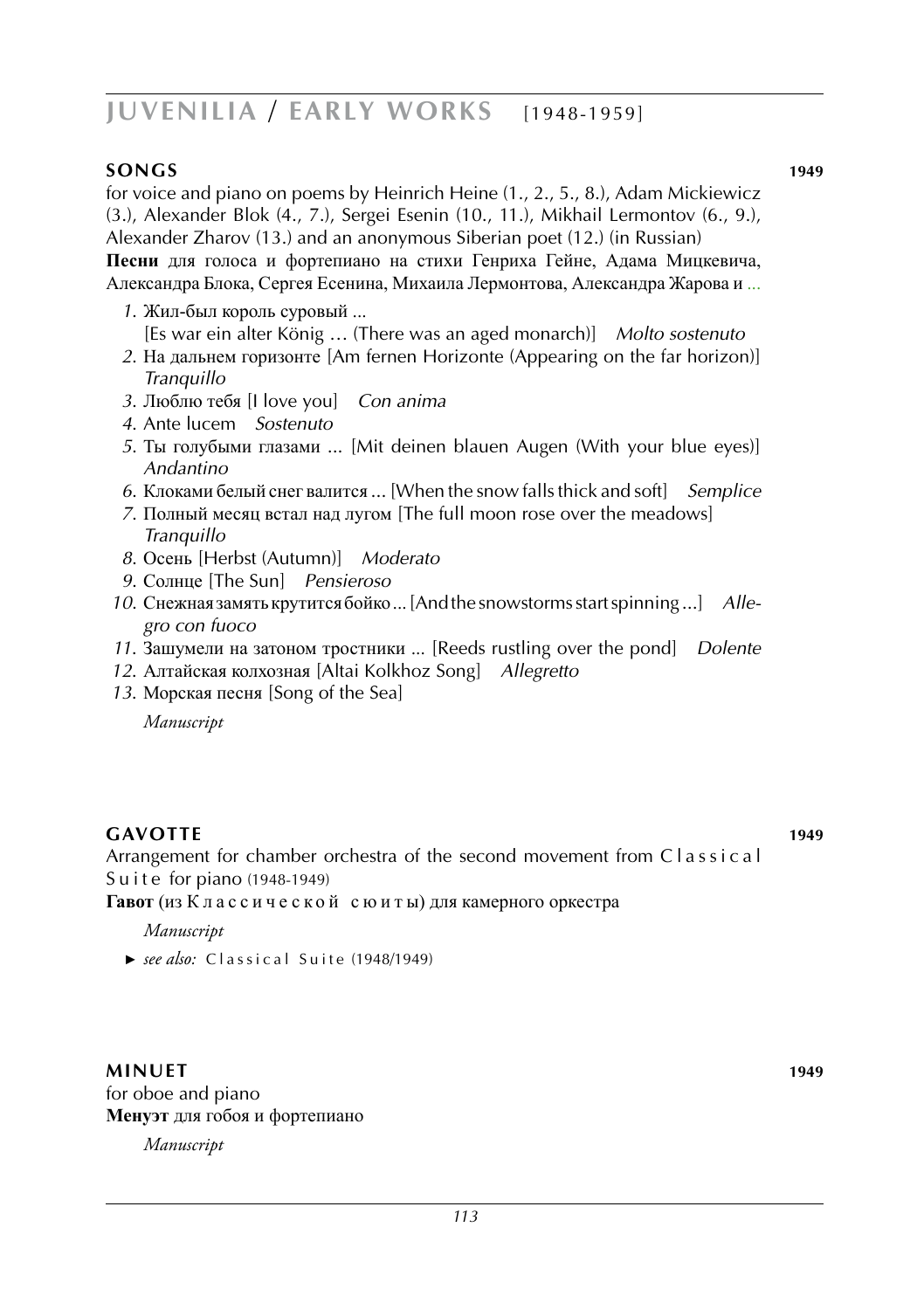#### **the failure 1949**

Comic scene after Anton Tchekhov for soprano, mezzo-soprano, tenor, baritone and piano (in Russian)

**Неудача.** Комическая сцена из Чехова для сопрано, меццо-сопрано, тенора, баритона и фортепиано

Duration: 8'

*Manuscript*

#### **SUITE** 1949

for orchestra and mixed choir (in Russian) **Сюита** для хора и оркестра

*Manuscript*

### **five songs on poems of robert burns 1951**

for voice and piano (Russian translation by Samuil Marshak) **Пять песен на стихи Роберта Бёрнса** для голоса и фортепиано

- *1*. Песня девушки [The Girl's Song] *Allegretto*
- *2*. Маленькая баллада [Little Ballad] *Moderato*
- *3*. Дженни [Jenny] *Allegretto*
- *4*. Из всех ветров, какие есть, мне западный милей ... [Of a' the airts the wind can blaw] *Andantino*

*5*. Скалистые горы, где спят облака ... [Rocky mountains where winds are blowing] *Allegretto moderato*

Duration: 3'

© Sikorski, Hamburg for: D, CH, DK, N, S, NL, GR, TR, E, P, IL, IS (Nos. 2 and 3)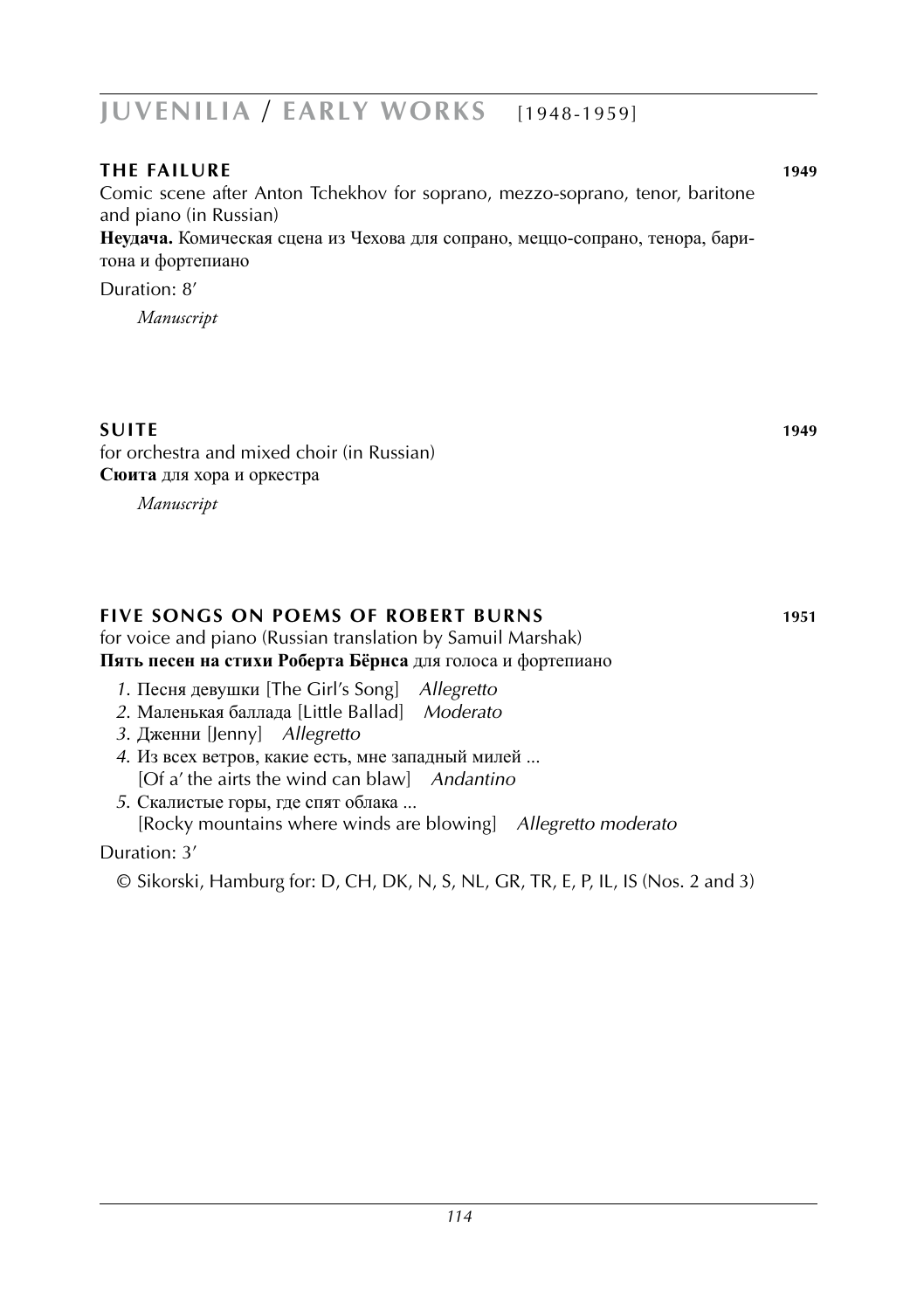# **the evening 1951** for voice and piano on a text by Fyodor Tyuchev (in Russian) **Вечер** для голоса и фортепиано на стихи Фёдора Тютчева *Manuscript* **do you love spring 1952** for voice and piano on a text by Sándor Petőfi (in Russian) **Любишь ты весну** для голоса и фортепиано на стихи Шандора Петёфи Duration: 2' *Manuscript* **i looked onto the sea 1952**

for female choir a cappella Text: Mikhail Isakovsky (in Russian) **Я глядела в озеро** для женского хора a cappella на слова М. Исаковского

© Muzgiz, Moscow

#### **Three romances 1952** for voice and piano on texts by Avetik Isaakyan (in Russian) **Три романса** для голоса и фортепиано на стихи Аветика Исаакяна *1*. Родник [The Source] *Allegretto 2*. Издалека, в тиши ночной ... [Far away, in the silence of the night] *Andantino 3*. Бредёт пустыней бедуин ... [The bedouin wanders in the desert] *Andante* Duration: 4'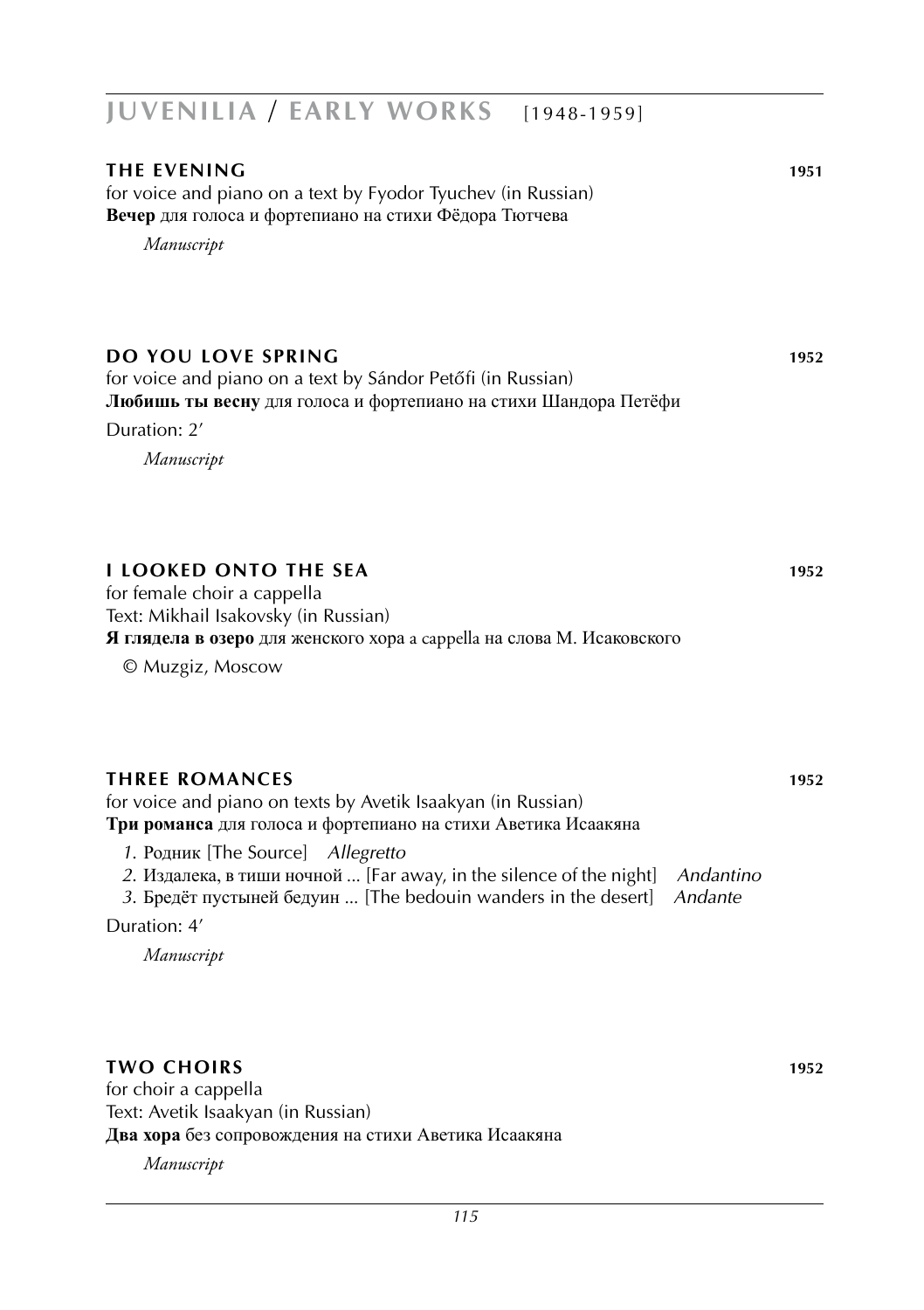#### **variations 1952**

for piano

### **Вариации** для фортепиано

- *1*. Theme *Andante*
- *2*. Variation I *––*
- *3*. Variation II *––*
- *4*. Variation III *––*
- *5*. Variation VI *––*
- © Sovetsky Kompozitor, Moscow 1960

#### **Winds are blowing 1952**

for soprano and piano on a text by Alexei Koltsov (in Russian) **Дуют ветры** для сопрано и фортепиано на стихи Алексея Кольцова

Duration: 2'

 *Manuscript*

#### **beyond the river, beyond the mountain 1953**

Arrangement of a Russian folksong for choir a cappella (in Russian) **За рекой, за горой.** Обработка русской народной песни для хора без сопровождения

**Tranquillo** 

Duration: 2' *Manuscript*

#### **improvisation 1953**

for violin and piano **Импровизация** для скрипки и фортепиано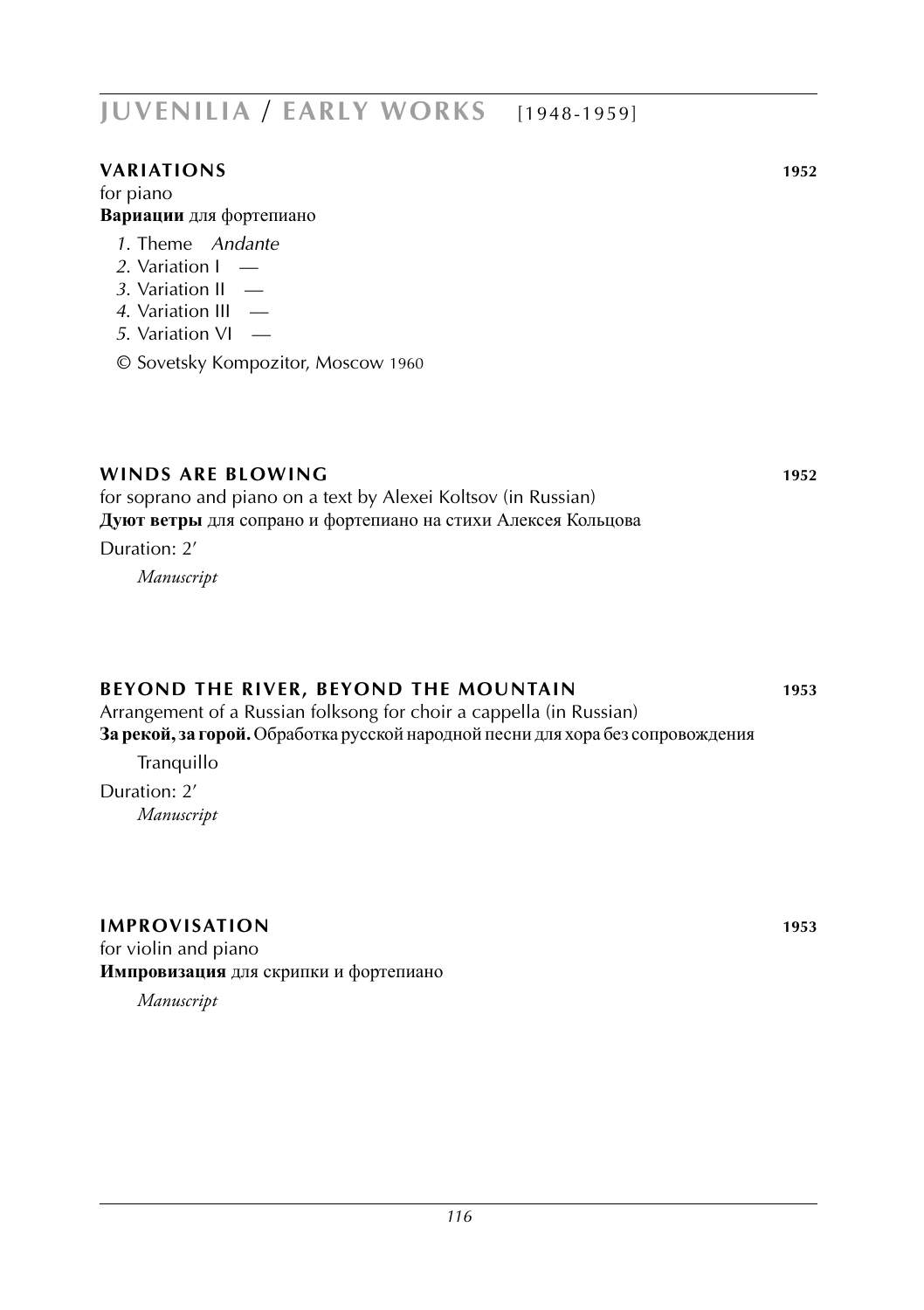#### **oh, you winds 1953**

Arrangement of a Russian folksong for choir a cappella (in Russian) **Ой, вы, ветры.** Обработка русской народной песни для хора без сопровождения

Протяжно [Drawn-out]

Duration: 2' *Manuscript*

#### **the wanderer 1953**

for voice and piano on a text by Avetik Isaakyan (in Russian)

**Странник** для голоса и фортепиано на стихи Аветика Исаакяна

 *Manuscript*

#### **nocturnes 1954**

Vocal cycle for mezzo-soprano and piano on words by Bo Juyi (Russian translation by Leonid Eidlin)

**Ноктюрны.** Вокальный цикл для меццо-сопрано и фортепиано на стихи Бо Цзюй-и

- *1*. Объяснение к стихам [Explanation Concerning the Poems] *Andantino*
- *2*. На вечерный реке [On the Nocturnal River] *Con moto*
- *3*. Расстаемся на южном заливе [We Part at the Southern Bay] *Molto sostenuto*
- *4*. Ночью в лодке [At Night in a Boat] *Allegretto tranquillo*
- *5*. Флейта на реке [A Flute on the River] *Tranquillo*
- *6*. Печальный странник [The Sad Wanderer] *Allegro moderato*
- *7*. Ночь холодной пищи [The Night of Cold Dishes] *Con tristezza*
- *8*. Песни и пляски [Songs and Dances] *Allegro vivace*

Duration: 12'

© Sikorski, Hamburg for: D, CH, DK, N, S, NL, GR, TR, E, P, IL, IS

### **SYMPHONY** in C major **1955**

for large orchestra

**Симфония** для большого оркестра C-dur

#### Duration: 25'

First performance: 1955, Moscow (?)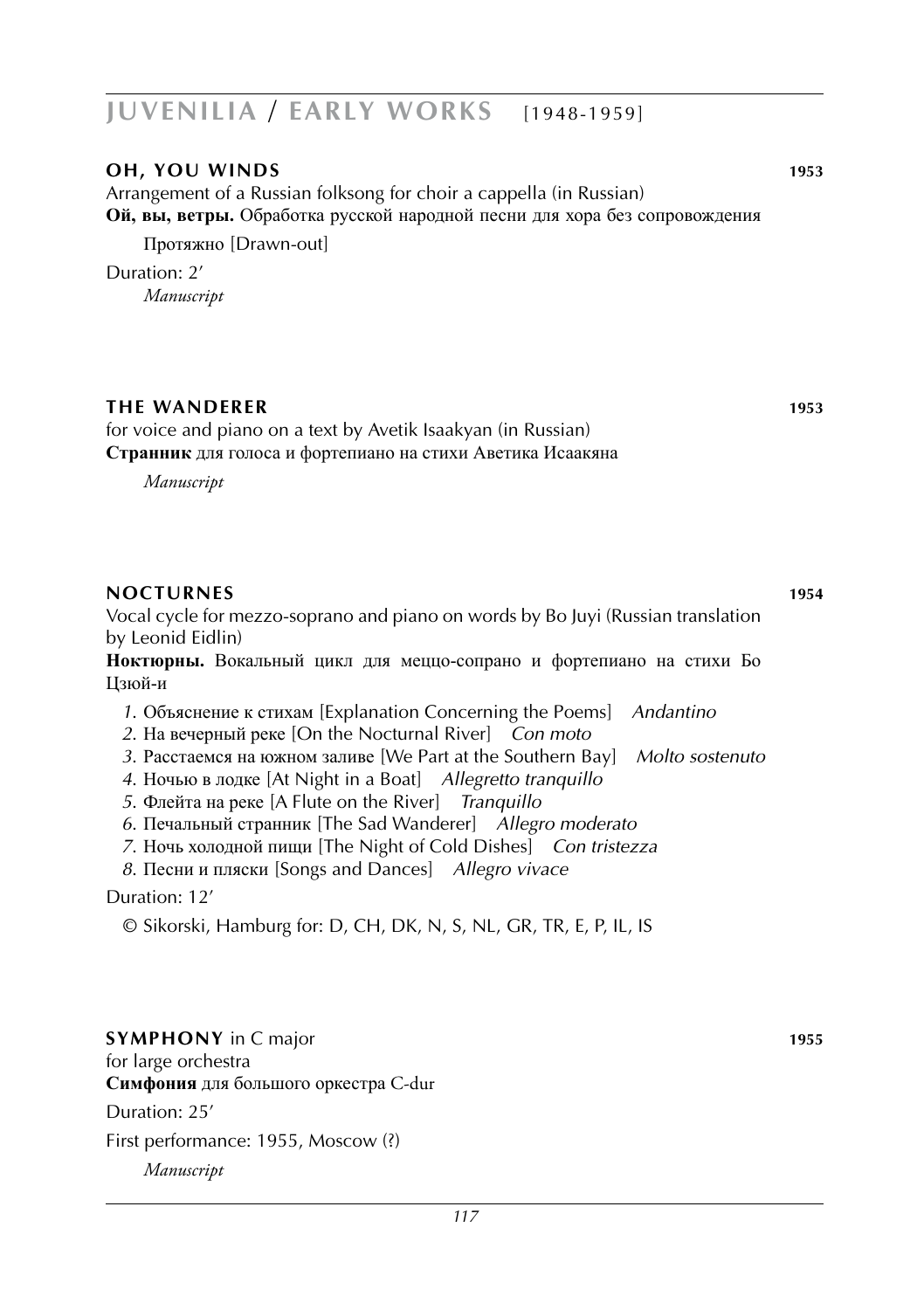#### **little boris is walking around 1955**

Arrangement of a Russian folk song for voice and piano (in Russian) **Ходит Бориска.** Обработка русской народной песни для голоса и фортепиано

Duration: 1'

 *Manuscript*

#### **three neapolitan songs**

[PASQUALE FONZO/VINCENZO DE MEGLIO] **1955** Transcription for voice and guitar of three Neapolitan songs (in Russian)

**Три переложения** для голоса и гитары

- *1*. ––
- *2*. ––
- *3*. Неаполитанская серенада [Neapolitan Serenade]
- © Muzgiz, Moscow

The titles of Nos. 1 and 2 are not known as neither manuscript nor any printed edition of Three Neapolitan Songs could be traced.

#### **you blacksmiths 1955**

Arrangement of a Russian folksong for voice and piano (in Russian) **Кузнецы вы, кузнецы.** Обработка русской народной песни для голоса и фортепиано

Largo

Duration: 4'

 *Manuscript*

### **sinfonietta on tadzhik themes 1957**

#### **Симфониетта на таджикские темы**

- *1*. Lento · Allegro moderato
- *2*. Andante
- *3*. Allegro giocoso

 $2(picc).2(cor anglais).2.2 – 1.1.tenor trbn.0 – perc (time, tgl, tamb, share dr,$ bass dr, cym). harp. strings

© Muzyka, Moscow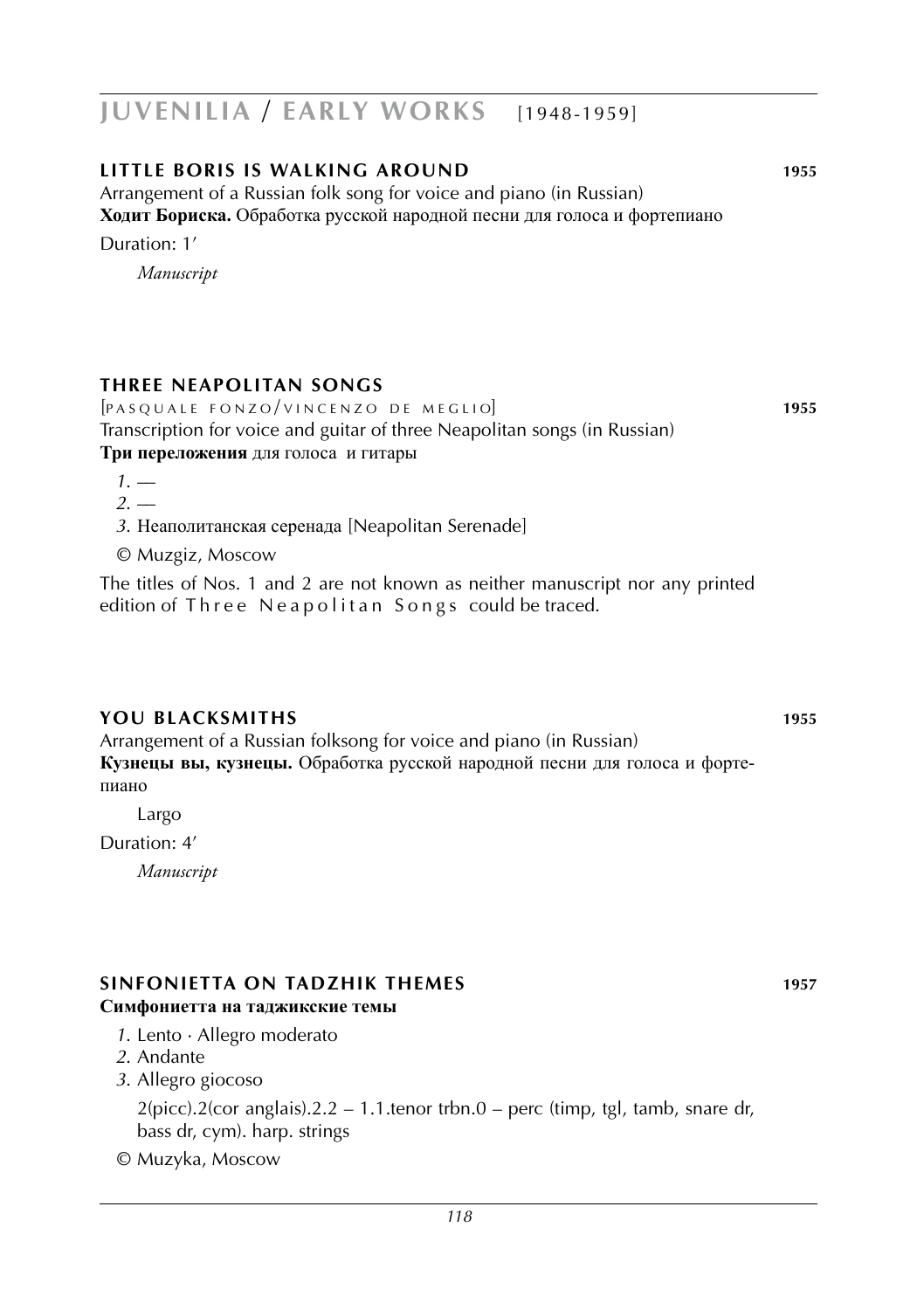**STRING QUARTET NO. 1** in F minor **1957 Струнный квартет № 1**

Duration: 20'

 *Manuscript*

#### **trio for violin, clarinet and bassoon 1957 Трио для скрипки, кларнета и фагота**

*Dedicated to Nikolai Peiko*

© Muzyka, Moscow

#### **children's suite 1958**

for small orchestra **Детская сюита** для малого оркестра *Dedicated to Nikolai Litvinov*

- *1*. Марш [March] *Andantino marciale* (1 88)
- 2. Русская песня [Russian Song] *Andante tranquillo* (1-72)
- *3*. Шутка [Joke] *Allegro giocoso* (1-132)
- 4. Просьба [The Plea] *Moderato* (1-112)
- *5*. Финал [Finale] *Allegro* (1.492)

 $2(pice).1.2(Eb$  clar, bass clar). $2 - 2.1.0.0$  – perc (timp, tgl, side dr, bass dr, tam-t, xyl). cel/piano. strings

Duration: 7'

© Sikorski, Hamburg for: D, CH, DK, N, S, NL, E, GR, TR, P, IL, IS

### **karlsson on the roof 1958**

**Малыш и Карлссон, который живёт на крыше** Music to the radioplay based on Astrid Lindgren's 'Lillebror och Karlsson på taket'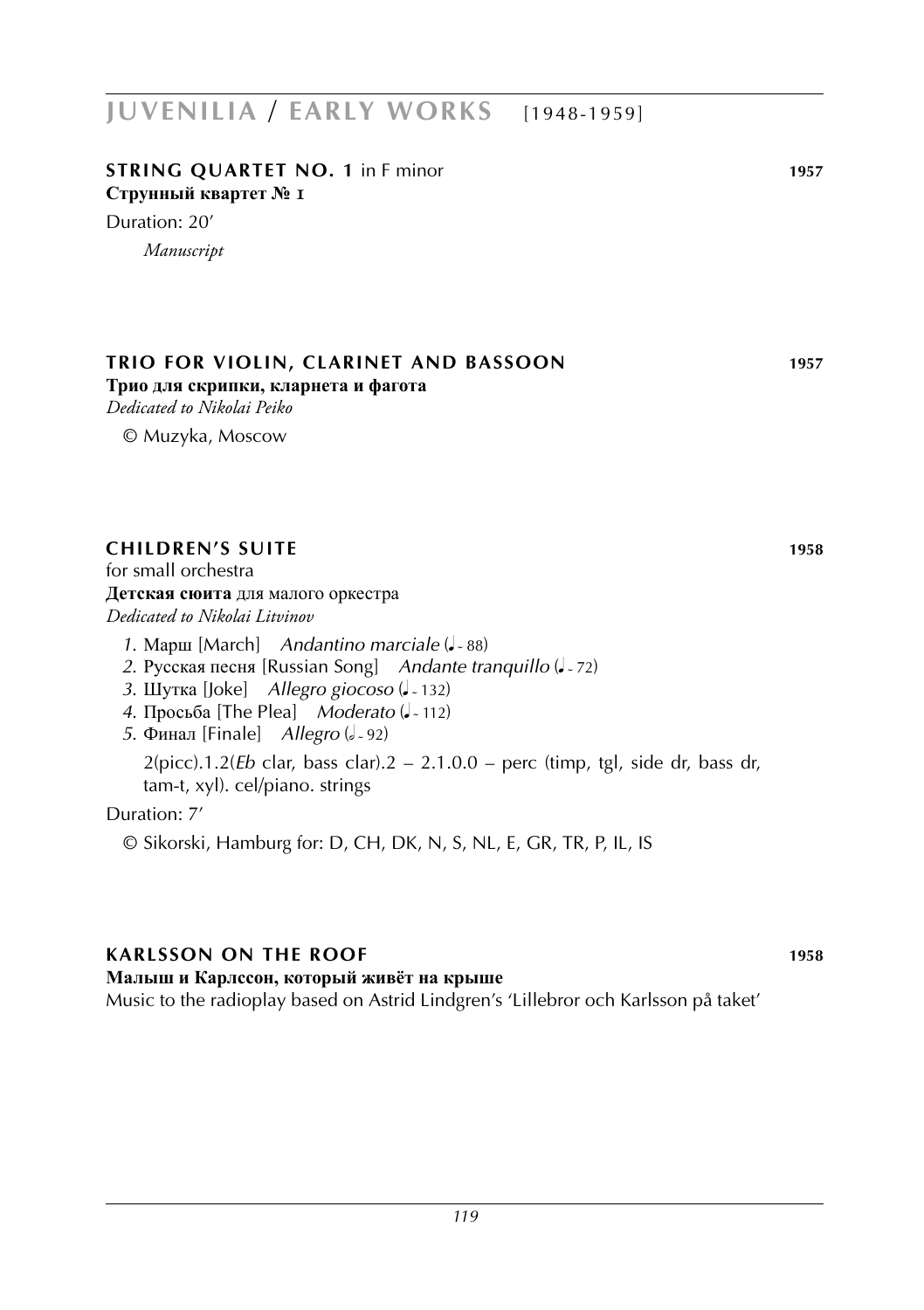### **little suite 1958**

### for orchestra

#### **Маленькая сюита** для малого оркестра

*1*. Мелодия [Melody] *Andante* (1-84)

- 2. Дивертисмент [Divertissement] *Allegretto* (J. 100) · Trio I *D. c. al Fine* · Trio II *D. c. al Fine*
- *3*. Пейзаж [Landscape] *Tranquillo un poco rubato* (J ~ 88)
- *4*. Интермедия [Intermezzo] *Grave* (1 ~ 60)
- *5*. Игра [Play] *Allegro giocoso* (J. 112)

2.1.2(bass clar).alto sax.2 – 2.1.0.0 – perc (timp, cym). harp. piano. strings

Duration: 8'

© Sikorski, Hamburg for: D, CH, DK, N, S, NL, E, GR, TR, P, IL, IS

#### **musical pictures 1958**

Suite for small orchestra **Музыкальные картинки.** Сюита для малого оркестра

- *1*. Ранним утром [Early in the Morning]
- *2*. Весёлая песенка [Funny Song]
- *3*. Ссора [Quarrel]
- *4*. Клоуны [Clowns]
- *5*. Плясовая [Dance Tune]
- *6*. Колыбельная [Lullaby]
- © Sovetsky Kompozitor

#### **SONATA FOR TWO VIOLINS** in C major **1958**

#### **Соната для двух скрипок соло**

- *1*. Интродукция [Introduction] *Allegro moderato*
- *2*. Вариации на две народные темы [Variations on Two Folk Themes] *An dante attacca*
- *3*. Фуга [Fuga] *Allegro giusto*

#### Duration: 18'

First performance: 1960, Moscow

© Sikorski, Hamburg for: D, CH, DK, N, S, NL, GR, TR, E, P, IL, IS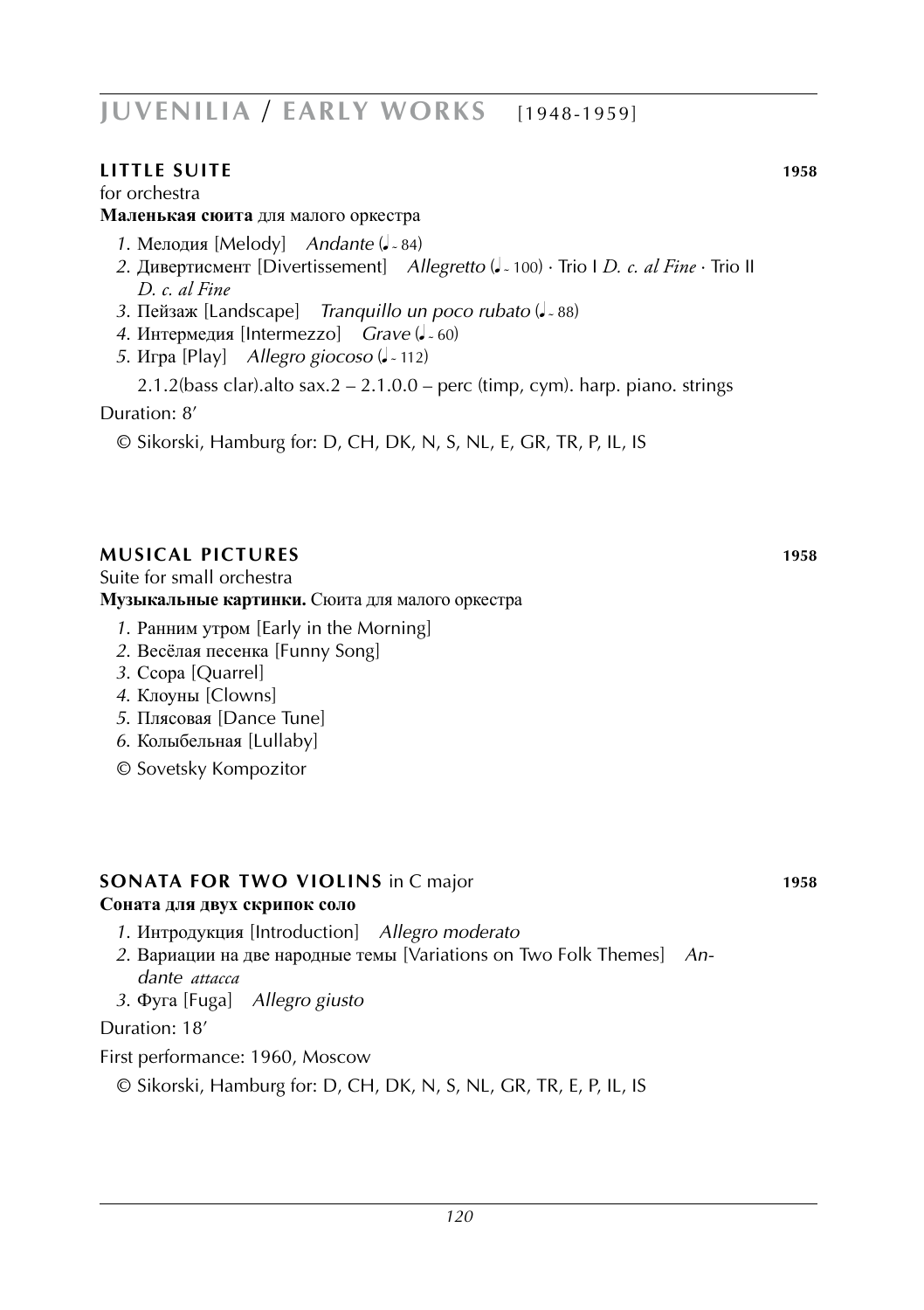#### **SPANISH SONG** [MAURICE RAVEL] **1958**

Arrangement for voice and two guitars of 'Chanson espagnole' from Ravel's 'Chants populaires'

#### **Испанская песня**

Duration: 3'

© Muzgis, Moscow

#### **sufferings of youth 1958**

for baritone and piano on poems by Heinrich Heine (Russian translation by Alexander Blok [No. 1], Vilgelm Zorgenfrey [Nos. 2, 3, 4, 6, 7, 10], Lev Mey [No. 5] and Vasili Gippius [Nos. 8, 9])

**Страдания юности.** Вокальный цикл для голоса и фортепиано на стихи Генриха Гейне

- *1*. Я в старом сказочном лесу [This is the Old Enchanted Wood (Das ist der alte Märchenwald, 'Die Sphinx')] *Andante*
- *2*. Пел соловей [The Nightingale sang, the Lime was in Flower (Die Lind blühte, die Nachtigall sang, 'Lyrisches Intermezzo XXV')] *Allegro animato* · *Poco meno mosso*
- *3*. Прощение [Forgiveness] *Moderato mosso*
- *4*. Разбитое сердце [Broken Heart] *Andante espressivo*
- *5*. Бродил я под тенью деревьев [I Walked Through the Shadow of the Trees ('Das Wörtlein Liebe')] *Moderato*
- *6*. Раненый рыцарь [The Wounded Knight] *Moderato* · *Poco meno mosso* · *Tempo I*
- *7*. Истина [The Truth] *Animato*
- *8*. Голубые гусары [Blue Hussars Blow ('Es blasen die blauen Husaren')] *Andante*
- *9*. Сердце ничего не просит [The Heart Begs for Nothing] *Allegro*
- *10*. Неподвижные звёзды [Motionless Stars] *Molto tranquillo*

Duration: 20'

© Sikorski, Hamburg for: D, CH, DK, N, S, NL, GR, TR, E, P, IL, IS

**TANGO** [CAMILLE SAINT-SAËNS] **1958 1958** 

Arrangement for two domras of 'Tango' from Saint-Saëns' scène dramatique 'Lola', Op. 116

**Танго.** Мексиканская народная песня

Duration: 4'

© Muzgis, Moscow

The additional description as 'Mexican Folksong' in the Russian title does not appear in Saint-Saëns' original work title.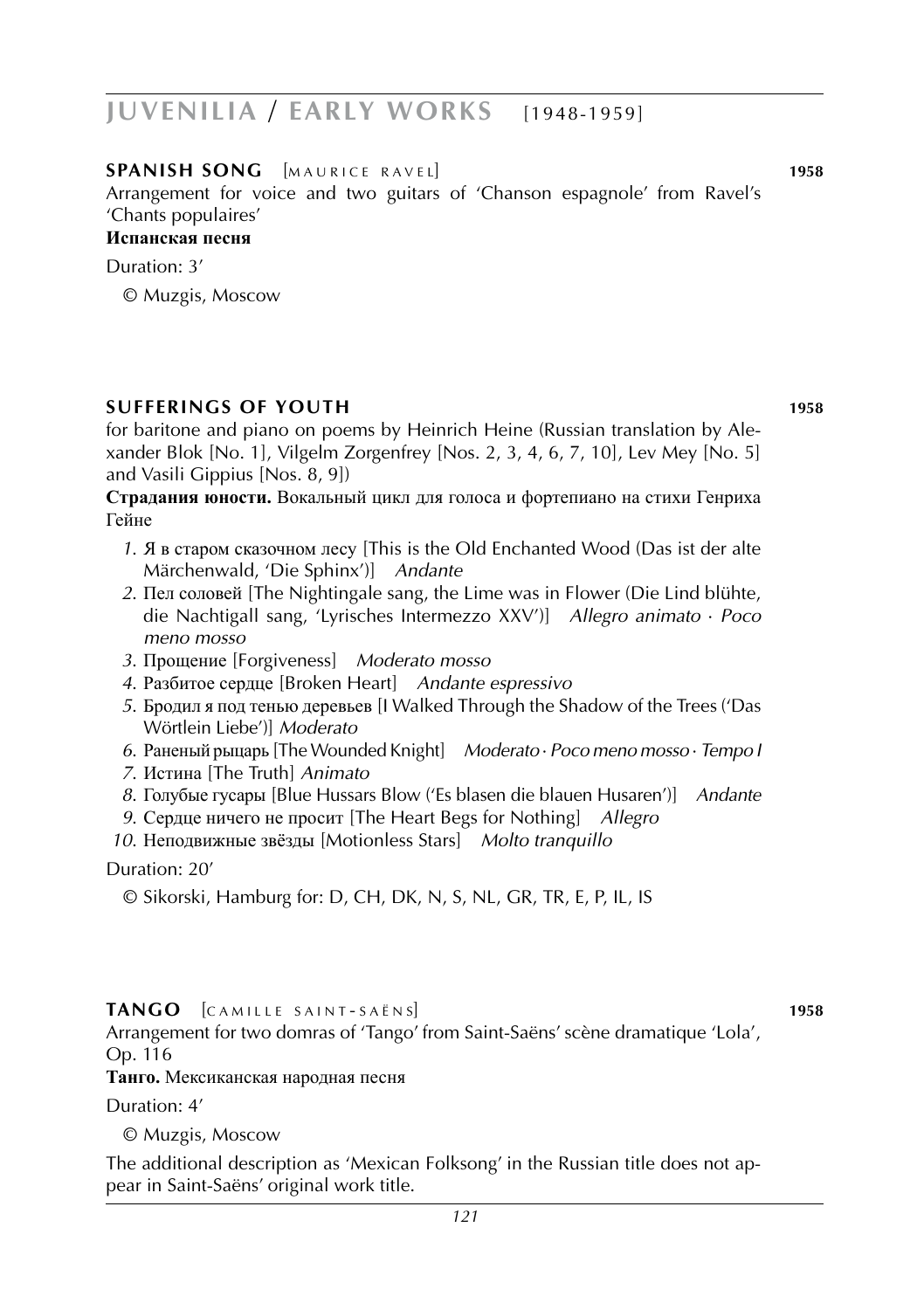#### **three pieces for violin and piano 1958**

#### **Три пьесы для скрипки и фортепиано**

- *1*. Импровизация [Imporvisation]
- *2*. Адажио [Adagio]
- *3*. Пляска [Round Dance]
- © Sovetsky Kompozitor

#### **homeland 1959**

for voice and piano on texts by Alexander Prokofiev (in Russian) **Родная страна** для голоса и фортепиано на стихи Александра Прокофиева

- *1*. Рыбаки [Fishermen] *Энергично, с напором [Vigorously, with a pressure]*
- *2*. Хоровод (Rounddance) *Спокойно, с юмором [Calmly, with humor]*
- *3*. Месяц [The Moon] *Спокойно, светло [Calmly, lightly]*
- *4*. Новоселье [Housewarming] *С удалью и размахом [With boldness and ve hemence]*

Duration: 8'

© Sovetsky Kompozitor, Moscow

#### **soldier ivan 1956**-**1959**

Opera in 3 acts and 5 scenes Libretto by Edison Denisov on motivs from Russian fairy tales (in Russian) Partly orchestrated by Yuri Kasparov

**Иван-солдат.** Опера в 3 актах и 5 картинах по русской народной сказке

**DRAMATIS PERSONAE: Soldier Ivan (baritone) · Anna, tsarina (soprano) · Nurse** (mezzo-soprano) · Tsar (bass) · Innkeeper (mezzo-soprano) · The tsar's informers, Efan and Epifan (bass and tenor) · Executioner (profound bass) · Young man (tenor) · Chief of the Guards (bass) · First Guard (tenor) · Three merchants (bass, 2 tenors)

People · Poor drunkards · Sailors · Men with accordions · The tsar's valets · The tsarina's nurses · Guards · Heralds (choir)

 $2$ (picc).2.2(bass clar).2 – 4.2.3.1 – timp. 2 perc (guiro, snare dr, susp.cym, glsp, vibr). cel. strings

Duration: 100'

© Leduc, Paris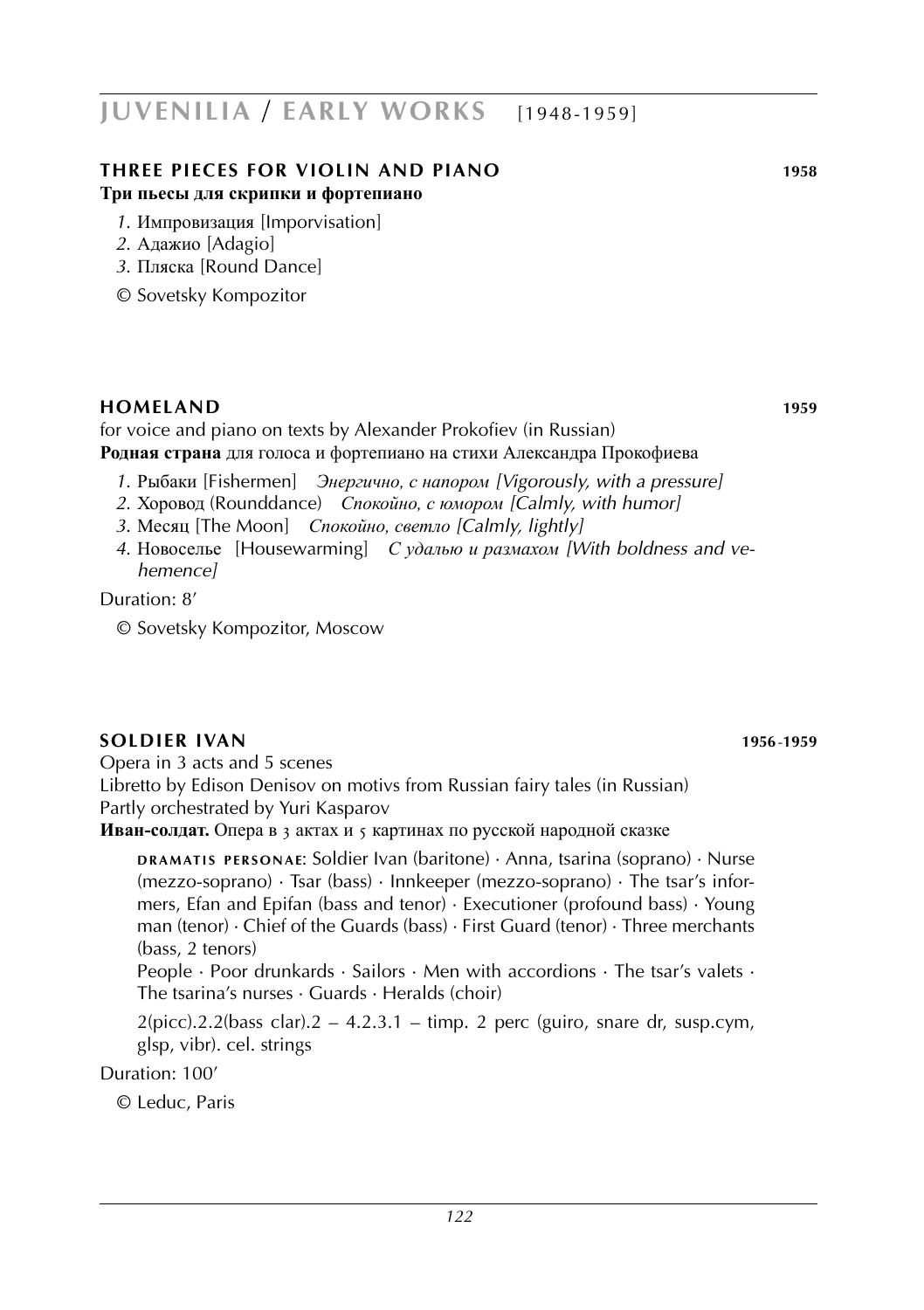### **s t a g e w o r k s** *Oeuvres scéniques*

| <b>Rodrigue et Chimène.</b> Orchestration of Debussy's drame lyrique in 3 acts [1993] . 100 |  |
|---------------------------------------------------------------------------------------------|--|
| <b>Soldier Ivan.</b> Opera in 3 acts and 5 scenes [1956-1959] 123                           |  |

### **o r c h e s t r a l w o r k s** *Oeuvres orchestrales*

| Ave Maria [FRANZ SCHUBERT] [1982]  63                             |
|-------------------------------------------------------------------|
|                                                                   |
|                                                                   |
|                                                                   |
|                                                                   |
|                                                                   |
|                                                                   |
|                                                                   |
|                                                                   |
| Hommage aux belles viennoises [FRANZ SCHUBERT, Op. 67] [1983]  70 |
|                                                                   |
|                                                                   |
|                                                                   |
|                                                                   |
| <b>Peinture</b>                                                   |
| Postlude                                                          |
|                                                                   |
| Suite from the Ballet 'Don Juan' [YURI KOCHUROV] [1960]  18       |
|                                                                   |
| Symphony for Two String Orchestras and Percussion [1962]  22      |
|                                                                   |
|                                                                   |
| Turkish March [LUDWIG VAN BEETHOVEN] [1982]  69                   |
|                                                                   |
|                                                                   |
|                                                                   |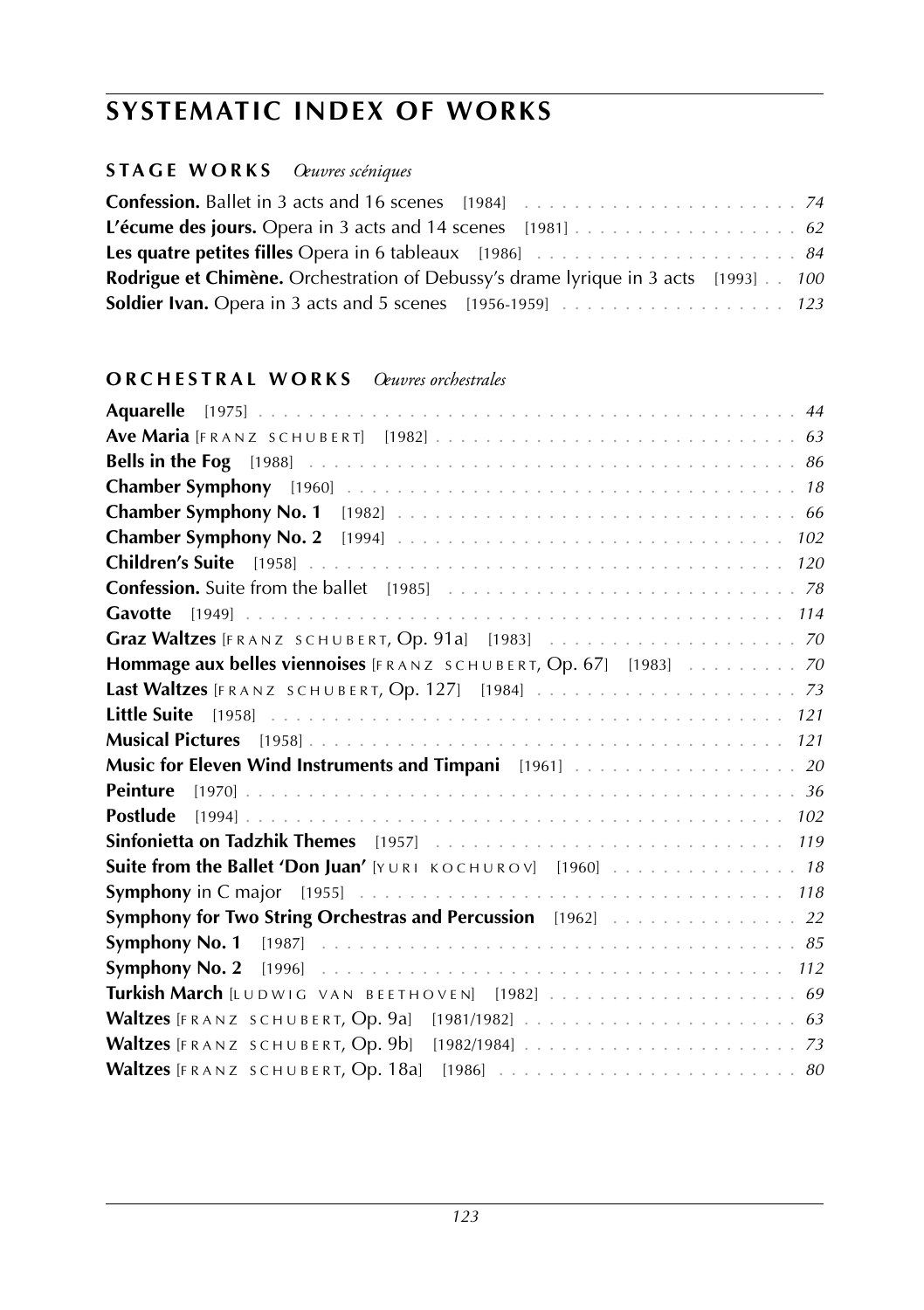### **s o l o i s t** ( **s** ) **a n d o r c h e s t r a** / **e n s e m b l e** *Soliste(s) et orchestre / ensemble*

| Bassoon                                                                                                                                                                             |
|-------------------------------------------------------------------------------------------------------------------------------------------------------------------------------------|
|                                                                                                                                                                                     |
| $C$ <i>larinet</i><br>Concerto for Flute, Clarinet and Orchestra [1996]  111                                                                                                        |
| F l u t e                                                                                                                                                                           |
| Concerto for Flute and Orchestra [1975]  44                                                                                                                                         |
| <b>Concerto for Flute, Harp and Orchestra</b> [1995]  108                                                                                                                           |
| Concerto for Flute, Vibraphone, Harpsichord and Orchestra [1993] 100                                                                                                                |
| Guitar                                                                                                                                                                              |
| $Ob$ $q e$                                                                                                                                                                          |
| $H$ a r p<br><b>Concerto for Flute, Harp and Orchestra</b> [1995]  108                                                                                                              |
| Harpsichord<br>Concerto for Flute, Vibraphone, Harpsichord and Orchestra [1993]  100<br>Crescendo e diminuendo for harpsichord and twelve strings [1965] 29                         |
| $P$ <i>i</i> $a$ <sup>n</sup> $o$<br>Etude for piano and orchestra [FRÉDÉRIC CHOPIN] [1984] 76                                                                                      |
| $S$ a x o p h o n e<br><b>Concerto for Alto Saxophone and Orchestra</b> [1986/1992] 98<br><b>Concerto piccolo</b> for four saxophones (one player) and six percussionists [1977] 47 |
| Vibraphone<br>Concerto for Flute, Vibraphone, Harpsichord and Orchestra [1993]  100                                                                                                 |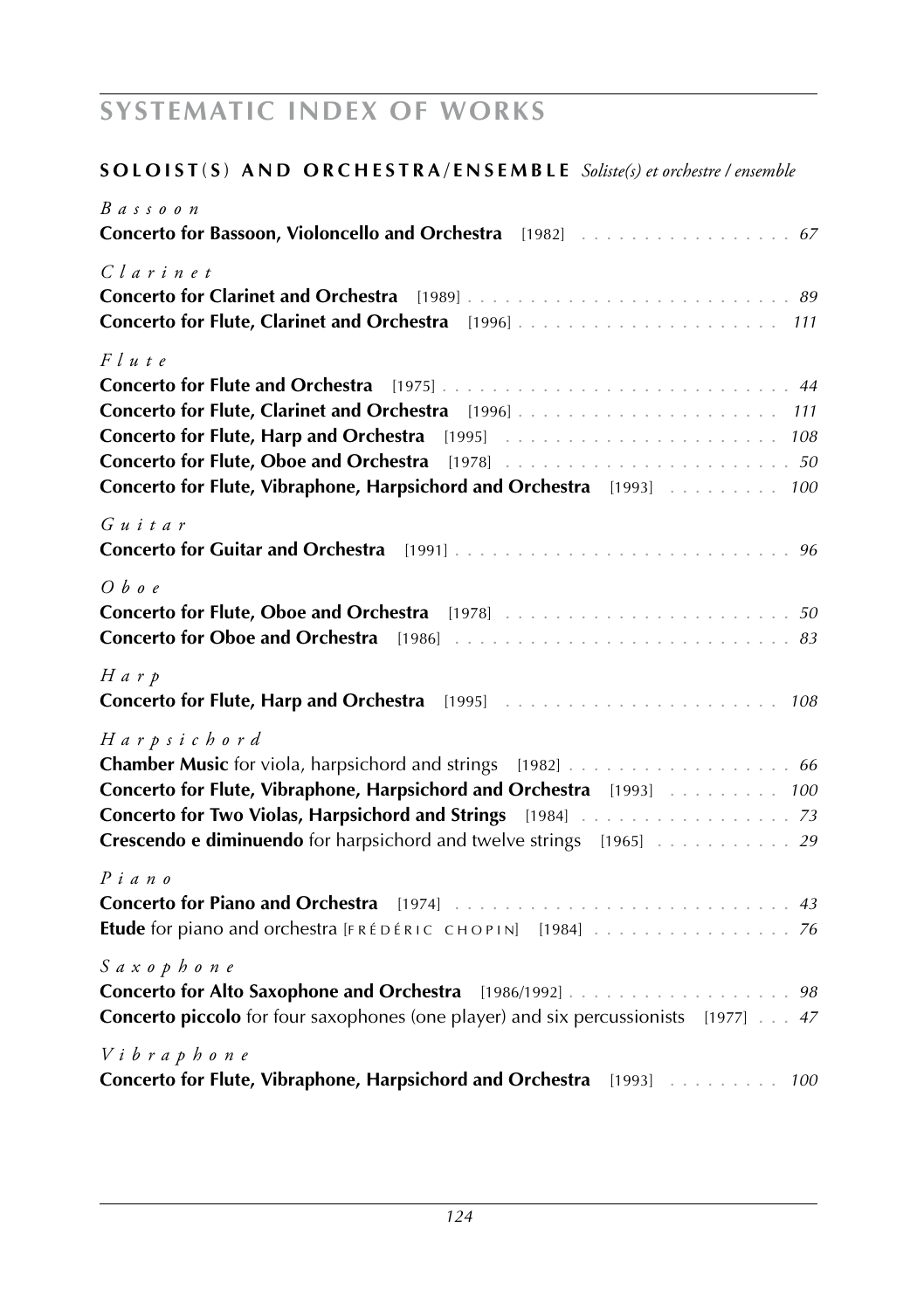### **s o l o i s t** ( **s** ) **a n d o r c h e s t r a** / **e n s e m b l e** [continued]

| $V$ <i>i</i> o l a                                                               |  |
|----------------------------------------------------------------------------------|--|
|                                                                                  |  |
|                                                                                  |  |
| Concerto for Two Violas, Harpsichord and Strings [1984] 73                       |  |
| Es ist genug for viola and chamber ensemble [JOHANN SEBASTIAN BACH] [1986] 84    |  |
| <b>Three Paintings by Paul Klee</b> for viola and ensemble [1985] 77             |  |
| $V$ <i>i</i> $o$ <i>l</i> $i$ $n$                                                |  |
|                                                                                  |  |
| <b>Five Caprices</b> for violin and strings [NICCOLO PAGANINI] [1984-1985] 76    |  |
| <b>Happy End</b> for two violins, violoncello, double bass and strings [1985] 77 |  |
| <b>Partita</b> for violin and orchestra [JOHANN SEBASTIAN BACH] [1981] 56        |  |
| $V$ ioloncello                                                                   |  |
| <b>Concerto for Bassoon, Violoncello and Orchestra</b> [1982] 67                 |  |
| Concerto for Violoncello and Orchestra [1972]  40                                |  |
| <b>Happy End</b> for two violins, violoncello, double bass and strings [1985] 77 |  |
| Tod ist ein langer Schlaf for violoncello and orchestra [JOSEPH HAYDN] [1982] 64 |  |

### **v o c a l w o r k s** *Oeuvres vocales*

| Solo Voice(s) and Orchestra or Ensemble                                                |
|----------------------------------------------------------------------------------------|
| Au plus haut des cieux for soprano and chamber orchestra [1986] 83                     |
|                                                                                        |
|                                                                                        |
| Five Songs [EKATERINA KUPROVSKAYA-DENISOVA]                                            |
|                                                                                        |
| Four Newspaper Advertisments [ALEXANDER MOSSOLOV]                                      |
|                                                                                        |
| <b>Fünf Geschichten von Herrn Keuner</b> for tenor and small ensemble [1966] 30        |
| <b>The Nursery</b> [MODEST MUSSORGSKY] for soprano and orchestra [1976] 46             |
| Songs and Dances of Death [MODEST MUSORGSKY] for bass and orchestra [1983]. 71         |
| <b>Sunless</b> [MODEST MUSSORGSKY] for bass and orchestra [1981] 60                    |
| The Sun of the Inkas.                                                                  |
| Vocal cycle for soprano, three speakers and eleven instrumentalists $[1964] \ldots 28$ |
| Three Children's Scenes [MODEST MUSORGSKY]                                             |
|                                                                                        |
|                                                                                        |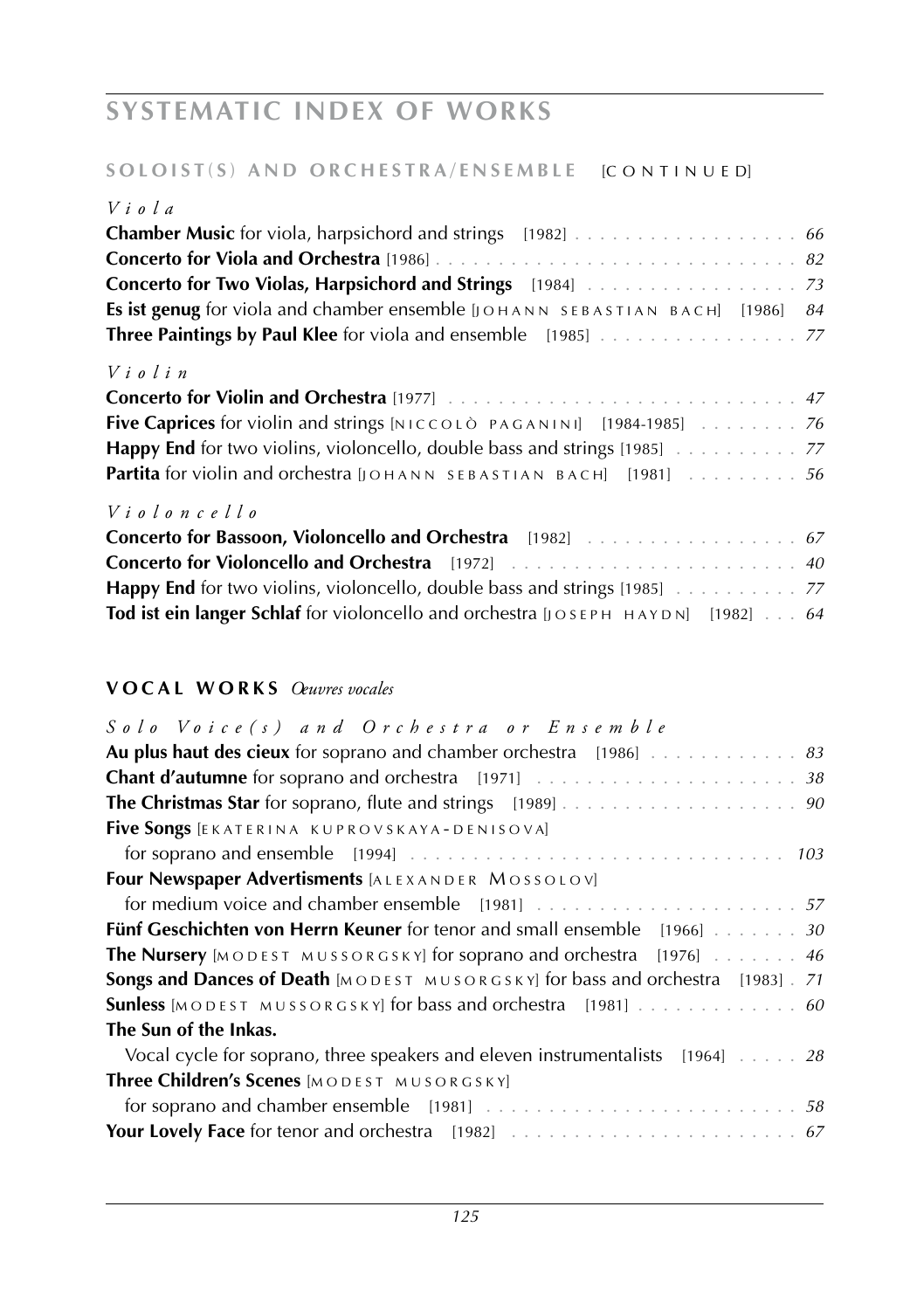### **VOCAL WORKS** [CONTINUED]

| Solo Voice(s), Choir and Orchestra or Ensemble                                               |
|----------------------------------------------------------------------------------------------|
| Colin et Chloé. Suite from 'L'écume des jours' for soprano, mezzo-soprano,                   |
|                                                                                              |
| The History of the Life and Death of Our Lord Jesus Christ                                   |
| for tenor, bass, mixed choir and orchestra [1992]<br>98                                      |
| Lazarus FRANZ SCHUBERT                                                                       |
| for three sopranos, three tenors, bass, mixed choir and orchestra [1995] 104                 |
| <b>Morgentraum</b> for soprano, mixed choir and orchestra [1994] 103                         |
| <b>Requiem</b> for soprano, tenor, mixed choir and orchestra [1980] 54                       |
| Siberian Earth. Oratorio for narrator, bass, mixed choir and orchestra [1961] 21             |
| Choir and Orchestra or Ensemble                                                              |
|                                                                                              |
|                                                                                              |
| <b>Thirteen Choruses</b> for choir and ensemble (partly a cappella) [1995] 106               |
| Solo Voice(s) and Instruments                                                                |
| Archipel des songes for soprano, flute, vibraphone and piano [1995] 108                      |
|                                                                                              |
| The Blue Notebook for soprano, reciter, violin, violoncello,                                 |
|                                                                                              |
|                                                                                              |
| Four Poems of Gerard de Nerval for tenor, flute and piano [1989] 89                          |
| <b>Italian Songs</b> for soprano, flute, horn, violin and harpsichord [1964] 28              |
| <b>Laments</b> for soprano, piano and three percussionists [1966] 31                         |
| Pain and Silence for mezzo-soprano, clarinet, viola and piano [1979] 53                      |
|                                                                                              |
| Spanish Song [MAURICE RAVEL] for voice and two guitars [1958] 122                            |
| Three Fragments from the New Testament for counter-tenor,                                    |
|                                                                                              |
|                                                                                              |
| <b>La vie en rouge</b> for soprano, flute, clarinet, violin, violoncello and piano [1973] 42 |
|                                                                                              |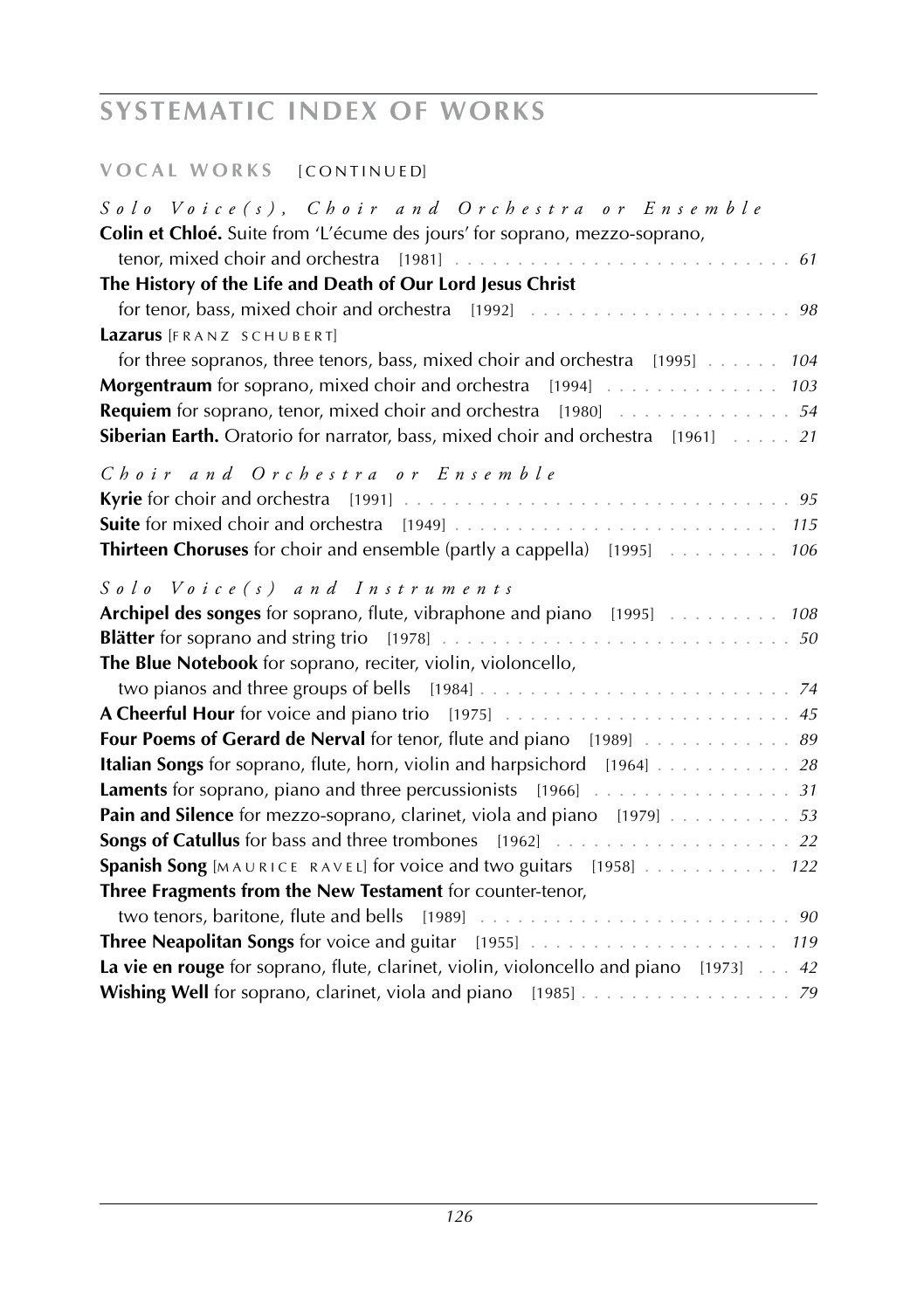### **v o c a l w o r k s** [continued]

| $V$ oice (s) and Piano                                                                                          |
|-----------------------------------------------------------------------------------------------------------------|
|                                                                                                                 |
|                                                                                                                 |
|                                                                                                                 |
| 116                                                                                                             |
| The Failure for soprano, mezzo-soprano, tenor, baritone and piano [1949] 115                                    |
|                                                                                                                 |
| Five Poems of Evgeni Baratinsky for soprano and piano [1979] 52                                                 |
| Five Songs on Poems of Robert Burns for baritone and piano [1948-1949]<br>115                                   |
|                                                                                                                 |
|                                                                                                                 |
| Little Boris is Walking Around [FOLK SONG] for voice and piano [1955] 119                                       |
|                                                                                                                 |
| <b>On the Snow-Fire</b> for tenor and piano [1981] <b>According to the Snow-Fire of the Snow-Fire for tenor</b> |
|                                                                                                                 |
| <b>Sufferings of Youth</b> for baritone and piano [1958]<br>122                                                 |
|                                                                                                                 |
|                                                                                                                 |
| Two Songs on Poems of Ivan Bunin for soprano and piano [1970] 37                                                |
| Two Songs on Poems of Robert Burns for baritone and piano [1951]  115                                           |
| 118                                                                                                             |
| 117                                                                                                             |
| You Blacksmiths [FOLK SONG] for voice and piano [1955]  119                                                     |
|                                                                                                                 |
| $V$ oice $(s)$ a cappella                                                                                       |
|                                                                                                                 |
|                                                                                                                 |
| Beyond the River, Beyond the Mountain [FOLK SONG] [1953]  117                                                   |
|                                                                                                                 |
|                                                                                                                 |
| Légendes des eaux souterraines for twelve voices [1968] 88                                                      |
|                                                                                                                 |
|                                                                                                                 |
| <b>Thirteen Choruses</b> for choir and ensemble (partly a cappella) [1995] 106                                  |
| 116                                                                                                             |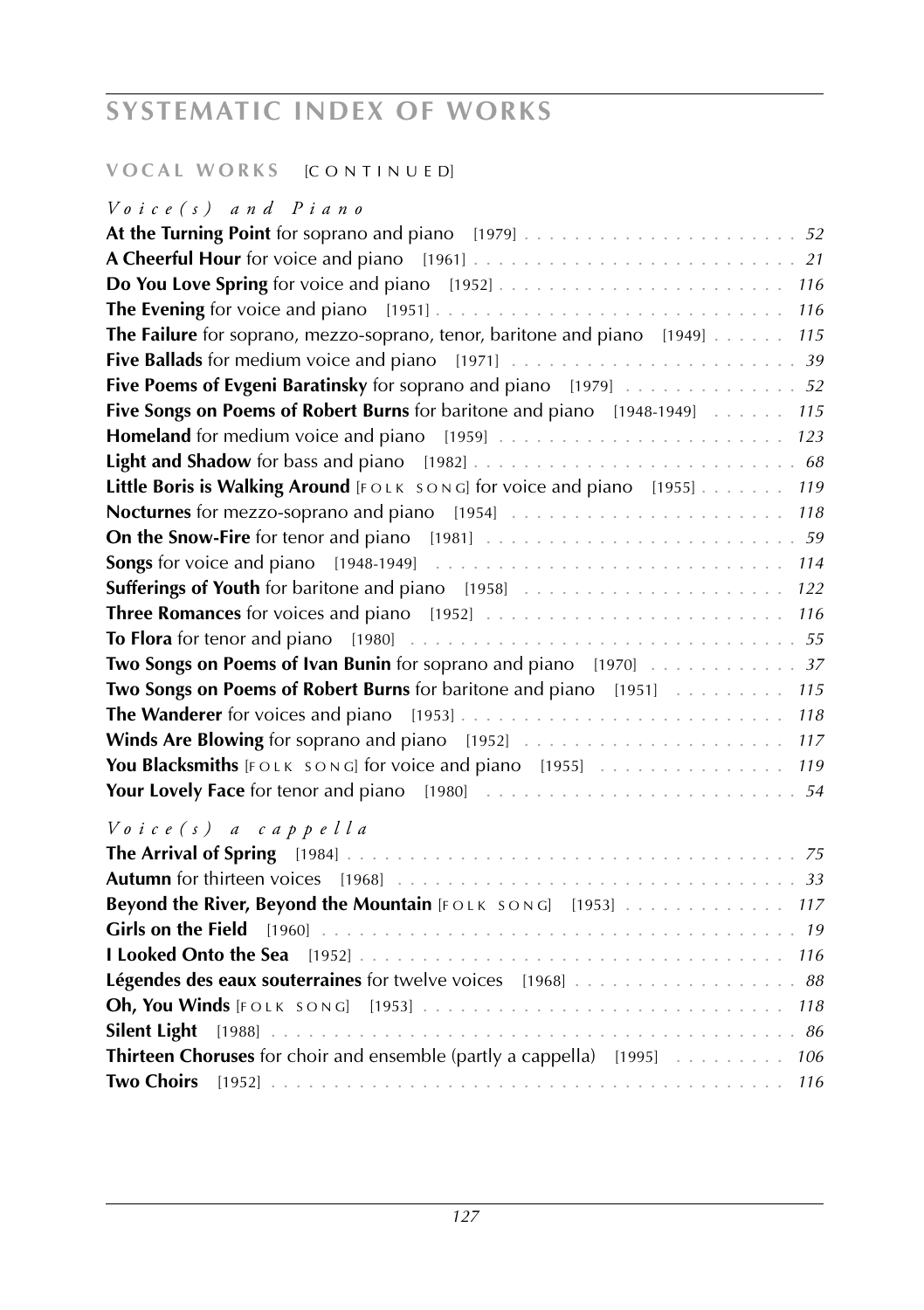### **i n s t r u m e n t a l e n s e m b l e w o r k s** *Ensembles instrumentales*

| <b>Epitaph</b> for ensemble $(1.1.1.1 - 1.1.1.0 - \text{perc.} \text{ piano. strings})$ [1983]  69                |
|-------------------------------------------------------------------------------------------------------------------|
| <b>Hommage à Pierre</b> for ensemble $(2.0.1.0 - 1.1.1.0 - \text{perc.} \text{ harp.} \text{ strings})$ [1985] 78 |
| <b>Femme et oiseaux</b> for chamber ensemble $(1.1.1.1 - 0.0.0.0 -$ piano. strings) [1996] $.111$                 |
| <b>March. The Swan, the Crab and the Pike</b> for brass ensemble and percussion [1982] 64                         |
| Six Pieces for Brass Instruments and Percussion [1995] 107                                                        |
| Sur la nappe d'un étang glacé                                                                                     |
| for ensemble and tape $(1,1,1,0 - 1,1,1,0 -$ vibr. piano. harp) [1991] 97                                         |
| Variations on a Theme of Mozart for eight flutes [1990] 93                                                        |
|                                                                                                                   |

### **i n s t r u m e n t a l c h a m b e r m u s i c** *Musique de chambre instrumentale*

| Accordion                                                                         |
|-----------------------------------------------------------------------------------|
| <b>Le bateau passe près du quai</b> for accordion, piano and percussion [1986] 82 |
| $B$ assoon                                                                        |
|                                                                                   |
| <b>Trio for Violin, Clarinet and Bassoon</b> [1957]  120                          |
|                                                                                   |
|                                                                                   |
| $C \mid a \mid r \mid n \mid e \mid t$                                            |
| <b>Canon in memoriam Igor Stravinsky</b> for flute, clarinet and harp [1971] 38   |
|                                                                                   |
| <b>Dedication</b> for flute, clarinet, two violins and violoncello [1991] 95      |
| <b>D.S.C.H</b> for clarinet, trombone, violoncello and piano [1969] 34            |
|                                                                                   |
|                                                                                   |
| Sextet for Flute, Oboe, Clarinet, Violin, Viola and Violoncello [1984] 75         |
|                                                                                   |
| Trio for Violin, Clarinet and Bassoon [1957]  120                                 |
| <b>Wind Quintet</b> for flute, oboe, clarinet, bassoon and horn [1969] 35         |
| $D \circ m \circ a$                                                               |
| Tango [CAMILLE SAINT-SAËNS] for two domras [1958] 122                             |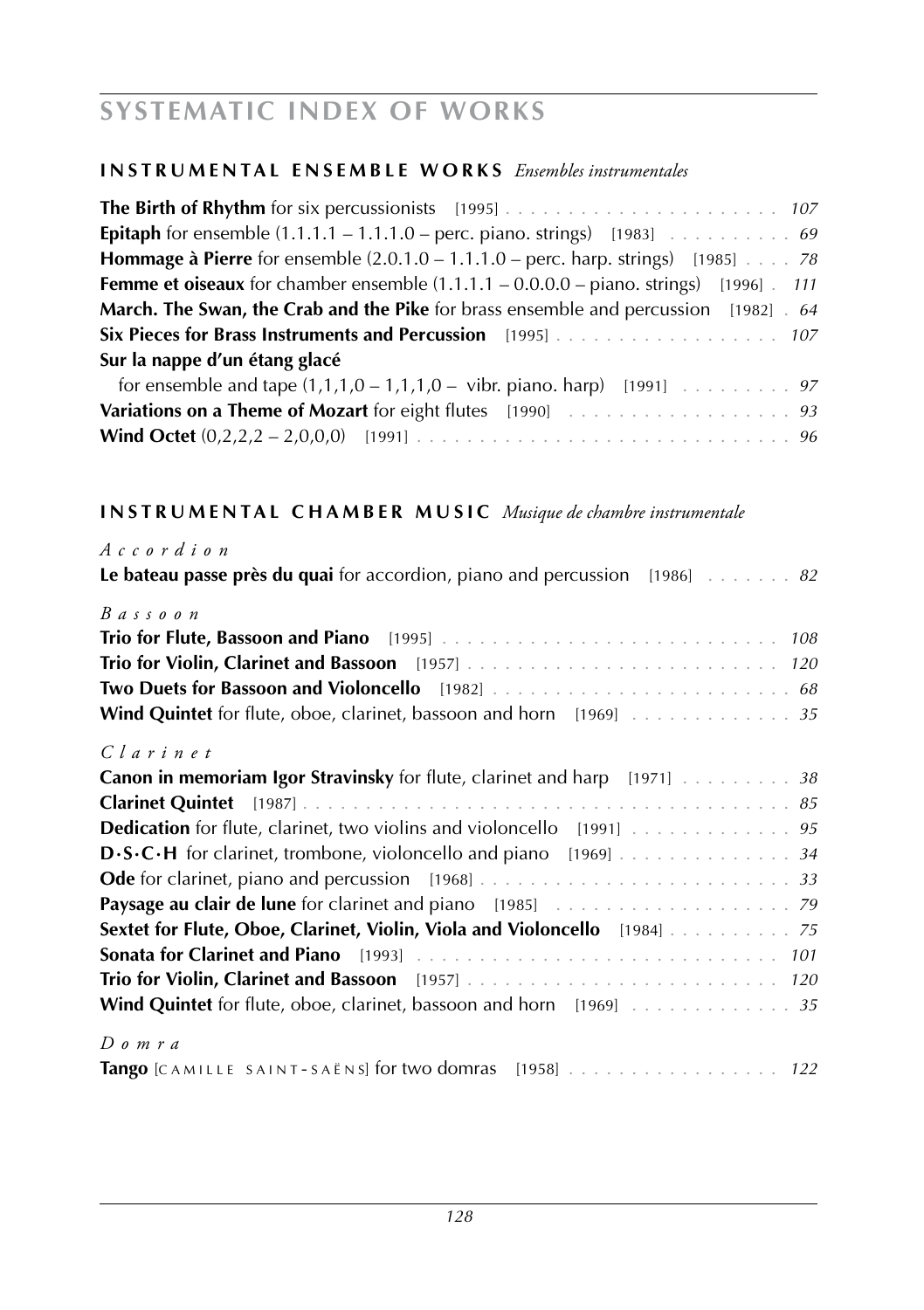### **INSTRUMENTAL CHAMBER MUSIC [CONTINUED]**

#### *F l u t e*

| <b>In Deo speravit cor meum</b> for violin (flute), guitar and organ [1984/1989] 87<br>$H$ a r p<br>Canon in memoriam Igor Stravinsky for flute, clarinet and harp [1971] 38<br><b>Romantic Music</b> for oboe, harp and string trio [1968] <b>Accord Accounting 1968</b><br><b>Three Cadenzas</b> to Mozart's Concerto for Flute, Harp and Orchestra K 299 [1995] . 109 | <b>Avant le coucher du soleil</b> for alto flute and vibraphone [1996]  111                 |
|--------------------------------------------------------------------------------------------------------------------------------------------------------------------------------------------------------------------------------------------------------------------------------------------------------------------------------------------------------------------------|---------------------------------------------------------------------------------------------|
|                                                                                                                                                                                                                                                                                                                                                                          | Canon in memoriam Igor Stravinsky for flute, clarinet and harp [1971] 38                    |
|                                                                                                                                                                                                                                                                                                                                                                          |                                                                                             |
|                                                                                                                                                                                                                                                                                                                                                                          | <b>Dedication</b> for flute, clarinet, two violins and violoncello [1991] 95                |
|                                                                                                                                                                                                                                                                                                                                                                          |                                                                                             |
|                                                                                                                                                                                                                                                                                                                                                                          |                                                                                             |
|                                                                                                                                                                                                                                                                                                                                                                          | In Deo speravit cor meum for violin (flute), guitar and organ [1984/1989] 87                |
|                                                                                                                                                                                                                                                                                                                                                                          |                                                                                             |
|                                                                                                                                                                                                                                                                                                                                                                          |                                                                                             |
|                                                                                                                                                                                                                                                                                                                                                                          | Sextet for Flute, Oboe, Clarinet, Violin, Viola and Violoncello [1984] 75                   |
|                                                                                                                                                                                                                                                                                                                                                                          |                                                                                             |
|                                                                                                                                                                                                                                                                                                                                                                          |                                                                                             |
|                                                                                                                                                                                                                                                                                                                                                                          |                                                                                             |
|                                                                                                                                                                                                                                                                                                                                                                          |                                                                                             |
|                                                                                                                                                                                                                                                                                                                                                                          |                                                                                             |
|                                                                                                                                                                                                                                                                                                                                                                          | <b>Three Cadenzas</b> to Mozart's Concerto for Flute, Harp and Orchestra K 299 [1995] . 109 |
|                                                                                                                                                                                                                                                                                                                                                                          |                                                                                             |
|                                                                                                                                                                                                                                                                                                                                                                          | Variations on a Theme of Mozart for eight flutes [1990] 93                                  |
|                                                                                                                                                                                                                                                                                                                                                                          | Wind Quintet for flute, oboe, clarinet, bassoon and horn [1969] 35                          |
|                                                                                                                                                                                                                                                                                                                                                                          | $G$ uitar                                                                                   |
|                                                                                                                                                                                                                                                                                                                                                                          |                                                                                             |
|                                                                                                                                                                                                                                                                                                                                                                          |                                                                                             |
|                                                                                                                                                                                                                                                                                                                                                                          |                                                                                             |
|                                                                                                                                                                                                                                                                                                                                                                          |                                                                                             |
|                                                                                                                                                                                                                                                                                                                                                                          |                                                                                             |
|                                                                                                                                                                                                                                                                                                                                                                          |                                                                                             |
|                                                                                                                                                                                                                                                                                                                                                                          |                                                                                             |
|                                                                                                                                                                                                                                                                                                                                                                          |                                                                                             |
|                                                                                                                                                                                                                                                                                                                                                                          |                                                                                             |
|                                                                                                                                                                                                                                                                                                                                                                          | Harpsichord                                                                                 |
|                                                                                                                                                                                                                                                                                                                                                                          | Three Pieces for Harpsichord and Percussion [1972]  41                                      |
|                                                                                                                                                                                                                                                                                                                                                                          |                                                                                             |
|                                                                                                                                                                                                                                                                                                                                                                          | $H \circ r \circ n$                                                                         |
| Wind Quintet for flute, oboe, clarinet, bassoon and horn [1969] 35                                                                                                                                                                                                                                                                                                       |                                                                                             |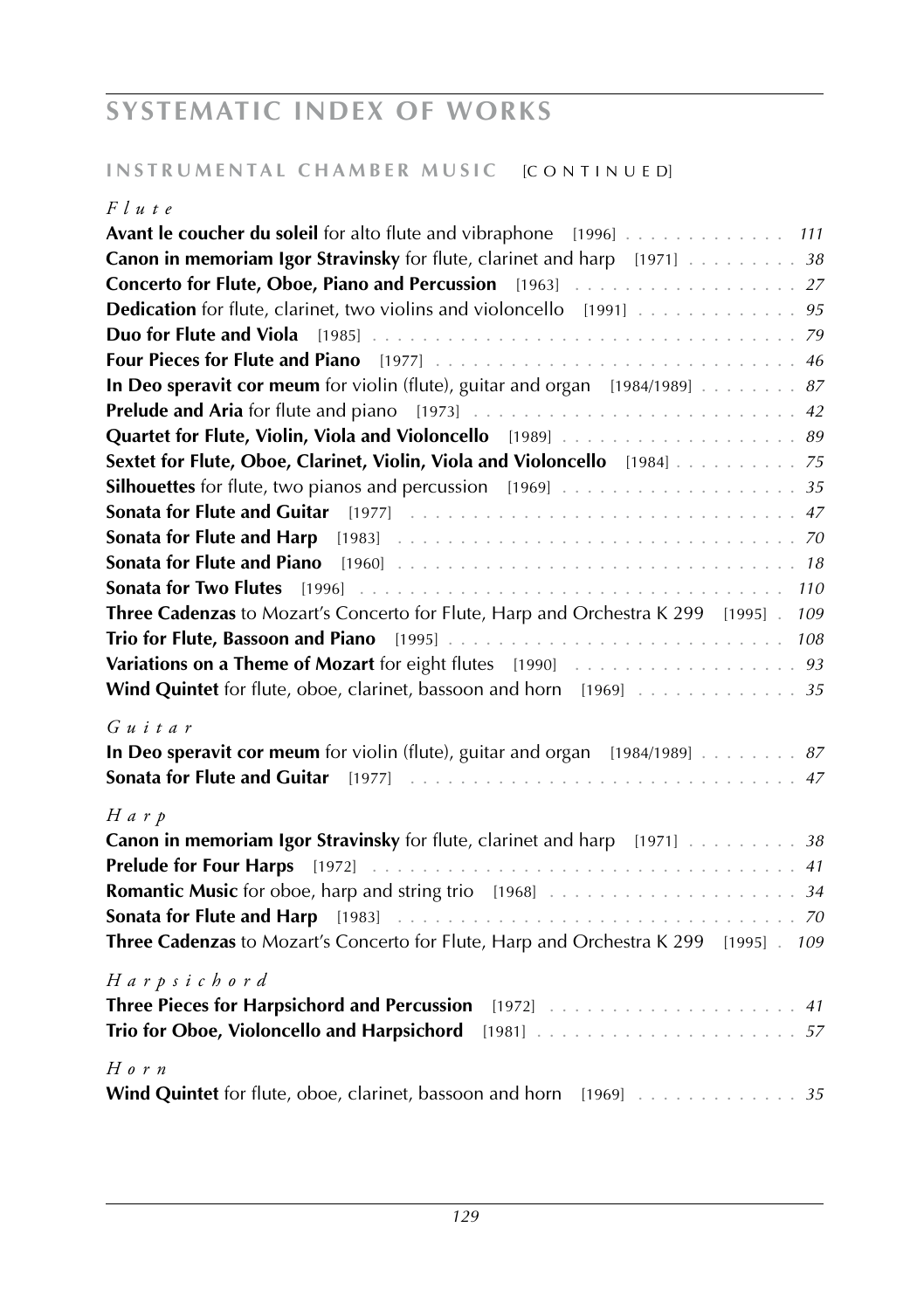### **INSTRUMENTAL CHAMBER MUSIC [CONTINUED]**

| ſ<br>J<br>n | 0 |  |
|-------------|---|--|
|-------------|---|--|

| Concerto for Flute, Oboe, Piano and Percussion [1963]  27                                 |
|-------------------------------------------------------------------------------------------|
|                                                                                           |
|                                                                                           |
|                                                                                           |
| Sextet for Flute, Oboe, Clarinet, Violin, Viola and Violoncello [1984] 75                 |
|                                                                                           |
| Wind Quintet for flute, oboe, clarinet, bassoon and horn [1969] 35                        |
| Organ                                                                                     |
| In Deo speravit cor meum for violin (flute), guitar and organ [1984/1989] 87              |
|                                                                                           |
|                                                                                           |
| Percussion                                                                                |
| <b>Avant le coucher du soleil</b> for alto flute and vibraphone [1996]<br>111             |
|                                                                                           |
| Concerto for Flute, Oboe, Piano and Percussion [1963]  27                                 |
| <b>Concerto piccolo</b> for four saxophones (one player) and six percussionists [1977] 47 |
| Le bateau passe près du quai for accordion, piano and percussion [1986] 82                |
|                                                                                           |
|                                                                                           |
| Three Pieces for Harpsichord and Percussion [1972]  41                                    |
|                                                                                           |
|                                                                                           |
| $P$ <i>i</i> and                                                                          |
|                                                                                           |
| D.S.C.H for clarinet, trombone, violoncello and piano [1969] 34                           |
| Le bateau passe près du quai for accordion, piano and percussion [1986]  82               |
|                                                                                           |
|                                                                                           |
|                                                                                           |
|                                                                                           |
|                                                                                           |
| $S$ a x o p h o n e                                                                       |
| <b>Concerto piccolo</b> for four saxophones (one player) and six percussionists [1977] 47 |
|                                                                                           |
| <b>Sonate for Alto Saxophone and Piano</b> [1970] <b></b> 36                              |
|                                                                                           |
|                                                                                           |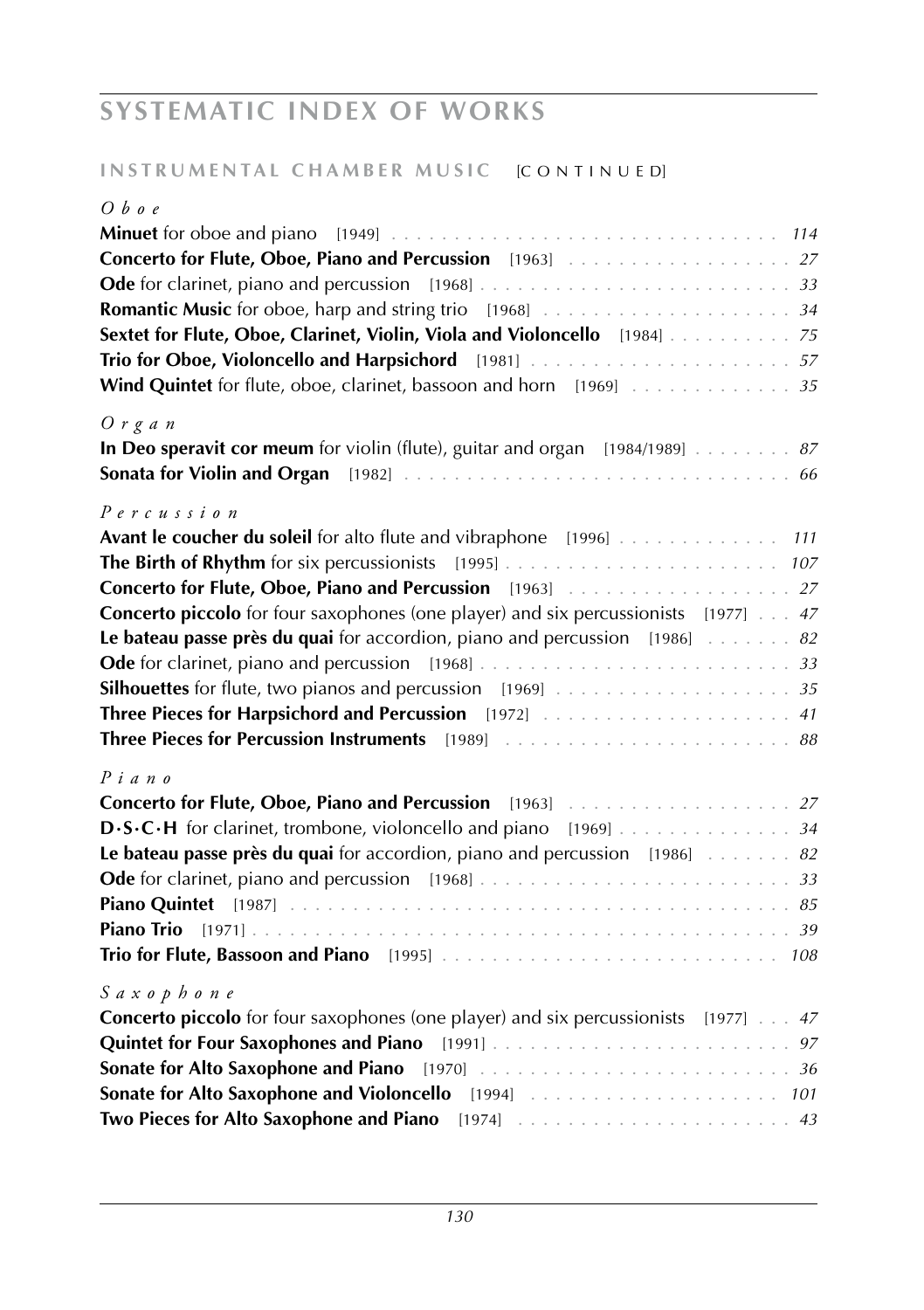### **INSTRUMENTAL CHAMBER MUSIC [CONTINUED]**

| String Quartet                                                                    |
|-----------------------------------------------------------------------------------|
|                                                                                   |
|                                                                                   |
|                                                                                   |
|                                                                                   |
|                                                                                   |
| $String$ $Trio$                                                                   |
|                                                                                   |
|                                                                                   |
| $T$ rombone                                                                       |
|                                                                                   |
| D.S.C.H for clarinet, trombone, violoncello and piano [1969] 34                   |
| Tr u m p e t                                                                      |
|                                                                                   |
| Two Pianos / Piano Four Hands                                                     |
| Album of Easy Transcriptions for piano four hands Vols. I-III [1961/1962/1963] 24 |
|                                                                                   |
|                                                                                   |
|                                                                                   |
|                                                                                   |
|                                                                                   |
| Works by French Composers for piano four hands [1965] 29                          |
| $V$ i $b$ r a $p$ $b$ $o$ $n$ $e$                                                 |
| <b>Avant le coucher du soleil</b> for alto flute and vibraphone [1996] 111        |
| $V$ <i>i</i> $ol$ $d$                                                             |
|                                                                                   |
|                                                                                   |
|                                                                                   |
| Sextet for Flute, Oboe, Clarinet, Violin, Viola and Violoncello [1984] 75         |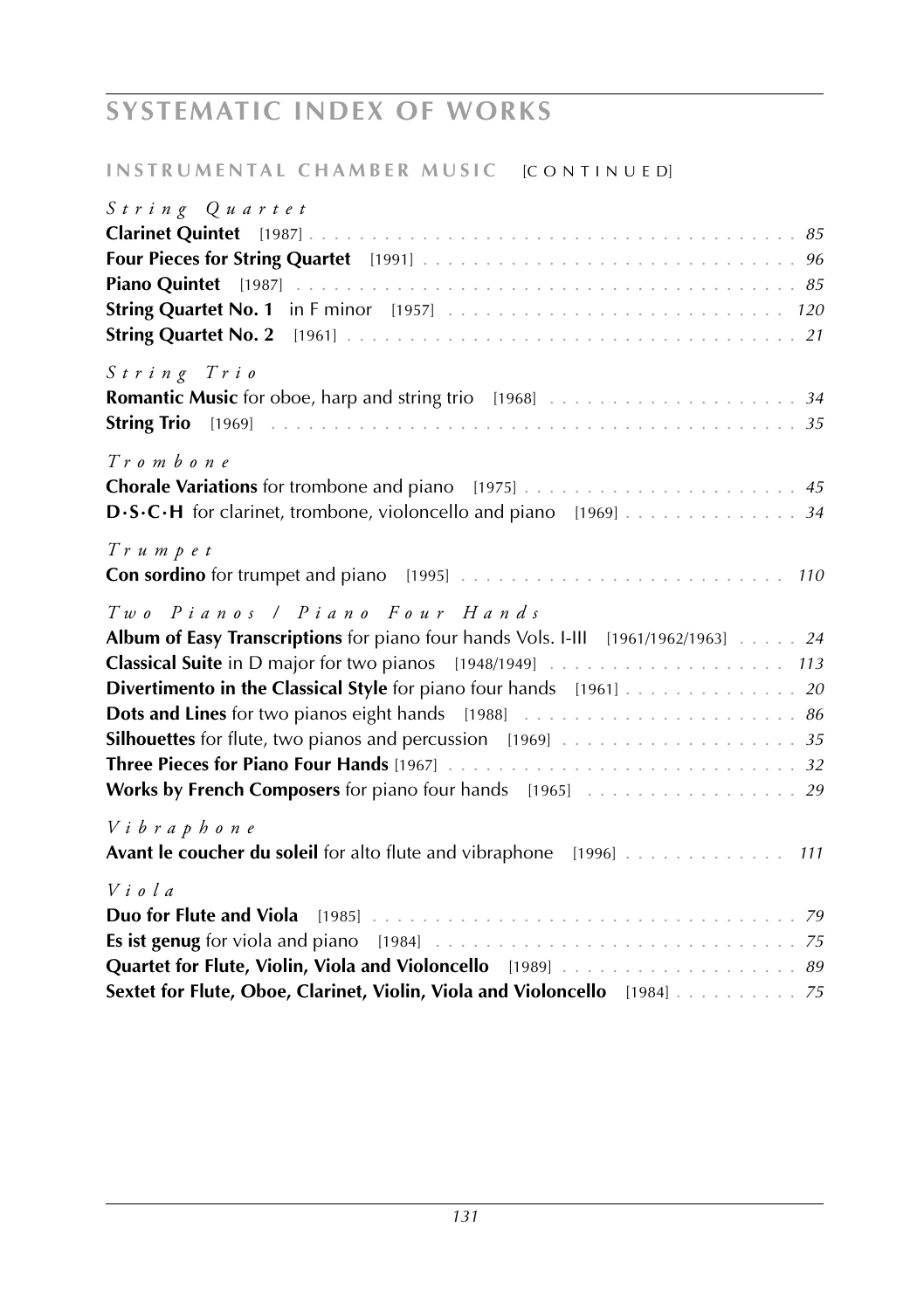### **INSTRUMENTAL CHAMBER MUSIC [CONTINUED]**

| $V$ <i>i</i> $o$ <i>l</i> $i$ $n$                                            |
|------------------------------------------------------------------------------|
|                                                                              |
| <b>Dedication</b> for flute, clarinet, two violins and violoncello [1991] 95 |
|                                                                              |
| In Deo speravit cor meum for violin (flute), guitar and organ [1984/1989] 87 |
|                                                                              |
|                                                                              |
| Sextet for Flute, Oboe, Clarinet, Violin, Viola and Violoncello [1984] 75    |
|                                                                              |
|                                                                              |
|                                                                              |
| Three Pieces for Violin and Piano [1958]  123                                |
|                                                                              |
| $V$ ioloncello                                                               |
|                                                                              |
| <b>Dedication</b> for flute, clarinet, two violins and violoncello [1991] 95 |
| <b>D.S.C.H</b> for clarinet, trombone, violoncello and piano [1969]  34      |
|                                                                              |
|                                                                              |
| Sextet for Flute, Oboe, Clarinet, Violin, Viola and Violoncello [1984]       |
|                                                                              |
|                                                                              |
|                                                                              |
|                                                                              |
|                                                                              |
|                                                                              |
| Variations on a Theme of Schubert for violoncello and piano [1986] 81        |

### **s o l o i n s t r u m e n t a l w o r k s** *Musique de chambre pour solistes*

| Accordion            |  |
|----------------------|--|
| $B$ assoon           |  |
| $C \,$ l a r i n e t |  |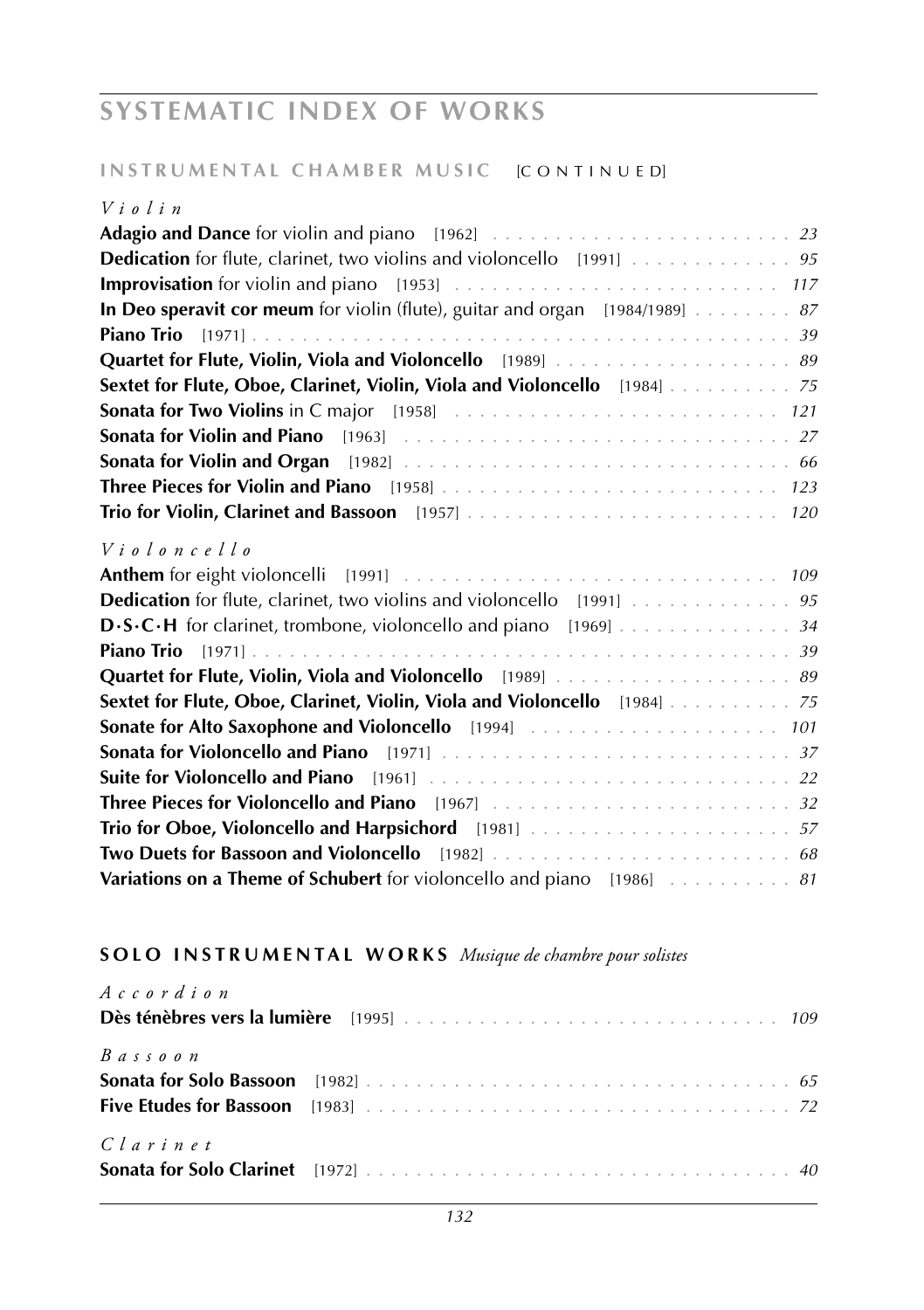### **SOLO INSTRUMENTAL WORKS [CONTINUED]**

| F l u t e                                                                               |
|-----------------------------------------------------------------------------------------|
|                                                                                         |
|                                                                                         |
|                                                                                         |
|                                                                                         |
| $G$ uitar                                                                               |
|                                                                                         |
| $H$ a r p                                                                               |
|                                                                                         |
|                                                                                         |
| $H$ a r p s i c h o r d                                                                 |
|                                                                                         |
| Oboe                                                                                    |
|                                                                                         |
|                                                                                         |
| $P$ <i>i</i> $a$ <sup>n</sup> $o$                                                       |
|                                                                                         |
|                                                                                         |
| <b>Children's Pieces</b> for piano two hands and four hands [1989] 92                   |
|                                                                                         |
|                                                                                         |
|                                                                                         |
|                                                                                         |
|                                                                                         |
|                                                                                         |
| <b>Variations</b>                                                                       |
| <b>Variations</b>                                                                       |
|                                                                                         |
|                                                                                         |
| Tr u m p e t                                                                            |
|                                                                                         |
|                                                                                         |
| $V$ <i>i</i> $o$ $l$ <i>i</i> $n$                                                       |
|                                                                                         |
| Violoncello                                                                             |
| <b>Two Cadenzas</b> to Haydn's Concerto for Violoncello and Orchestra No. 1 [1982] 65   |
|                                                                                         |
| <b>Three Cadenzas</b> to Haydn's Concerto for Violoncello and Orchestra No. 2 [1982] 65 |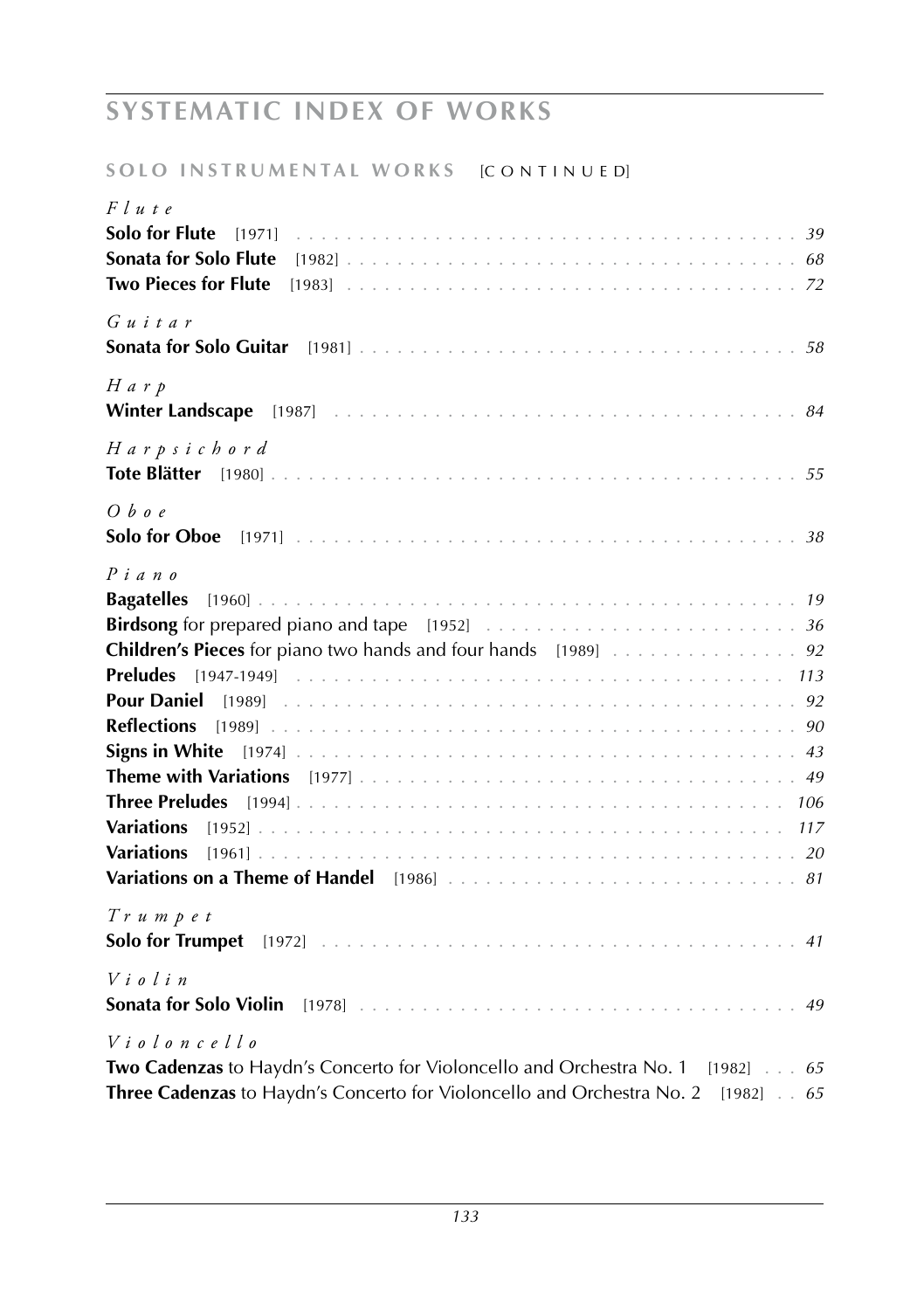### **a r r a n g e m e n t s** *Orchestrations & transcriptions*

| Album of Easy Transcriptions for piano four hands Vols. I-III [1961/1962/1963] 24  |
|------------------------------------------------------------------------------------|
|                                                                                    |
| Beyond the River, Beyond the Mountain [FOLK SONG] for choir a cappella [1953]. 117 |
| Es ist genug for viola and chamber ensemble [JOHANN SEBASTIAN BACH] [1986]. 84     |
| Etude for piano and orchestra [FRÉDÉRIC CHOPIN] [1984]  76                         |
| Five Caprices for violin and strings [NICCOLO PAGANINI] [1984-1985]  76            |
| Five Songs [EKATERINA KUPROVSKAYA-DENISOVA]                                        |
|                                                                                    |
| Four Newspaper Advertisments [ALEXANDER MOSSOLOV]                                  |
|                                                                                    |
|                                                                                    |
| Hommage aux belles viennoises [FRANZ SCHUBERT, Op. 67] [1983]  70                  |
|                                                                                    |
| Lazarus FRANZ SCHUBERT                                                             |
| for three sopranos, three tenors, bass, mixed choir and orchestra [1995] 104       |
| Little Boris is Walking Around [FOLK SONG] for voice and piano [1955] 119          |
| The Nursery [MODEST MUSSORGSKY] for soprano and orchestra [1976]  46               |
| Oh, You Winds [FOLK SONG] for choir a cappella [1953] 118                          |
| Partita for violin and orchestra [JOHANN SEBASTIAN BACH] [1981]  56                |
|                                                                                    |
| Songs and Dances of Death [MODEST MUSSORGSKY] for bass and orchestra [1983] 71     |
| Spanish Song [MAURICE RAVEL] for voice and two guitars [1958] 122                  |
| Suite from the Ballet 'Don Juan' [YURI KOCHUROV] [1960]  18                        |
| <b>Sunless</b> [MODEST MUSORGSKY] for bass and orchestra [1981] 60                 |
| Tango [CAMILLE SAINT-SAËNS] for two domras [1958] 122                              |
| Three Children's Scenes [MODEST MUSSORGSKY]                                        |
|                                                                                    |
| Tod ist ein langer Schlaf for violoncello and orchestra [JOSEPH HAYDN] [1982] 64   |
| Turkish March [LUDWIG VAN BEETHOVEN] [1982]  69                                    |
|                                                                                    |
|                                                                                    |
|                                                                                    |
| Works by French Composers for piano four hands [1965] 29                           |
| You Blacksmiths [FOLK SONG] for voice and piano [1955]  119                        |

### **f i l m m u s i c & b r o a d c a s t p r o d u c t i o n s** *Musique de film & radio*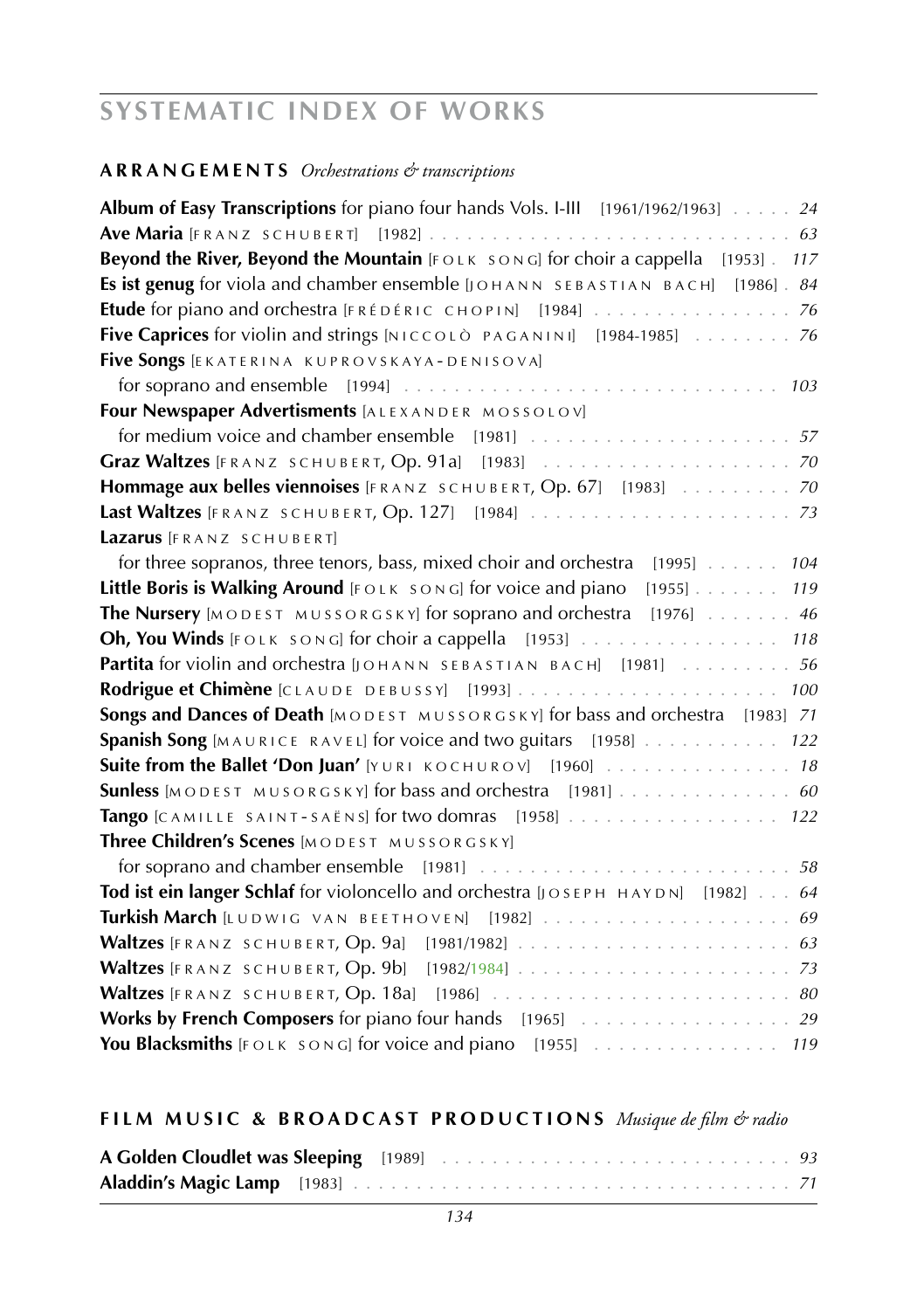| FILM MUSIC & BROADCAST PRODUCTIONS [CONTINUED] |
|------------------------------------------------|
|------------------------------------------------|

| The Experience of a Delirium from the Spell of Love [1991] 97 |  |
|---------------------------------------------------------------|--|
|                                                               |  |
|                                                               |  |
|                                                               |  |
|                                                               |  |
|                                                               |  |
|                                                               |  |
|                                                               |  |
|                                                               |  |
|                                                               |  |
|                                                               |  |
|                                                               |  |
|                                                               |  |
|                                                               |  |
|                                                               |  |
|                                                               |  |
|                                                               |  |
|                                                               |  |
|                                                               |  |
|                                                               |  |
|                                                               |  |
|                                                               |  |
|                                                               |  |
|                                                               |  |
|                                                               |  |
| <b>The Three-Dimensional World</b> [1979] 53                  |  |
|                                                               |  |
|                                                               |  |
|                                                               |  |
|                                                               |  |
|                                                               |  |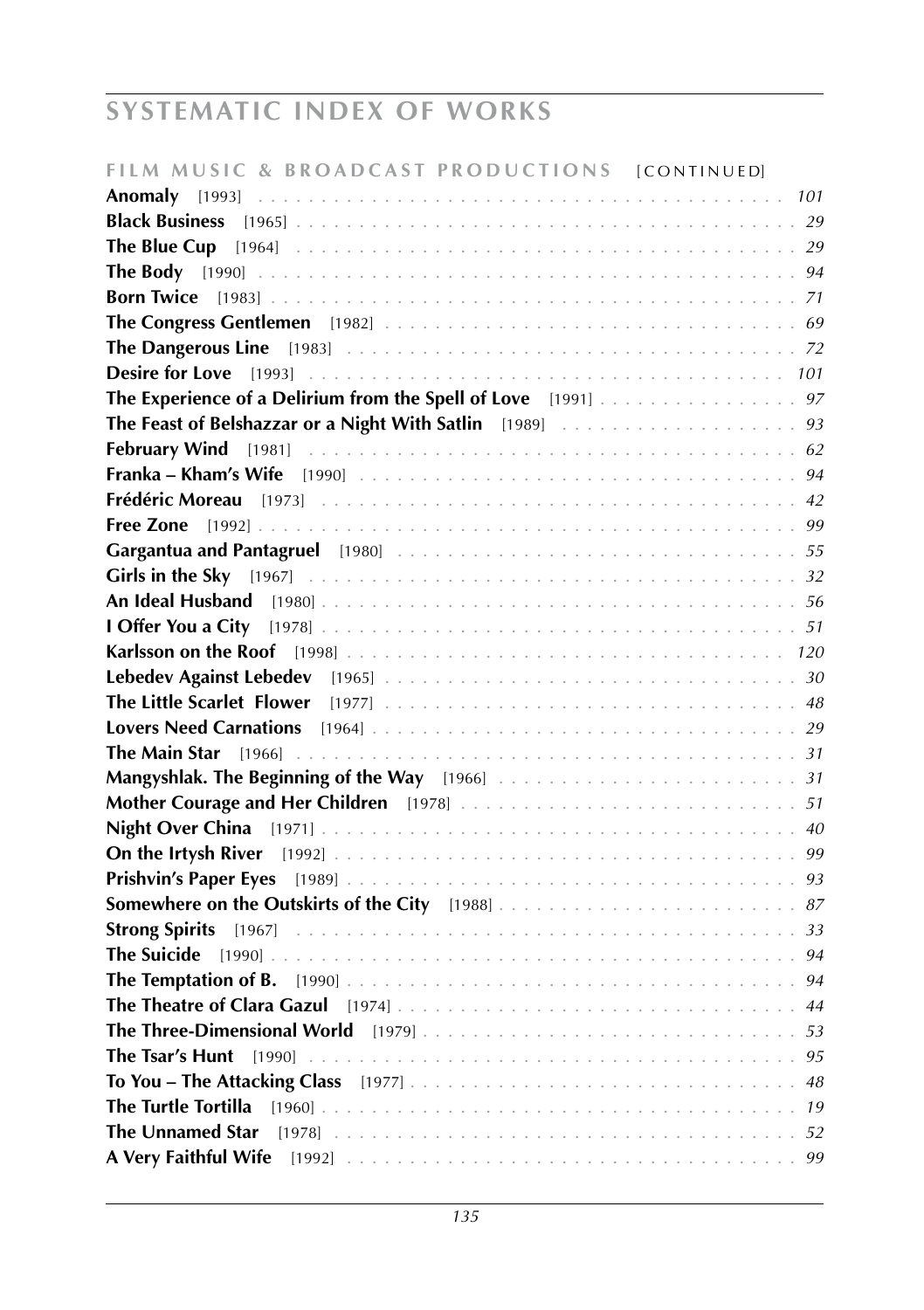### **i n c i d e n t a l m u s i c** *Musique de scène*

| Listen!              |
|----------------------|
|                      |
|                      |
|                      |
|                      |
| <b>The Seagull</b>   |
|                      |
|                      |
| <b>Three Sisters</b> |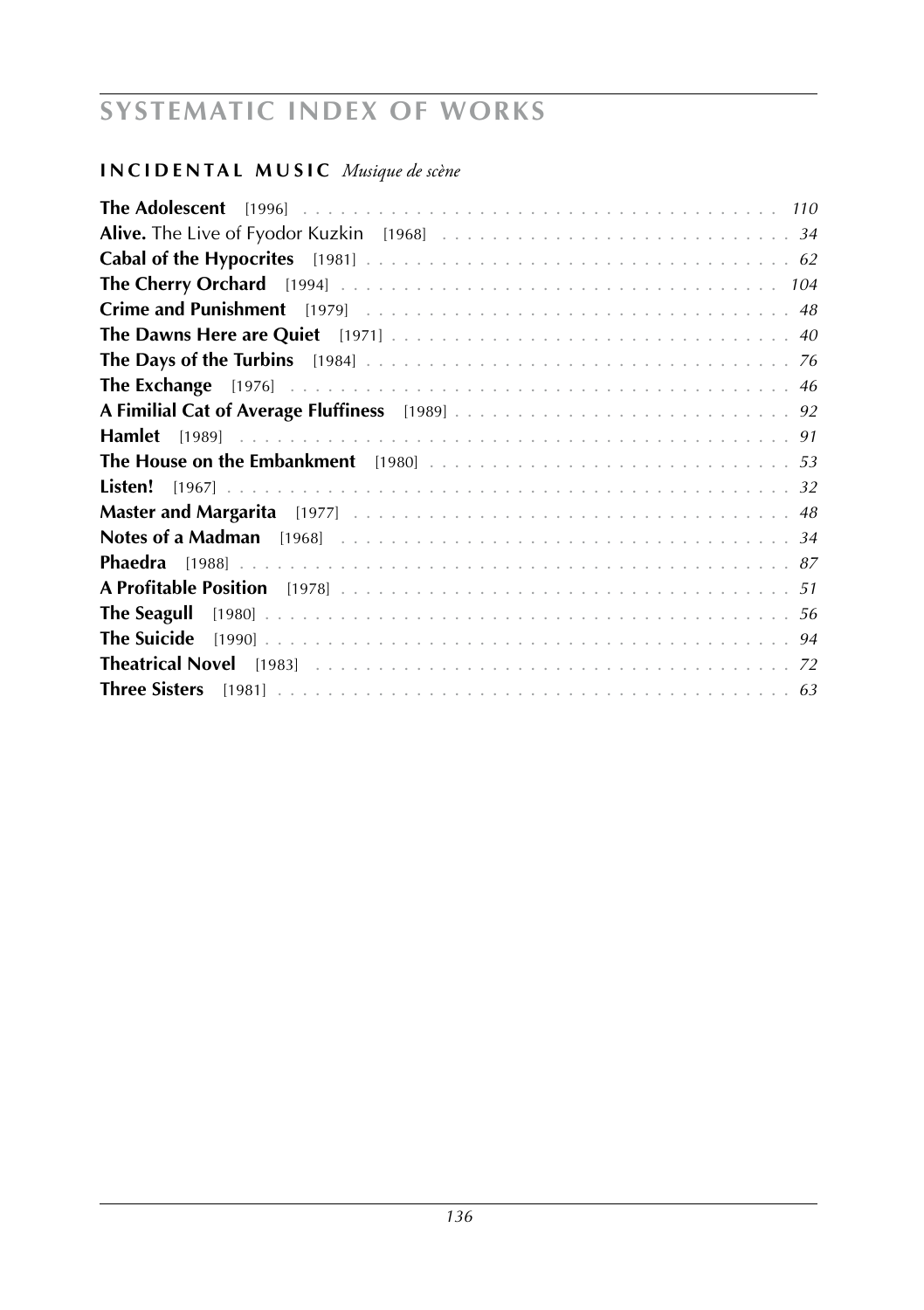| At the Turning Point <b>Election Contract Contract Contract Contract Contract Contract Contract Contract Contract</b> |  |
|-----------------------------------------------------------------------------------------------------------------------|--|
|                                                                                                                       |  |
|                                                                                                                       |  |
|                                                                                                                       |  |
|                                                                                                                       |  |
|                                                                                                                       |  |
|                                                                                                                       |  |
|                                                                                                                       |  |
|                                                                                                                       |  |
|                                                                                                                       |  |
|                                                                                                                       |  |
|                                                                                                                       |  |
|                                                                                                                       |  |
|                                                                                                                       |  |
|                                                                                                                       |  |
|                                                                                                                       |  |
|                                                                                                                       |  |
|                                                                                                                       |  |
|                                                                                                                       |  |
|                                                                                                                       |  |
|                                                                                                                       |  |
|                                                                                                                       |  |
|                                                                                                                       |  |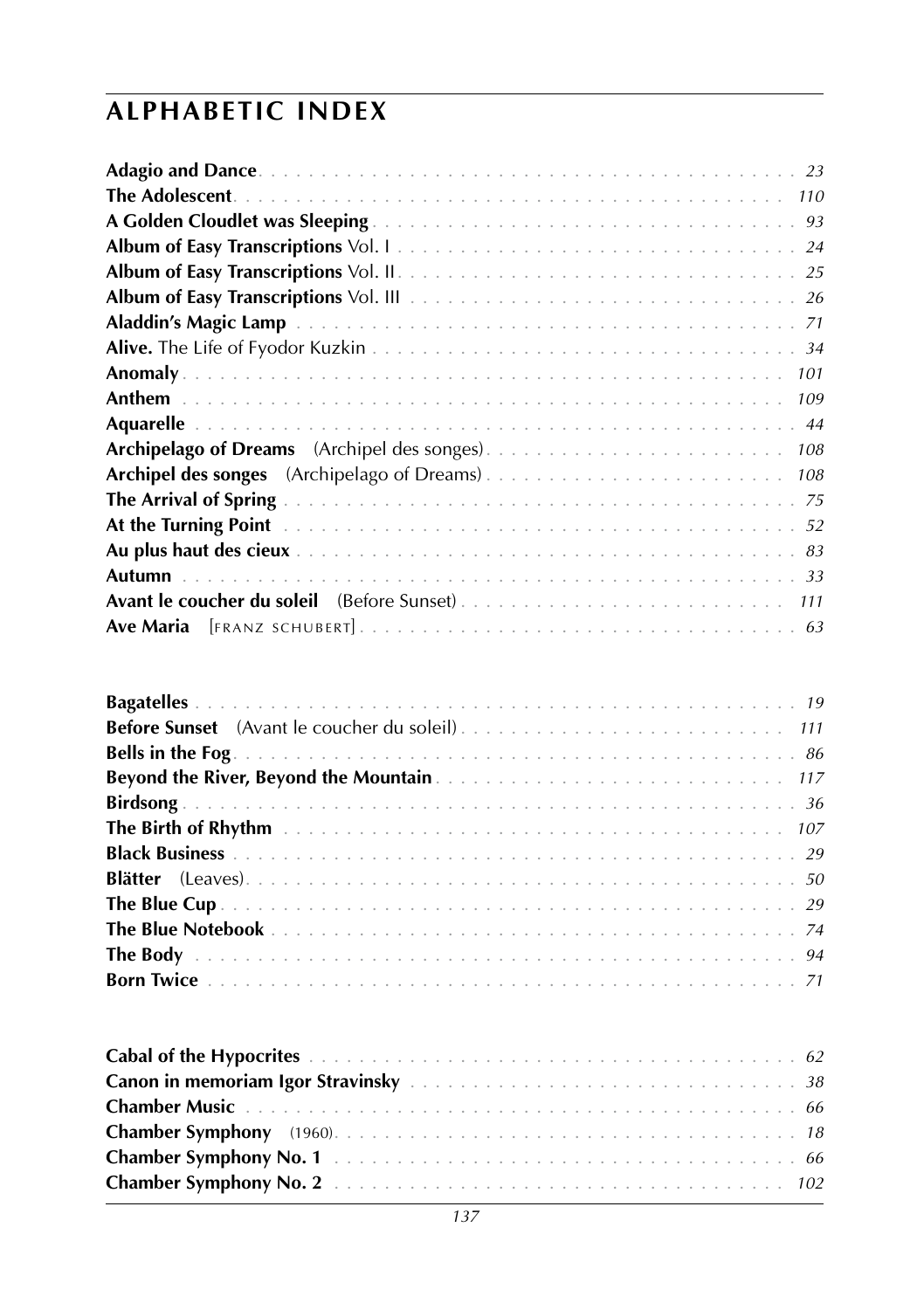| Concerto for Flute, Vibraphone, Harpsichord and Strings 100                                                    |
|----------------------------------------------------------------------------------------------------------------|
|                                                                                                                |
|                                                                                                                |
|                                                                                                                |
|                                                                                                                |
|                                                                                                                |
|                                                                                                                |
|                                                                                                                |
|                                                                                                                |
|                                                                                                                |
|                                                                                                                |
|                                                                                                                |
|                                                                                                                |
| Crescendo e diminuendo entrarrelato e a contrarrelato e a contrarrelato de la contrarrelato de la contrarrelat |
|                                                                                                                |
|                                                                                                                |
|                                                                                                                |
|                                                                                                                |
|                                                                                                                |
|                                                                                                                |
|                                                                                                                |
|                                                                                                                |
|                                                                                                                |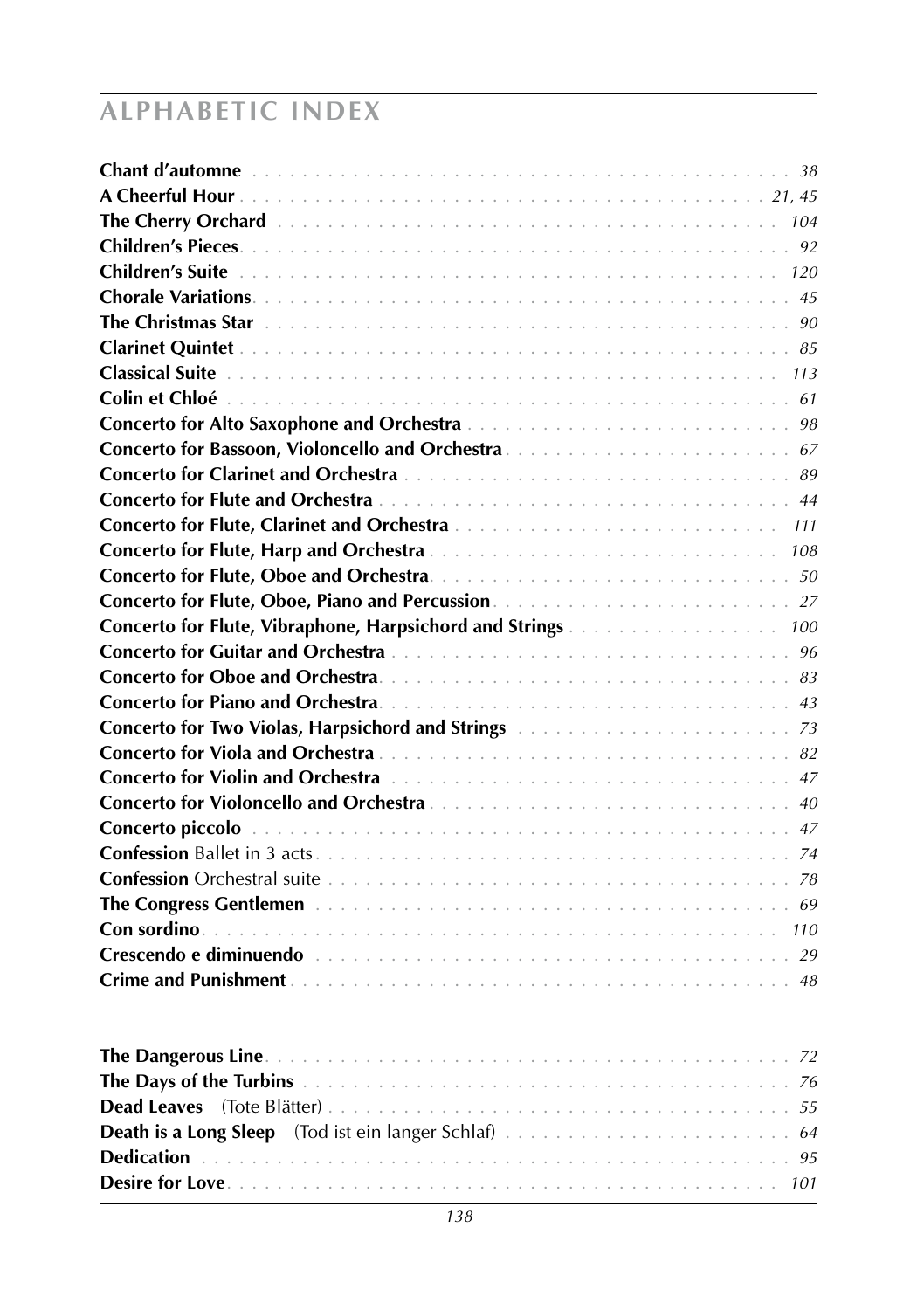| Four Newspaper Advertisements [ALEXANDER MOSOLOV]  57      |
|------------------------------------------------------------|
|                                                            |
|                                                            |
|                                                            |
|                                                            |
|                                                            |
|                                                            |
| From Darkness to Light (Dès ténèbres vers la lumière)  109 |
|                                                            |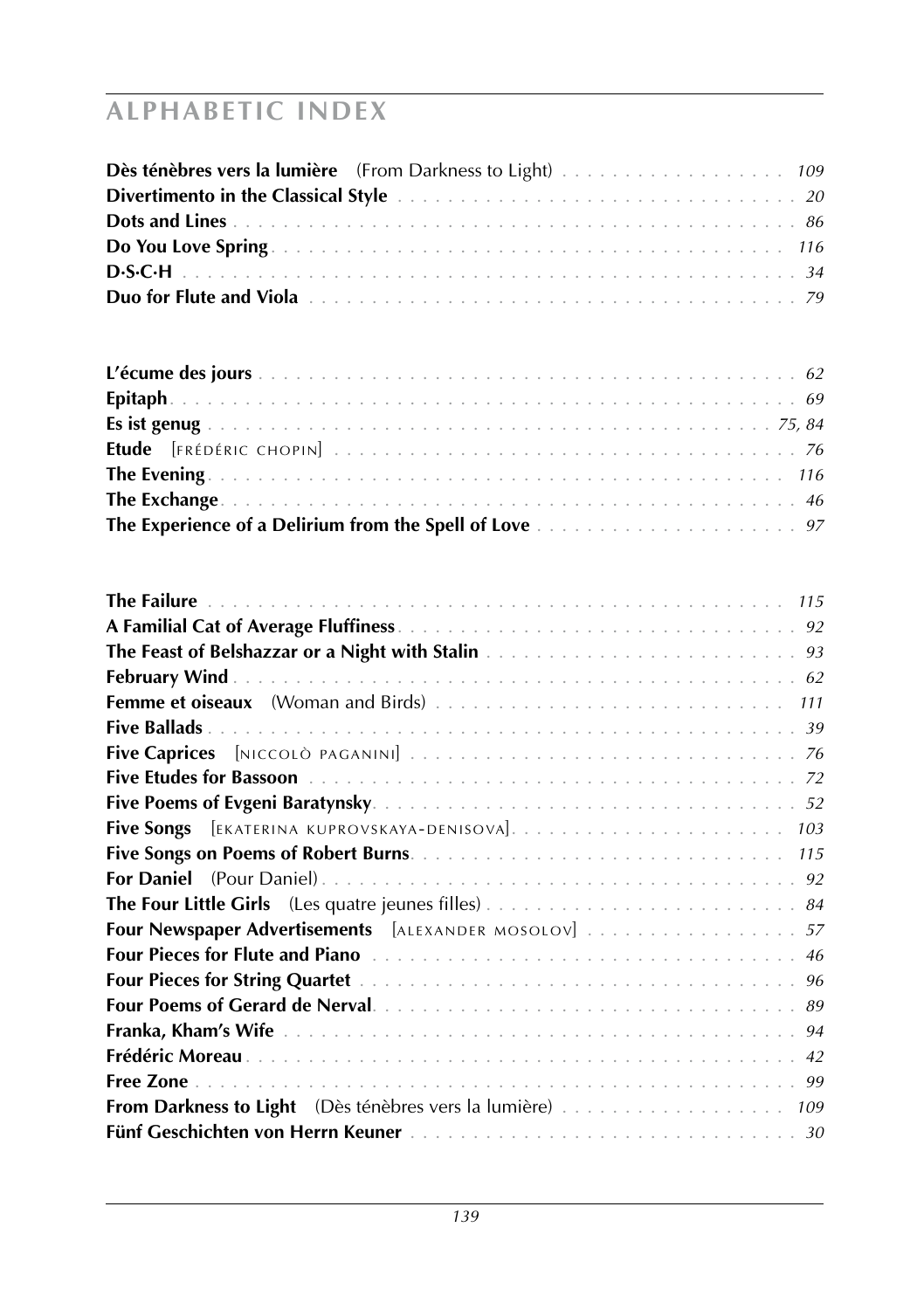| Girls on the Field <b>Election Contact Contact Contact Contact Contact Contact Contact Contact Contact Contact Contact Contact Contact Contact Contact Contact Contact Contact Contact Contact Contact Contact Contact Contact C</b> |  |  |  |  |  |
|--------------------------------------------------------------------------------------------------------------------------------------------------------------------------------------------------------------------------------------|--|--|--|--|--|
|                                                                                                                                                                                                                                      |  |  |  |  |  |
|                                                                                                                                                                                                                                      |  |  |  |  |  |
|                                                                                                                                                                                                                                      |  |  |  |  |  |
|                                                                                                                                                                                                                                      |  |  |  |  |  |
|                                                                                                                                                                                                                                      |  |  |  |  |  |
|                                                                                                                                                                                                                                      |  |  |  |  |  |
|                                                                                                                                                                                                                                      |  |  |  |  |  |
|                                                                                                                                                                                                                                      |  |  |  |  |  |
|                                                                                                                                                                                                                                      |  |  |  |  |  |
|                                                                                                                                                                                                                                      |  |  |  |  |  |
|                                                                                                                                                                                                                                      |  |  |  |  |  |
|                                                                                                                                                                                                                                      |  |  |  |  |  |
|                                                                                                                                                                                                                                      |  |  |  |  |  |
|                                                                                                                                                                                                                                      |  |  |  |  |  |
|                                                                                                                                                                                                                                      |  |  |  |  |  |
|                                                                                                                                                                                                                                      |  |  |  |  |  |
|                                                                                                                                                                                                                                      |  |  |  |  |  |
|                                                                                                                                                                                                                                      |  |  |  |  |  |
|                                                                                                                                                                                                                                      |  |  |  |  |  |
|                                                                                                                                                                                                                                      |  |  |  |  |  |
|                                                                                                                                                                                                                                      |  |  |  |  |  |
|                                                                                                                                                                                                                                      |  |  |  |  |  |
|                                                                                                                                                                                                                                      |  |  |  |  |  |
|                                                                                                                                                                                                                                      |  |  |  |  |  |
| Le bateau passe près du quai (The Boat is Passing Near the Embarkment) $\ldots \ldots 82$                                                                                                                                            |  |  |  |  |  |
|                                                                                                                                                                                                                                      |  |  |  |  |  |
| Légendes des eaux souterraines (Legends of the Subterranean Waters) 88                                                                                                                                                               |  |  |  |  |  |
| Legends of the Subterranean Waters (Légendes des eaux souterraines) 88                                                                                                                                                               |  |  |  |  |  |
|                                                                                                                                                                                                                                      |  |  |  |  |  |
|                                                                                                                                                                                                                                      |  |  |  |  |  |
|                                                                                                                                                                                                                                      |  |  |  |  |  |
| Little Boris is Walking Around <b>Fig. 1. Access 2. Access 2. Access 2. Access</b> 2.19                                                                                                                                              |  |  |  |  |  |
|                                                                                                                                                                                                                                      |  |  |  |  |  |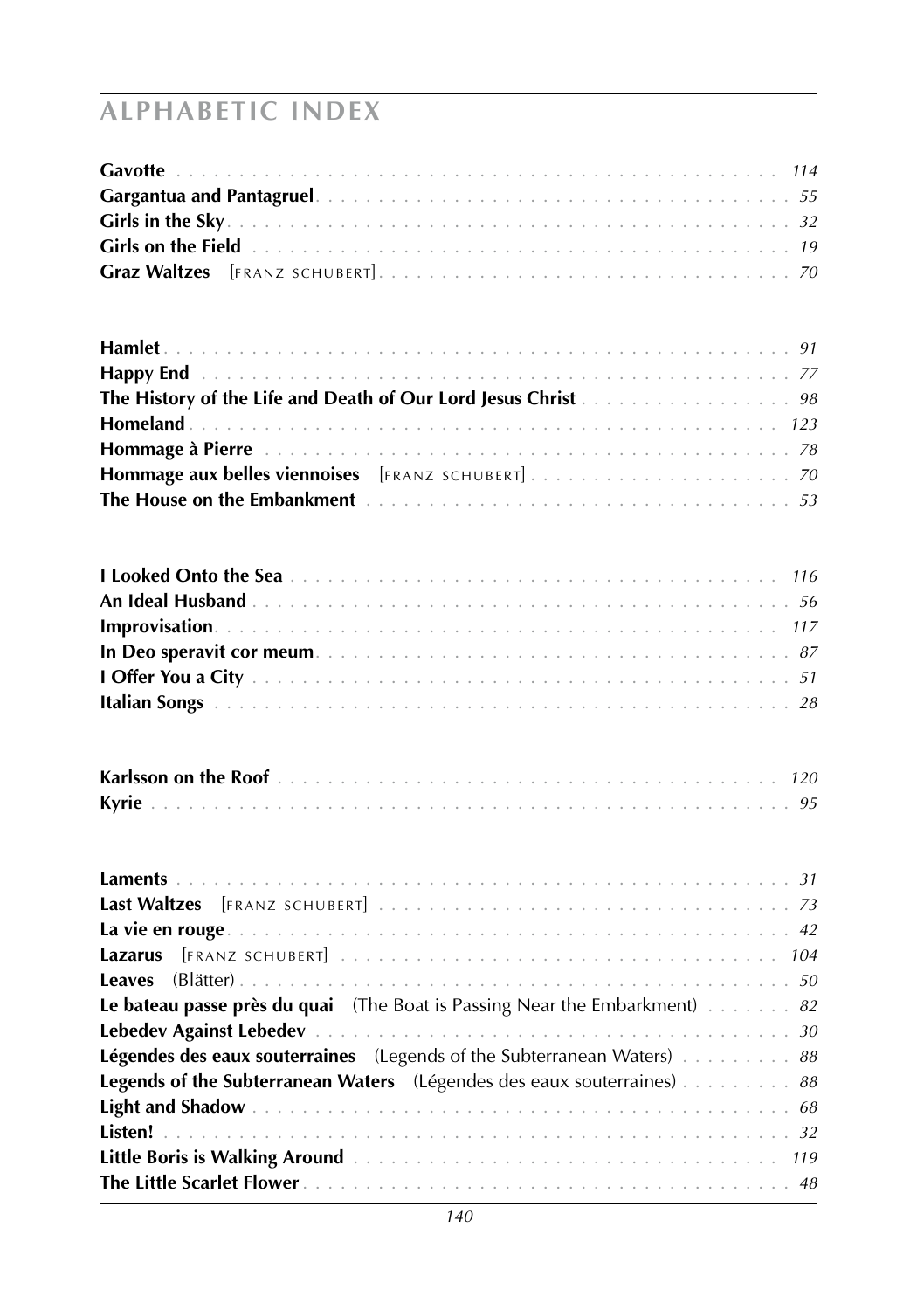| Music for Eleven Wind Instruments and Timpani <b>Fig. 1.1.1.1.1.1.1.1.1.1.1.1.1.1.1.1.1.20</b> |  |  |
|------------------------------------------------------------------------------------------------|--|--|
|                                                                                                |  |  |
|                                                                                                |  |  |
|                                                                                                |  |  |
|                                                                                                |  |  |
| The Nursery [MODEST MUSSORGSKY]  46                                                            |  |  |
|                                                                                                |  |  |
|                                                                                                |  |  |
|                                                                                                |  |  |
|                                                                                                |  |  |
|                                                                                                |  |  |
|                                                                                                |  |  |
|                                                                                                |  |  |
|                                                                                                |  |  |
|                                                                                                |  |  |
|                                                                                                |  |  |
|                                                                                                |  |  |
|                                                                                                |  |  |
|                                                                                                |  |  |
|                                                                                                |  |  |
|                                                                                                |  |  |
|                                                                                                |  |  |
|                                                                                                |  |  |
|                                                                                                |  |  |
|                                                                                                |  |  |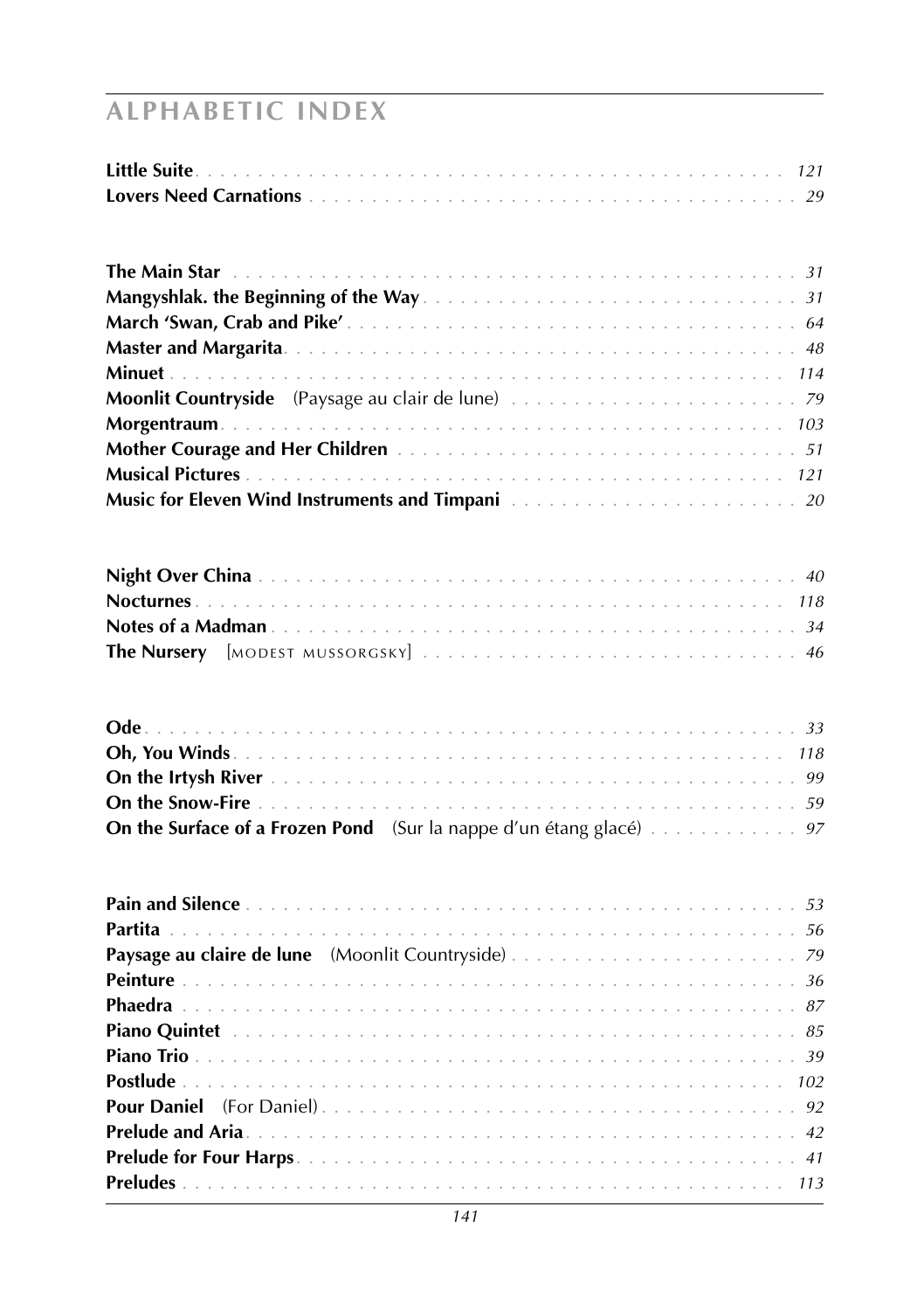| Sextet for Flute, Oboe, Clarinet, Violin, Viola and Violoncello 75                                                                                                                                                            |
|-------------------------------------------------------------------------------------------------------------------------------------------------------------------------------------------------------------------------------|
|                                                                                                                                                                                                                               |
|                                                                                                                                                                                                                               |
| 107                                                                                                                                                                                                                           |
| Solo for Oboe decompose to the service of the service of the service of the service of the service of the service of the service of the service of the service of the service of the service of the service of the service of |
| Sonata for Alto Saxophone and Piano etheroides and the series and series and series and series are seen as 36                                                                                                                 |
| 101                                                                                                                                                                                                                           |
| Sonata for Flute and Piano research and the service of the service of the service of the Sonata Control of the                                                                                                                |
|                                                                                                                                                                                                                               |
|                                                                                                                                                                                                                               |
|                                                                                                                                                                                                                               |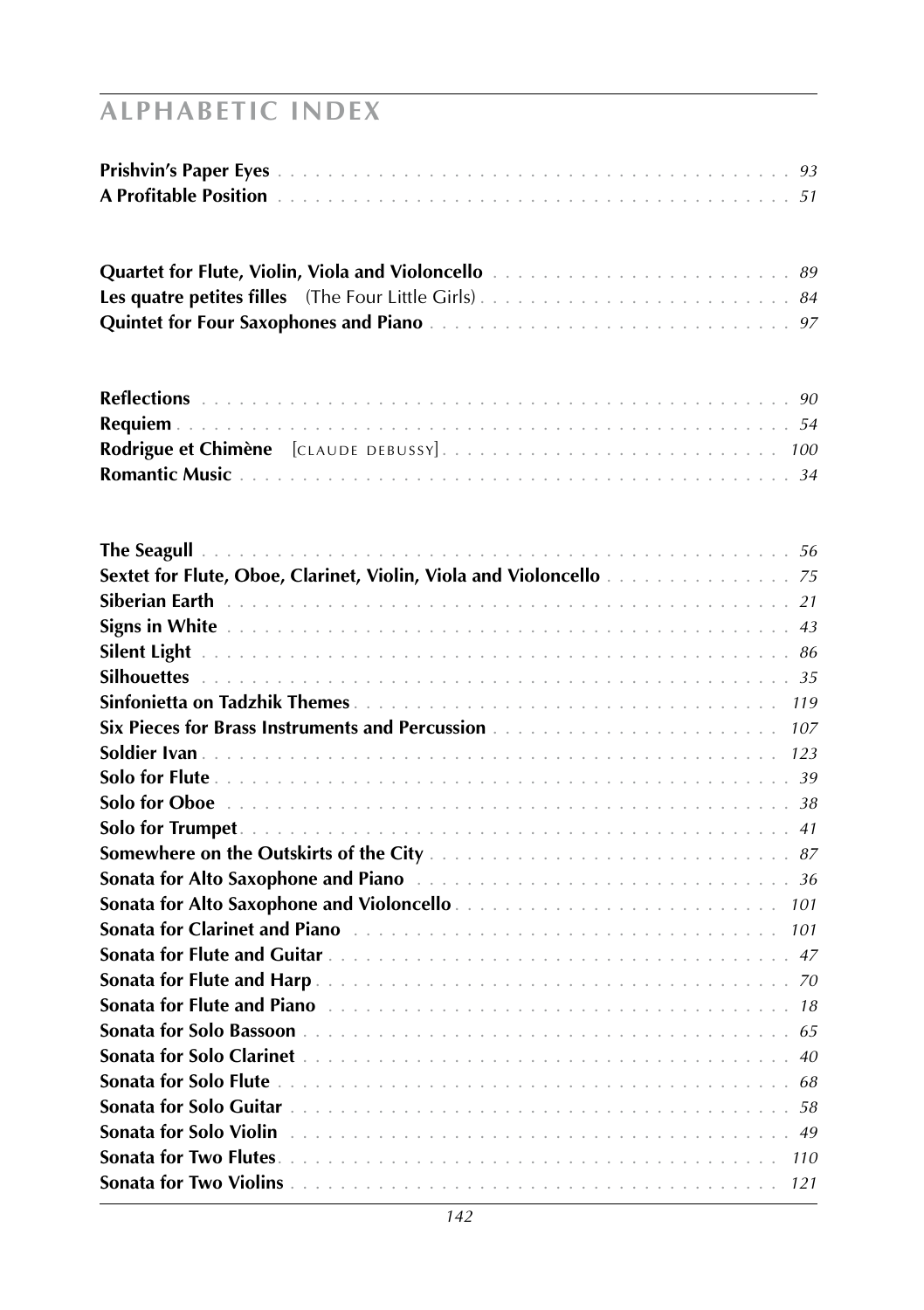| Songs of Catullus <b>Substitute 12</b> 22                                                 |
|-------------------------------------------------------------------------------------------|
|                                                                                           |
|                                                                                           |
|                                                                                           |
|                                                                                           |
|                                                                                           |
|                                                                                           |
|                                                                                           |
|                                                                                           |
|                                                                                           |
|                                                                                           |
|                                                                                           |
|                                                                                           |
| Sur la nappe d'un étang glacé (On the Surface of a Frozen Pond) 97                        |
|                                                                                           |
|                                                                                           |
|                                                                                           |
|                                                                                           |
| <b>Tango</b>                                                                              |
|                                                                                           |
|                                                                                           |
|                                                                                           |
| The Boat is Passing Near the Embarkment (Le bateau passe près du quai) $\ldots \ldots$ 82 |
|                                                                                           |
|                                                                                           |
|                                                                                           |
| Three Cadenzas to Joseph Haydn's Concerto for Violoncello and Orchestra No. 2 65          |
| Three Cadenzas to W. A. Mozart's Concerto for Flute, Harp and Orchestra 109               |
| <b>Three Children's Scenes</b> [ALEXANDER MOSOLOV]58                                      |
|                                                                                           |
|                                                                                           |
|                                                                                           |
|                                                                                           |
|                                                                                           |